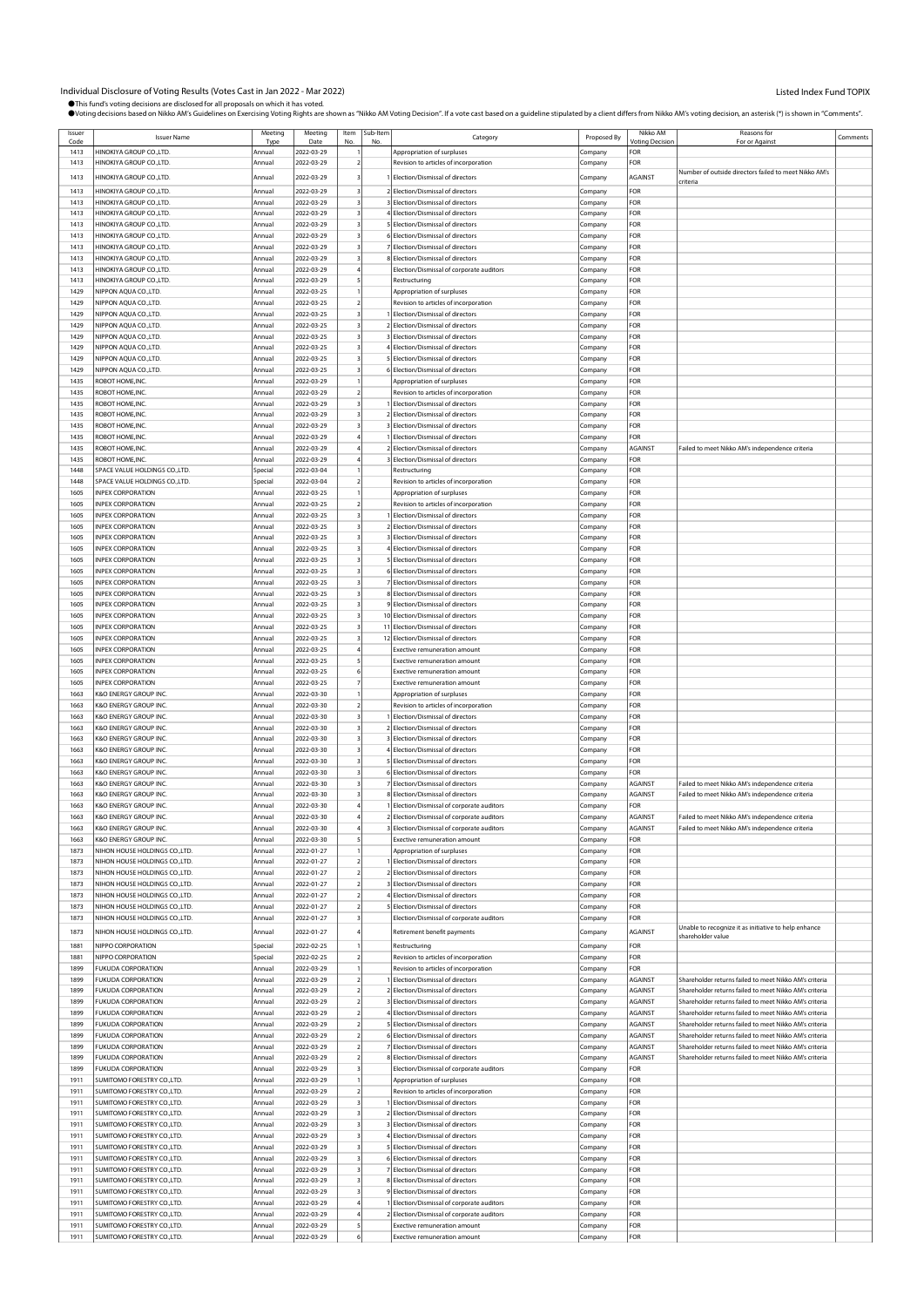| Issuer<br>Code | <b>Issuer Name</b>               | Meetinc<br>Type | Meeting<br>Date          | Item<br>No. | Sub-Item<br>No          | Category                                                                          | Proposed By        | Nikko AM<br><b>/oting Decision</b> | Reasons for<br>For or Against                                                                      | Comments |
|----------------|----------------------------------|-----------------|--------------------------|-------------|-------------------------|-----------------------------------------------------------------------------------|--------------------|------------------------------------|----------------------------------------------------------------------------------------------------|----------|
| 1911           | SUMITOMO FORESTRY CO.,LTD.       | Annual          | 2022-03-29               |             |                         | xective remuneration amount                                                       | Company            | FOR                                |                                                                                                    |          |
| 2009           | THE TORIGOE CO., LTD.            | Annual          | 2022-03-30               |             |                         | Appropriation of surpluses                                                        | Company            | FOR                                |                                                                                                    |          |
| 2009           | THE TORIGOE CO.,LTD.             | Annual          | 2022-03-30               |             |                         | Revision to articles of incorporation                                             | Company            | FOR                                |                                                                                                    |          |
| 2009           | THE TORIGOE CO., LTD.            | Annual          | 2022-03-30               |             |                         | Election/Dismissal of directors                                                   | Company            | <b>AGAINST</b>                     | Performance failed to meet Nikko AM's criteria                                                     |          |
| 2009           | THE TORIGOE CO., LTD.            | Annual          | 2022-03-30               |             |                         | Election/Dismissal of directors                                                   | Company            | <b>AGAINST</b>                     | Performance failed to meet Nikko AM's criteria                                                     |          |
| 2009           | THE TORIGOE CO. LTD.             | Annual          | 2022-03-30               |             | $\overline{\mathbf{3}}$ | <b>Flection/Dismissal of directors</b>                                            | Company            | AGAINST                            | Performance failed to meet Nikko AM's criteria                                                     |          |
| 2009           | THE TORIGOE CO., LTD.            | Annual          | 2022-03-30               |             |                         | <b>Flection/Dismissal of directors</b>                                            | Company            | FOR                                |                                                                                                    |          |
| 2009           | THE TORIGOE CO.,LTD.             | Annual          | 2022-03-30               |             |                         | Flection/Dismissal of directors                                                   | Company            | FOR                                |                                                                                                    |          |
| 2009           | THE TORIGOE CO., LTD.            | Annual          | 2022-03-30               |             |                         | Election/Dismissal of corporate auditors                                          | Company            | FOR                                |                                                                                                    |          |
| 2009           | THE TORIGOE CO., LTD.            | Annual          | 2022-03-30               |             |                         | xective remuneration amount                                                       | Company            | FOR                                |                                                                                                    |          |
| 2124           | JAC RECRUITMENT CO., LTD.        | Annual          | 2022-03-24               |             |                         | Appropriation of surpluses                                                        | Company            | FOR                                |                                                                                                    |          |
| 2124           | JAC RECRUITMENT CO., LTD.        | Annual          | 2022-03-24               |             |                         | Revision to articles of incorporation                                             | Company            | FOR                                |                                                                                                    |          |
| 2124           | AC RECRUITMENT CO., LTD.         | Annual          | 2022-03-24               |             |                         | <b>Election/Dismissal of directors</b>                                            | Company            | FOR                                |                                                                                                    |          |
| 2124           | AC RECRUITMENT CO., LTD.         | Annual          | 2022-03-24               |             |                         | Election/Dismissal of directors                                                   | Company            | FOR                                |                                                                                                    |          |
| 2124           | JAC RECRUITMENT CO.,LTD.         | Annual          | 2022-03-24               |             |                         | Election/Dismissal of directors                                                   | Company            | FOR                                |                                                                                                    |          |
| 2124           | <b>IAC RECRUITMENT CO.J TD.</b>  | Annual          | 2022-03-24               |             |                         | <b>Election/Dismissal of directors</b>                                            | Company            | FOR                                |                                                                                                    |          |
| 2124           | JAC RECRUITMENT CO., LTD.        | Annual          | 2022-03-24               |             |                         | 5 Election/Dismissal of directors                                                 | Company            | FOR                                |                                                                                                    |          |
| 2124           | AC RECRUITMENT CO., LTD.         | Annual          | 2022-03-24               |             |                         | <b>Election/Dismissal of directors</b>                                            | Company            | FOR                                |                                                                                                    |          |
| 2124           | JAC RECRUITMENT CO.,LTD.         | Annual          | 2022-03-24               |             | 7                       | Election/Dismissal of directors                                                   | Company            | FOR                                |                                                                                                    |          |
| 2124           | JAC RECRUITMENT CO.,LTD.         | Annual          | 2022-03-24               |             | $\mathbf{a}$            | Election/Dismissal of directors                                                   | Company            | FOR                                |                                                                                                    |          |
| 2124           | JAC RECRUITMENT CO.,LTD          | Annual          | 2022-03-24               |             | 9                       | Election/Dismissal of directors                                                   | Company            | FOR                                |                                                                                                    |          |
| 2124           | JAC RECRUITMENT CO., LTD.        | Annual          | 2022-03-24               |             |                         | Election/Dismissal of directors                                                   | Company            | FOR                                |                                                                                                    |          |
| 2124           | JAC RECRUITMENT CO., LTD.        | Annual          | 2022-03-24               |             | $\mathcal{P}$           | <b>Election/Dismissal of directors</b>                                            | Company            | FOR                                |                                                                                                    |          |
| 2124           | JAC RECRUITMENT CO., LTD.        | Annual          | 2022-03-24               |             |                         | 3 Election/Dismissal of directors                                                 | Company            | FOR                                |                                                                                                    |          |
| 2124           | JAC RECRUITMENT CO., LTD.        | Annual          | 2022-03-24               |             |                         | xective remuneration amount                                                       | Company            | FOR                                |                                                                                                    |          |
| 2124           | <b>IAC RECRUITMENT CO.JTD.</b>   | Annual          | 2022-03-24               |             |                         | <b>Exective remuneration amount</b>                                               | Company            | FOR                                |                                                                                                    |          |
| 2124           | JAC RECRUITMENT CO., LTD.        | Annual          | 2022-03-24               |             |                         | Exective remuneration amount                                                      | Company            | FOR                                |                                                                                                    |          |
| 2124           | AC RECRUITMENT CO., LTD.         | Annual          | 2022-03-24               |             |                         | Flection/Dismissal of directors                                                   | Company            | FOR                                |                                                                                                    |          |
| 2169           | CDS CO.,LTD.                     | Annual          | 2022-03-25               |             |                         | Appropriation of surpluses                                                        | Company            | FOR                                |                                                                                                    |          |
| 2169           | CDS CO.,LTD.                     | Annual          | 2022-03-25               |             |                         | Revision to articles of incorporation                                             | Company            | FOR                                |                                                                                                    |          |
| 2170           | <b>I INK AND MOTIVATION INC.</b> | Annual          | 2022-03-30               |             |                         | Revision to articles of incorporation                                             |                    | FOR                                |                                                                                                    |          |
| 2170           | LINK AND MOTIVATION INC.         | Annual          | 2022-03-30               |             |                         | 1 Election/Dismissal of directors                                                 | Company            | FOR                                |                                                                                                    |          |
| 2170           | INK AND MOTIVATION INC.          | Annual          | 2022-03-30               |             |                         | <b>Election/Dismissal of directors</b>                                            | Company<br>Company | FOR                                |                                                                                                    |          |
| 2170           | <b>INK AND MOTIVATION INC.</b>   |                 |                          |             |                         |                                                                                   |                    | FOR                                |                                                                                                    |          |
|                | LINK AND MOTIVATION INC.         | Annual          | 2022-03-30               |             |                         | 3 Election/Dismissal of directors                                                 | Company            |                                    |                                                                                                    |          |
| 2170           | <b>INK AND MOTIVATION INC.</b>   | Annual          | 2022-03-30               |             |                         | Election/Dismissal of directors<br>Election/Dismissal of directors                | Company            | FOR<br>FOR                         |                                                                                                    |          |
| 2170<br>2170   | LINK AND MOTIVATION INC.         | Annual          | 2022-03-30<br>2022-03-30 |             | $\mathbf{5}$            |                                                                                   | Company            | FOR                                |                                                                                                    |          |
|                |                                  | Annual          |                          |             |                         | Election/Dismissal of corporate auditors<br>Revision to articles of incorporation | Company            |                                    |                                                                                                    |          |
| 2193           | COOKPAD INC.                     | Annual          | 2022-03-25               |             |                         |                                                                                   | Company            | FOR                                |                                                                                                    |          |
| 2193           | COOKPAD INC                      | Annual          | 2022-03-25               |             |                         | Election/Dismissal of directors                                                   | Company            | <b>AGAINST</b>                     | Performance failed to meet Nikko AM's criteria                                                     |          |
| 2193           | COOKPAD INC.                     | Annual          | 2022-03-25               |             | $\mathcal{P}$           | Election/Dismissal of directors                                                   | Company            | AGAINST                            | Performance failed to meet Nikko AM's criteria                                                     |          |
| 2193           | COOKPAD INC.                     | Annual          | 2022-03-25               |             | $\overline{\mathbf{3}}$ | <b>Election/Dismissal of directors</b>                                            | Company            | <b>AGAINST</b>                     | Performance failed to meet Nikko AM's criteria                                                     |          |
| 2193           | COOKPAD INC.                     | Annual          | 2022-03-25               |             |                         | Election/Dismissal of directors                                                   | Company            | AGAINST                            | Performance failed to meet Nikko AM's criteria                                                     |          |
| 2193           | COOKPAD INC.                     | Annual          | 2022-03-25               |             |                         | <b>Election/Dismissal of directors</b>                                            | Company            | <b>OR</b>                          |                                                                                                    |          |
| 2193           | COOKPAD INC                      | Annual          | 2022-03-25               |             | 6                       | Election/Dismissal of directors                                                   | Company            | FOR                                |                                                                                                    |          |
| 2193           | COOKPAD INC.                     | Annual          | 2022-03-25               |             |                         | xective remuneration amount                                                       | Company            | FOR                                |                                                                                                    |          |
| 2193           | COOKPAD INC.                     | Annual          | 2022-03-25               |             |                         | ntroduction/Renewal/Abolishment of anti-takeover measures                         | Company            | AGAINST                            | Unable to recognize it as initiative to help enhance<br>shareholder value                          |          |
| 2198           | <b>IKK HOLDINGS INC.</b>         | Annual          | 2022-01-25               |             |                         | Revision to articles of incorporation                                             | Company            | FOR                                |                                                                                                    |          |
| 2198           | IKK HOLDINGS INC                 | Annual          | 2022-01-25               |             |                         | Election/Dismissal of directors                                                   | Company            | FOR                                |                                                                                                    |          |
| 2198           | <b>IKK HOLDINGS INC.</b>         | Annual          | 2022-01-25               |             | $\mathcal{D}$           | Election/Dismissal of directors                                                   | Company            | FOR                                |                                                                                                    |          |
| 2198           | IKK HOLDINGS INC.                | Annual          | 2022-01-25               |             |                         | <b>Election/Dismissal of directors</b>                                            | Company            | FOR                                |                                                                                                    |          |
| 2198           | <b>IKK HOLDINGS INC</b>          | Annual          | 2022-01-25               |             |                         | Election/Dismissal of directors                                                   | Company            | FOR                                |                                                                                                    |          |
| 2198           | <b>IKK HOLDINGS INC.</b>         | Annual          | 2022-01-25               |             |                         | lection/Dismissal of directors                                                    | Company            | FOR                                |                                                                                                    |          |
| 2198           | IKK HOLDINGS INC                 | Annual          | 2022-01-25               |             |                         | Election/Dismissal of directors                                                   | Company            | FOR                                |                                                                                                    |          |
| 2198           | <b>IKK HOLDINGS INC</b>          | Annual          | 2022-01-25               |             |                         | Election/Dismissal of directors                                                   | Company            | FOR                                |                                                                                                    |          |
| 2198           | IKK HOLDINGS INC.                | Annual          | 2022-01-25               |             |                         | <b>Election/Dismissal of directors</b>                                            | Company            | FOR                                |                                                                                                    |          |
| 2198           | <b>IKK HOLDINGS INC</b>          | Annual          | 2022-01-25               |             |                         | <b>Election/Dismissal of directors</b>                                            | Company            | FOR                                |                                                                                                    |          |
| 2198           | IKK HOLDINGS INC.                | Annual          | 2022-01-25               |             |                         | lection/Dismissal of directors                                                    | Company            | <b>OR</b>                          |                                                                                                    |          |
| 2198           | IKK HOLDINGS INC                 | Annual          | 2022-01-25               |             |                         | Election/Dismissal of directors                                                   | Company            | FOR                                |                                                                                                    |          |
| 2198           | IKK HOLDINGS INC.                | Annual          | 2022-01-25               |             |                         | 5 Election/Dismissal of directors                                                 |                    | FOR                                |                                                                                                    |          |
| 2206           |                                  |                 |                          |             |                         |                                                                                   | Company            | ٠OR                                |                                                                                                    |          |
|                | EZAKI GLICO CO.,LTD.             | Annual          | 2022-03-24               |             |                         | levision to articles of incorporation                                             | Lompany            |                                    |                                                                                                    |          |
| 2206<br>2206   | EZAKI GLICO CO.,LTD.             | Annual          | 2022-03-24               |             |                         | 1 Election/Dismissal of directors                                                 | Company            | FOR                                |                                                                                                    |          |
|                | EZAKI GLICO CO.,LTD.             | Annual          | 2022-03-24               |             | $\overline{\mathbf{2}}$ | Election/Dismissal of directors                                                   | Company            | FOR                                |                                                                                                    |          |
| 2206           | EZAKI GLICO CO.,LTD.             | Annual          | 2022-03-24               |             |                         | 3 Election/Dismissal of directors                                                 | Company            | FOR                                |                                                                                                    |          |
| 2206           | EZAKI GLICO CO.,LTD.             | Annual          | 2022-03-24               |             |                         | 4 Election/Dismissal of directors                                                 | Company            | FOR                                |                                                                                                    |          |
| 2206           | EZAKI GLICO CO.,LTD.             | Annual          | 2022-03-24               |             | $\mathbf{5}$            | Election/Dismissal of directors                                                   | Company            | FOR                                |                                                                                                    |          |
| 2206           | EZAKI GLICO CO.,LTD.             | Annual          | 2022-03-24               |             |                         | 6 Election/Dismissal of directors                                                 | Company            | FOR                                |                                                                                                    |          |
| 2206           | EZAKI GLICO CO.,LTD.             | Annual          | 2022-03-24               |             |                         | Election/Dismissal of directors                                                   | Company            | FOR                                |                                                                                                    |          |
| 2206           | EZAKI GLICO CO.,LTD.             | Annual          | 2022-03-24               |             |                         | 8 Election/Dismissal of directors                                                 | Company            | AGAINST                            | Failed to meet Nikko AM's independence criteria                                                    |          |
| 2206           | EZAKI GLICO CO.,LTD.             | Annual          | 2022-03-24               |             |                         | Election/Dismissal of corporate auditors                                          | Company            | FOR                                |                                                                                                    |          |
| 2211           | FUJIYA CO.,LTD.                  | Annual          | 2022-03-24               |             |                         | Appropriation of surpluses                                                        | Company            | AGAINST                            | Shareholder returns failed to meet Nikko AM's criteria                                             |          |
| 2211           | FUJIYA CO.,LTD.                  | Annual          | 2022-03-24               |             |                         | Revision to articles of incorporation                                             | Company            | FOR                                |                                                                                                    |          |
| 2211           | FUJIYA CO.,LTD.                  | Annual          | 2022-03-24               |             |                         | Election/Dismissal of directors                                                   | Company            | FOR                                |                                                                                                    |          |
| 2211           | FUJIYA CO.,LTD.                  | Annual          | 2022-03-24               |             |                         | 2 Election/Dismissal of directors                                                 | Company            | FOR                                |                                                                                                    |          |
| 2212           | YAMAZAKI BAKING CO.,LTD.         | Annual          | 2022-03-30               |             |                         | Appropriation of surpluses                                                        | Company            | FOR                                |                                                                                                    |          |
| 2212           | YAMAZAKI BAKING CO.,LTD.         | Annual          | 2022-03-30               |             |                         | Revision to articles of incorporation                                             | Company            | FOR                                |                                                                                                    |          |
| 2212           | YAMAZAKI BAKING CO.,LTD.         | Annual          | 2022-03-30               |             |                         | 1 Election/Dismissal of directors                                                 | Company            | <b>AGAINST</b>                     | Performance failed to meet Nikko AM's criteria                                                     |          |
| 2212           | AMAZAKI BAKING CO.,LTD.          | Annual          | 2022-03-30               |             |                         | Election/Dismissal of directors                                                   | Company            | <b>AGAINST</b>                     | Performance failed to meet Nikko AM's criteria                                                     |          |
| 2212           | YAMAZAKI BAKING CO.,LTD.         | Annual          | 2022-03-30               |             |                         | 3 Election/Dismissal of directors                                                 | Company            | AGAINST                            | Performance failed to meet Nikko AM's criteria                                                     |          |
| 2212           | YAMAZAKI BAKING CO.,LTD.         | Annual          | 2022-03-30               |             |                         | 4 Election/Dismissal of directors                                                 | Company            | <b>AGAINST</b>                     | Performance failed to meet Nikko AM's criteria                                                     |          |
| 2212           | YAMAZAKI BAKING CO.,LTD.         | Annual          | 2022-03-30               |             |                         | 5 Election/Dismissal of directors                                                 | Company            | <b>AGAINST</b>                     | Performance failed to meet Nikko AM's criteria                                                     |          |
| 2212           | YAMAZAKI BAKING CO.,LTD.         | Annual          | 2022-03-30               |             |                         | 6 Election/Dismissal of directors                                                 | Company            | <b>AGAINST</b>                     | Performance failed to meet Nikko AM's criteria                                                     |          |
| 2212           | AMAZAKI BAKING CO.,LTD.          | Annual          | 2022-03-30               |             |                         | Election/Dismissal of directors                                                   | Company            | <b>GAINST</b>                      | Performance failed to meet Nikko AM's criteria                                                     |          |
| 2212           | YAMAZAKI BAKING CO.,LTD.         | Annual          | 2022-03-30               |             |                         | 8 Election/Dismissal of directors                                                 | Company            | AGAINST                            | Performance failed to meet Nikko AM's criteria                                                     |          |
| 2212           | YAMAZAKI BAKING CO.,LTD.         | Annual          | 2022-03-30               |             |                         | 9 Election/Dismissal of directors                                                 | Company            | AGAINST                            | Performance failed to meet Nikko AM's criteria                                                     |          |
| 2212           | YAMAZAKI BAKING CO.,LTD.         | Annual          | 2022-03-30               |             |                         | 10 Election/Dismissal of directors                                                | Company            | AGAINST                            | Performance failed to meet Nikko AM's criteria; Failed<br>to meet Nikko AM's independence criteria |          |
| 2212           | AMAZAKI BAKING CO.,LTD.          | Annual          | 2022-03-30               |             |                         | 11 Election/Dismissal of directors                                                | Company            | AGAINST                            | Performance failed to meet Nikko AM's criteria                                                     |          |
| 2212           | YAMAZAKI BAKING CO.,LTD.         | Annual          | 2022-03-30               |             |                         | Election/Dismissal of directors                                                   | Company            | FOR                                |                                                                                                    |          |
| 2212           | YAMAZAKI BAKING CO.,LTD.         | Annual          | 2022-03-30               |             |                         | 2 Election/Dismissal of directors                                                 | Company            | FOR                                |                                                                                                    |          |
| 2212           | AMAZAKI BAKING CO.,LTD.          | Annual          | 2022-03-30               |             | $\mathbf{3}$            | Election/Dismissal of directors                                                   | Company            | FOR                                |                                                                                                    |          |
| 2212           | AMAZAKI BAKING CO.,LTD.          | Annual          | 2022-03-30               |             |                         | 4 Election/Dismissal of directors                                                 | Company            | FOR                                |                                                                                                    |          |
| 2212           | YAMAZAKI BAKING CO.,LTD.         | Annual          | 2022-03-30               |             |                         | xective remuneration amount                                                       | Company            | FOR                                |                                                                                                    |          |
| 2212           | YAMAZAKI BAKING CO.,LTD.         | Annual          | 2022-03-30               |             |                         | <b>Exective remuneration amount</b>                                               | Company            | FOR                                |                                                                                                    |          |
|                |                                  |                 |                          |             |                         |                                                                                   |                    |                                    | Jnable to recognize it as initiative to help enhance                                               |          |
| 2212           | YAMAZAKI BAKING CO.,LTD.         | Annual          | 2022-03-30               |             |                         | Retirement benefit payments                                                       | Company            | AGAINST                            | shareholder value                                                                                  |          |
| 2215           | FIRST BAKING CO.,LTD.            | Annual          | 2022-03-30               |             |                         | Revision to articles of incorporation                                             | Company            | FOR                                |                                                                                                    |          |
| 2215           | FIRST BAKING CO., LTD.           | Annual          | 2022-03-30               |             |                         | Election/Dismissal of directors                                                   | Company            | <b>AGAINST</b>                     | Failed to meet Nikko AM's independence criteria                                                    |          |
| 2215           | FIRST BAKING CO., LTD.           | Annual          | 2022-03-30               |             |                         | Election/Dismissal of corporate auditors                                          | Company            | AGAINST                            | Failed to meet Nikko AM's independence criteria                                                    |          |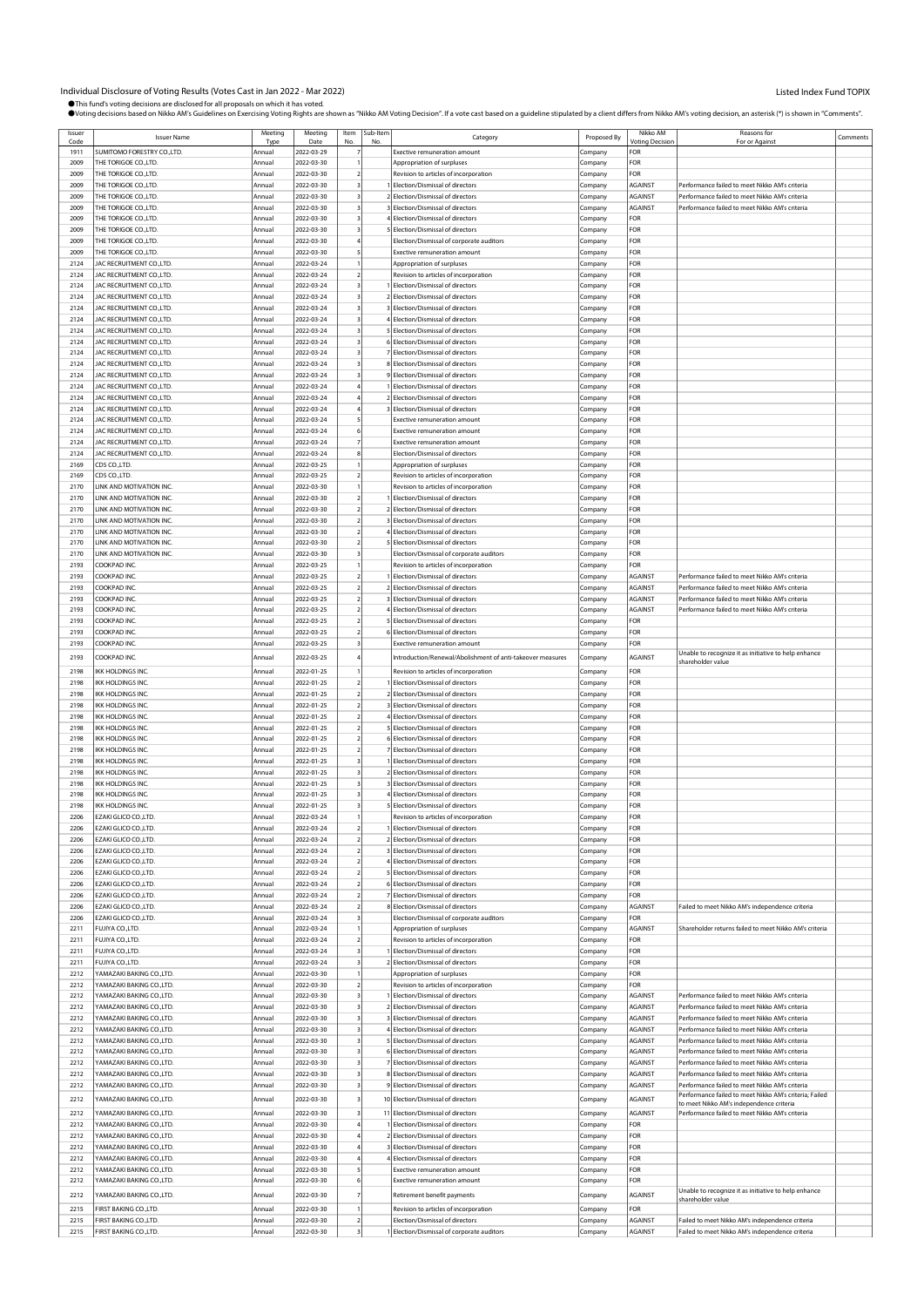| Issuer<br>Code | <b>Issuer Name</b>                  | Meeting<br>Type | Meeting<br>Date | Item | Sub-Item<br>No | Category                                     | Proposed By | Nikko AM<br><b>Voting Decision</b> | Reasons for<br>For or Against                        | Comment: |
|----------------|-------------------------------------|-----------------|-----------------|------|----------------|----------------------------------------------|-------------|------------------------------------|------------------------------------------------------|----------|
| 2215           | <b>IRST BAKING CO.,LTD.</b>         | Annual          | 2022-03-30      |      |                | 2 Election/Dismissal of corporate auditors   | Company     | FOR                                |                                                      |          |
| 2215           | <b>IRST BAKING CO.,LTD.</b>         | Annual          | 2022-03-30      |      |                | Appointment/Dismissal of accounting auditors | Company     | <b>OR</b>                          |                                                      |          |
|                |                                     |                 |                 |      |                |                                              |             |                                    |                                                      |          |
| 2266           | ROKKO BUTTER CO.,LTD.               | Annual          | 2022-03-29      |      |                | Appropriation of surpluses                   | Company     | FOR                                |                                                      |          |
| 2266           | ROKKO BUTTER CO.,LTD.               | Annual          | 2022-03-29      |      |                | xective remuneration amount                  | Company     | FOR                                |                                                      |          |
| 2301           | GAKUJO CO.,LTD.                     | Annual          | 2022-01-28      |      |                | Appropriation of surpluses                   | Company     | FOR                                |                                                      |          |
| 2301           | GAKUJO CO.,LTD.                     | Annual          | 2022-01-28      |      |                | Revision to articles of incorporation        | Company     | FOR                                |                                                      |          |
| 2301           | GAKUJO CO.,LTD.                     | Annual          | 2022-01-28      |      |                | lection/Dismissal of directors               | Company     | ЮR                                 |                                                      |          |
| 2301           | GAKUJO CO.,LTD.                     | Annual          | 2022-01-28      |      |                | Election/Dismissal of corporate auditors     | Company     | FOR                                |                                                      |          |
| 2311           | EPCO CO.,LTD.                       | Annual          | 2022-03-25      |      |                | Appropriation of surpluses                   | Company     | FOR                                |                                                      |          |
| 2311           | EPCO CO.,LTD.                       | Annual          | 2022-03-25      |      |                | Revision to articles of incorporation        | Company     | FOR                                |                                                      |          |
| 2311           | EPCO CO.,LTD.                       | Annual          | 2022-03-25      |      |                | 1 Election/Dismissal of directors            | Company     | FOR                                |                                                      |          |
|                |                                     |                 |                 |      |                |                                              |             |                                    |                                                      |          |
| 2311           | EPCO CO.,LTD.                       | Annual          | 2022-03-25      |      |                | Election/Dismissal of directors              | Company     | FOR                                |                                                      |          |
| 2311           | EPCO CO.,LTD.                       | Annual          | 2022-03-25      |      |                | 3 Election/Dismissal of directors            | Company     | FOR                                |                                                      |          |
| 2311           | EPCO CO.,LTD.                       | Annual          | 2022-03-25      |      |                | 4 Election/Dismissal of directors            | Company     | FOR                                |                                                      |          |
| 2311           | EPCO CO.,LTD.                       | Annual          | 2022-03-25      |      |                | <b>Flection/Dismissal of directors</b>       | Company     | FOR                                |                                                      |          |
| 2311           | EPCO CO.,LTD.                       | Annual          | 2022-03-25      |      |                | 2 Election/Dismissal of directors            | Company     | FOR                                |                                                      |          |
| 2311           | EPCO CO.,LTD.                       | Annual          | 2022-03-25      |      |                | Election/Dismissal of directors              | Company     | FOR                                |                                                      |          |
| 2311           | EPCO CO.,LTD.                       | Annual          | 2022-03-25      |      |                | <b>Exective remuneration amount</b>          | Company     | FOR                                |                                                      |          |
| 2325           | NJS CO.,LTD.                        | Annual          | 2022-03-25      |      |                | ppropriation of surpluses                    |             | FOR                                |                                                      |          |
|                |                                     |                 |                 |      |                |                                              | Company     | FOR                                |                                                      |          |
| 2325           | NJS CO.,LTD.                        | Annual          | 2022-03-25      |      |                | Election/Dismissal of directors              | Company     |                                    |                                                      |          |
| 2325           | NJS CO., LTD.                       | Annual          | 2022-03-25      |      |                | 2 Election/Dismissal of directors            | Company     | FOR                                |                                                      |          |
| 2325           | NJS CO.,LTD.                        | Annual          | 2022-03-25      |      |                | Election/Dismissal of directors              | Company     | FOR                                |                                                      |          |
| 2325           | NJS CO.,LTD.                        | Annual          | 2022-03-25      |      |                | 4 Election/Dismissal of directors            | Company     | FOR                                |                                                      |          |
| 2325           | NJS CO.,LTD.                        | Annual          | 2022-03-25      |      |                | Election/Dismissal of directors              | Company     | Against                            | ailed to meet Nikko AM's independence criteria       |          |
| 2325           | NJS CO.,LTD.                        | Annual          | 2022-03-25      |      |                | 6 Election/Dismissal of directors            | Company     | FOR                                |                                                      |          |
| 2325           | NJS CO., LTD.                       | Annual          | 2022-03-25      |      |                | 7 Election/Dismissal of directors            | Company     | FOR                                |                                                      |          |
|                | NJS CO.,LTD.                        |                 |                 |      |                |                                              |             |                                    |                                                      |          |
| 2325           |                                     | Annual          | 2022-03-25      |      | 8              | Election/Dismissal of directors              | Company     | ЮR                                 |                                                      |          |
| 2325           | NJS CO.,LTD.                        | Annual          | 2022-03-25      |      |                | 9 Election/Dismissal of directors            | Company     | FOR                                |                                                      |          |
| 2384           | SBS HOLDINGS, INC.                  | Annual          | 2022-03-25      |      |                | Revision to articles of incorporation        | Company     | FOR                                |                                                      |          |
| 2384           | SBS HOLDINGS, INC.                  | Annual          | 2022-03-25      |      |                | Election/Dismissal of directors              | Company     | FOR                                |                                                      |          |
| 2384           | <b>SBS HOLDINGS, INC.</b>           | Annual          | 2022-03-25      |      |                | 2 Election/Dismissal of directors            | Company     | FOR                                |                                                      |          |
| 2384           | SBS HOLDINGS, INC.                  | Annual          | 2022-03-25      |      |                | Election/Dismissal of directors              | Company     | OR:                                |                                                      |          |
| 2384           | SBS HOLDINGS, INC.                  | Annual          | 2022-03-25      |      |                | 4 Election/Dismissal of directors            | Company     | FOR                                |                                                      |          |
| 2384           | SBS HOLDINGS, INC.                  | Annual          | 2022-03-25      |      |                | Election/Dismissal of directors              |             | FOR                                |                                                      |          |
|                |                                     |                 |                 |      |                |                                              | Company     |                                    |                                                      |          |
| 2384           | SBS HOLDINGS, INC.                  | Annual          | 2022-03-25      |      |                | 6 Election/Dismissal of directors            | Company     | FOR                                |                                                      |          |
| 2384           | SBS HOLDINGS, INC.                  | Annual          | 2022-03-25      |      |                | 7 Election/Dismissal of directors            | Company     | FOR                                |                                                      |          |
| 2384           | SBS HOLDINGS, INC.                  | Annual          | 2022-03-25      |      |                | Election/Dismissal of directors              | Company     | OR:                                |                                                      |          |
| 2384           | SBS HOLDINGS, INC.                  | Annual          | 2022-03-25      |      |                | 9 Election/Dismissal of directors            | Company     | FOR                                |                                                      |          |
| 2384           | SBS HOLDINGS, INC.                  | Annual          | 2022-03-25      |      |                | 10 Election/Dismissal of directors           | Company     | FOR                                |                                                      |          |
| 2384           | SBS HOLDINGS, INC.                  | Annual          | 2022-03-25      |      |                | Election/Dismissal of directors              | Company     | FOR                                |                                                      |          |
| 2384           | <b>SBS HOLDINGS, INC.</b>           | Annual          | 2022-03-25      |      |                | Election/Dismissal of directors              | Company     | FOR                                |                                                      |          |
| 2389           | DIGITAL HOLDINGS, INC.              | Annual          | 2022-03-25      |      |                | Revision to articles of incorporation        | Company     | <b>OR</b>                          |                                                      |          |
|                |                                     |                 |                 |      |                |                                              |             |                                    |                                                      |          |
| 2389           | DIGITAL HOLDINGS, INC.              | Annual          | 2022-03-25      |      |                | 1 Election/Dismissal of directors            | Company     | FOR                                |                                                      |          |
| 2389           | DIGITAL HOLDINGS, INC.              | Annual          | 2022-03-25      |      |                | 2 Election/Dismissal of directors            | Company     | FOR                                |                                                      |          |
| 2389           | DIGITAL HOLDINGS, INC.              | Annual          | 2022-03-25      |      |                | 3 Election/Dismissal of directors            | Company     | FOR                                |                                                      |          |
| 2389           | DIGITAL HOLDINGS, INC.              | Annual          | 2022-03-25      |      |                | 4 Election/Dismissal of directors            | Company     | FOR                                |                                                      |          |
| 2389           | DIGITAL HOLDINGS, INC.              | Annual          | 2022-03-25      |      |                | 5 Election/Dismissal of directors            | Company     | <b>OR</b>                          |                                                      |          |
| 2389           | DIGITAL HOLDINGS, INC.              | Annual          | 2022-03-25      |      |                | 6 Election/Dismissal of directors            | Company     | FOR                                |                                                      |          |
| 2389           | DIGITAL HOLDINGS, INC.              | Annual          | 2022-03-25      |      |                | 7 Election/Dismissal of directors            | Company     | FOR                                |                                                      |          |
|                |                                     |                 |                 |      |                |                                              |             | OR-                                |                                                      |          |
| 2389           | DIGITAL HOLDINGS, INC.              | Annual          | 2022-03-25      |      |                | Election/Dismissal of directors              | Company     |                                    |                                                      |          |
| 2389           | DIGITAL HOLDINGS, INC.              | Annual          | 2022-03-25      |      |                | 2 Election/Dismissal of directors            | Company     | FOR                                |                                                      |          |
| 2389           | DIGITAL HOLDINGS, INC.              | Annual          | 2022-03-25      |      |                | 3 Election/Dismissal of directors            | Company     | <b>OR</b>                          |                                                      |          |
| 2389           | DIGITAL HOLDINGS, INC.              | Annual          | 2022-03-25      |      |                | 4 Election/Dismissal of directors            | Company     | FOR                                |                                                      |          |
| 2412           | BENEFIT ONE INC.                    | Special         | 2022-03-29      |      |                | Restructuring                                | Company     | FOR                                |                                                      |          |
| 2412           | <b>BENFFIT ONF INC.</b>             | Special         | 2022-03-29      |      |                | Revision to articles of incorporation        | Company     | FOR                                |                                                      |          |
| 2418           | TSUKADA GLOBAL HOLDINGS INC.        | Annual          | 2022-03-30      |      |                | Revision to articles of incorporation        | Company     | FOR                                |                                                      |          |
| 2418           | <b>TSUKADA GLOBAL HOLDINGS INC.</b> | Annual          | 2022-03-30      |      |                | Election/Dismissal of directors              | Company     | <b>OR</b>                          |                                                      |          |
|                | TSUKADA GLOBAL HOLDINGS INC         |                 | 2022-03-30      |      |                | 2 Election/Dismissal of directors            |             | FOR                                |                                                      |          |
| 2418           |                                     | Annual          |                 |      |                |                                              | Company     |                                    |                                                      |          |
| 2418           | TSUKADA GLOBAL HOLDINGS INC.        | Annual          | 2022-03-30      |      |                | 3 Election/Dismissal of directors            | Company     | FOR                                |                                                      |          |
| 2418           | TSUKADA GLOBAL HOLDINGS INC.        | Annual          | 2022-03-30      |      |                | 4 Election/Dismissal of directors            | Company     | OR-                                |                                                      |          |
| 2418           | <b>FSUKADA GLOBAL HOLDINGS INC.</b> | Annual          | 2022-03-30      |      |                | 5 Election/Dismissal of directors            | Company     | FOR                                |                                                      |          |
| 2418           | TSUKADA GLOBAL HOLDINGS INC.        | Annual          | 2022-03-30      |      |                | 6 Election/Dismissal of directors            | Company     | FOR                                |                                                      |          |
| 2418           | TSUKADA GLOBAL HOLDINGS INC.        | Annual          | 2022-03-30      |      |                | Retirement benefit payments                  | Company     | <b>AGAINST</b>                     | Unable to recognize it as initiative to help enhance |          |
|                |                                     |                 |                 |      |                |                                              |             |                                    | shareholder value                                    |          |
| 2427           | OUTSOURCING INC.                    | Annual          | 2022-03-29      |      |                | Appropriation of surpluses                   | Company     | FOR                                |                                                      |          |
| 2427           | OUTSOURCING INC.                    | Annual          | 2022-03-29      |      |                | Revision to articles of incorporation        | Company     | FOR                                |                                                      |          |
| 2427           | OUTSOURCING INC.                    | Annual          | 2022-03-29      |      |                | 1 Election/Dismissal of directors            | Company     | AGAINST                            | Insufficient reasonable explanation about sharp      |          |
|                |                                     |                 |                 |      |                |                                              |             |                                    | fluctuation in number of directors                   |          |
| 2427           | OUTSOURCING INC.                    | Annual          | 2022-03-29      |      |                | 2 Election/Dismissal of directors            | Company     | FOR                                |                                                      |          |
| 2427           | OUTSOURCING INC.                    | Annual          | 2022-03-29      |      |                | 3 Election/Dismissal of directors            | Company     | FOR                                |                                                      |          |
| 2427           | OUTSOURCING INC.                    | Annual          | 2022-03-29      |      |                | 4 Election/Dismissal of directors            | Company     | FOR                                |                                                      |          |
| 2427           | OUTSOURCING INC.                    | Annual          | 2022-03-29      |      |                | 5 Election/Dismissal of directors            | Company     | FOR                                |                                                      |          |
| 2427           | OUTSOURCING INC.                    | Annual          | 2022-03-29      |      |                | 6 Election/Dismissal of directors            | Company     | FOR                                |                                                      |          |
| 2427           | OUTSOURCING INC.                    | Annual          | 2022-03-29      |      |                | 7 Election/Dismissal of directors            | Company     | FOR                                |                                                      |          |
| 2427           | OUTSOURCING INC.                    | Annual          | 2022-03-29      |      |                | 8 Election/Dismissal of directors            | Company     | FOR                                |                                                      |          |
|                |                                     |                 |                 |      |                |                                              |             |                                    |                                                      |          |
| 2427           | OUTSOURCING INC.                    | Annual          | 2022-03-29      |      |                | 9 Election/Dismissal of directors            | Company     | FOR                                |                                                      |          |
| 2427           | OUTSOURCING INC.                    | Annual          | 2022-03-29      |      |                | 10 Election/Dismissal of directors           | Company     | FOR                                |                                                      |          |
| 2427           | OUTSOURCING INC.                    | Annual          | 2022-03-29      |      |                | 11 Election/Dismissal of directors           | Company     | <b>AGAINST</b>                     | Failed to meet Nikko AM's independence criteria      |          |
| 2427           | OUTSOURCING INC.                    | Annual          | 2022-03-29      |      |                | 1 Election/Dismissal of directors            | Company     | FOR                                |                                                      |          |
| 2427           | OUTSOURCING INC.                    | Annual          | 2022-03-29      |      |                | 2 Election/Dismissal of directors            | Company     | FOR                                |                                                      |          |
| 2427           | OUTSOURCING INC.                    | Annual          | 2022-03-29      |      |                | 3 Election/Dismissal of directors            | Company     | FOR                                |                                                      |          |
| 2427           | OUTSOURCING INC.                    | Annual          | 2022-03-29      |      |                | 4 Election/Dismissal of directors            | Company     | FOR                                |                                                      |          |
| 2429           | WORLD HOLDINGS CO.,LTD.             | Annual          | 2022-03-18      |      |                |                                              |             | FOR                                |                                                      |          |
|                |                                     |                 |                 |      |                | Revision to articles of incorporation        | Company     |                                    |                                                      |          |
| 2429           | WORLD HOLDINGS CO., LTD.            | Annual          | 2022-03-18      |      |                | 1 Election/Dismissal of directors            | Company     | FOR                                |                                                      |          |
| 2429           | WORLD HOLDINGS CO.,LTD.             | Annual          | 2022-03-18      |      |                | 2 Election/Dismissal of directors            | Company     | FOR                                |                                                      |          |
| 2429           | WORLD HOLDINGS CO., LTD.            | Annual          | 2022-03-18      |      |                | 3 Election/Dismissal of directors            | Company     | FOR                                |                                                      |          |
| 2429           | WORLD HOLDINGS CO.,LTD.             | Annual          | 2022-03-18      |      |                | 4 Election/Dismissal of directors            | Company     | FOR                                |                                                      |          |
| 2429           | WORLD HOLDINGS CO., LTD.            | Annual          | 2022-03-18      |      |                | 5 Election/Dismissal of directors            | Company     | OR-                                |                                                      |          |
| 2429           | WORLD HOLDINGS CO., LTD.            | Annual          | 2022-03-18      |      |                | 6 Election/Dismissal of directors            | Company     | FOR                                |                                                      |          |
| 2429           | WORLD HOLDINGS CO.,LTD.             | Annual          | 2022-03-18      |      |                | 7 Election/Dismissal of directors            | Company     | FOR                                |                                                      |          |
|                |                                     |                 |                 |      |                |                                              |             |                                    |                                                      |          |
| 2429           | WORLD HOLDINGS CO., LTD.            | Annual          | 2022-03-18      |      |                | 8 Election/Dismissal of directors            | Company     | FOR                                |                                                      |          |
| 2429           | WORLD HOLDINGS CO.,LTD.             | Annual          | 2022-03-18      |      |                | 9 Election/Dismissal of directors            | Company     | FOR                                |                                                      |          |
| 2429           | WORLD HOLDINGS CO., LTD.            | Annual          | 2022-03-18      |      |                | 10 Election/Dismissal of directors           | Company     | AGAINST                            | Failed to meet Nikko AM's independence criteria      |          |
| 2429           | WORLD HOLDINGS CO., LTD.            | Annual          | 2022-03-18      |      |                | 11 Election/Dismissal of directors           | Company     | FOR                                |                                                      |          |
| 2429           | WORLD HOLDINGS CO.,LTD.             | Annual          | 2022-03-18      |      |                | 12 Election/Dismissal of directors           | Company     | FOR                                |                                                      |          |
| 2429           | WORLD HOLDINGS CO.,LTD.             | Annual          | 2022-03-18      |      |                | 13 Election/Dismissal of directors           | Company     | FOR                                |                                                      |          |
| 2429           | WORLD HOLDINGS CO.,LTD.             | Annual          | 2022-03-18      |      |                | 14 Election/Dismissal of directors           | Company     | FOR                                |                                                      |          |
| 2429           | WORLD HOLDINGS CO., LTD.            | Annual          | 2022-03-18      |      |                | 15 Election/Dismissal of directors           | Company     | FOR                                |                                                      |          |
| 2429           | WORLD HOLDINGS CO., LTD.            | Annual          | 2022-03-18      |      |                | Election/Dismissal of corporate auditors     | Company     | FOR                                |                                                      |          |
|                |                                     |                 |                 |      |                |                                              |             |                                    |                                                      |          |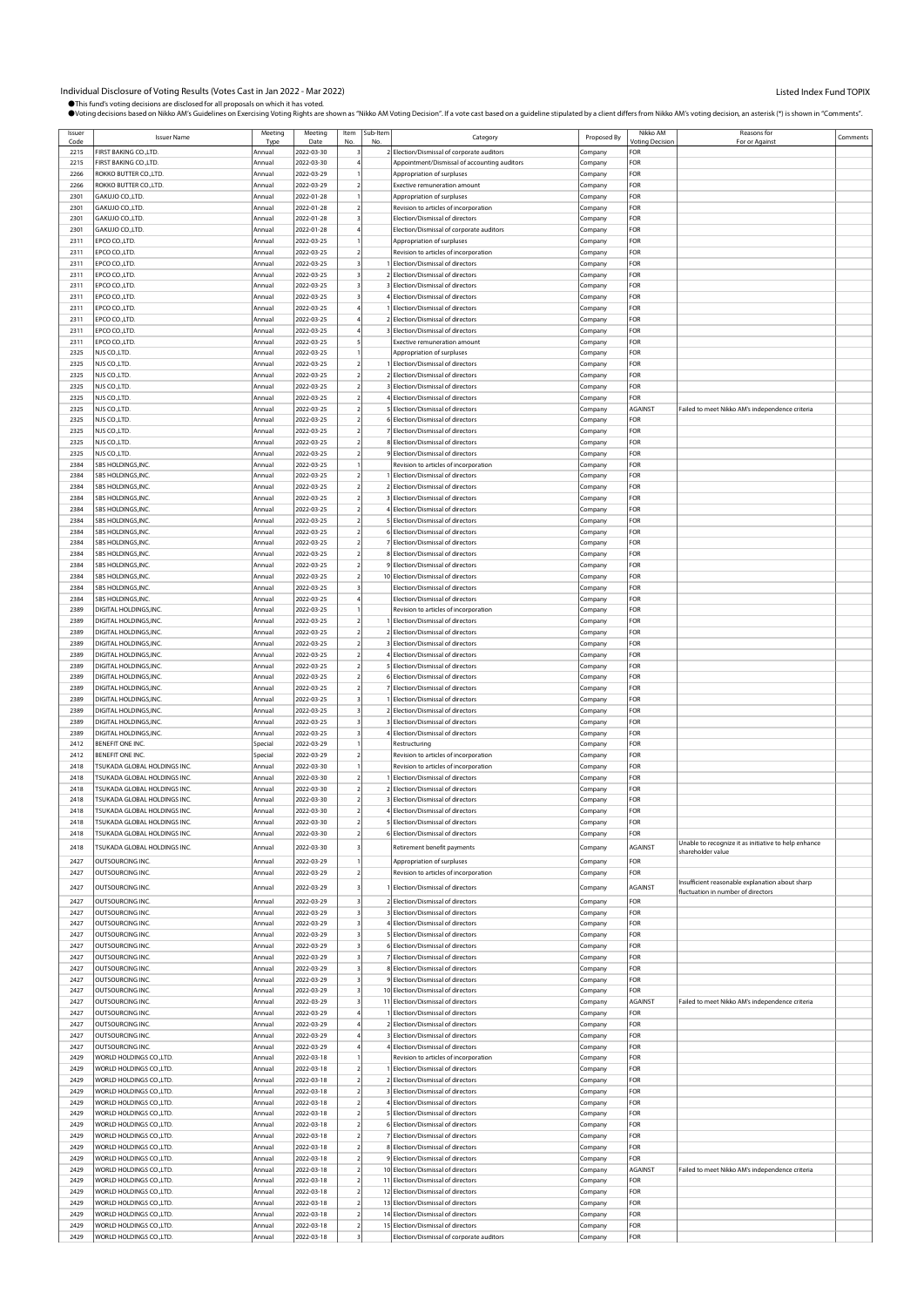| Issuer<br>Code | <b>Issuer Name</b>                                                 | Meeting<br>Type  | Meeting<br>Date          | Item<br>No. | Sub-Item<br>No | Category                                                                      | Proposed By        | Nikko AM<br><b>Voting Decision</b> | Reasons for<br>For or Against                            | Comments |
|----------------|--------------------------------------------------------------------|------------------|--------------------------|-------------|----------------|-------------------------------------------------------------------------------|--------------------|------------------------------------|----------------------------------------------------------|----------|
| 2429           | WORLD HOLDINGS CO.,LTD.                                            | Annual           | 2022-03-18               |             |                | Election/Dismissal of corporate auditors                                      | Company            | FOR                                |                                                          |          |
| 2429           | WORLD HOLDINGS CO., LTD.                                           | Annual           | 2022-03-18               |             |                | <b>Exective remuneration amount</b>                                           | Company            | FOR                                |                                                          |          |
| 2429           | WORLD HOLDINGS CO., LTD.                                           | Annual           | 2022-03-18               |             |                | <b>Exective remuneration amount</b>                                           | Company            | <b>AGAINST</b>                     | Dilution and transfer restriction period, etc. failed to |          |
| 2461           | FAN COMMUNICATIONS, INC                                            | Annual           | 2022-03-29               |             |                | Appropriation of surpluses                                                    | Company            | FOR                                | meet Nikko AM's criteria                                 |          |
| 2461           | FAN COMMUNICATIONS INC.                                            | Annual           | 2022-03-29               |             |                | Revision to articles of incorporation                                         | Company            | FOR                                |                                                          |          |
| 2461           | FAN COMMUNICATIONS, INC.                                           | Annual           | 2022-03-29               |             |                | I Election/Dismissal of directors                                             | Company            | FOR                                |                                                          |          |
| 2461           | - AN COMMUNICATIONS, INC.                                          | Annual           | 2022-03-29               |             |                | Election/Dismissal of directors                                               | Company            | FOR                                |                                                          |          |
| 2461           | FAN COMMUNICATIONS, INC.                                           | Annual           | 2022-03-29               |             |                | Election/Dismissal of directors                                               | Company            | FOR                                |                                                          |          |
| 2461           | FAN COMMUNICATIONS, INC.                                           | Annual           | 2022-03-29               |             |                | 4 Election/Dismissal of directors                                             | Company            | FOR                                |                                                          |          |
| 2461           | FAN COMMUNICATIONS.INC                                             | Annual           | 2022-03-29               |             |                | Election/Dismissal of directors                                               | Company            | FOR                                |                                                          |          |
| 2461           | <b>FAN COMMUNICATIONS.INC</b>                                      | Annual           | 2022-03-29               |             |                | 6 Election/Dismissal of directors                                             | Company            | FOR                                |                                                          |          |
| 2461           | AN COMMUNICATIONS, INC.                                            | Annual           | 2022-03-29               |             |                | lection/Dismissal of corporate auditors                                       | Company            | FOR                                |                                                          |          |
| 2461           | FAN COMMUNICATIONS, INC.                                           | Annual           | 2022-03-29               |             |                | Exective remuneration amount                                                  | Company            | FOR                                |                                                          |          |
| 2471           | S-POOL, INC.                                                       | Annual           | 2022-02-24               |             |                | Appropriation of surpluses                                                    | Company            | FOR                                |                                                          |          |
| 2471           | -POOL, INC.                                                        | Annual           | 2022-02-24               |             |                | <b>Exective remuneration amount</b>                                           | Company            | FOR                                |                                                          |          |
| 2489           | ADWAYS INC.                                                        | Annual           | 2022-03-24               |             |                | Appropriation of surpluses                                                    | Company            | FOR                                |                                                          |          |
| 2489           | ADWAYS INC.                                                        | Annual           | 2022-03-24               |             |                | Revision to articles of incorporation                                         | Company            | FOR                                |                                                          |          |
| 2489           | ADWAYS INC.                                                        | Annual           | 2022-03-24               |             |                | Election/Dismissal of directors                                               | Company            | FOR                                |                                                          |          |
| 2489           | ADWAYS INC.                                                        | Annual           | 2022-03-24               |             |                | 2 Election/Dismissal of directors                                             | Company            | FOR                                |                                                          |          |
| 2489           | ADWAYS INC.                                                        | Annual           | 2022-03-24               |             |                | Election/Dismissal of directors                                               | Company            | FOR                                |                                                          |          |
| 2489           | ADWAYS INC.                                                        | Annual           | 2022-03-24               |             |                | 4 Election/Dismissal of directors                                             | Company            | FOR                                |                                                          |          |
| 2489           | ADWAYS INC.                                                        | Annual           | 2022-03-24               |             |                | Election/Dismissal of directors                                               | Company            | <b>AGAINST</b>                     | Failed to meet Nikko AM's independence criteria          |          |
| 2489<br>2489   | ADWAYS INC.<br>ADWAYS INC.                                         | Annual<br>Annual | 2022-03-24<br>2022-03-24 |             |                | Election/Dismissal of directors<br>1 Election/Dismissal of corporate auditors | Company            | AGAINST<br>FOR                     | Failed to meet Nikko AM's independence criteria          |          |
| 2489           | ADWAYS INC.                                                        | Annual           | 2022-03-24               |             |                | Election/Dismissal of corporate auditors                                      | Company<br>Company | FOR                                |                                                          |          |
| 2489           | ADWAYS INC.                                                        | Annual           | 2022-03-24               |             |                | 3 Election/Dismissal of corporate auditors                                    | Company            | FOR                                |                                                          |          |
| 2489           | ADWAYS INC.                                                        | Annual           | 2022-03-24               |             |                | lection/Dismissal of corporate auditors                                       | Company            | FOR                                |                                                          |          |
| 2489           | ADWAYS INC.                                                        | Annual           | 2022-03-24               |             |                | Exective remuneration amount                                                  | Company            | FOR                                |                                                          |          |
| 2491           | VALUECOMMERCE CO.,LTD.                                             | Annual           | 2022-03-23               |             |                | Revision to articles of incorporation                                         | Company            | FOR                                |                                                          |          |
| 2491           | VALUECOMMERCE CO.,LTD.                                             | Annual           | 2022-03-23               |             |                | <b>Flection/Dismissal of directors</b>                                        | Company            | FOR                                |                                                          |          |
| 2491           | VALUECOMMERCE CO.,LTD                                              | Annual           | 2022-03-23               |             |                | 2 Election/Dismissal of directors                                             | Company            | FOR                                |                                                          |          |
| 2491           | VALUECOMMERCE CO.,LTD.                                             | Annual           | 2022-03-23               |             |                | Election/Dismissal of directors                                               | Company            | FOR                                |                                                          |          |
| 2491           | VALUECOMMERCE CO.,LTD.                                             | Annual           | 2022-03-23               |             |                | Election/Dismissal of directors                                               | Company            | FOR                                |                                                          |          |
| 2491           | VALUECOMMERCE CO., LTD.                                            | Annual           | 2022-03-23               |             |                | 5 Election/Dismissal of directors                                             | Company            | FOR                                |                                                          |          |
| 2491           | VALUECOMMERCE CO.,LTD.                                             | Annual           | 2022-03-23               |             |                | <b>Flection/Dismissal of directors</b>                                        | Company            | FOR                                |                                                          |          |
| 2491           | VALUECOMMERCE CO., LTD.                                            | Annual           | 2022-03-23               |             |                | 1 Election/Dismissal of directors                                             | Company            | FOR                                |                                                          |          |
| 2491           | VALUECOMMERCE CO.,LTD.                                             | Annual           | 2022-03-23               |             |                | Election/Dismissal of directors                                               | Company            | FOR                                |                                                          |          |
| 2491           | VALUECOMMERCE CO.,LTD.                                             | Annual           | 2022-03-23               |             |                | 3 Election/Dismissal of directors                                             | Company            | FOR                                |                                                          |          |
| 2491           | VALUECOMMERCE CO., LTD.                                            | Annual           | 2022-03-23               |             |                | xective remuneration amount                                                   | Company            | FOR                                |                                                          |          |
| 2491           | VALUECOMMERCE CO., LTD.                                            | Annual           | 2022-03-23               |             |                | <b>Exective remuneration amount</b>                                           | Company            | FOR                                |                                                          |          |
| 2492           | <b>INFOMART CORPORATION</b>                                        | Annual           | 2022-03-30               |             |                | Appropriation of surpluses                                                    | Company            | FOR                                |                                                          |          |
| 2492           | <b>INFOMART CORPORATION</b>                                        | Annual           | 2022-03-30               |             |                | Revision to articles of incorporation                                         | Company            | ЮR                                 |                                                          |          |
| 2492<br>2492   | <b>INFOMART CORPORATION</b><br><b>INFOMART CORPORATION</b>         | Annual           | 2022-03-30<br>2022-03-30 |             |                | Election/Dismissal of directors                                               | Company            | FOR<br>FOR                         |                                                          |          |
| 2501           | <b>SAPPORO HOLDINGS LIMITED</b>                                    | Annual<br>Annual | 2022-03-30               |             |                | 2 Election/Dismissal of directors<br>Appropriation of surpluses               | Company            | FOR                                |                                                          |          |
| 2501           | SAPPORO HOLDINGS LIMITED                                           | Annual           | 2022-03-30               |             |                | Revision to articles of incorporation                                         | Company<br>Company | FOR                                |                                                          |          |
| 2501           | <b>SAPPORO HOLDINGS LIMITED</b>                                    | Annual           | 2022-03-30               |             |                | Election/Dismissal of directors                                               | Company            | FOR                                |                                                          |          |
| 2501           | SAPPORO HOLDINGS LIMITED                                           | Annual           | 2022-03-30               |             |                | Election/Dismissal of directors                                               | Company            | FOR                                |                                                          |          |
| 2501           | SAPPORO HOLDINGS LIMITED                                           | Annual           | 2022-03-30               |             |                | 3 Election/Dismissal of directors                                             | Company            | FOR                                |                                                          |          |
| 2501           | SAPPORO HOLDINGS LIMITED                                           | Annual           | 2022-03-30               |             |                | 4 Election/Dismissal of directors                                             | Company            | FOR                                |                                                          |          |
| 2501           | SAPPORO HOLDINGS LIMITED                                           | Annual           | 2022-03-30               |             |                | 5 Election/Dismissal of directors                                             | Company            | FOR                                |                                                          |          |
| 2501           | <b>SAPPORO HOLDINGS LIMITED</b>                                    | Annual           | 2022-03-30               |             |                | Election/Dismissal of directors                                               | Company            | <b>OR</b>                          |                                                          |          |
| 2501           | SAPPORO HOLDINGS LIMITED                                           | Annual           | 2022-03-30               |             |                | Election/Dismissal of directors                                               | Company            | FOR                                |                                                          |          |
| 2501           | SAPPORO HOLDINGS LIMITED                                           | Annual           | 2022-03-30               |             |                | 1 Election/Dismissal of directors                                             | Company            | FOR                                |                                                          |          |
| 2501           | SAPPORO HOLDINGS LIMITED                                           | Annual           | 2022-03-30               |             |                | <b>Flection/Dismissal of directors</b>                                        | Company            | FOR                                |                                                          |          |
| 2501           | SAPPORO HOLDINGS LIMITED                                           | Annual           | 2022-03-30               |             |                | 3 Election/Dismissal of directors                                             | Company            | FOR                                |                                                          |          |
| 2501           | <b>SAPPORO HOLDINGS LIMITED</b>                                    | Annual           | 2022-03-30               |             |                | lection/Dismissal of directors                                                | Company            | <b>OR</b>                          |                                                          |          |
| 2502           | ASAHI GROUP HOLDINGS,LTD.                                          | Annual           | 2022-03-25               |             |                | Appropriation of surpluses                                                    | Company            | <b>OR</b>                          |                                                          |          |
| 2502           | ASAHI GROUP HOLDINGS, LTD.                                         | Annual           | 2022-03-25               |             |                | Revision to articles of incorporation                                         | Company            | FOR                                |                                                          |          |
| 2502<br>2502   | ASAHI GROUP HOLDINGS,LTD.<br>ASAHI GROUP HOLDINGS,LTD.             | Annual<br>Annual | 2022-03-25               |             |                | Election/Dismissal of directors                                               | Lompany            | ΟR<br>FOR                          |                                                          |          |
| 2502           | ASAHI GROUP HOLDINGS,LTD.                                          | Annual           | 2022-03-25<br>2022-03-25 |             |                | 2 Election/Dismissal of directors<br>Election/Dismissal of directors          | Company<br>Company | FOR                                |                                                          |          |
| 2502           | ASAHI GROUP HOLDINGS, LTD.                                         | Annual           | 2022-03-25               |             |                | 4 Election/Dismissal of directors                                             | Company            | FOR                                |                                                          |          |
| 2502           | ASAHI GROUP HOLDINGS, LTD.                                         | Annual           | 2022-03-25               |             |                | 5 Election/Dismissal of directors                                             | Company            | FOR                                |                                                          |          |
| 2502           | ASAHI GROUP HOLDINGS,LTD.                                          | Annual           | 2022-03-25               |             |                | 6 Election/Dismissal of directors                                             | Company            | FOR                                |                                                          |          |
| 2502           | ASAHI GROUP HOLDINGS, LTD.                                         | Annual           | 2022-03-25               |             |                | 7 Election/Dismissal of directors                                             | Company            | FOR                                |                                                          |          |
| 2502           | ASAHI GROUP HOLDINGS,LTD.                                          | Annual           | 2022-03-25               |             |                | 8 Election/Dismissal of directors                                             | Company            | FOR                                |                                                          |          |
| 2502           | ASAHI GROUP HOLDINGS, LTD.                                         | Annual           | 2022-03-25               |             |                | Election/Dismissal of corporate auditors                                      | Company            | FOR                                |                                                          |          |
| 2502           | ASAHI GROUP HOLDINGS, LTD.                                         | Annual           | 2022-03-25               |             |                | Exective remuneration amount                                                  | Company            | FOR                                |                                                          |          |
| 2503           | KIRIN HOLDINGS COMPANY, LIMITED                                    | Annual           | 2022-03-30               |             |                | Appropriation of surpluses                                                    | Company            | FOR                                |                                                          |          |
| 2503           | KIRIN HOLDINGS COMPANY, LIMITED                                    | Annual           | 2022-03-30               |             |                | Revision to articles of incorporation                                         | Company            | FOR                                |                                                          |          |
| 2503           | KIRIN HOLDINGS COMPANY, LIMITED                                    | Annual           | 2022-03-30               |             |                | Election/Dismissal of directors                                               | Company            | FOR                                |                                                          |          |
| 2503           | KIRIN HOLDINGS COMPANY, LIMITED                                    | Annual           | 2022-03-30               |             |                | 2 Election/Dismissal of directors                                             | Company            | FOR                                |                                                          |          |
| 2503           | KIRIN HOLDINGS COMPANY, LIMITED                                    | Annual           | 2022-03-30               |             |                | 3 Election/Dismissal of directors                                             | Company            | FOR                                |                                                          |          |
| 2503<br>2503   | KIRIN HOLDINGS COMPANY, LIMITED<br>KIRIN HOLDINGS COMPANY, LIMITED | Annual<br>Annual | 2022-03-30<br>2022-03-30 |             |                | 4 Election/Dismissal of directors<br>5 Election/Dismissal of directors        | Company            | FOR<br>FOR                         |                                                          |          |
| 2503           | KIRIN HOLDINGS COMPANY, LIMITED                                    | Annual           | 2022-03-30               |             |                | Election/Dismissal of directors                                               | Company<br>Company | FOR                                |                                                          |          |
| 2503           | KIRIN HOLDINGS COMPANY, LIMITED                                    | Annual           | 2022-03-30               |             |                | 7 Election/Dismissal of directors                                             | Company            | FOR                                |                                                          |          |
| 2503           | KIRIN HOLDINGS COMPANY,LIMITED                                     | Annual           | 2022-03-30               |             |                | 8 Election/Dismissal of directors                                             | Company            | FOR                                |                                                          |          |
| 2503           | KIRIN HOLDINGS COMPANY, LIMITED                                    | Annual           | 2022-03-30               |             |                | 9 Election/Dismissal of directors                                             | Company            | FOR                                |                                                          |          |
| 2503           | KIRIN HOLDINGS COMPANY, LIMITED                                    | Annual           | 2022-03-30               |             |                | 10 Election/Dismissal of directors                                            | Company            | AGAINST                            | Failed to meet Nikko AM's independence criteria          |          |
| 2503           | KIRIN HOLDINGS COMPANY, LIMITED                                    | Annual           | 2022-03-30               |             |                | 11 Election/Dismissal of directors                                            | Company            | FOR                                |                                                          |          |
| 2503           | KIRIN HOLDINGS COMPANY, LIMITED                                    | Annual           | 2022-03-30               |             |                | 12 Election/Dismissal of directors                                            | Company            | FOR                                |                                                          |          |
| 2503           | KIRIN HOLDINGS COMPANY, LIMITED                                    | Annual           | 2022-03-30               |             |                | 1 Election/Dismissal of corporate auditors                                    | Company            | FOR                                |                                                          |          |
| 2503           | KIRIN HOLDINGS COMPANY, LIMITED                                    | Annual           | 2022-03-30               |             |                | 2 Election/Dismissal of corporate auditors                                    | Company            | FOR                                |                                                          |          |
| 2503           | KIRIN HOLDINGS COMPANY, LIMITED                                    | Annual           | 2022-03-30               |             |                | Exective remuneration amount                                                  | Company            | FOR                                |                                                          |          |
| 2503           | KIRIN HOLDINGS COMPANY, LIMITED                                    | Annual           | 2022-03-30               |             |                | xective remuneration amount                                                   | Company            | FOR                                |                                                          |          |
| 2503           | KIRIN HOLDINGS COMPANY, LIMITED                                    | Annual           | 2022-03-30               |             |                | <b>Exective remuneration amount</b>                                           | Company            | FOR                                |                                                          |          |
| 2533           | OENON HOLDINGS, INC.                                               | Annual           | 2022-03-23               |             |                | Appropriation of surpluses                                                    | Company            | FOR                                |                                                          |          |
| 2533<br>2533   | OENON HOLDINGS, INC.                                               | Annual           | 2022-03-23               |             |                | Revision to articles of incorporation                                         | Company            | FOR<br>FOR                         |                                                          |          |
| 2533           | OENON HOLDINGS, INC.<br>OENON HOLDINGS, INC.                       | Annual<br>Annual | 2022-03-23<br>2022-03-23 |             |                | Election/Dismissal of directors<br>Election/Dismissal of corporate auditors   | Company<br>Company | FOR                                |                                                          |          |
| 2579           | COCA-COLA BOTTLERS JAPAN HOLDINGS INC.                             | Annual           | 2022-03-24               |             |                | Appropriation of surpluses                                                    | Company            | FOR                                |                                                          |          |
| 2579           | COCA-COLA BOTTLERS JAPAN HOLDINGS INC.                             | Annual           | 2022-03-24               |             |                | Revision to articles of incorporation                                         | Company            | FOR                                |                                                          |          |
| 2579           | COCA-COLA BOTTLERS JAPAN HOLDINGS INC.                             | Annual           | 2022-03-24               |             |                | Election/Dismissal of directors                                               | Company            | AGAINST                            | Performance failed to meet Nikko AM's criteria           |          |
| 2579           | COCA-COLA BOTTLERS JAPAN HOLDINGS INC.                             | Annual           | 2022-03-24               |             |                | 2 Election/Dismissal of directors                                             | Company            | AGAINST                            | Performance failed to meet Nikko AM's criteria           |          |
| 2579           | COCA-COLA BOTTLERS JAPAN HOLDINGS INC.                             | Annual           | 2022-03-24               |             |                | lection/Dismissal of directors                                                | Company            | AGAINST                            | Performance failed to meet Nikko AM's criteria           |          |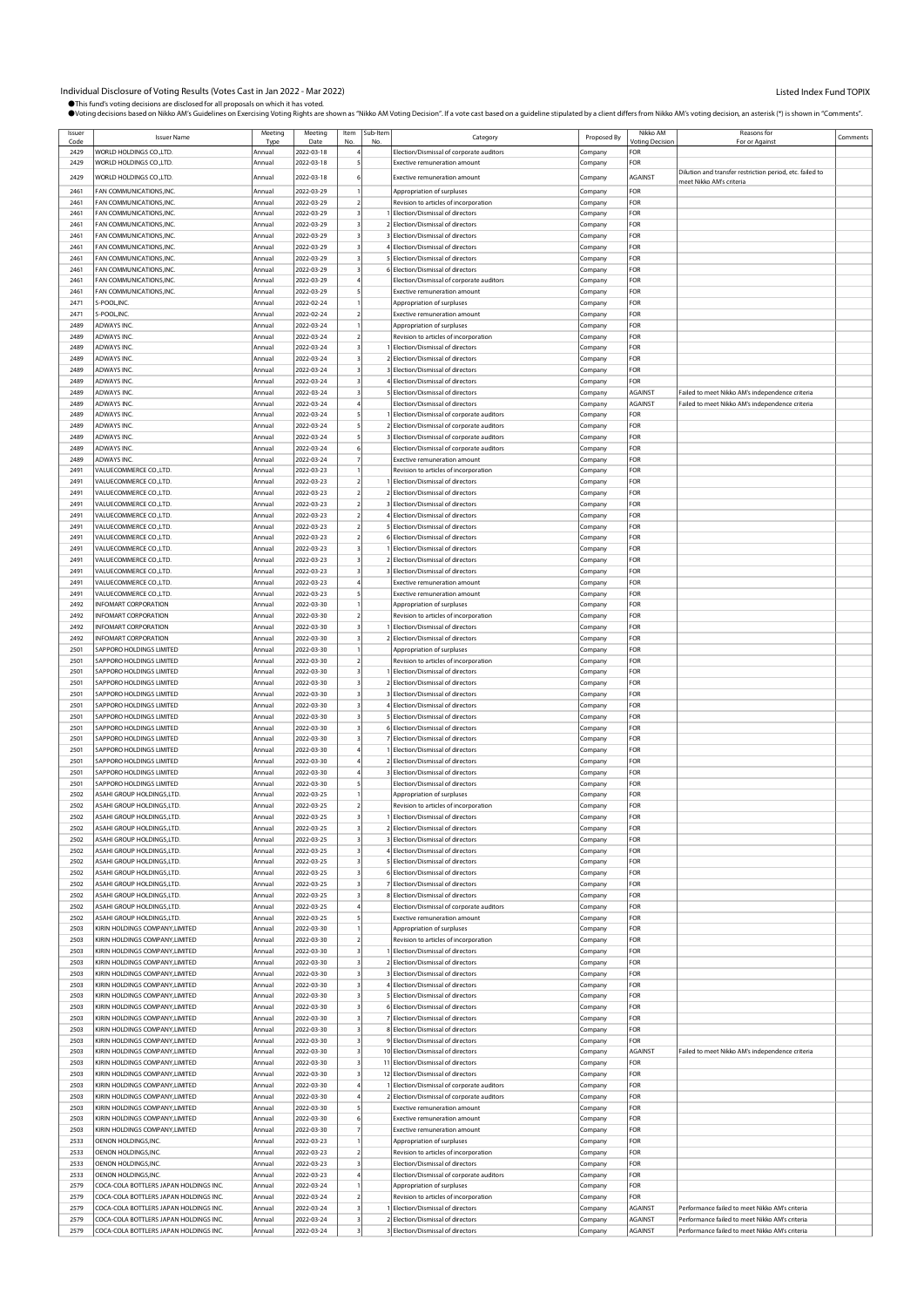| Issuer | <b>Issuer Name</b>                             | Meeting | Meeting    | Item | Sub-Item | Category                                   | Proposed By | Nikko AM               | Reasons for                                           | Comments |
|--------|------------------------------------------------|---------|------------|------|----------|--------------------------------------------|-------------|------------------------|-------------------------------------------------------|----------|
| Code   |                                                | Type    | Date       | No.  | No       |                                            |             | <b>Voting Decision</b> | For or Against                                        |          |
| 2579   | COCA-COLA BOTTLERS JAPAN HOLDINGS INC.         | Annual  | 2022-03-24 |      |          | Election/Dismissal of directors            | Company     | <b>GAINST</b>          | Performance failed to meet Nikko AM's criteria        |          |
| 2579   | COCA-COLA BOTTLERS JAPAN HOLDINGS INC.         | Annual  | 2022-03-24 |      |          | 5 Election/Dismissal of directors          | Company     | <b>OR</b>              |                                                       |          |
| 2587   | <b>SUNTORY BEVERAGE &amp; FOOD LIMITED</b>     | Annual  | 2022-03-25 |      |          | Appropriation of surpluses                 | Company     | ЮR                     |                                                       |          |
| 2587   | SUNTORY BEVERAGE & FOOD LIMITED                | Annual  | 2022-03-25 |      |          | Revision to articles of incorporation      | Company     | FOR                    |                                                       |          |
| 2587   | SUNTORY BEVERAGE & FOOD LIMITED                | Annual  | 2022-03-25 |      |          | Election/Dismissal of directors            | Company     | OR:                    |                                                       |          |
| 2587   | SUNTORY BEVERAGE & FOOD LIMITED                | Annual  | 2022-03-25 |      |          | Election/Dismissal of directors            | Company     | <b>OR</b>              |                                                       |          |
| 2587   | SUNTORY BEVERAGE & FOOD LIMITED                | Annual  | 2022-03-25 |      |          | 3 Election/Dismissal of directors          | Company     | FOR                    |                                                       |          |
|        | <b>SUNTORY BEVERAGE &amp; FOOD LIMITED</b>     | Annual  | 2022-03-25 |      |          |                                            |             | <b>OR</b>              |                                                       |          |
| 2587   |                                                |         |            |      |          | Election/Dismissal of directors            | Company     |                        |                                                       |          |
| 2587   | SUNTORY BEVERAGE & FOOD LIMITED                | Annual  | 2022-03-25 |      |          | Election/Dismissal of directors            | Company     | FOR                    |                                                       |          |
| 2587   | SUNTORY BEVERAGE & FOOD LIMITED                | Annual  | 2022-03-25 |      |          | Election/Dismissal of directors            | Company     | ЮR                     |                                                       |          |
| 2587   | SUNTORY BEVERAGE & FOOD LIMITED                | Annual  | 2022-03-25 |      |          | Election/Dismissal of directors            | Company     | FOR                    |                                                       |          |
| 2597   | UNICAFE INC.                                   | Annual  | 2022-03-24 |      |          | Appropriation of surpluses                 | Company     | FOR                    |                                                       |          |
|        |                                                |         |            |      |          |                                            |             |                        | Number of outside directors failed to meet Nikko AM's |          |
| 2597   | JNICAFE INC.                                   | Annual  | 2022-03-24 |      |          | 1 Election/Dismissal of directors          | Company     | <b>AGAINST</b>         | criteria                                              |          |
| 2597   | JNICAFE INC.                                   | Annual  | 2022-03-24 |      |          | 2 Election/Dismissal of directors          | Company     | FOR                    |                                                       |          |
| 2597   | JNICAFE INC.                                   | Annual  | 2022-03-24 |      |          | Election/Dismissal of directors            |             | <b>OR</b>              |                                                       |          |
|        |                                                |         |            |      |          |                                            | Company     |                        |                                                       |          |
| 2597   | JNICAFE INC.                                   | Annual  | 2022-03-24 |      |          | 4 Election/Dismissal of directors          | Company     | FOR                    |                                                       |          |
| 2597   | JNICAFE INC.                                   | Annual  | 2022-03-24 |      |          | Election/Dismissal of directors            | Company     | ЮR                     |                                                       |          |
| 2597   | JNICAFE INC.                                   | Annual  | 2022-03-24 |      |          | Election/Dismissal of directors            | Company     | ЮR                     |                                                       |          |
| 2597   | JNICAFE INC.                                   | Annual  | 2022-03-24 |      |          | 7 Election/Dismissal of directors          | Company     | FOR                    |                                                       |          |
| 2597   | JNICAFE INC.                                   | Annual  | 2022-03-24 |      |          | Election/Dismissal of directors            | Company     | <b>OR</b>              |                                                       |          |
| 2597   | JNICAFE INC.                                   | Annual  | 2022-03-24 |      |          | 9 Election/Dismissal of directors          | Company     | FOR                    |                                                       |          |
|        |                                                |         |            |      |          |                                            |             |                        |                                                       |          |
| 2597   | JNICAFE INC.                                   | Annual  | 2022-03-24 |      |          | Election/Dismissal of corporate auditors   | Company     | <b>OR</b>              |                                                       |          |
| 2597   | JNICAFE INC.                                   | Annual  | 2022-03-24 |      |          | Election/Dismissal of corporate auditors   | Company     | ЮR                     |                                                       |          |
| 2686   | GFOOT CO.,LTD.                                 | Special | 2022-02-08 |      |          | Revision to articles of incorporation      | Company     | FOR                    |                                                       |          |
| 2686   | GFOOT CO.,LTD.                                 | Special | 2022-02-08 |      |          | Other capital policy proposals             | Company     | <b>OR</b>              |                                                       |          |
| 2695   | KURA SUSHI, INC.                               | Annual  | 2022-01-25 |      |          | Election/Dismissal of directors            | Company     | FOR                    |                                                       |          |
|        | (URA SUSHI, INC.                               |         |            |      |          |                                            |             |                        |                                                       |          |
| 2695   |                                                | Annual  | 2022-01-25 |      |          | Election/Dismissal of directors            | Company     | ЮR                     |                                                       |          |
| 2695   | KURA SUSHI, INC.                               | Annual  | 2022-01-25 |      |          | Election/Dismissal of directors            | Company     | ЮR                     |                                                       |          |
| 2695   | KURA SUSHI, INC.                               | Annual  | 2022-01-25 |      |          | 4 Election/Dismissal of directors          | Company     | FOR                    |                                                       |          |
| 2695   | (URA SUSHI.INC.                                | Annual  | 2022-01-25 |      |          | Election/Dismissal of directors            | Company     | <b>OR</b>              |                                                       |          |
| 2695   | KURA SUSHI, INC.                               | Annual  | 2022-01-25 |      |          | 6 Election/Dismissal of directors          | Company     | FOR                    |                                                       |          |
|        |                                                |         |            |      |          |                                            |             |                        |                                                       |          |
| 2695   | (URA SUSHI,INC.                                | Annual  | 2022-01-25 |      |          | Election/Dismissal of directors            | Company     | ЮR                     |                                                       |          |
| 2695   | KURA SUSHI, INC.                               | Annual  | 2022-01-25 |      |          | xective remuneration amount                | Company     | ЮR                     |                                                       |          |
| 2695   | KURA SUSHI,INC.                                | Annual  | 2022-01-25 |      |          | <b>Exective remuneration amount</b>        | Company     | FOR                    |                                                       |          |
| 2698   | CAN DO CO.,LTD.                                | Annual  | 2022-02-25 |      |          | Appropriation of surpluses                 | Company     | <b>OR</b>              |                                                       |          |
| 2698   | CAN DO CO.,LTD.                                | Annual  | 2022-02-25 |      |          | Revision to articles of incorporation      | Company     | FOR                    |                                                       |          |
|        |                                                |         |            |      |          |                                            |             |                        | Number of outside directors failed to meet Nikko AM's |          |
| 2698   | CAN DO CO., LTD.                               | Annual  | 2022-02-25 |      |          | 1 Election/Dismissal of directors          | Company     | <b>AGAINST</b>         | criteria                                              |          |
| 2698   | CAN DO CO.,LTD.                                | Annual  | 2022-02-25 |      |          | 2 Election/Dismissal of directors          | Company     | FOR                    |                                                       |          |
| 2698   | CAN DO CO.,LTD.                                | Annual  | 2022-02-25 |      |          | Election/Dismissal of directors            | Company     | <b>OR</b>              |                                                       |          |
|        |                                                |         |            |      |          |                                            |             |                        |                                                       |          |
| 2698   | CAN DO CO.,LTD.                                | Annual  | 2022-02-25 |      |          | Election/Dismissal of directors            | Company     | FOR                    |                                                       |          |
| 2698   | CAN DO CO.,LTD.                                | Annual  | 2022-02-25 |      |          | Election/Dismissal of directors            | Company     | ЮR                     |                                                       |          |
| 2698   | CAN DO CO.,LTD.                                | Annual  | 2022-02-25 |      |          | Election/Dismissal of directors            | Company     | FOR                    |                                                       |          |
| 2698   | CAN DO CO., LTD.                               | Annual  | 2022-02-25 |      |          | 2 Election/Dismissal of directors          | Company     | FOR                    |                                                       |          |
| 2698   | CAN DO CO.,LTD.                                | Annual  | 2022-02-25 |      |          | lection/Dismissal of directors             | Company     | ЮR                     |                                                       |          |
| 2734   |                                                |         | 2022-02-18 |      |          |                                            |             | ЮR                     |                                                       |          |
|        | <b>SALA CORPORATION</b>                        | Annual  |            |      |          | 1 Election/Dismissal of directors          | Company     |                        |                                                       |          |
| 2734   | <b>ALA CORPORATION</b>                         | Annual  | 2022-02-18 |      |          | Election/Dismissal of directors            | Company     | FOR                    |                                                       |          |
| 2734   | <b>SALA CORPORATION</b>                        | Annual  | 2022-02-18 |      |          | Election/Dismissal of directors            | Company     | FOR                    |                                                       |          |
| 2734   | <b>ALA CORPORATION</b>                         | Annual  | 2022-02-18 |      |          | 4 Election/Dismissal of directors          | Company     | FOR                    |                                                       |          |
| 2734   | ALA CORPORATION                                | Annual  | 2022-02-18 |      |          | Election/Dismissal of directors            | Company     | <b>OR</b>              |                                                       |          |
| 2734   | <b>SALA CORPORATION</b>                        | Annual  | 2022-02-18 |      |          | 6 Election/Dismissal of directors          | Company     | <b>OR</b>              |                                                       |          |
|        |                                                |         |            |      |          |                                            |             |                        |                                                       |          |
| 2734   | <b>ALA CORPORATION</b>                         | Annual  | 2022-02-18 |      |          | Election/Dismissal of directors            | Company     | ЮR                     |                                                       |          |
| 2734   | <b>SALA CORPORATION</b>                        | Annual  | 2022-02-18 |      |          | Election/Dismissal of directors            | Company     | FOR                    |                                                       |          |
| 2734   | <b>SALA CORPORATION</b>                        | Annual  | 2022-02-18 |      |          | 1 Election/Dismissal of directors          | Company     | FOR                    |                                                       |          |
| 2734   | ALA CORPORATION                                | Annual  | 2022-02-18 |      |          | Election/Dismissal of directors            | Company     | <b>OR</b>              |                                                       |          |
| 2734   | <b>SALA CORPORATION</b>                        | Annual  | 2022-02-18 |      |          | 3 Election/Dismissal of directors          | Company     | ЮR                     |                                                       |          |
|        |                                                |         |            |      |          |                                            |             |                        |                                                       |          |
| 2752   | UJIO FOOD GROUP INC.                           | Annual  | 2022-03-30 |      |          | Appropriation of surpluses                 | Company     | ЮR                     |                                                       |          |
| 2752   | FUJIO FOOD GROUP INC                           | Annual  | 2022-03-30 |      |          | Revision to articles of incorporation      | Company     | FOR                    |                                                       |          |
| 2752   | FUJIO FOOD GROUP INC.                          | Annual  | 2022-03-30 |      |          | 1 Election/Dismissal of directors          | Company     | FOR                    |                                                       |          |
| 2752   | FUJIO FOOD GROUP INC.                          | Annual  | 2022-03-30 |      |          | 2 Election/Dismissal of directors          | Company     | FOR                    |                                                       |          |
| 2752   | FUJIO FOOD GROUP INC.                          | Annual  | 2022-03-30 |      |          | 3 Election/Dismissal of directors          | Company     | FOR                    |                                                       |          |
|        |                                                |         | 2022-03-30 |      |          |                                            |             | OR:                    |                                                       |          |
| 2752   | FUJIO FOOD GROUP INC.<br>FUJIO FOOD GROUP INC. | Annual  |            |      |          | Election/Dismissal of directors            | Company     |                        |                                                       |          |
| 2752   |                                                | Annual  | 2022-03-30 |      |          | 5 Election/Dismissal of directors          | Company     | <b>AGAINST</b>         | Failed to meet Nikko AM's independence criteria       |          |
| 2752   | FUJIO FOOD GROUP INC.                          | Annual  | 2022-03-30 |      |          | 1 Election/Dismissal of corporate auditors | Company     | FOR                    |                                                       |          |
| 2752   | FUJIO FOOD GROUP INC.                          | Annual  | 2022-03-30 |      |          | 2 Election/Dismissal of corporate auditors | Company     | AGAINST                | Failed to meet Nikko AM's independence criteria       |          |
| 2752   | FUJIO FOOD GROUP INC.                          | Annual  | 2022-03-30 |      |          | Election/Dismissal of corporate auditors   | Company     | FOR                    |                                                       |          |
| 2809   | <b>KEWPIE CORPORATION</b>                      | Annual  | 2022-02-25 |      |          | Election/Dismissal of directors            | Company     | FOR                    |                                                       |          |
| 2809   | <b>KEWPIE CORPORATION</b>                      | Annual  | 2022-02-25 |      |          | 2 Election/Dismissal of directors          | Company     | FOR                    |                                                       |          |
| 2809   | <b>KEWPIE CORPORATION</b>                      | Annual  | 2022-02-25 |      |          | 3 Election/Dismissal of directors          |             | FOR                    |                                                       |          |
|        |                                                |         |            |      |          |                                            | Company     |                        |                                                       |          |
| 2809   | <b>KEWPIE CORPORATION</b>                      | Annual  | 2022-02-25 |      |          | 4 Election/Dismissal of directors          | Company     | <b>OR</b>              |                                                       |          |
| 2809   | <b>KEWPIE CORPORATION</b>                      | Annual  | 2022-02-25 |      |          | 5 Election/Dismissal of directors          | Company     | FOR                    |                                                       |          |
| 2809   | <b>KEWPIE CORPORATION</b>                      | Annual  | 2022-02-25 |      |          | 6 Election/Dismissal of directors          | Company     | FOR                    |                                                       |          |
| 2809   | <b>KEWPIE CORPORATION</b>                      | Annual  | 2022-02-25 |      |          | 7 Election/Dismissal of directors          | Company     | FOR                    |                                                       |          |
| 2809   | <b>KEWPIE CORPORATION</b>                      | Annual  | 2022-02-25 |      |          | 8 Election/Dismissal of directors          | Company     | FOR                    |                                                       |          |
| 2809   | <b>KEWPIE CORPORATION</b>                      | Annual  | 2022-02-25 |      |          | 9 Election/Dismissal of directors          | Company     | <b>OR</b>              |                                                       |          |
| 2809   | <b>KEWPIE CORPORATION</b>                      |         |            |      |          |                                            |             |                        |                                                       |          |
|        |                                                | Annual  | 2022-02-25 |      |          | 1 Election/Dismissal of corporate auditors | Company     | FOR                    |                                                       |          |
| 2809   | <b>KEWPIE CORPORATION</b>                      | Annual  | 2022-02-25 |      |          | 2 Election/Dismissal of corporate auditors | Company     | FOR                    |                                                       |          |
| 2811   | KAGOME CO.,LTD.                                | Annual  | 2022-03-30 |      |          | Revision to articles of incorporation      | Company     | FOR                    |                                                       |          |
| 2811   | KAGOME CO.,LTD.                                | Annual  | 2022-03-30 |      |          | 1 Election/Dismissal of directors          | Company     | FOR                    |                                                       |          |
| 2811   | KAGOME CO.,LTD.                                | Annual  | 2022-03-30 |      |          | 2 Election/Dismissal of directors          | Company     | <b>OR</b>              |                                                       |          |
| 2811   | KAGOME CO.,LTD.                                | Annual  | 2022-03-30 |      |          | 3 Election/Dismissal of directors          | Company     | FOR                    |                                                       |          |
|        |                                                |         |            |      |          |                                            |             | FOR                    |                                                       |          |
| 2811   | KAGOME CO.,LTD.                                | Annual  | 2022-03-30 |      |          | 4 Election/Dismissal of directors          | Company     |                        |                                                       |          |
| 2811   | KAGOME CO.,LTD.                                | Annual  | 2022-03-30 |      |          | 5 Election/Dismissal of directors          | Company     | FOR                    |                                                       |          |
| 2811   | KAGOME CO.,LTD.                                | Annual  | 2022-03-30 |      |          | 6 Election/Dismissal of directors          | Company     | FOR                    |                                                       |          |
| 2811   | KAGOME CO.,LTD.                                | Annual  | 2022-03-30 |      |          | Election/Dismissal of directors            | Company     | <b>OR</b>              |                                                       |          |
| 2811   | KAGOME CO.,LTD.                                | Annual  | 2022-03-30 |      |          | 1 Election/Dismissal of directors          | Company     | FOR                    |                                                       |          |
|        |                                                |         |            |      |          |                                            |             | FOR                    |                                                       |          |
| 2811   | KAGOME CO.,LTD.                                | Annual  | 2022-03-30 |      |          | 2 Election/Dismissal of directors          | Company     |                        |                                                       |          |
| 2811   | KAGOME CO.,LTD.                                | Annual  | 2022-03-30 |      |          | 3 Election/Dismissal of directors          | Company     | FOR                    |                                                       |          |
| 2811   | KAGOME CO.,LTD.                                | Annual  | 2022-03-30 |      |          | Election/Dismissal of directors            | Company     | FOR                    |                                                       |          |
| 2914   | APAN TOBACCO INC.                              | Annual  | 2022-03-23 |      |          | Appropriation of surpluses                 | Company     | <b>OR</b>              |                                                       |          |
| 2914   | APAN TOBACCO INC.                              | Annual  | 2022-03-23 |      |          | Revision to articles of incorporation      | Company     | FOR                    |                                                       |          |
| 2914   | JAPAN TOBACCO INC.                             | Annual  | 2022-03-23 |      |          | Revision to articles of incorporation      |             | FOR                    |                                                       |          |
|        |                                                |         |            |      |          |                                            | Company     |                        |                                                       |          |
| 2914   | <b>JAPAN TOBACCO INC.</b>                      | Annual  | 2022-03-23 |      |          | Revision to articles of incorporation      | Company     | FOR                    |                                                       |          |
| 2914   | JAPAN TOBACCO INC.                             | Annual  | 2022-03-23 |      |          | 1 Election/Dismissal of directors          | Company     | FOR                    |                                                       |          |
| 2914   | APAN TOBACCO INC.                              | Annual  | 2022-03-23 |      |          | Election/Dismissal of directors            | Company     | <b>OR</b>              |                                                       |          |
| 2914   | APAN TOBACCO INC.                              | Annual  | 2022-03-23 |      |          | 3 Election/Dismissal of directors          | Company     | FOR                    |                                                       |          |
| 2914   | JAPAN TOBACCO INC.                             | Annual  | 2022-03-23 |      |          | 4 Election/Dismissal of directors          | Company     | FOR                    |                                                       |          |
| 2914   | JAPAN TOBACCO INC.                             | Annual  | 2022-03-23 |      |          | 5 Election/Dismissal of directors          | Company     | FOR                    |                                                       |          |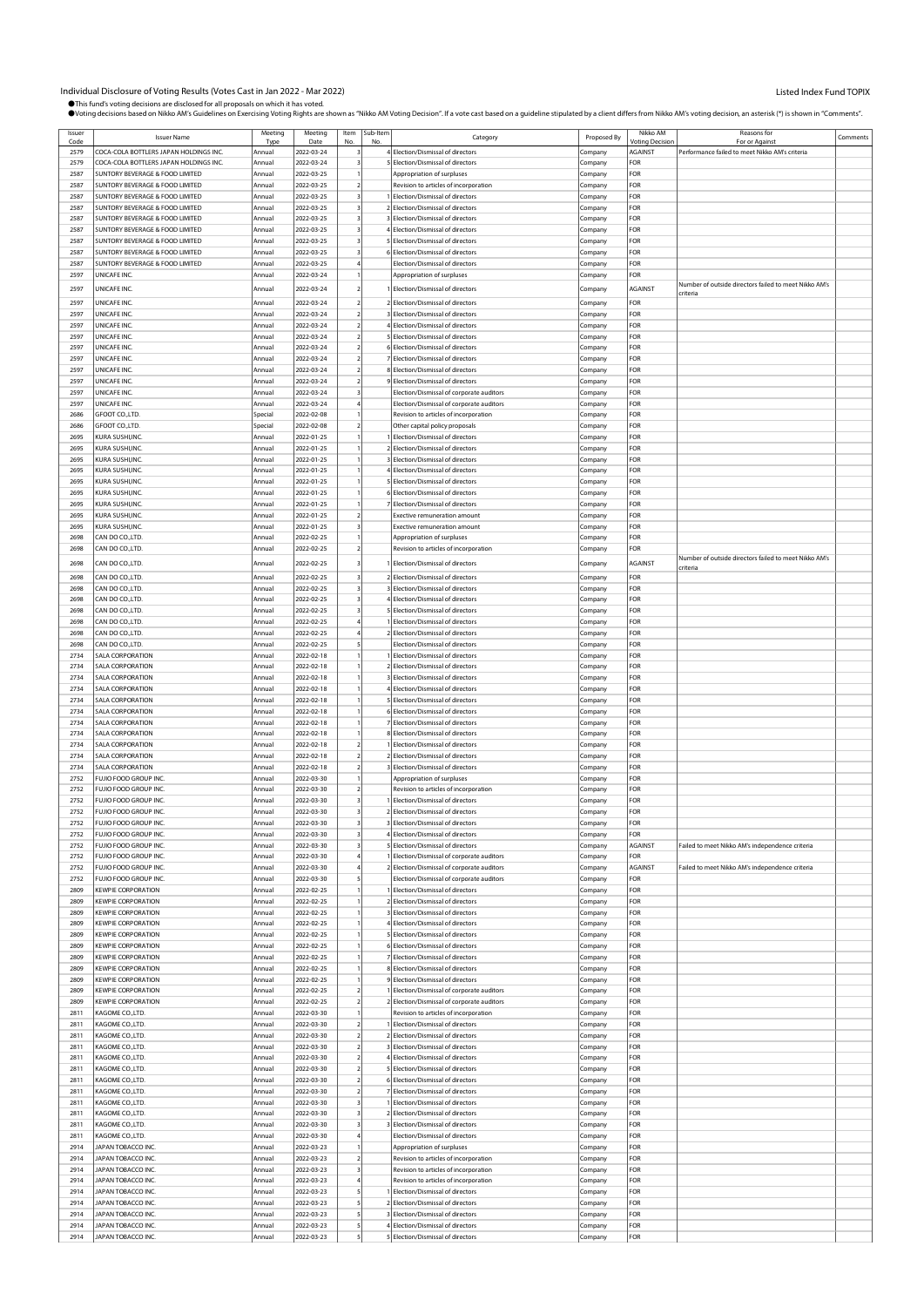| Issuer       | <b>Issuer Name</b>                     | Meeting | Meeting                  | Item | Sub-Item                | Category                                   | Proposed By | Nikko AM<br><b>Voting Decision</b> | Reasons for                                                                          | Comments |
|--------------|----------------------------------------|---------|--------------------------|------|-------------------------|--------------------------------------------|-------------|------------------------------------|--------------------------------------------------------------------------------------|----------|
| Code<br>2914 | APAN TOBACCO INC.                      | Type    | Date                     | No.  | No.                     |                                            |             | FOR                                | For or Against                                                                       |          |
|              |                                        | Annual  | 2022-03-23               |      |                         | 6 Election/Dismissal of directors          | Company     | FOR                                |                                                                                      |          |
| 2914<br>2914 | APAN TOBACCO INC.<br>APAN TOBACCO INC. | Annual  | 2022-03-23               |      | 8                       | Election/Dismissal of directors            | Company     | FOR                                |                                                                                      |          |
|              |                                        | Annual  | 2022-03-23               |      |                         | Election/Dismissal of directors            | Company     |                                    |                                                                                      |          |
| 2914         | JAPAN TOBACCO INC.                     | Annual  | 2022-03-23<br>2022-03-23 |      |                         | Election/Dismissal of directors            | Company     | FOR                                |                                                                                      |          |
| 2914         | JAPAN TOBACCO INC.                     | Annual  |                          |      |                         | 10 Election/Dismissal of directors         | Company     | FOR                                |                                                                                      |          |
| 2914         | JAPAN TOBACCO INC.                     | Annual  | 2022-03-23               |      |                         | xective remuneration amount                | Company     | FOR                                |                                                                                      |          |
| 2931         | EUGLENA CO., LTD.                      | Annual  | 2022-03-26               |      |                         | Revision to articles of incorporation      | Company     | FOR                                |                                                                                      |          |
| 2931         | EUGLENA CO., LTD.                      | Annual  | 2022-03-26               |      |                         | Election/Dismissal of directors            | Company     | AGAINST                            | Performance failed to meet Nikko AM's criteria                                       |          |
| 2931         | EUGLENA CO., LTD.                      | Annual  | 2022-03-26               |      | $\mathcal{P}$           | Election/Dismissal of directors            | Company     | AGAINST                            | Performance failed to meet Nikko AM's criteria                                       |          |
| 2931         | EUGLENA CO., LTD.                      | Annual  | 2022-03-26               |      | $\overline{\mathbf{3}}$ | <b>Election/Dismissal of directors</b>     | Company     | <b>AGAINST</b>                     | Performance failed to meet Nikko AM's criteria                                       |          |
| 2931         | EUGLENA CO., LTD.                      | Annual  | 2022-03-26               |      |                         | Election/Dismissal of directors            | Company     | <b>AGAINST</b>                     | Performance failed to meet Nikko AM's criteria                                       |          |
| 2931         | EUGLENA CO.,LTD.                       | Annual  | 2022-03-26               |      |                         | 1 Election/Dismissal of directors          | Company     | AGAINST                            | Performance failed to meet Nikko AM's criteria: Failed                               |          |
|              |                                        |         |                          |      |                         |                                            |             |                                    | to meet Nikko AM's independence criteria                                             |          |
| 2931         | EUGLENA CO.,LTD.                       | Annual  | 2022-03-26               |      |                         | <b>Flection/Dismissal of directors</b>     | Company     | FOR                                |                                                                                      |          |
| 2931         | EUGLENA CO., LTD.                      | Annual  | 2022-03-26               |      |                         | Election/Dismissal of directors            | Company     | FOR                                |                                                                                      |          |
| 2931         | EUGLENA CO., LTD.                      | Annual  | 2022-03-26               |      |                         | xective remuneration amount                | Company     | <b>AGAINST</b>                     | Dilution and transfer restriction period, etc. failed to<br>neet Nikko AM's criteria |          |
| 2931         | EUGLENA CO., LTD.                      | Annual  | 2022-03-26               |      |                         | exective remuneration amount               | Company     | FOR                                |                                                                                      |          |
| 2931         | EUGLENA CO.,LTD.                       | Annual  | 2022-03-26               |      |                         | <b>Exective remuneration amount</b>        | Company     | FOR                                |                                                                                      |          |
|              |                                        |         |                          |      |                         |                                            |             | FOR                                |                                                                                      |          |
| 2975<br>2982 | STAR MICA HOLDINGS CO., LTD.           | Annual  | 2022-02-24               |      |                         | Election/Dismissal of directors            | Company     | FOR                                |                                                                                      |          |
|              | A.D.WORKS GROUP CO.,LTD.               | Annual  | 2022-03-25               |      |                         | Revision to articles of incorporation      | Company     |                                    |                                                                                      |          |
| 2982         | A.D.WORKS GROUP CO.,LTD.               | Annual  | 2022-03-25               |      |                         | 1 Election/Dismissal of directors          | Company     | FOR                                |                                                                                      |          |
| 2982         | <b>I.D.WORKS GROUP CO.,LTD.</b>        | Annual  | 2022-03-25               |      |                         | <b>Election/Dismissal of directors</b>     | Company     | FOR                                |                                                                                      |          |
| 2982         | A.D.WORKS GROUP CO.,LTD                | Annual  | 2022-03-25               |      |                         | Election/Dismissal of directors            | Company     | FOR                                |                                                                                      |          |
| 2982         | A.D.WORKS GROUP CO.,LTD.               | Annual  | 2022-03-25               |      |                         | Election/Dismissal of directors            | Company     | FOR                                |                                                                                      |          |
| 2982         | A.D.WORKS GROUP CO.,LTD.               | Annual  | 2022-03-25               |      | 51                      | Election/Dismissal of directors            | Company     | FOR                                |                                                                                      |          |
| 2982         | A.D.WORKS GROUP CO.,LTD.               | Annual  | 2022-03-25               |      |                         | 6 Election/Dismissal of directors          | Company     | FOR                                |                                                                                      |          |
| 2982         | <b>I.D.WORKS GROUP CO.,LTD.</b>        | Annual  | 2022-03-25               |      |                         | <b>Election/Dismissal of directors</b>     | Company     | FOR                                |                                                                                      |          |
| 2982         | A.D.WORKS GROUP CO.,LTD.               | Annual  | 2022-03-25               |      |                         | Election/Dismissal of directors            | Company     | FOR                                |                                                                                      |          |
| 2982         | A.D.WORKS GROUP CO.,LTD.               | Annual  | 2022-03-25               |      |                         | Election/Dismissal of directors            | Company     | FOR                                |                                                                                      |          |
| 2982         | A D WORKS GROUP CO. LTD                | Annual  | 2022-03-25               |      |                         | Election/Dismissal of directors            | Company     | FOR                                |                                                                                      |          |
| 2982         | A.D.WORKS GROUP CO.,LTD.               | Annual  | 2022-03-25               |      |                         | <b>Exective remuneration amount</b>        | Company     | FOR                                |                                                                                      |          |
|              | KATAKURA INDUSTRIES CO. LTD            |         |                          |      |                         |                                            |             |                                    |                                                                                      |          |
| 3001         |                                        | Annual  | 2022-03-30               |      |                         | Appropriation of surpluses                 | Company     | FOR                                |                                                                                      |          |
| 3001         | KATAKURA INDUSTRIES CO.,LTD.           | Annual  | 2022-03-30               |      |                         | Revision to articles of incorporation      | Company     | FOR                                |                                                                                      |          |
| 3001         | KATAKURA INDUSTRIES CO., LTD.          | Annual  | 2022-03-30               |      |                         | Election/Dismissal of directors            | Company     | FOR                                |                                                                                      |          |
| 3001         | KATAKURA INDUSTRIES CO., LTD.          | Annual  | 2022-03-30               |      | $\overline{2}$          | Election/Dismissal of directors            | Company     | FOR                                |                                                                                      |          |
| 3001         | KATAKURA INDUSTRIES CO.,LTD.           | Annual  | 2022-03-30               |      |                         | Election/Dismissal of directors            | Company     | FOR                                |                                                                                      |          |
| 3001         | KATAKURA INDUSTRIES CO.,LTD.           | Annual  | 2022-03-30               |      |                         | <b>Election/Dismissal of directors</b>     | Company     | FOR                                |                                                                                      |          |
| 3001         | KATAKURA INDUSTRIES CO.,LTD.           | Annual  | 2022-03-30               |      |                         | Election/Dismissal of directors            | Company     | FOR                                |                                                                                      |          |
| 3001         | KATAKURA INDUSTRIES CO.,LTD.           | Annual  | 2022-03-30               |      |                         | Election/Dismissal of directors            | Company     | FOR                                |                                                                                      |          |
| 3001         | KATAKURA INDUSTRIES CO., LTD.          | Annual  | 2022-03-30               |      | $\overline{7}$          | Election/Dismissal of directors            | Company     | FOR                                |                                                                                      |          |
| 3001         | KATAKURA INDUSTRIES CO., LTD.          | Annual  | 2022-03-30               |      | 8                       | Election/Dismissal of directors            |             | FOR                                |                                                                                      |          |
| 3001         | KATAKURA INDUSTRIES CO.,LTD.           |         | 2022-03-30               |      |                         |                                            | Company     | <b>OR</b>                          |                                                                                      |          |
|              |                                        | Annual  |                          |      |                         | lection/Dismissal of corporate auditors    | Company     |                                    |                                                                                      |          |
| 3003         | HULIC CO., LTD.                        | Annual  | 2022-03-23               |      |                         | Appropriation of surpluses                 | Company     | FOR                                |                                                                                      |          |
| 3003         | HULIC CO., LTD.                        | Annual  | 2022-03-23               |      |                         | Revision to articles of incorporation      | Company     | FOR                                |                                                                                      |          |
| 3003         | HULIC CO., LTD.                        | Annual  | 2022-03-23               |      |                         | Election/Dismissal of directors            | Company     | FOR                                |                                                                                      |          |
| 3003         | HULIC CO., LTD.                        | Annual  | 2022-03-23               |      |                         | Election/Dismissal of directors            | Company     | FOR                                |                                                                                      |          |
| 3003         | HULIC CO.,LTD                          | Annual  | 2022-03-23               |      | 3                       | <b>Election/Dismissal of directors</b>     | Company     | FOR                                |                                                                                      |          |
| 3003         | HULIC CO., LTD.                        | Annual  | 2022-03-23               |      |                         | Election/Dismissal of directors            | Company     | FOR                                |                                                                                      |          |
| 3003         | HULIC CO., LTD.                        | Annual  | 2022-03-23               |      |                         | Election/Dismissal of directors            | Company     | FOR                                |                                                                                      |          |
| 3003         | HULIC CO., LTD.                        | Annual  | 2022-03-23               |      | 6                       | Election/Dismissal of directors            | Company     | FOR                                |                                                                                      |          |
| 3003         | HULIC CO., LTD.                        | Annual  | 2022-03-23               |      |                         | Election/Dismissal of directors            | Company     | FOR                                |                                                                                      |          |
| 3003         | HULIC CO., LTD.                        | Annual  | 2022-03-23               |      | 8                       | <b>Election/Dismissal of directors</b>     | Company     | <b>OR</b>                          |                                                                                      |          |
| 3003         | HULIC CO., LTD.                        | Annual  | 2022-03-23               |      |                         | Election/Dismissal of directors            |             | FOR                                |                                                                                      |          |
|              |                                        |         |                          |      |                         |                                            | Company     |                                    |                                                                                      |          |
| 3003         | HULIC CO., LTD.                        | Annual  | 2022-03-23               |      |                         | 10 Election/Dismissal of directors         | Company     | AGAINST                            | Failed to meet Nikko AM's independence criteria                                      |          |
| 3003         | HULIC CO., LTD.                        | Annual  | 2022-03-23               |      |                         | xective remuneration amount                | Company     | FOR                                |                                                                                      |          |
| 3003         | HULIC CO., LTD.                        | Annual  | 2022-03-23               |      |                         | <b>Exective remuneration amount</b>        | Company     | FOR                                |                                                                                      |          |
| 3038         | KOBE BUSSAN CO.,LTD.                   | Annual  | 2022-01-27               |      |                         | Appropriation of surpluses                 | Company     | FOR                                |                                                                                      |          |
| 3038         | KOBE BUSSAN CO., LTD.                  | Annual  | 2022-01-27               |      |                         | Revision to articles of incorporation      | Company     | <b>AGAINST</b>                     | Unable to recognize it as initiative to help enhance<br>shareholder value            |          |
| 3038         | KOBE BUSSAN CO.,LTD.                   | Annual  | 2022-01-27               |      |                         | Election/Dismissal of directors            |             | FOR                                |                                                                                      |          |
| 3038         |                                        |         | 2022-01-27               |      |                         |                                            | Company     | FOR                                |                                                                                      |          |
|              | KOBE BUSSAN CO.,LTD.                   | Annual  |                          |      |                         | 2 Election/Dismissal of directors          | Company     |                                    |                                                                                      |          |
| 3038         | KOBE BUSSAN CO.,LTD.                   | Annual  | 2022-01-27               |      |                         | Election/Dismissal of directors            | Company     | FOR                                |                                                                                      |          |
| 3038         | KOBE BUSSAN CO., LTD.                  | Annual  | 2022-01-27               |      |                         | Election/Dismissal of directors            | Company     | FOR                                |                                                                                      |          |
| 3038         | KOBE BUSSAN CO., LTD.                  | Annual  | 2022-01-27               |      |                         | 5 Election/Dismissal of directors          | Company     | FOR                                |                                                                                      |          |
| 3038         | KOBE BUSSAN CO.,LTD.                   | Annual  | 2022-01-27               |      |                         | 6 Election/Dismissal of directors          | Company     | FOR                                |                                                                                      |          |
| 3038         | KOBE BUSSAN CO., LTD.                  | Annual  | 2022-01-27               |      |                         | 1 Election/Dismissal of directors          | Company     | FOR                                |                                                                                      |          |
| 3038         | KOBE BUSSAN CO.,LTD.                   | Annual  | 2022-01-27               |      |                         | Election/Dismissal of directors            | Company     | FOR                                |                                                                                      |          |
| 3038         | KOBE BUSSAN CO.,LTD.                   | Annual  | 2022-01-27               |      |                         | 3 Election/Dismissal of directors          | Company     | FOR                                |                                                                                      |          |
| 3038         | KOBE BUSSAN CO.,LTD.                   | Annual  | 2022-01-27               |      |                         | Election/Dismissal of directors            | Company     | FOR                                |                                                                                      |          |
| 3038         | KOBE BUSSAN CO., LTD.                  | Annual  | 2022-01-27               |      |                         | 5 Election/Dismissal of directors          | Company     | FOR                                |                                                                                      |          |
| 3038         | KOBE BUSSAN CO.,LTD.                   | Annual  | 2022-01-27               |      |                         | <b>Exective remuneration amount</b>        | Company     | FOR                                |                                                                                      |          |
| 3038         | KOBE BUSSAN CO.,LTD.                   | Annual  | 2022-01-27               |      |                         | xective remuneration amount                | Company     | FOR                                |                                                                                      |          |
| 3038         | KOBE BUSSAN CO., LTD.                  | Annual  | 2022-01-27               |      |                         | <b>Exective remuneration amount</b>        | Company     | FOR                                |                                                                                      |          |
| 3040         | SOLITON SYSTEMS K.K.                   | Annual  | 2022-03-24               |      |                         | Revision to articles of incorporation      | Company     | FOR                                |                                                                                      |          |
| 3040         | SOLITON SYSTEMS K.K.                   | Annual  | 2022-03-24               |      |                         | Election/Dismissal of directors            | Company     | FOR                                |                                                                                      |          |
| 3040         | SOLITON SYSTEMS K.K.                   | Annual  | 2022-03-24               |      |                         | 2 Election/Dismissal of directors          |             | FOR                                |                                                                                      |          |
| 3040         |                                        |         |                          |      |                         |                                            | Company     |                                    |                                                                                      |          |
|              | SOLITON SYSTEMS K.K.                   | Annual  | 2022-03-24               |      |                         | Election/Dismissal of directors            | Company     | FOR                                |                                                                                      |          |
| 3040         | SOLITON SYSTEMS K.K.                   | Annual  | 2022-03-24               |      |                         | 2 Election/Dismissal of directors          | Company     | FOR                                |                                                                                      |          |
| 3040         | SOLITON SYSTEMS K.K.                   | Annual  | 2022-03-24               |      |                         | 3 Election/Dismissal of directors          | Company     | FOR                                |                                                                                      |          |
| 3040         | SOLITON SYSTEMS K.K.                   | Annual  | 2022-03-24               |      |                         | Election/Dismissal of directors            | Company     | FOR                                |                                                                                      |          |
| 3053         | PEPPER FOOD SERVICE CO., LTD.          | Annual  | 2022-03-29               |      |                         | Revision to articles of incorporation      | Company     | FOR                                |                                                                                      |          |
| 3053         | PEPPER FOOD SERVICE CO., LTD.          | Annual  | 2022-03-29               |      |                         | Election/Dismissal of directors            | Company     | FOR                                |                                                                                      |          |
| 3053         | PEPPER FOOD SERVICE CO., LTD.          | Annual  | 2022-03-29               |      |                         | 2 Election/Dismissal of directors          | Company     | FOR                                |                                                                                      |          |
| 3053         | PEPPER FOOD SERVICE CO., LTD.          | Annual  | 2022-03-29               |      |                         | 3 Election/Dismissal of directors          | Company     | FOR                                |                                                                                      |          |
| 3053         | PEPPER FOOD SERVICE CO., LTD.          | Annual  | 2022-03-29               |      |                         | Election/Dismissal of directors            | Company     | FOR                                |                                                                                      |          |
| 3053         | PEPPER FOOD SERVICE CO., LTD.          | Annual  | 2022-03-29               |      |                         | 5 Election/Dismissal of directors          | Company     | FOR                                |                                                                                      |          |
| 3053         | PEPPER FOOD SERVICE CO., LTD.          | Annual  | 2022-03-29               |      |                         | Election/Dismissal of directors            | Company     | FOR                                |                                                                                      |          |
| 3053         | PEPPER FOOD SERVICE CO., LTD.          | Annual  | 2022-03-29               |      |                         | 7 Election/Dismissal of directors          | Company     | FOR                                |                                                                                      |          |
| 3053         | PEPPER FOOD SERVICE CO., LTD.          | Annual  | 2022-03-29               |      |                         | 8 Election/Dismissal of directors          |             | FOR                                |                                                                                      |          |
|              |                                        |         |                          |      |                         |                                            | Company     |                                    |                                                                                      |          |
| 3053         | PEPPER FOOD SERVICE CO., LTD.          | Annual  | 2022-03-29               |      | $\mathbf{Q}$            | Election/Dismissal of directors            | Company     | FOR                                |                                                                                      |          |
| 3053         | PEPPER FOOD SERVICE CO., LTD.          | Annual  | 2022-03-29               |      |                         | 1 Election/Dismissal of corporate auditors | Company     | FOR                                |                                                                                      |          |
| 3053         | PEPPER FOOD SERVICE CO., LTD.          | Annual  | 2022-03-29               |      |                         | 2 Election/Dismissal of corporate auditors | Company     | FOR                                |                                                                                      |          |
| 3064         | MONOTARO CO.,LTD.                      | Annual  | 2022-03-29               |      |                         | Appropriation of surpluses                 | Company     | FOR                                |                                                                                      |          |
| 3064         | MONOTARO CO.,LTD.                      | Annual  | 2022-03-29               |      |                         | Revision to articles of incorporation      | Company     | FOR                                |                                                                                      |          |
| 3064         | MONOTARO CO.,LTD.                      | Annual  | 2022-03-29               |      |                         | Election/Dismissal of directors            | Company     | FOR                                |                                                                                      |          |
| 3064         | MONOTARO CO.,LTD.                      | Annual  | 2022-03-29               |      |                         | 2 Election/Dismissal of directors          | Company     | FOR                                |                                                                                      |          |
| 3064         | MONOTARO CO.,LTD.                      | Annual  | 2022-03-29               |      |                         | Election/Dismissal of directors            | Company     | FOR                                |                                                                                      |          |
| 3064         | MONOTARO CO.,LTD.                      | Annual  | 2022-03-29               |      |                         | 4 Election/Dismissal of directors          | Company     | FOR                                |                                                                                      |          |
|              |                                        |         |                          |      |                         |                                            |             |                                    |                                                                                      |          |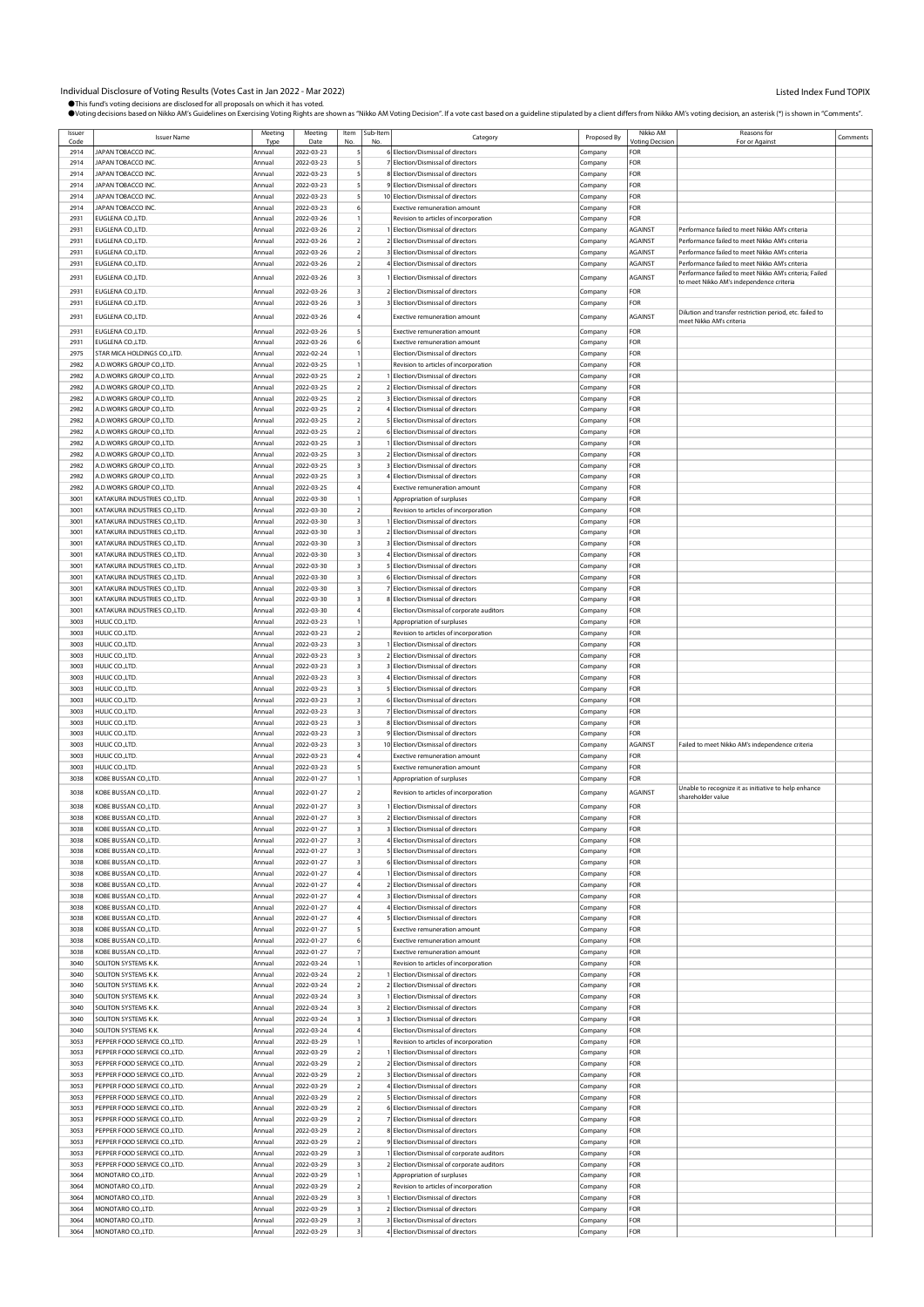| Issuer       |                                                                        | Meeting          |                          |      |                          |                                                                            |                    | Nikko AM               | Reasons for                                     |          |
|--------------|------------------------------------------------------------------------|------------------|--------------------------|------|--------------------------|----------------------------------------------------------------------------|--------------------|------------------------|-------------------------------------------------|----------|
| Code         | <b>Issuer Name</b>                                                     | Type             | Meeting<br>Date          | Item | Sub-Item<br>No           | Category                                                                   | Proposed By        | <b>Votina Decision</b> | For or Against                                  | Comments |
| 3064         | MONOTARO CO.,LTD.                                                      | Annual           | 2022-03-29               |      |                          | Election/Dismissal of directors                                            | Company            | FOR                    |                                                 |          |
| 3064         | MONOTARO CO.,LTD.                                                      | Annual           | 2022-03-29               |      |                          | 6 Election/Dismissal of directors                                          | Company            | FOR                    |                                                 |          |
| 3064         | MONOTARO CO.,LTD.                                                      | Annual           | 2022-03-29               |      |                          | 7 Election/Dismissal of directors                                          | Company            | FOR                    |                                                 |          |
| 3073         | DD HOLDINGS CO., LTD.                                                  | Special          | 2022-02-25               |      |                          | Revision to articles of incorporation                                      | Company            | FOR                    |                                                 |          |
| 3073         | DD HOLDINGS CO., LTD.                                                  | Special          | 2022-02-25               |      |                          | Other capital policy proposals                                             | Company            | FOR                    |                                                 |          |
| 3073         | DD HOLDINGS CO.,LTD.                                                   | Special          | 2022-02-25               |      |                          | Other capital policy proposals                                             | Company            | FOR                    |                                                 |          |
| 3085         | ARCLAND SERVICE HOLDINGS CO.,LTD.                                      | Annual           | 2022-03-25<br>2022-03-25 |      |                          | Appropriation of surpluses                                                 | Company            | FOR<br>FOR             |                                                 |          |
| 3085         | ARCLAND SERVICE HOLDINGS CO.,LTD.                                      | Annual           |                          |      |                          | Revision to articles of incorporation                                      | Company            | FOR                    |                                                 |          |
| 3085<br>3085 | ARCLAND SERVICE HOLDINGS CO.,LTD.<br>ARCLAND SERVICE HOLDINGS CO.,LTD. | Annual<br>Annual | 2022-03-25               |      |                          | Election/Dismissal of directors<br>Election/Dismissal of directors         | Company            | FOR                    |                                                 |          |
| 3085         | ARCLAND SERVICE HOLDINGS CO., LTD.                                     | Annual           | 2022-03-25<br>2022-03-25 |      | $\overline{\mathbf{3}}$  | <b>Election/Dismissal of directors</b>                                     | Company            | FOR                    |                                                 |          |
| 3085         | ARCLAND SERVICE HOLDINGS CO.,LTD.                                      | Annual           | 2022-03-25               |      |                          | Election/Dismissal of directors                                            | Company<br>Company | FOR                    |                                                 |          |
| 3085         | ARCLAND SERVICE HOLDINGS CO.,LTD.                                      | Annual           | 2022-03-25               |      |                          | lection/Dismissal of directors                                             | Company            | AGAINST                | Failed to meet Nikko AM's independence criteria |          |
| 3085         | ARCLAND SERVICE HOLDINGS CO., LTD.                                     | Annual           | 2022-03-25               |      |                          | Election/Dismissal of directors                                            | Company            | FOR                    |                                                 |          |
| 3085         | ARCLAND SERVICE HOLDINGS CO., LTD.                                     | Annual           | 2022-03-25               |      |                          | 7 Flection/Dismissal of directors                                          | Company            | FOR                    |                                                 |          |
| 3085         | ARCLAND SERVICE HOLDINGS CO.,LTD.                                      | Annual           | 2022-03-25               |      |                          | <b>Election/Dismissal of directors</b>                                     | Company            | FOR                    |                                                 |          |
| 3085         | ARCLAND SERVICE HOLDINGS CO.,LTD.                                      | Annual           | 2022-03-25               |      |                          | Election/Dismissal of directors                                            | Company            | FOR                    |                                                 |          |
| 3085         | ARCLAND SERVICE HOLDINGS CO.,LTD.                                      | Annual           | 2022-03-25               |      |                          | Election/Dismissal of directors                                            | Company            | FOR                    |                                                 |          |
| 3085         | ARCLAND SERVICE HOLDINGS CO.,LTD.                                      | Annual           | 2022-03-25               |      |                          | Election/Dismissal of directors                                            | Company            | FOR                    |                                                 |          |
| 3091         | <b>BRONCO BILLY CO., LTD.</b>                                          | Annual           | 2022-03-17               |      |                          | Revision to articles of incorporation                                      | Company            | FOR                    |                                                 |          |
| 3091         | BRONCO BILLY CO., LTD.                                                 | Annual           | 2022-03-17               |      |                          | Election/Dismissal of directors                                            | Company            | FOR                    |                                                 |          |
| 3091         | <b>BRONCO BILLY CO., LTD.</b>                                          | Annual           | 2022-03-17               |      |                          | Election/Dismissal of directors                                            | Company            | FOR                    |                                                 |          |
| 3091         | BRONCO BILLY CO., LTD.                                                 | Annual           | 2022-03-17               |      |                          | Election/Dismissal of directors                                            | Company            | FOR                    |                                                 |          |
| 3091         | BRONCO BILLY CO., LTD.                                                 | Annual           | 2022-03-17               |      |                          | Election/Dismissal of directors                                            | Company            | FOR                    |                                                 |          |
| 3091         | BRONCO BILLY CO., LTD.                                                 | Annual           | 2022-03-17               |      | 51                       | Election/Dismissal of directors                                            | Company            | FOR                    |                                                 |          |
| 3091         | BRONCO BILLY CO., LTD.                                                 | Annual           | 2022-03-17               |      | 6                        | <b>Election/Dismissal of directors</b>                                     | Company            | FOR                    |                                                 |          |
| 3091         | <b>BRONCO BILLY CO., LTD.</b>                                          | Annual           | 2022-03-17               |      |                          | Election/Dismissal of corporate auditors                                   | Company            | FOR                    |                                                 |          |
| 3091         | BRONCO BILLY CO., LTD.                                                 | Annual           | 2022-03-17               |      |                          | Election/Dismissal of corporate auditors                                   | Company            | FOR                    |                                                 |          |
| 3091         | BRONCO BILLY CO., LTD.                                                 | Annual           | 2022-03-17               |      |                          | <b>Exective remuneration amount</b>                                        | Company            | FOR                    |                                                 |          |
| 3105         | NISSHINBO HOLDINGS INC.                                                | Annual           | 2022-03-30               |      |                          | Revision to articles of incorporation                                      | Company            | FOR                    |                                                 |          |
| 3105         | NISSHINBO HOLDINGS INC.                                                | Annual           | 2022-03-30               |      |                          | <b>Flection/Dismissal of directors</b>                                     | Company            | FOR                    |                                                 |          |
| 3105         | NISSHINBO HOLDINGS INC.                                                | Annual           | 2022-03-30               |      |                          | Election/Dismissal of directors                                            | Company            | FOR                    |                                                 |          |
| 3105         | NISSHINBO HOLDINGS INC.                                                | Annual           | 2022-03-30               |      |                          | Election/Dismissal of directors                                            | Company            | FOR                    |                                                 |          |
| 3105         | NISSHINBO HOLDINGS INC.                                                | Annual           | 2022-03-30               |      |                          | Election/Dismissal of directors                                            | Company            | FOR                    |                                                 |          |
| 3105         | NISSHINBO HOLDINGS INC.                                                | Annual           | 2022-03-30               |      | 5                        | Election/Dismissal of directors                                            | Company            | FOR                    |                                                 |          |
| 3105         | NISSHINBO HOLDINGS INC.                                                | Annual           | 2022-03-30               |      |                          | <b>Election/Dismissal of directors</b>                                     | Company            | FOR                    |                                                 |          |
| 3105         | NISSHINBO HOLDINGS INC.                                                | Annual           | 2022-03-30               |      | 7                        | Election/Dismissal of directors                                            | Company            | FOR                    |                                                 |          |
| 3105         | NISSHINBO HOLDINGS INC.                                                | Annual           | 2022-03-30               |      | 8                        | Election/Dismissal of directors                                            | Company            | FOR                    |                                                 |          |
| 3105         | NISSHINBO HOLDINGS INC.                                                | Annual           | 2022-03-30               |      | 9                        | Election/Dismissal of directors                                            | Company            | FOR                    |                                                 |          |
| 3105         | NISSHINBO HOLDINGS INC.                                                | Annual           | 2022-03-30               |      |                          | 10 Election/Dismissal of directors                                         | Company            | FOR                    |                                                 |          |
| 3105         | NISSHINBO HOLDINGS INC.                                                | Annual           | 2022-03-30               |      | 11                       | Election/Dismissal of directors                                            | Company            | FOR                    |                                                 |          |
| 3105         | NISSHINBO HOLDINGS INC.                                                | Annual           | 2022-03-30               |      | 12                       | Election/Dismissal of directors                                            | Company            | FOR                    |                                                 |          |
| 3105         | NISSHINBO HOLDINGS INC.                                                | Annual           | 2022-03-30               |      |                          | lection/Dismissal of corporate auditors                                    | Company            | FOR                    |                                                 |          |
| 3139         | LACTO JAPAN CO.,LTD.                                                   | Annual           | 2022-02-25               |      |                          | Appropriation of surpluses                                                 | Company            | FOR                    |                                                 |          |
| 3139         | LACTO JAPAN CO.,LTD.                                                   | Annual           | 2022-02-25               |      |                          | Election/Dismissal of directors                                            | Company            | FOR                    |                                                 |          |
| 3139         | LACTO JAPAN CO.,LTD.                                                   | Annual           | 2022-02-25               |      | $\overline{2}$           | Election/Dismissal of directors                                            | Company            | FOR                    |                                                 |          |
| 3139         | LACTO JAPAN CO.,LTD.                                                   | Annual           | 2022-02-25               |      | $\overline{3}$           | Election/Dismissal of directors                                            | Company            | FOR                    |                                                 |          |
| 3139<br>3139 | ACTO JAPAN CO.,LTD.<br>LACTO JAPAN CO.,LTD.                            | Annual<br>Annual | 2022-02-25<br>2022-02-25 |      | 5                        | Election/Dismissal of directors<br>Election/Dismissal of directors         | Company            | FOR<br>FOR             |                                                 |          |
| 3139         | LACTO JAPAN CO.,LTD.                                                   | Annual           | 2022-02-25               |      | 61                       | Election/Dismissal of directors                                            | Company<br>Company | FOR                    |                                                 |          |
| 3186         | NEXTAGE CO., LTD.                                                      | Annual           | 2022-02-22               |      |                          | Appropriation of surpluses                                                 | Company            | FOR                    |                                                 |          |
| 3186         | NEXTAGE CO., LTD.                                                      | Annual           | 2022-02-22               |      |                          | Revision to articles of incorporation                                      | Company            | FOR                    |                                                 |          |
| 3186         | NEXTAGE CO.,LTD.                                                       | Annual           | 2022-02-22               |      |                          | Election/Dismissal of directors                                            | Company            | FOR                    |                                                 |          |
| 3186         | NEXTAGE CO., LTD.                                                      | Annual           | 2022-02-22               |      | $\mathcal{D}$            | Election/Dismissal of directors                                            | Company            | FOR                    |                                                 |          |
| 3186         | NEXTAGE CO., LTD.                                                      | Annual           | 2022-02-22               |      | $\mathbf{R}$             | Election/Dismissal of directors                                            | Company            | FOR                    |                                                 |          |
| 3186         | NEXTAGE CO., LTD.                                                      | Annual           | 2022-02-22               |      |                          | <b>Election/Dismissal of directors</b>                                     | Company            | FOR                    |                                                 |          |
| 3186         | NEXTAGE CO., LTD.                                                      | Annual           | 2022-02-22               |      | 5                        | <b>Flection/Dismissal of directors</b>                                     | Company            | FOR                    |                                                 |          |
| 3186         | NEXTAGE CO.,LTD.                                                       | Annual           | 022-02-22                |      |                          | lection/Dismissal of directors                                             | Company            | <b>AGAINST</b>         | Failed to meet Nikko AM's independence criteria |          |
| 3186         | NEXTAGE CO., LTD.                                                      | Annual           | 2022-02-22               |      |                          | <b>Exective remuneration amount</b>                                        | Company            | FOR                    |                                                 |          |
| 3196         | HOTLAND CO., LTD.                                                      | Annual           | 2022-03-30               |      |                          | Revision to articles of incorporation                                      | Company            | FOR                    |                                                 |          |
| 3196         | HOTLAND CO., LTD.                                                      | Annual           | 2022-03-30               |      |                          | 1 Election/Dismissal of directors                                          | Company            | FOR                    |                                                 |          |
| 3196         | HOTLAND CO., LTD.                                                      | Annual           | 2022-03-30               |      | $\overline{\phantom{a}}$ | Election/Dismissal of directors                                            | Company            | FOR                    |                                                 |          |
| 3196         | HOTLAND CO.,LTD.                                                       | Annual           | 2022-03-30               |      | $\frac{3}{2}$            | Election/Dismissal of directors                                            | Company            | FOR                    |                                                 |          |
| 3197         | SKYLARK HOLDINGS CO., LTD.                                             | Annual           | 2022-03-30               |      |                          | Revision to articles of incorporation                                      | Company            | FOR                    |                                                 |          |
| 3197         | SKYLARK HOLDINGS CO., LTD.                                             | Annual           | 2022-03-30               |      |                          | 1 Election/Dismissal of directors                                          | Company            | FOR                    |                                                 |          |
| 3197         | SKYLARK HOLDINGS CO., LTD.                                             | Annual           | 2022-03-30               |      |                          | 2 Election/Dismissal of directors                                          | Company            | FOR                    |                                                 |          |
| 3197         | SKYLARK HOLDINGS CO., LTD.                                             | Annual           | 2022-03-30               |      |                          | 3 Election/Dismissal of directors                                          | Company            | FOR                    |                                                 |          |
| 3197         | SKYLARK HOLDINGS CO.,LTD.                                              | Annual           | 2022-03-30               |      |                          | Election/Dismissal of directors                                            | Company            | FOR                    |                                                 |          |
| 3197         | SKYLARK HOLDINGS CO., LTD.                                             | Annual           | 2022-03-30               |      |                          | 5 Election/Dismissal of directors                                          | Company            | FOR                    |                                                 |          |
| 3197         | SKYLARK HOLDINGS CO., LTD.                                             | Annual           | 2022-03-30               |      |                          | 6 Election/Dismissal of directors                                          | Company            | FOR                    |                                                 |          |
| 3197         | SKYLARK HOLDINGS CO., LTD.                                             | Annual           | 2022-03-30               |      |                          | Election/Dismissal of corporate auditors                                   | Company            | FOR                    |                                                 |          |
| 3197         | SKYLARK HOLDINGS CO., LTD.                                             | Annual           | 2022-03-30               |      |                          | 2 Election/Dismissal of corporate auditors                                 | Company            | FOR                    |                                                 |          |
| 3201         | THE JAPAN WOOL TEXTILE CO., LTD.                                       | Annual           | 2022-02-25               |      |                          | Appropriation of surpluses                                                 | Company            | FOR                    |                                                 |          |
| 3201         | THE JAPAN WOOL TEXTILE CO.,LTD.<br>THE JAPAN WOOL TEXTILE CO., LTD.    | Annual           | 2022-02-25               |      |                          | Revision to articles of incorporation<br>1 Election/Dismissal of directors | Company            | FOR<br>FOR             |                                                 |          |
| 3201<br>3201 | THE JAPAN WOOL TEXTILE CO., LTD.                                       | Annual<br>Annual | 2022-02-25<br>2022-02-25 |      |                          | 2 Election/Dismissal of directors                                          | Company            | FOR                    |                                                 |          |
| 3201         | THE JAPAN WOOL TEXTILE CO.,LTD.                                        | Annual           | 2022-02-25               |      |                          | 3 Election/Dismissal of directors                                          | Company            | FOR                    |                                                 |          |
| 3201         | THE JAPAN WOOL TEXTILE CO.,LTD.                                        | Annual           | 2022-02-25               |      |                          | Election/Dismissal of directors                                            | Company<br>Company | FOR                    |                                                 |          |
| 3201         | THE JAPAN WOOL TEXTILE CO.,LTD.                                        | Annual           | 2022-02-25               |      |                          | 5 Election/Dismissal of directors                                          | Company            | FOR                    |                                                 |          |
| 3201         | THE JAPAN WOOL TEXTILE CO., LTD.                                       | Annual           | 2022-02-25               |      |                          | 6 Election/Dismissal of directors                                          | Company            | FOR                    |                                                 |          |
| 3201         | THE JAPAN WOOL TEXTILE CO., LTD.                                       | Annual           | 2022-02-25               |      |                          | 7 Election/Dismissal of directors                                          | Company            | AGAINST                | Failed to meet Nikko AM's independence criteria |          |
| 3201         | THE JAPAN WOOL TEXTILE CO., LTD.                                       | Annual           | 2022-02-25               |      |                          | 8 Election/Dismissal of directors                                          | Company            | FOR                    |                                                 |          |
| 3201         | THE JAPAN WOOL TEXTILE CO.,LTD.                                        | Annual           | 2022-02-25               |      |                          | lection/Dismissal of corporate auditors                                    | Company            | FOR                    |                                                 |          |
| 3201         | THE JAPAN WOOL TEXTILE CO.,LTD.                                        | Annual           | 2022-02-25               |      |                          | <b>Exective remuneration amount</b>                                        | Company            | FOR                    |                                                 |          |
| 3204         | <b>TOABO CORPORATION</b>                                               | Annual           | 2022-03-30               |      |                          | Appropriation of surpluses                                                 | Company            | FOR                    |                                                 |          |
| 3204         | <b>TOABO CORPORATION</b>                                               | Annual           | 2022-03-30               |      |                          | Revision to articles of incorporation                                      | Company            | FOR                    |                                                 |          |
| 3204         | TOABO CORPORATION                                                      | Annual           | 2022-03-30               |      |                          | 1 Election/Dismissal of directors                                          | Company            | <b>AGAINST</b>         | Performance failed to meet Nikko AM's criteria  |          |
| 3204         | TOABO CORPORATION                                                      | Annual           | 2022-03-30               |      |                          | Election/Dismissal of directors                                            | Company            | FOR                    |                                                 |          |
| 3204         | <b>TOABO CORPORATION</b>                                               | Annual           | 2022-03-30               |      |                          | 3 Election/Dismissal of directors                                          | Company            | FOR                    |                                                 |          |
| 3204         | <b>TOABO CORPORATION</b>                                               | Annual           | 2022-03-30               |      |                          | 4 Election/Dismissal of directors                                          | Company            | AGAINST                | Performance failed to meet Nikko AM's criteria  |          |
| 3204         | <b>TOABO CORPORATION</b>                                               | Annual           | 2022-03-30               |      |                          | 5 Election/Dismissal of directors                                          | Company            | FOR                    |                                                 |          |
| 3204         | TOABO CORPORATION                                                      | Annual           | 2022-03-30               |      |                          | 6 Election/Dismissal of directors                                          | Company            | <b>AGAINST</b>         | Performance failed to meet Nikko AM's criteria  |          |
| 3204         | TOABO CORPORATION                                                      | Annual           | 2022-03-30               |      |                          | Election/Dismissal of directors                                            | Company            | FOR                    |                                                 |          |
| 3204         | <b>TOABO CORPORATION</b>                                               | Annual           | 2022-03-30               |      |                          | Election/Dismissal of directors                                            | Company            | FOR                    |                                                 |          |
| 3244         | SAMTY CO.,LTD.                                                         | Annual           | 2022-02-24               |      |                          | Appropriation of surpluses                                                 | Company            | FOR                    |                                                 |          |
| 3244         | SAMTY CO.,LTD.                                                         | Annual           | 2022-02-24               |      |                          | Revision to articles of incorporation                                      | Company            | FOR                    |                                                 |          |
| 3244         | SAMTY CO.,LTD.                                                         | Annual           | 2022-02-24               |      |                          | 1 Election/Dismissal of directors                                          | Company            | <b>AGAINST</b>         | Failed to meet Nikko AM's independence criteria |          |
| 3244         | SAMTY CO.,LTD.                                                         | Annual           | 2022-02-24               |      |                          | Election/Dismissal of directors                                            | Company            | FOR                    |                                                 |          |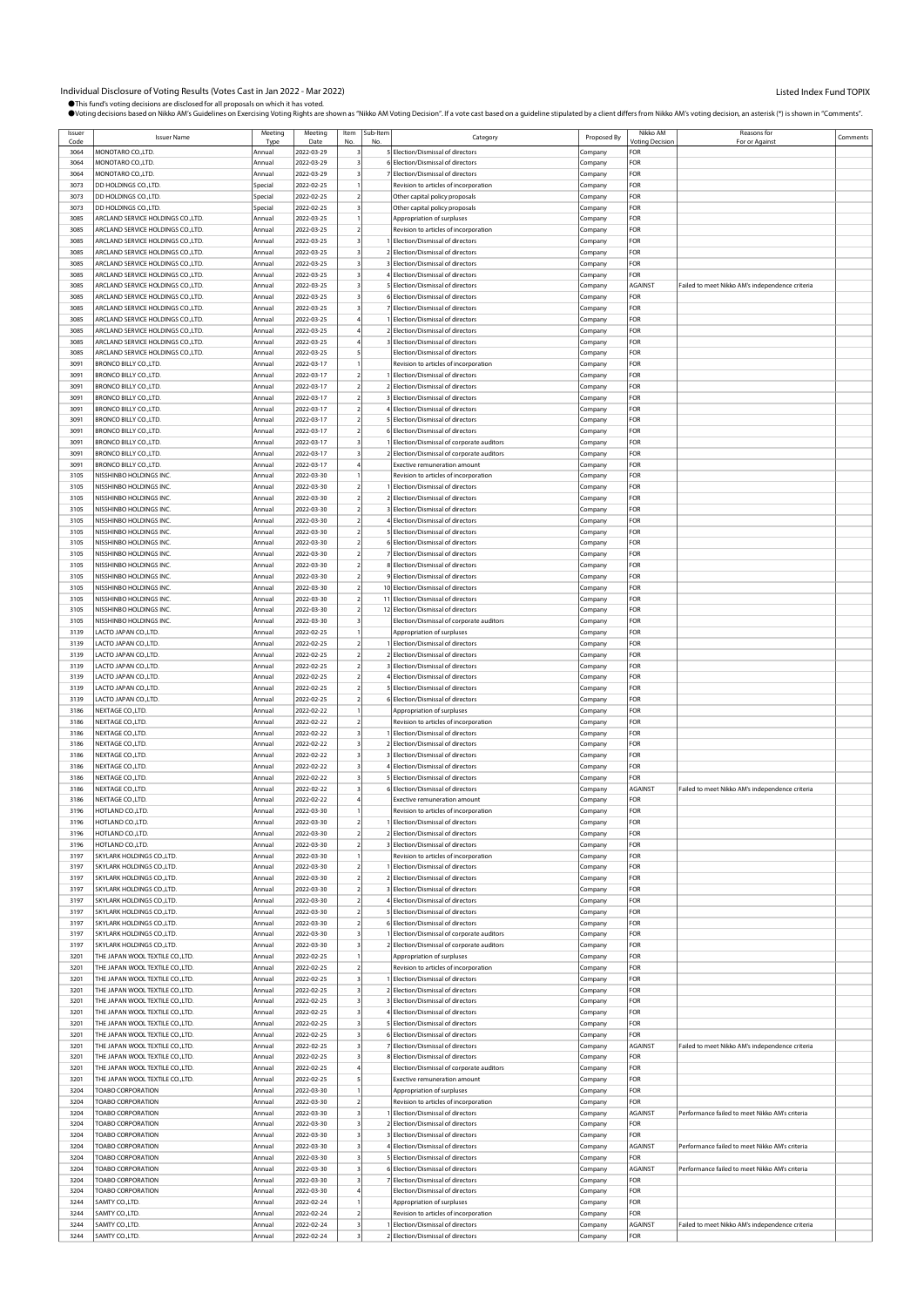| Issuer |                                           | Meeting | Meeting    | Item | Sub-Item |                                              |             | Nikko AM               | Reasons for                                              |          |
|--------|-------------------------------------------|---------|------------|------|----------|----------------------------------------------|-------------|------------------------|----------------------------------------------------------|----------|
| Code   | <b>Issuer Name</b>                        | Type    | Date       | No.  | No       | Category                                     | Proposed By | <b>Votina Decision</b> | For or Against                                           | Comments |
| 3244   | SAMTY CO.,LTD.                            | Annual  | 2022-02-24 |      |          | Election/Dismissal of corporate auditors     | Company     | FOR                    |                                                          |          |
| 3244   | SAMTY CO.,LTD.                            | Annual  | 2022-02-24 |      |          | <b>Exective remuneration amount</b>          | Company     | FOR                    |                                                          |          |
|        | JINUSHI CO.,LTD.                          |         |            |      |          |                                              |             |                        |                                                          |          |
| 3252   |                                           | Annual  | 2022-03-24 |      |          | Appropriation of surpluses                   | Company     | FOR                    |                                                          |          |
| 3252   | JINUSHI CO.,LTD.                          | Annual  | 2022-03-24 |      |          | Revision to articles of incorporation        | Company     | FOR                    |                                                          |          |
| 3252   | JINUSHI CO.,LTD.                          | Annual  | 2022-03-24 |      |          | Election/Dismissal of directors              | Company     | OR:                    |                                                          |          |
| 3252   | JINUSHI CO.,LTD.                          | Annual  | 2022-03-24 |      |          | 2 Election/Dismissal of directors            | Company     | FOR                    |                                                          |          |
|        |                                           |         |            |      |          |                                              |             |                        |                                                          |          |
| 3252   | JINUSHI CO.,LTD.                          | Annual  | 2022-03-24 |      |          | 3 Election/Dismissal of directors            | Company     | FOR                    |                                                          |          |
| 3252   | JINUSHI CO.,LTD.                          | Annual  | 2022-03-24 |      |          | 4 Election/Dismissal of directors            | Company     | FOR                    |                                                          |          |
| 3252   | JINUSHI CO.,LTD.                          | Annual  | 2022-03-24 |      |          | 1 Election/Dismissal of directors            | Company     | FOR                    |                                                          |          |
| 3252   | IINUSHI CO.,LTD.                          | Annual  | 2022-03-24 |      |          | 2 Election/Dismissal of directors            | Company     | OR:                    |                                                          |          |
|        |                                           |         |            |      |          |                                              |             |                        |                                                          |          |
| 3252   | JINUSHI CO.,LTD.                          | Annual  | 2022-03-24 |      |          | 3 Election/Dismissal of directors            | Company     | FOR                    |                                                          |          |
| 3252   | JINUSHI CO.,LTD.                          | Annual  | 2022-03-24 |      |          | 4 Election/Dismissal of directors            | Company     | FOR                    |                                                          |          |
| 3267   | PHIL COMPANY, INC.                        | Annual  | 2022-02-22 |      |          | Appropriation of surpluses                   | Company     | FOR                    |                                                          |          |
|        |                                           |         |            |      |          |                                              |             |                        | Unable to recognize it as initiative to help enhance     |          |
| 3267   | PHIL COMPANY, INC.                        | Annual  | 2022-02-22 |      |          | Revision to articles of incorporation        | Company     | <b>AGAINST</b>         | shareholder value                                        |          |
| 3267   | PHIL COMPANY, INC.                        | Annual  | 2022-02-22 |      |          | Election/Dismissal of directors              | Company     | FOR                    |                                                          |          |
| 3267   | PHIL COMPANY, INC.                        | Annual  | 2022-02-22 |      |          | 2 Election/Dismissal of directors            |             | FOR                    |                                                          |          |
|        |                                           |         |            |      |          |                                              | Company     |                        |                                                          |          |
| 3267   | PHIL COMPANY.INC.                         | Annual  | 2022-02-22 |      |          | 3 Election/Dismissal of directors            | Company     | FOR                    |                                                          |          |
| 3267   | PHIL COMPANY, INC.                        | Annual  | 2022-02-22 |      |          | 4 Election/Dismissal of directors            | Company     | FOR                    |                                                          |          |
| 3267   | PHIL COMPANY, INC.                        | Annual  | 2022-02-22 |      |          | 5 Election/Dismissal of directors            | Company     | FOR                    |                                                          |          |
|        |                                           |         |            |      |          |                                              |             | FOR                    |                                                          |          |
| 3267   | PHIL COMPANY, INC.                        | Annual  | 2022-02-22 |      |          | Election/Dismissal of directors              | Company     |                        |                                                          |          |
| 3267   | PHIL COMPANY, INC.                        | Annual  | 2022-02-22 |      |          | 7 Election/Dismissal of directors            | Company     | FOR                    |                                                          |          |
| 3267   | PHIL COMPANY, INC.                        | Annual  | 2022-02-22 |      |          | 8 Election/Dismissal of directors            | Company     | FOR                    |                                                          |          |
| 3267   | PHIL COMPANY, INC.                        | Annual  | 2022-02-22 |      |          | 9 Election/Dismissal of directors            | Company     | FOR                    |                                                          |          |
|        |                                           |         |            |      |          |                                              |             |                        |                                                          |          |
| 3267   | PHIL COMPANY, INC.                        | Annual  | 2022-02-22 |      |          | 1 Election/Dismissal of directors            | Company     | FOR                    |                                                          |          |
| 3267   | PHIL COMPANY, INC.                        | Annual  | 2022-02-22 |      |          | 2 Election/Dismissal of directors            | Company     | FOR                    |                                                          |          |
| 3267   | PHIL COMPANY, INC.                        | Annual  | 2022-02-22 |      |          | 3 Election/Dismissal of directors            | Company     | FOR                    |                                                          |          |
| 3267   | PHIL COMPANY, INC.                        | Annual  | 2022-02-22 |      |          | Exective remuneration amount                 |             | FOR                    |                                                          |          |
|        |                                           |         |            |      |          |                                              | Company     |                        |                                                          |          |
| 3267   | PHIL COMPANY, INC.                        | Annual  | 2022-02-22 |      |          | <b>Exective remuneration amount</b>          | Company     | FOR                    |                                                          |          |
| 3267   | PHIL COMPANY.INC                          | Annual  | 2022-02-22 |      |          | <b>Exective remuneration amount</b>          | Company     | <b>AGAINST</b>         | Dilution and transfer restriction period, etc. failed to |          |
|        |                                           |         |            |      |          |                                              |             |                        | neet Nikko AM's criteria                                 |          |
| 3276   | APAN PROPERTY MANAGEMENT CENTER CO.,LTD.  | Annual  | 2022-03-25 |      |          | Revision to articles of incorporation        | Company     | FOR                    |                                                          |          |
| 3276   | APAN PROPERTY MANAGEMENT CENTER CO.,LTD.  | Annual  | 2022-03-25 |      |          | Election/Dismissal of directors              | Company     | <b>OR</b>              |                                                          |          |
|        |                                           |         |            |      |          |                                              |             |                        |                                                          |          |
| 3276   | APAN PROPERTY MANAGEMENT CENTER CO.,LTD.  | Annual  | 2022-03-25 |      |          | 2 Election/Dismissal of directors            | Company     | FOR                    |                                                          |          |
| 3276   | JAPAN PROPERTY MANAGEMENT CENTER CO.,LTD. | Annual  | 2022-03-25 |      |          | 3 Election/Dismissal of directors            | Company     | FOR                    |                                                          |          |
| 3276   | JAPAN PROPERTY MANAGEMENT CENTER CO.,LTD. | Annual  | 2022-03-25 |      |          | 4 Election/Dismissal of directors            | Company     | <b>OR</b>              |                                                          |          |
| 3276   | JAPAN PROPERTY MANAGEMENT CENTER CO.,LTD. | Annual  | 2022-03-25 |      |          | 1 Election/Dismissal of directors            | Company     | FOR                    |                                                          |          |
|        |                                           |         |            |      |          |                                              |             |                        |                                                          |          |
| 3276   | APAN PROPERTY MANAGEMENT CENTER CO.,LTD.  | Annual  | 2022-03-25 |      |          | 2 Election/Dismissal of directors            | Company     | OR:                    |                                                          |          |
| 3276   | IAPAN PROPERTY MANAGEMENT CENTER CO.,LTD. | Annual  | 2022-03-25 |      |          | 3 Election/Dismissal of directors            | Company     | FOR                    |                                                          |          |
| 3276   | JAPAN PROPERTY MANAGEMENT CENTER CO.,LTD. | Annual  | 2022-03-25 |      |          | Appointment/Dismissal of accounting auditors | Company     | FOR                    |                                                          |          |
| 3277   | SANSEI LANDIC CO.,LTD                     | Annual  | 2022-03-29 |      |          | Appropriation of surpluses                   | Company     | FOR                    |                                                          |          |
|        |                                           |         |            |      |          |                                              |             |                        |                                                          |          |
| 3277   | SANSEI LANDIC CO., LTD                    | Annual  | 2022-03-29 |      |          | Revision to articles of incorporation        | Company     | FOR                    |                                                          |          |
| 3277   | SANSEI LANDIC CO.,LTD                     | Annual  | 2022-03-29 |      |          | Election/Dismissal of corporate auditors     | Company     | FOR                    |                                                          |          |
|        |                                           |         | 2022-03-29 |      |          |                                              |             |                        | Dilution and transfer restriction period, etc. failed to |          |
| 3277   | SANSEI LANDIC CO.,LTD                     | Annual  |            |      |          | <b>Exective remuneration amount</b>          | Company     | Against                | neet Nikko AM's criteria                                 |          |
| 3299   | MUGEN ESTATE CO.,LTD.                     | Annual  | 2022-03-25 |      |          | Appropriation of surpluses                   | Company     | FOR                    |                                                          |          |
| 3299   | MUGEN ESTATE CO.,LTD.                     | Annual  | 2022-03-25 |      |          | Revision to articles of incorporation        | Company     | FOR                    |                                                          |          |
|        |                                           |         |            |      |          |                                              |             |                        |                                                          |          |
| 3299   | MUGEN ESTATE CO.,LTD.                     | Annual  | 2022-03-25 |      |          | Election/Dismissal of directors              | Company     | FOR                    |                                                          |          |
| 3299   | MUGEN ESTATE CO.,LTD.                     | Annual  | 2022-03-25 |      |          | 2 Election/Dismissal of directors            | Company     | FOR                    |                                                          |          |
| 3299   | MUGEN ESTATE CO., LTD.                    | Annual  | 2022-03-25 |      |          | 3 Election/Dismissal of directors            | Company     | FOR                    |                                                          |          |
|        |                                           |         | 2022-03-25 |      |          |                                              |             | <b>OR</b>              |                                                          |          |
| 3299   | MUGEN ESTATE CO.,LTD.                     | Annual  |            |      |          | 4 Election/Dismissal of directors            | Company     |                        |                                                          |          |
| 3299   | MUGEN ESTATE CO.,LTD.                     | Annual  | 2022-03-25 |      |          | 1 Election/Dismissal of corporate auditors   | Company     | FOR                    |                                                          |          |
| 3299   | MUGEN ESTATE CO.,LTD.                     | Annual  | 2022-03-25 |      |          | 2 Election/Dismissal of corporate auditors   | Company     | FOR                    |                                                          |          |
| 3299   | MUGEN ESTATE CO.,LTD.                     | Annual  | 2022-03-25 |      |          | 3 Election/Dismissal of corporate auditors   | Company     | FOR                    |                                                          |          |
|        |                                           |         | 2022-03-25 |      |          |                                              |             |                        |                                                          |          |
| 3299   | MUGEN ESTATE CO., LTD.                    | Annual  |            |      |          | <b>Exective remuneration amount</b>          | Company     | FOR                    |                                                          |          |
| 3299   | MUGEN ESTATE CO.,LTD.                     | Annual  | 2022-03-25 |      |          | xective remuneration amount                  | Company     | FOR                    |                                                          |          |
| 3302   | TEIKOKU SEN-I CO.,LTD.                    | Annual  | 2022-03-30 |      |          | Appropriation of surpluses                   | Company     | FOR                    |                                                          |          |
| 3302   | TEIKOKU SEN-I CO.,LTD.                    | Annual  | 2022-03-30 |      |          | Revision to articles of incorporation        | Company     | FOR                    |                                                          |          |
|        |                                           |         |            |      |          |                                              |             |                        |                                                          |          |
| 3302   | TEIKOKU SEN-I CO.,LTD.                    | Annual  | 2022-03-30 |      |          | Flection/Dismissal of directors              | Company     | OR-                    |                                                          |          |
| 3302   | TEIKOKU SEN-I CO.,LTD.                    | Annual  | 2022-03-30 |      |          | 2 Election/Dismissal of directors            | Company     | FOR                    |                                                          |          |
| 3302   | TEIKOKU SEN-I CO.,LTD.                    | Annual  | 2022-03-30 |      |          | 3 Election/Dismissal of directors            | Company     | <b>OR</b>              |                                                          |          |
| 3302   | FEIKOKU SEN-I CO.,LTD.                    | Annual  | 2022-03-30 |      |          |                                              |             | FOR                    |                                                          |          |
|        |                                           |         |            |      |          | 4 Election/Dismissal of directors            | Company     |                        |                                                          |          |
| 3302   | TEIKOKU SEN-I CO.,LTD.                    | Annual  | 2022-03-30 |      |          | 5 Election/Dismissal of directors            | Company     | FOR                    |                                                          |          |
| 3302   | TEIKOKU SEN-I CO.,LTD.                    | Annual  | 2022-03-30 |      |          | 6 Election/Dismissal of directors            | Company     | <b>AGAINST</b>         | Failed to meet Nikko AM's independence criteria          |          |
| 3302   | TEIKOKU SEN-I CO.,LTD.                    | Annual  | 2022-03-30 |      |          | Election/Dismissal of corporate auditors     | Company     | FOR                    |                                                          |          |
| 3302   | TEIKOKU SEN-I CO.,LTD.                    | Annual  | 2022-03-30 |      |          | Exective remuneration amount                 |             | FOR                    |                                                          |          |
|        |                                           |         |            |      |          |                                              | Company     |                        |                                                          |          |
| 3302   | TEIKOKU SEN-I CO.,LTD.                    | Annual  | 2022-03-30 |      |          | Exective remuneration amount                 | Company     | <b>AGAINST</b>         | Dilution and transfer restriction period, etc. failed to |          |
|        |                                           |         |            |      |          |                                              |             |                        | neet Nikko AM's criteria                                 |          |
| 3319   | GOLF DIGEST ONLINE INC.                   | Annual  | 2022-03-28 |      |          | Appropriation of surpluses                   | Company     | FOR                    |                                                          |          |
| 3319   | GOLF DIGEST ONLINE INC.                   | Annual  | 2022-03-28 |      |          | Revision to articles of incorporation        | Company     | FOR                    |                                                          |          |
| 3319   | GOLF DIGEST ONLINE INC.                   | Annual  | 2022-03-28 |      |          | Election/Dismissal of directors              | Company     | FOR                    |                                                          |          |
| 3319   | GOLF DIGEST ONLINE INC.                   | Annual  | 2022-03-28 |      |          | 2 Election/Dismissal of directors            | Company     | FOR                    |                                                          |          |
| 3319   | GOLF DIGEST ONLINE INC.                   | Annual  | 2022-03-28 |      |          | 3 Election/Dismissal of directors            |             | AGAINST                |                                                          |          |
|        |                                           |         |            |      |          |                                              | Company     |                        | Failed to meet Nikko AM's independence criteria          |          |
| 3319   | GOLF DIGEST ONLINE INC.                   | Annual  | 2022-03-28 |      |          | 4 Election/Dismissal of directors            | Company     | FOR                    |                                                          |          |
| 3319   | GOLF DIGEST ONLINE INC.                   | Annual  | 2022-03-28 |      |          | 5 Election/Dismissal of directors            | Company     | FOR                    |                                                          |          |
| 3319   | GOLF DIGEST ONLINE INC.                   | Annual  | 2022-03-28 |      |          | 6 Election/Dismissal of directors            | Company     | FOR                    |                                                          |          |
| 3319   | GOLF DIGEST ONLINE INC.                   | Annual  | 2022-03-28 |      |          |                                              |             | FOR                    |                                                          |          |
|        |                                           |         |            |      |          | Election/Dismissal of corporate auditors     | Company     |                        |                                                          |          |
| 3319   | GOLF DIGEST ONLINE INC.                   | Annual  | 2022-03-28 |      |          | Retirement benefit payments                  | Company     | AGAINST                | Unable to recognize it as initiative to help enhance     |          |
|        |                                           |         |            |      |          |                                              |             |                        | shareholder value                                        |          |
| 3319   | GOLF DIGEST ONLINE INC.                   | Annual  | 2022-03-28 |      |          | <b>Exective remuneration amount</b>          | Company     | FOR                    |                                                          |          |
| 3319   | GOLF DIGEST ONLINE INC.                   | Annual  | 2022-03-28 |      |          | <b>Exective remuneration amount</b>          | Company     | FOR                    |                                                          |          |
| 3319   | GOLF DIGEST ONLINE INC.                   | Annual  | 2022-03-28 |      |          | Exective remuneration amount                 | Company     | FOR                    |                                                          |          |
|        |                                           |         |            |      |          |                                              |             |                        |                                                          |          |
| 3405   | KURARAY CO., LTD.                         | Annual  | 2022-03-24 |      |          | Appropriation of surpluses                   | Company     | FOR                    |                                                          |          |
| 3405   | KURARAY CO., LTD.                         | Annual  | 2022-03-24 |      |          | Revision to articles of incorporation        | Company     | FOR                    |                                                          |          |
| 3405   | KURARAY CO., LTD.                         | Annual  | 2022-03-24 |      |          | 1 Election/Dismissal of directors            | Company     | FOR                    |                                                          |          |
| 3405   | KURARAY CO., LTD.                         | Annual  | 2022-03-24 |      |          | 2 Election/Dismissal of directors            | Company     | FOR                    |                                                          |          |
|        |                                           |         |            |      |          |                                              |             |                        |                                                          |          |
| 3405   | KURARAY CO., LTD.                         | Annual  | 2022-03-24 |      |          | 3 Election/Dismissal of directors            | Company     | FOR                    |                                                          |          |
| 3405   | KURARAY CO., LTD.                         | Annual  | 2022-03-24 |      |          | 4 Election/Dismissal of directors            | Company     | FOR                    |                                                          |          |
| 3405   | KURARAY CO., LTD.                         | Annual  | 2022-03-24 |      |          | Election/Dismissal of directors              | Company     | FOR                    |                                                          |          |
|        | KURARAY CO., LTD.                         |         | 2022-03-24 |      |          | 6 Election/Dismissal of directors            |             | FOR                    |                                                          |          |
| 3405   |                                           | Annual  |            |      |          |                                              | Company     |                        |                                                          |          |
| 3405   | KURARAY CO., LTD.                         | Annual  | 2022-03-24 |      |          | 7 Election/Dismissal of directors            | Company     | FOR                    |                                                          |          |
| 3405   | KURARAY CO.,LTD.                          | Annual  | 2022-03-24 |      |          | 8 Election/Dismissal of directors            | Company     | FOR                    |                                                          |          |
| 3405   | KURARAY CO., LTD.                         | Annual  | 2022-03-24 |      |          | 9 Election/Dismissal of directors            | Company     | FOR                    |                                                          |          |
| 3405   | KURARAY CO., LTD.                         | Annual  | 2022-03-24 |      |          | 10 Election/Dismissal of directors           | Company     | FOR                    |                                                          |          |
|        |                                           |         |            |      |          |                                              |             |                        |                                                          |          |
| 3405   | KURARAY CO., LTD.                         | Annual  | 2022-03-24 |      |          | 11 Election/Dismissal of directors           | Company     | FOR                    |                                                          |          |
| 3405   | KURARAY CO., LTD.                         | Annual  | 2022-03-24 |      |          | Election/Dismissal of corporate auditors     | Company     | FOR                    |                                                          |          |
| 3436   | <b>SUMCO CORPORATION</b>                  | Annual  | 2022-03-29 |      |          | Revision to articles of incorporation        | Company     | FOR                    |                                                          |          |
| 3436   | <b>SUMCO CORPORATION</b>                  | Annual  | 2022-03-29 |      |          | 1 Election/Dismissal of directors            |             | FOR                    |                                                          |          |
|        |                                           |         |            |      |          |                                              | Company     |                        |                                                          |          |
| 3436   | <b>SUMCO CORPORATION</b>                  | Annual  | 2022-03-29 |      |          | 2 Election/Dismissal of directors            | Company     | FOR                    |                                                          |          |
| 3436   | <b>SUMCO CORPORATION</b>                  | Annual  | 2022-03-29 |      |          | 3 Election/Dismissal of directors            | Company     | FOR                    |                                                          |          |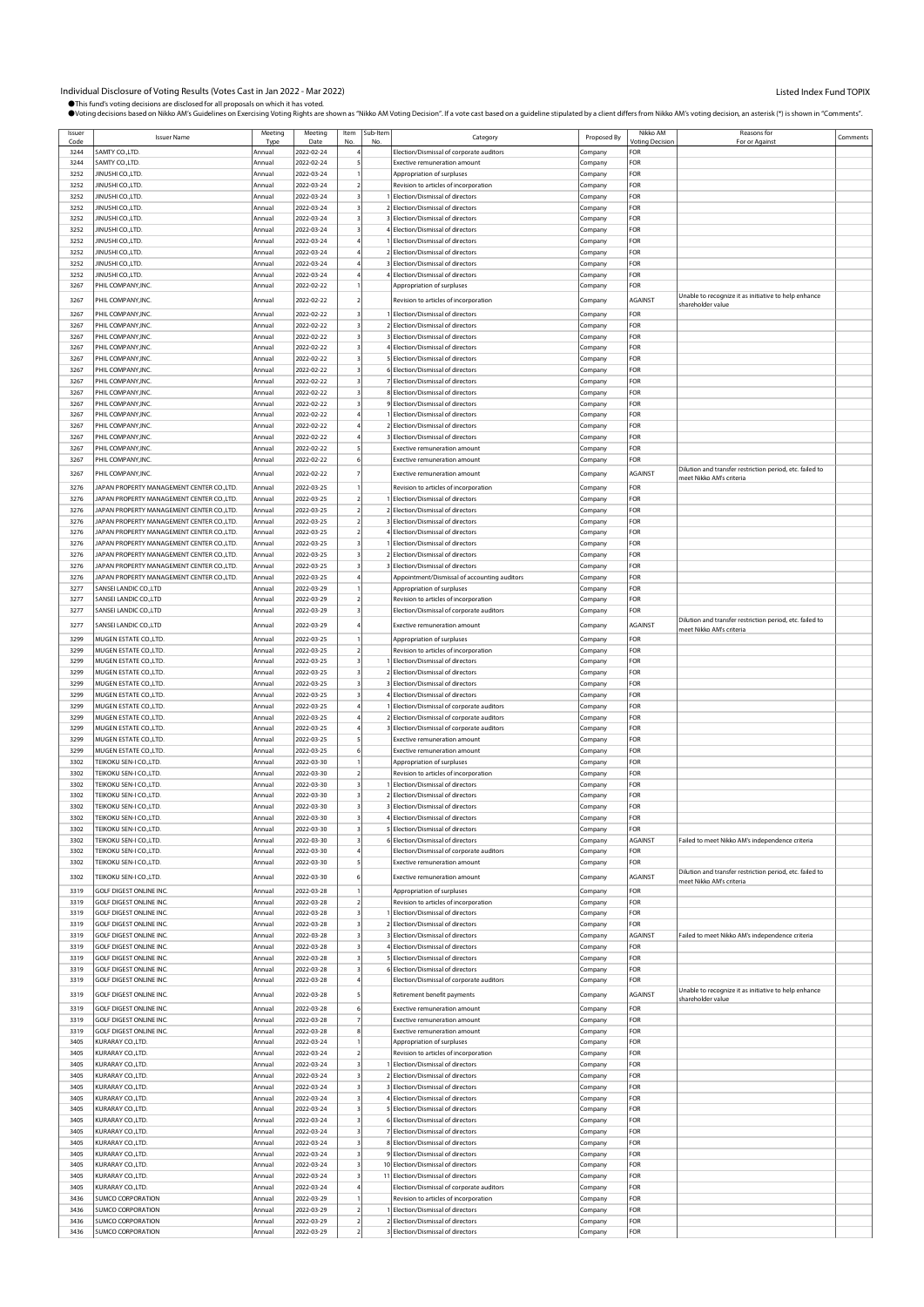●This fund's voting decisions are disclosed for all proposals on which it has voted.<br>●Voting decisions based on Nikko AM's Guidelines on Exercising Voting Rights are s n as "Nikko AM Voting Decision". If a vote cast based on a guideline stipulated by a client differs from Nikko AM's voting decision, an asterisk (\*) is shown in "Comments"

Issuer Ssuer Issuer Name Meeting<br>Code Type ייביייי<br>Type **Meeting** Date<br>Date<br>2022-03-29 Item No. Sub-Item b-Item<br>No. No. Category Category Proposed By Nikko AM Voting De Reasons for<br>
For or Against Comments 3436 SUMCO CORPORATION Annual 2022-03-29 2 4 Election/Dismissal of directors Company 3436 SUMCO CORPORATION Annual 2022-03-29 2 5 Election/Dismissal of directors Company FOR 3436 SUMCO CORPORATION COMPANY Annual 2022-03-29 3 1 Election/Dismissal of directors Company 3436 SUMCO CORPORATION COMPANY Annual 2022-03-29 3 2 Election/Dismissal of directors Company FOR<br>3436 SUMCO CORPORATION Annual 2022-03-29 3 3 Election/Dismissal of directors Company FOR annual 2022-03-29 3 3 Election/Dismissal of directors Company FOR 3436 SUMCO CORPORATION Annual 2022-03-29 3 4 Election/Dismissal of directors Company FOR 3436 SUMCO CORPORATION CORPORATION CONSULTED Annual 2022-03-29 3 5 Election/Dismissal of directors Company FOR<br>3445 RSTECHNOLOGIES CO.LTD. Annual 2022-03-30 1 Revision to articles of incorporation Company FOR 3445 Revision to articles of incorporation Company Company 3445 RS TECHNOLOGIES CO.,LTD. Annual 2022-03-30 2 1 Election/Dismissal of directors Company FOR 3445 RS TECHNOLOGIES CO.,LTD. Annual 2022-03-30 2 2 Election/Dismissal of directors Company FOR 3445 RS TECHNOLOGIES CO.,LTD. Annual 2022-03-30 3 1 Election/Dismissal of directors Company FOR 3445 RS TECHNOLOGIES CO.,LTD. **Annual 2022-03-30** 3 2 Election/Dismissal of directors Company 3445 RS TECHNOLOGIES CO.,LTD. Annual 2022-03-30 3 3 Election/Dismissal of directors Company FOR 3445 RS TECHNOLOGIES CO.,LTD. Annual 2022-03-30 4 Election/Dismissal of directors Company FOR 3445 RS TECHNOLOGIES CO.,LTD. Annual 2022-03-30 5 Exective remuneration amount Company FOR 3445 RS TECHNOLOGIES CO.,LTD. **Annual 2022-03-30** 6 Exective remuneration amount Company FOR 3445 RSTECHNOLOGIES CO.,LTD. Annual 2022-03-30 7 Retirement benefit payments Company AGAINST Unable to recognize it as initiative to help enhance areholder value 3445 RS TECHNOLOGIES CO.,LTD. Annual 2022-03-30 8 Appointment/Dismissal of accounting auditors Company FOR 3452 B-LOT COMPANY LIMITED Annual 2022-03-25 1 Appropriation of surpluses Company FOR 3452 B-LOT COMPANY LIMITED Annual 2022-03-25 2 Revision to articles of incorporation Company AGAINST Shareholder value it as initiative to help enhance 3452 B-LOT COMPANY LIMITED Annual 2022-03-25 3 1 Election/Dismissal of directors Company FOR 3452 B-LOT COMPANY LIMITED Annual 2022-03-25 3 2 Election/Dismissal of directors Company FOR 3452 B-LOT COMPANY LIMITED Annual 2022-03-25 3 3 Election/Dismissal of directors Company FOR 3452 B-LOT COMPANY LIMITED <br>3452 B-LOT COMPANY LIMITED Annual 2022-03-25 3 5 Election/Dismissal of directors Company FOR ection/Dismissal of directors **Company FOR** 3452 B-LOT COMPANY LIMITED **Annual 2022-03-25 3** 6 Election/Dismissal of directors **Company** FOR 3452 B-LOT COMPANY LIMITED Annual 2022-03-25 4 1 Election/Dismissal of directors company AGAINST Failed to meet Nikko AM's independence criterial annual 2022-03-25 4 2 Flection/Dismissal of directors company AGAINST Failed Election/Dismissal of directors Company 3452 B-LOT COMPANY LIMITED **Annual 2022-03-25** 4 3 Election/Dismissal of directors Company FOR<br>3452 B-LOT COMPANY LIMITED Annual 2022-03-25 5 Election/Dismissal of directors Company FOR 3452 B-LOT COMPANY LIMITED Annual 2022-03-25 5 Election/Dismissal of directors Company FOR 3454 FIRST BROTHERS CO.,LTD.<br>3454 FIRST BROTHERS CO.,LTD. Annual 2022-02-25 1 2 Election/Dismissal of directors Company FOR Election/Dismissal of directors Company 3454 FIRST BROTHERS CO.,LTD. Annual 2022-02-25 1 3 Election/Dismissal of directors Company FOR 3454 FIRST BROTHERS CO.,LTD. Annual 2022-02-25 1 4 Election/Dismissal of directors Company FOR 3454 FIRST BROTHERS CO.,LTD. **Annual 2022-02-02-25 1 1 5 Election/Dismissal of directors** Company FOR 3454 FIRST BROTHERS CO.,LTD.<br>3454 FIRST BROTHERS CO.,LTD. Annual 2022-02-25 2 1 Election/Dismissal of corporate auditors Company FOR ERCONY ENTRICO.<br>Election/Dismissal of corporate auditors 3454 FIRST BROTHERS CO.,LTD. Annual 2022-02-25 2 2 Election/Dismissal of corporate auditors Company FOR 3454 FIRST BROTHERS CO.,LTD. Annual 2022-02-25 2 3 Election/Dismissal of corporate auditors Company FOR 3454 FIRST BROTHERS CO.,LTD. Annual 2022-02-25 3 Election/Dismissal of corporate auditors Company FOR 3454 FIRST BROTHERS CO.,LTD. Annual 2022-02-25 4 Other capital policy proposals Company FOR<br>3475 GOOD COM ASSET CO. LTD. Annual 2022-01-27 1 Annual 2022-01-27 1 Annual 2022-02-25 4 Annual 2022-02-25 4 Company Appropriation of surpluses Company Company Company Company Company For  $\sim$ 3475 GOOD COM ASSET CO.,LTD. Annual 2022-01-27 2 Revision to articles of incorporation Company FOR 3475 GOOD COM ASSET CO.,LTD. Annual 2022-01-27 3 1 Election/Dismissal of directors Company FOR 3475 GOOD COM ASSET CO.,LTD. Annual 2022-01-27 3 2 Election/Dismissal of directors Company FOR 3475 GOOD COM ASSET CO.,LTD. Annual 2022-01-27 3 3 Election/Dismissal of directors Company FOR 3475 GOOD COM ASSET CO.,LTD.<br>3475 GOOD COM ASSET CO.,LTD. Annual 2022-01-27 3 5 Election/Dismissal of directors Company FOR and Company and Company Formula 2023-01-27 3 Election/Dismissal of directors Company FOR 3475 GOOD COM ASSET CO.,LTD. Annual 2022-01-27 3 6 Election/Dismissal of directors Company FOR<br>3475 GOOD COM ASSET CO LTD. Annual 2002-01-27 4 Election/Dismissal of connecta auditors Company FOR 3475 GOOD COM ASSET CO.,LTD. Annual 2022-01-27 4 Election/Dismissal of corporate auditors Company FOR annual 2022-01-27 5 Election/Dismissal of corporate auditors Company AGAINST Failed to meet Nikko AM's independence criteria 3475 GOOD COM ASSET CO.,LTD. **Annual 2022-01-27** 6 Exective remuneration amount Company FOR<br>3480 IS B COLTD. Annual 2022-01-26 1 IFlection/Dismissal of directors Company FOR 3480 J.S.B.CO.,LTD. Annual 2022-01-26 1 1 Election/Dismissal of directors Company FOR 3480 J.S.B.CO.,LTD. Annual 2022-01-26 1 2 Election/Dismissal of directors Company FOR ection/Dismissal of directors Company FOR 3480 S.S.B.CO.,LTD. Annual 2022-01-26 1 4 Election/Dismissal of directors Company FOR 3480 J.S.B.CO.,LTD. **Annual 2022-01-26** 1 5 Election/Dismissal of directors Company FOR 3480 J.S.B.CO.,LTD. Annual 2022-01-26 1 6 Election/Dismissal of directors Company FOR 3480 J.S.B.CO.,LTD. Annual 2022-01-26 1 7 Election/Dismissal of directors Company FOR 348000, 2380000, 2380000, 248000, 248000, 248000, 248000, 268000, 268000, 268000, 268000, 268000, 268000, 268000, 268000, 26800, 26800, 26800, 26800, 26800, 26800, 26800, 26800, 26800, 26800, 26800, 26800, 26800, 26800, 26 3480 J.S.B.CO.,LTD. Annual 2022-01-26 1 9 Election/Dismissal of directors Company FOR 3480 J.S.B.CO.,LTD. Annual 2022-01-26 1 10 Election/Dismissal of directors Company FOR 3480 J.S.B.CO.,LTD. Annual 2022-01-26 2 1 Election/Dismissal of corporate auditors Company FOR 3480 J.S.B.CO.,LTD. Annual 2022-01-26 2 2 Election/Dismissal of corporate auditors Company FOR 3480 J.S.B.CO.,LTD. Annual 2022-01-26 3 Election/Dismissal of corporate auditors Company FOR 3486 GLOBAL LINK MANAGEMENT INC. Annual 2022-03-29 1 Revision to articles of incorporation Company FOR 3486 GLOBAL LINK MANAGEMENT INC. Annual 2022-03-29 2 1 Election/Dismissal of directors Company 3486 GLOBAL LINK MANAGEMENT INC.<br>3486 GLOBAL LINK MANAGEMENT INC. Annual 2022-03-29 2 3 Election/Dismissal of directors Company FOR 3486 GLOBAL LINK MANAGEMENT INC. Annual 2022-03-29 2 3 Election/Dismissal of directors Company FOR 3486 GLOBAL LINK MANAGEMENT INC.<br>3486 GLOBAL LINK MANAGEMENT INC. Annual 2022-03-29 3 1 Election/Dismissal of directors Company FOR 3486 GLOBAL LINK MANAGEMENT INC.<br>3486 GLOBAL LINK MANAGEMENT INC. Annual 2022-03-29 3 2 Election/Dismissal of directors Company FOR 3486 GLOBAL LINK MANAGEMENT INC. Annual 2022-03-29 3 2 Election/Dismissal of directors Company FOR 3486 GLOBAL LINK MANAGEMENT INC. Annual 2022-03-29 3 3 Election/Dismissal of directors Company FOR 3486 GLOBAL LINK MANAGEMENT INC. Annual 2022-03-29 4 Election/Dismissal of directors Company FOR 3486 GLOBAL LINK MANAGEMENT INC. Annual 2022-03-29 5 Exective remuneration amount Company FOR 3486 GLOBAL LINK MANAGEMENT INC. Annual 2022-03-29 6 Retirement benefit payments Company FOR 3547 KUSHIKATSU TANAKA HOLDINGS CO. Annual 2022-02-25 1 Appropriation of surpluses Company FOR 3547 KUSHIKATSU TANAKA HOLDINGS CO. Annual 2022-02-25 2 Revision to articles of incorporation Company FOR 3547 KUSHIKATSU TANAKA HOLDINGS CO. Annual 2022-02-25 3 1 Election/Dismissal of directors Company FOR<br>3547 KUSHIKATSU TANAKA HOLDINGS CO. Annual 2022-02-25 3 2 Election/Dismissal of directors Company FOR 3547 KUSHIKATSU TANAKA HOLDINGS CO. Annual 2022-02-25 3 2 Election/Dismissal of directors Company FOR 3547 KUSHIKATSU TANAKA HOLDINGS CO. Annual 2022-02-25 3 3 Blection/Dismissal of directors Company FOR 3547 KUSHIKATSU TANAKA HOLDINGS CO. Annual 2022-02-25 3 4 Election/Dismissal of directors Company FOR<br>3547 KUSHIKATSU TANAKA HOLDINGS CO. Annual 2022-02-25 3 5 Election/Dismissal of directors Company FOR 3547 KUSHIKATSU TANAKA HOLDINGS CO. Annual 2022-02-25 3 5 Election/Dismissal of directors Company FOR 3547 KUSHIKATSU TANAKA HOLDINGS CO. Annual 2022-02-25 3 6 Election/Dismissal of directors Company FOR<br>3547 KUSHIKATSU TANAKA HOLDINGS CO. Annual 2022-02-25 4 Appointment/Dismissal of accounting auditors Company FOR ppointment/Dismissal of accounting auditors **Company** FOR Appointment/Dismissal of accounting auditors Company 3633 GMO PEPABO,INC. Annual 2022-03-19 1 Revision to articles of incorporation Company FOR 3633 GMO PEPABO,INC. Annual 2022-03-19 2 1 Election/Dismissal of directors Company AGAINST Number of outside directors failed to meet Nikko AM's criteria Criteria Criteria Criteria Criteria Criteria Criteria Criteria Criteria Criteria Criteria Criteria Criteria Criteria Criteria (Number of outside directors failed to meet Nikko AM's<br>Company AGAINST Number of outsid 3633 GMO PEPABO,INC. Annual 2022-03-19 2 3 Election/Dismissal of directors Company FOR 3633 GMO PEPABO,INC. Annual 2022-03-19 2 4 Election/Dismissal of directors Company FOR 3633 GMO PEPABO,INC. Annual 2022-03-19 2 5 Election/Dismissal of directors Company FOR 3633 GMO PEPABO,INC. Annual 2022-03-19 2 6 Election/Dismissal of directors Company FOR 3633 GMO PEPABO,INC. Annual 2022-03-19 2 7 Election/Dismissal of directors Company FOR 3633 GMO PEPABO,INC. Annual 2022-03-19 3 1 Election/Dismissal of directors Company FOR 3633 GMO PEPABO,INC. Annual 2022-03-19 3 2 Election/Dismissal of directors Company FOR 3633 GMO PEPABO, INC. Annual 2022-03-19 3 3 Election/Dismissal of directors Company FOR Company FOR Company FOR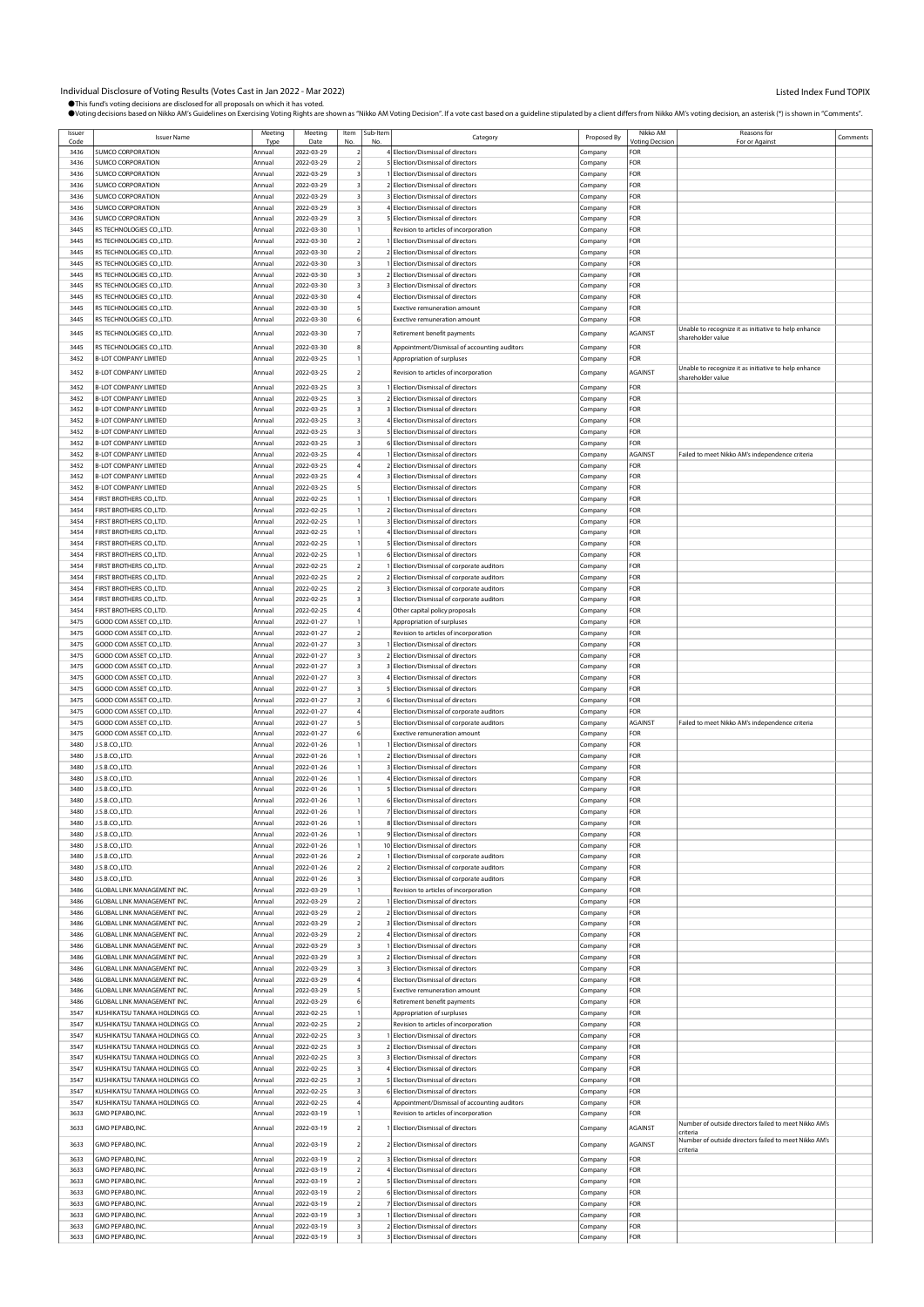●This fund's voting decisions are disclosed for all proposals on which it has voted. as "Nikko AM Voting Decision". If a vote cast based on a guideline stipulated by a client differs from Nikko AM's voting decision, an asterisk (\*) is shown in "Comments".

| Issuer       |                                 | Meeting          | Meeting                  | Item | Sub-Item |                                                                        |             | Nikko AM               | Reasons for                                                                                        |          |
|--------------|---------------------------------|------------------|--------------------------|------|----------|------------------------------------------------------------------------|-------------|------------------------|----------------------------------------------------------------------------------------------------|----------|
| Code         | <b>Issuer Name</b>              | Type             | Date                     | No   | No.      | Category                                                               | Proposed By | <b>Voting Decision</b> | For or Against                                                                                     | Comments |
| 3633<br>3649 | GMO PEPABO, INC.<br>INDEX INC.  | Annual           | 2022-03-19               |      |          | Appointment/Dismissal of accounting auditors                           | Company     | FOR<br>FOR             |                                                                                                    |          |
| 3649         | FINDEX INC.                     | Annual<br>Annual | 2022-03-29<br>2022-03-29 |      |          | Appropriation of surpluses<br>Revision to articles of incorporation    | Company     | FOR                    |                                                                                                    |          |
| 3649         | FINDEX INC.                     |                  | 2022-03-29               |      |          |                                                                        | Company     | FOR                    |                                                                                                    |          |
|              |                                 | Annual           |                          |      |          | 1 Election/Dismissal of directors<br>2 Election/Dismissal of directors | Company     |                        |                                                                                                    |          |
| 3649<br>3649 | FINDEX INC.<br>FINDEX INC.      | Annual<br>Annual | 2022-03-29<br>2022-03-29 |      |          | 3 Election/Dismissal of directors                                      | Company     | FOR<br>FOR             |                                                                                                    |          |
|              | FINDEX INC.                     |                  |                          |      |          | 4 Election/Dismissal of directors                                      | Company     | FOR                    |                                                                                                    |          |
| 3649<br>3649 |                                 | Annual           | 2022-03-29<br>2022-03-29 |      |          |                                                                        | Company     | FOR                    |                                                                                                    |          |
|              | FINDEX INC.                     | Annual           |                          |      |          | 5 Election/Dismissal of directors                                      | Company     |                        |                                                                                                    |          |
| 3649         | FINDEX INC.                     | Annual           | 2022-03-29               |      |          | 6 Election/Dismissal of directors                                      | Company     | FOR                    |                                                                                                    |          |
| 3649         | FINDEX INC.                     | Annual           | 2022-03-29               |      |          | 1 Election/Dismissal of directors                                      | Company     | FOR                    |                                                                                                    |          |
| 3649         | FINDEX INC.                     | Annual           | 2022-03-29               |      |          | 2 Election/Dismissal of directors                                      | Company     | FOR                    |                                                                                                    |          |
| 3649         | FINDEX INC.                     | Annual           | 2022-03-29               |      |          | 3 Election/Dismissal of directors                                      | Company     | FOR                    |                                                                                                    |          |
| 3649         | FINDEX INC.                     | Annual           | 2022-03-29               |      |          | Election/Dismissal of directors                                        | Company     | AGAINST                | Failed to meet Nikko AM's independence criteria                                                    |          |
| 3656         | KLAB INC.                       | Annual           | 2022-03-25               |      |          | Revision to articles of incorporation                                  | Company     | FOR                    |                                                                                                    |          |
| 3656         | KLAB INC.                       | Annual           | 2022-03-25               |      |          | 1 Election/Dismissal of directors                                      | Company     | FOR                    |                                                                                                    |          |
| 3656         | <b>(LAB INC.</b>                | Annual           | 2022-03-25               |      |          | 2 Election/Dismissal of directors                                      | Company     | FOR                    |                                                                                                    |          |
| 3656         | KLAB INC.                       | Annual           | 2022-03-25               |      |          | 3 Election/Dismissal of directors                                      | Company     | FOR                    |                                                                                                    |          |
| 3656         | KLAB INC.                       | Annual           | 2022-03-25               |      |          | 4 Election/Dismissal of directors                                      | Company     | FOR                    |                                                                                                    |          |
| 3656         | KLAB INC.                       | Annual           | 2022-03-25               |      |          | 5 Election/Dismissal of directors                                      | Company     | FOR                    |                                                                                                    |          |
| 3656         | KLAB INC.                       | Annual           | 2022-03-25               |      |          | 1 Election/Dismissal of directors                                      | Company     | FOR                    |                                                                                                    |          |
| 3656         | <b>CLAB INC.</b>                | Annual           | 2022-03-25               |      |          | 2 Election/Dismissal of directors                                      | Company     | FOR                    |                                                                                                    |          |
| 3656         | KLAB INC.                       | Annual           | 2022-03-25               |      |          | 3 Election/Dismissal of directors                                      | Company     | FOR                    |                                                                                                    |          |
| 3656         | KLAB INC.                       | Annual           | 2022-03-25               |      |          | Election/Dismissal of directors                                        | Company     | FOR                    |                                                                                                    |          |
| 3658         | EBOOK INITIATIVE JAPAN CO.,LTD. | Special          | 2022-01-13               |      |          |                                                                        |             | FOR                    |                                                                                                    |          |
|              | EBOOK INITIATIVE JAPAN CO.,LTD. |                  |                          |      |          | Restructuring                                                          | Company     |                        |                                                                                                    |          |
| 3658         |                                 | Special          | 2022-01-13               |      |          | Revision to articles of incorporation                                  | Company     | FOR                    |                                                                                                    |          |
| 3659         | NEXON CO.,LTD.                  | Annual           | 2022-03-25               |      |          | Revision to articles of incorporation                                  | Company     | FOR                    |                                                                                                    |          |
| 3659         | NEXON CO.,LTD.                  | Annual           | 2022-03-25               |      |          | 1 Election/Dismissal of directors                                      | Company     | AGAINST                | Shareholder returns failed to meet Nikko AM's criteria                                             |          |
| 3659         | NEXON CO.,LTD.                  | Annual           | 2022-03-25               |      |          | 2 Election/Dismissal of directors                                      | Company     | AGAINST                | Shareholder returns failed to meet Nikko AM's criteria                                             |          |
| 3659         | NEXON CO., LTD.                 | Annual           | 2022-03-25               |      |          | 3 Election/Dismissal of directors                                      | Company     | AGAINST                | Shareholder returns failed to meet Nikko AM's criteria                                             |          |
|              |                                 |                  |                          |      |          |                                                                        |             |                        | Shareholder returns failed to meet Nikko AM's criteria;                                            |          |
| 3659         | NEXON CO.,LTD.                  | Annual           | 2022-03-25               |      |          | 4 Election/Dismissal of directors                                      | Company     | <b>AGAINST</b>         | Attendance ratio failed to meet Nikko AM's criteria or<br>information disclosure was insufficient  |          |
| 3659         | NEXON CO.,LTD.                  | Annual           | 2022-03-25               |      |          | 1 Flection/Dismissal of directors                                      | Company     | AGAINST                | Failed to meet Nikko AM's independence criteria                                                    |          |
|              |                                 |                  |                          |      |          |                                                                        |             |                        |                                                                                                    |          |
| 3659         | NEXON CO.,LTD.                  | Annual           | 2022-03-25               |      |          | 2 Election/Dismissal of directors                                      | Company     | AGAINST                | Shareholder returns failed to meet Nikko AM's criteria                                             |          |
| 3659         | NEXON CO.,LTD.                  | Annual           | 2022-03-25               |      |          | 3 Election/Dismissal of directors                                      | Company     | AGAINST                | Shareholder returns failed to meet Nikko AM's criteria                                             |          |
| 3659         | NEXON CO.,LTD.                  | Annual           | 2022-03-25               |      |          | Exective remuneration amount                                           | Company     | AGAINST                | Dilution and transfer restriction period, etc. failed to<br>meet Nikko AM's criteria               |          |
| 3667         | ENISH, INC.                     | Annual           | 2022-03-23               |      |          | Revision to articles of incorporation                                  | Company     | <b>OR</b>              |                                                                                                    |          |
| 3667         | ENISH,INC.                      | Annual           | 2022-03-23               |      |          | 1 Election/Dismissal of directors                                      | Company     | AGAINST                | Performance failed to meet Nikko AM's criteria                                                     |          |
|              |                                 |                  | 2022-03-23               |      |          |                                                                        |             | AGAINST                |                                                                                                    |          |
| 3667         | ENISH,INC.                      | Annual           |                          |      |          | 2 Election/Dismissal of directors                                      | Company     |                        | Performance failed to meet Nikko AM's criteria                                                     |          |
| 3667         | ENISH, INC.                     | Annual           | 2022-03-23               |      |          | 3 Election/Dismissal of directors                                      | Company     | AGAINST                | Performance failed to meet Nikko AM's criteria                                                     |          |
| 3667         | ENISH, INC.                     | Annual           | 2022-03-23               |      |          | 4 Election/Dismissal of directors                                      | Company     | AGAINST                | Performance failed to meet Nikko AM's criteria; Failed<br>to meet Nikko AM's independence criteria |          |
| 3667         | ENISH,INC.                      | Annual           | 2022-03-23               |      |          | 5 Election/Dismissal of directors                                      | Company     | <b>AGAINST</b>         | Performance failed to meet Nikko AM's criteria                                                     |          |
| 3667         | ENISH, INC.                     | Annual           | 2022-03-23               |      |          | 6 Election/Dismissal of directors                                      | Company     | FOR                    |                                                                                                    |          |
| 3667         | ENISH, INC.                     | Annual           | 2022-03-23               |      |          | Election/Dismissal of corporate auditors                               |             | FOR                    |                                                                                                    |          |
| 3673         |                                 |                  |                          |      |          |                                                                        | Company     |                        |                                                                                                    |          |
|              | BROADLEAF CO.,LTD.              | Annual           | 2022-03-25               |      |          | Revision to articles of incorporation                                  | Company     | FOR                    |                                                                                                    |          |
| 3673         | BROADLEAF CO.,LTD.              | Annual           | 2022-03-25               |      |          | Appropriation of surpluses                                             | Company     | FOR                    |                                                                                                    |          |
| 3673         | BROADLEAF CO.,LTD.              | Annual           | 2022-03-25               |      |          | 1 Election/Dismissal of directors                                      | Company     | FOR                    |                                                                                                    |          |
| 3673         | BROADLEAF CO.,LTD.              | Annual           | 2022-03-25               |      |          | 2 Election/Dismissal of directors                                      | Company     | FOR                    |                                                                                                    |          |
| 3673         | <b>BROADLEAF CO.,LTD.</b>       | Annual           | 2022-03-25               |      |          | 3 Election/Dismissal of directors                                      | Company     | FOR                    |                                                                                                    |          |
| 3673         | BROADLEAF CO.,LTD.              | Annual           | 2022-03-25               |      |          | 4 Election/Dismissal of directors                                      | Company     | FOR                    |                                                                                                    |          |
| 3673         | BROADLEAF CO.,LTD.              | Annual           | 2022-03-25               |      |          | 5 Election/Dismissal of directors                                      | Company     | FOR                    |                                                                                                    |          |
| 3673         | BROADLEAF CO.,LTD.              | Annual           | 2022-03-25               |      |          | 6 Election/Dismissal of directors                                      | Company     | FOR                    |                                                                                                    |          |
| 3673         | BROADLEAF CO.,LTD.              | Annual           | 2022-03-25               |      |          | 1 Election/Dismissal of corporate auditors                             | Company     | FOR                    |                                                                                                    |          |
| 3673         | <b>BROADLEAF CO.,LTD.</b>       | Annual           | 2022-03-25               |      |          | 2 Election/Dismissal of corporate auditors                             |             | FOR                    |                                                                                                    |          |
| 3681         |                                 |                  |                          |      |          |                                                                        | Company     | FOR                    |                                                                                                    |          |
|              | V-CUBE, INC.                    | Annual           | 2022-03-29               |      |          | Appropriation of surpluses                                             | Company     |                        |                                                                                                    |          |
| 3681         | V-CUBE, INC.                    | Annual           | 2022-03-29               |      |          | Revision to articles of incorporation                                  | Company     | FOR                    |                                                                                                    |          |
| 3681         | /-CUBE, INC.                    | Annual           | 2022-03-29               |      |          | 1 Election/Dismissal of directors                                      | Company     | FOR                    |                                                                                                    |          |
| 3681         | V-CUBE, INC.                    | Annual           | 2022-03-29               |      |          | 2 Election/Dismissal of directors                                      | Company     | FOR                    |                                                                                                    |          |
| 3681         | V-CUBE, INC.                    | Annual           | 2022-03-29               |      |          | 3 Election/Dismissal of directors                                      | Company     | FOR                    |                                                                                                    |          |
| 3681         | V-CUBE, INC.                    | Annual           | 2022-03-29               |      |          | 4 Election/Dismissal of directors                                      | Company     | FOR                    |                                                                                                    |          |
| 3681         | V-CUBE, INC.                    | Annual           | 2022-03-29               |      |          | 5 Election/Dismissal of directors                                      | Company     | FOR                    |                                                                                                    |          |
| 3681         | V-CUBE, INC.                    | Annual           | 2022-03-29               |      |          | 6 Election/Dismissal of directors                                      | Company     | FOR                    |                                                                                                    |          |
| 3681         | V-CUBE, INC.                    | Annual           | 2022-03-29               |      |          | 7 Election/Dismissal of directors                                      | Company     | FOR                    |                                                                                                    |          |
| 3681         | V-CUBE, INC.                    | Annual           | 2022-03-29               |      |          | 8 Election/Dismissal of directors                                      | Company     | FOR                    |                                                                                                    |          |
| 3681         | V-CUBE, INC.                    | Annual           | 2022-03-29               |      |          | Election/Dismissal of corporate auditors                               | Company     | FOR                    |                                                                                                    |          |
| 3681         | V-CUBE, INC.                    | Annual           | 2022-03-29               |      |          | Appointment/Dismissal of accounting auditors                           | Company     | FOR                    |                                                                                                    |          |
| 3681         | V-CUBE, INC.                    | Annual           | 2022-03-29               |      |          |                                                                        |             | FOR                    |                                                                                                    |          |
| 3683         | CYBERLINKS CO.,LTD.             |                  |                          |      |          | Exective remuneration amount                                           | Company     | FOR                    |                                                                                                    |          |
| 3683         | CYBERLINKS CO.,LTD.             | Annual           | 2022-03-29<br>2022-03-29 |      |          | Appropriation of surpluses                                             | Company     | FOR                    |                                                                                                    |          |
|              |                                 | Annual           |                          |      |          | Revision to articles of incorporation                                  | Company     |                        |                                                                                                    |          |
| 3683         | CYBERLINKS CO.,LTD.             | Annual           | 2022-03-29               |      |          | 1 Election/Dismissal of directors                                      | Company     | FOR                    |                                                                                                    |          |
| 3683         | CYBERLINKS CO.,LTD.             | Annual           | 2022-03-29               |      |          | 2 Election/Dismissal of directors                                      | Company     | FOR                    |                                                                                                    |          |
| 3683         | CYBERLINKS CO.,LTD.             | Annual           | 2022-03-29               |      |          | 3 Election/Dismissal of directors                                      | Company     | FOR                    |                                                                                                    |          |
| 3683         | CYBERLINKS CO., LTD.            | Annual           | 2022-03-29               |      |          | 4 Election/Dismissal of directors                                      | Company     | FOR                    |                                                                                                    |          |
| 3683         | CYBERLINKS CO.,LTD.             | Annual           | 2022-03-29               |      |          | 5 Election/Dismissal of directors                                      | Company     | FOR                    |                                                                                                    |          |
| 3683         | CYBERLINKS CO.,LTD.             | Annual           | 2022-03-29               |      |          | 6 Election/Dismissal of directors                                      | Company     | FOR                    |                                                                                                    |          |
| 3683         | CYBERLINKS CO., LTD.            | Annual           | 2022-03-29               |      |          | 7 Election/Dismissal of directors                                      | Company     | FOR                    |                                                                                                    |          |
| 3683         | CYBERLINKS CO.,LTD.             | Annual           | 2022-03-29               |      |          | 8 Election/Dismissal of directors                                      | Company     | FOR                    |                                                                                                    |          |
| 3683         | CYBERLINKS CO., LTD.            | Annual           | 2022-03-29               |      |          | Election/Dismissal of directors                                        | Company     | FOR                    |                                                                                                    |          |
| 3683         | CYBERLINKS CO.,LTD.             | Annual           | 2022-03-29               |      |          | Exective remuneration amount                                           | Company     | FOR                    |                                                                                                    |          |
| 3688         | CARTA HOLDINGS, INC             | Annual           | 2022-03-26               |      |          | Revision to articles of incorporation                                  | Company     | FOR                    |                                                                                                    |          |
| 3688         | CARTA HOLDINGS, INC.            | Annual           | 2022-03-26               |      |          | Election/Dismissal of directors                                        | Company     | FOR                    |                                                                                                    |          |
| 3688         | CARTA HOLDINGS, INC             | Annual           | 2022-03-26               |      |          | 2 Election/Dismissal of directors                                      | Company     | FOR                    |                                                                                                    |          |
| 3688         | CARTA HOLDINGS, INC.            | Annual           | 2022-03-26               |      |          | 3 Election/Dismissal of directors                                      | Company     | FOR                    |                                                                                                    |          |
| 3688         | CARTA HOLDINGS, INC.            | Annual           | 2022-03-26               |      |          | 4 Election/Dismissal of directors                                      |             | FOR                    |                                                                                                    |          |
|              |                                 |                  |                          |      |          |                                                                        | Company     |                        |                                                                                                    |          |
| 3688         | CARTA HOLDINGS, INC.            | Annual           | 2022-03-26               |      |          | 5 Election/Dismissal of directors                                      | Company     | FOR                    |                                                                                                    |          |
| 3688         | CARTA HOLDINGS, INC.            | Annual           | 2022-03-26               |      |          | 6 Election/Dismissal of directors                                      | Company     | FOR                    |                                                                                                    |          |
| 3688         | CARTA HOLDINGS, INC.            | Annual           | 2022-03-26               |      |          | 7 Election/Dismissal of directors                                      | Company     | FOR                    |                                                                                                    |          |
| 3688         | CARTA HOLDINGS, INC             | Annual           | 2022-03-26               |      |          | 8 Election/Dismissal of directors                                      | Company     | FOR                    |                                                                                                    |          |
| 3688         | CARTA HOLDINGS, INC.            | Annual           | 2022-03-26               |      |          | Election/Dismissal of corporate auditors                               | Company     | FOR                    |                                                                                                    |          |
| 3696         | CERES INC.                      | Annual           | 2022-03-23               |      |          | Appropriation of surpluses                                             | Company     | FOR                    |                                                                                                    |          |
| 3696         | CERES INC.                      | Annual           | 2022-03-23               |      |          | Revision to articles of incorporation                                  | Company     | FOR                    |                                                                                                    |          |
| 3696         |                                 |                  |                          |      |          |                                                                        |             | FOR                    |                                                                                                    |          |
|              | CERES INC.                      | Annual           | 2022-03-23               |      |          | 1 Election/Dismissal of directors                                      | Company     |                        |                                                                                                    |          |
| 3696         | CERES INC.                      | Annual           | 2022-03-23               |      |          | 2 Election/Dismissal of directors                                      | Company     | FOR                    |                                                                                                    |          |
| 3696         | CERES INC.                      | Annual           | 2022-03-23               |      |          | 3 Election/Dismissal of directors                                      | Company     | FOR                    |                                                                                                    |          |
| 3696         | CERES INC.                      | Annual           | 2022-03-23               |      |          | 4 Election/Dismissal of directors                                      | Company     | FOR                    |                                                                                                    |          |
| 3696         | CERES INC.                      | Annual           | 2022-03-23               |      |          | 5 Election/Dismissal of directors                                      | Company     | FOR                    |                                                                                                    |          |
|              |                                 |                  |                          |      |          | 6 Election/Dismissal of directors                                      | Company     | FOR                    |                                                                                                    |          |
| 3696         | CERES INC.                      | Annual           | 2022-03-23               |      |          |                                                                        |             |                        |                                                                                                    |          |
| 3696         | CERES INC.                      | Annual           | 2022-03-23               |      |          | Election/Dismissal of directors                                        | Company     | FOR                    |                                                                                                    |          |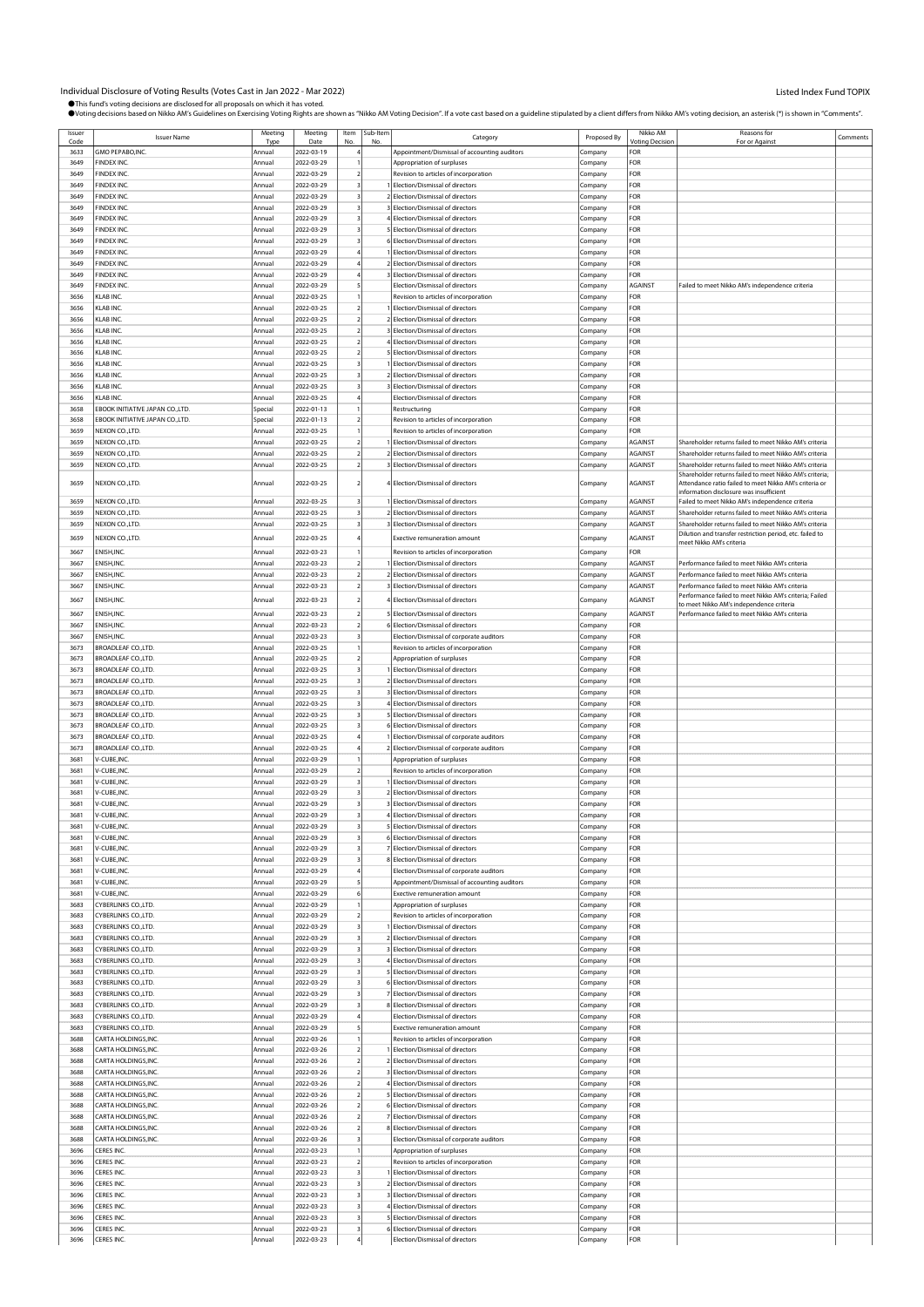| Issuer | <b>Issuer Name</b>                       | Meeting | Meeting    | Item | Sub-Item       | Category                                     | Proposed By | Nikko AM        | Reasons for                                                               | Comments |
|--------|------------------------------------------|---------|------------|------|----------------|----------------------------------------------|-------------|-----------------|---------------------------------------------------------------------------|----------|
| Code   |                                          | Type    | Date       | No.  | No.            |                                              |             | Voting Decision | For or Against                                                            |          |
| 3696   | CERES INC.                               | Annual  | 2022-03-23 |      |                | Election/Dismissal of directors              | Company     | AGAINST         | Failed to meet Nikko AM's independence criteria                           |          |
| 3765   | <b>GUNGHO ONLINE ENTERTAINMENT.INC.</b>  | Annual  | 2022-03-30 |      |                | Revision to articles of incorporation        | Company     | FOR             |                                                                           |          |
| 3765   | GUNGHO ONLINE ENTERTAINMENT, INC.        | Annual  | 2022-03-30 |      |                | Election/Dismissal of directors              | Company     | FOR             |                                                                           |          |
| 3765   | <b>GUNGHO ONLINE ENTERTAINMENT,INC.</b>  | Annual  | 2022-03-30 |      |                | Election/Dismissal of directors              | Company     | FOR             |                                                                           |          |
| 3765   | <b>GUNGHO ONLINE ENTERTAINMENT, INC.</b> | Annual  | 2022-03-30 |      |                | Election/Dismissal of directors              | Company     | FOR             |                                                                           |          |
| 3765   | GUNGHO ONLINE ENTERTAINMENT,INC.         | Annual  | 2022-03-30 |      |                | Election/Dismissal of directors              | Company     | FOR             |                                                                           |          |
| 3765   |                                          |         |            |      |                |                                              |             | FOR             |                                                                           |          |
|        | GUNGHO ONLINE ENTERTAINMENT, INC.        | Annual  | 2022-03-30 |      |                | Election/Dismissal of directors              | Company     |                 |                                                                           |          |
| 3765   | GUNGHO ONLINE ENTERTAINMENT, INC.        | Annual  | 2022-03-30 |      |                | Election/Dismissal of directors              | Company     | FOR             |                                                                           |          |
| 3765   | <b>GUNGHO ONLINE ENTERTAINMENT, INC.</b> | Annual  | 2022-03-30 |      |                | Election/Dismissal of directors              | Company     | FOR             |                                                                           |          |
| 3765   | <b>GUNGHO ONLINE ENTERTAINMENT, INC.</b> | Annual  | 2022-03-30 |      |                | Election/Dismissal of directors              | Company     | FOR             |                                                                           |          |
| 3765   | GUNGHO ONLINE ENTERTAINMENT,INC.         | Annual  | 2022-03-30 |      |                | Election/Dismissal of directors              | Company     | FOR             |                                                                           |          |
| 3784   | <b>VINX CORP.</b>                        | Annual  | 2022-03-10 |      |                | Revision to articles of incorporation        | Company     | FOR             |                                                                           |          |
|        |                                          |         |            |      |                |                                              |             |                 | Number of outside directors failed to meet Nikko AM's                     |          |
| 3784   | VINX CORP.                               | Annual  | 2022-03-10 |      |                | Election/Dismissal of directors              | Company     | AGAINST         | criteria                                                                  |          |
| 3784   | <b>VINX CORP</b>                         | Annual  | 2022-03-10 |      |                | Election/Dismissal of directors              | Company     | FOR             |                                                                           |          |
| 3784   | <b>VINX CORP.</b>                        |         |            |      |                |                                              |             | AGAINST         |                                                                           |          |
|        |                                          | Annual  | 2022-03-10 |      |                | Election/Dismissal of directors              | Company     |                 | Shareholder returns failed to meet Nikko AM's criteria                    |          |
| 3784   | <b>VINX CORP.</b>                        | Annual  | 2022-03-10 |      |                | Election/Dismissal of directors              | Company     | AGAINST         | Shareholder returns failed to meet Nikko AM's criteria                    |          |
| 3784   | <b>VINX CORP.</b>                        | Annual  | 2022-03-10 |      |                | <b>Election/Dismissal of directors</b>       | Company     | AGAINST         | Shareholder returns failed to meet Nikko AM's criteria                    |          |
| 3784   | <b>VINX CORP</b>                         | Annual  | 2022-03-10 |      |                | Election/Dismissal of directors              | Company     | AGAINST         | Shareholder returns failed to meet Nikko AM's criteria                    |          |
| 3784   | <b>VINX CORP</b>                         | Annual  | 2022-03-10 |      |                | Election/Dismissal of directors              | Company     | AGAINST         | Shareholder returns failed to meet Nikko AM's criteria                    |          |
| 3784   | <b>VINX CORP.</b>                        | Annual  | 2022-03-10 |      |                | Election/Dismissal of corporate auditors     | Company     | FOR             |                                                                           |          |
| 3784   | <b>VINX CORP.</b>                        | Annual  | 2022-03-10 |      |                |                                              |             | FOR             |                                                                           |          |
|        |                                          |         |            |      |                | Election/Dismissal of corporate auditors     | Company     |                 |                                                                           |          |
| 3784   | <b>VINX CORP.</b>                        | Annual  | 2022-03-10 |      |                | Retirement benefit payments                  | Company     | AGAINST         | Unable to recognize it as initiative to help enhance<br>shareholder value |          |
| 3788   | <b>GMO GLOBALSIGN HOLDINGS K.K.</b>      | Annual  |            |      |                |                                              |             | FOR             |                                                                           |          |
|        |                                          |         | 2022-03-19 |      |                | Appropriation of surpluses                   | Company     | FOR             |                                                                           |          |
| 3788   | GMO GLOBALSIGN HOLDINGS K.K.             | Annual  | 2022-03-19 |      |                | Revision to articles of incorporation        | Company     |                 |                                                                           |          |
| 3788   | GMO GLOBALSIGN HOLDINGS K.K.             | Annual  | 2022-03-19 |      |                | Election/Dismissal of directors              | Company     | AGAINST         | Number of outside directors failed to meet Nikko AM's<br>criteria         |          |
|        |                                          |         |            |      |                |                                              |             |                 | Number of outside directors failed to meet Nikko AM's                     |          |
| 3788   | <b>GMO GLOBALSIGN HOLDINGS K.K.</b>      | Annual  | 2022-03-19 |      |                | Election/Dismissal of directors              | Company     | AGAINST         | criteria                                                                  |          |
| 3788   | <b>GMO GLOBALSIGN HOLDINGS K.K.</b>      | Annual  | 2022-03-19 |      |                | Election/Dismissal of directors              | Company     | FOR             |                                                                           |          |
|        |                                          |         |            |      |                |                                              |             |                 |                                                                           |          |
| 3788   | GMO GLOBALSIGN HOLDINGS K.K.             | Annual  | 2022-03-19 |      |                | Election/Dismissal of directors              | Company     | FOR             |                                                                           |          |
| 3788   | GMO GLOBALSIGN HOLDINGS K.K.             | Annual  | 2022-03-19 |      |                | Election/Dismissal of directors              | Company     | FOR             |                                                                           |          |
| 3788   | GMO GLOBALSIGN HOLDINGS K.K.             | Annual  | 2022-03-19 |      |                | <b>Election/Dismissal of directors</b>       | Company     | FOR             |                                                                           |          |
| 3788   | GMO GLOBALSIGN HOLDINGS K.K.             | Annual  | 2022-03-19 |      |                | Election/Dismissal of directors              | Company     | FOR             |                                                                           |          |
| 3788   | GMO GLOBALSIGN HOLDINGS K.K.             | Annual  | 2022-03-19 |      |                | Election/Dismissal of directors              | Company     | FOR             |                                                                           |          |
| 3788   | <b>GMO GLOBALSIGN HOLDINGS K.K.</b>      | Annual  | 2022-03-19 |      |                | Appointment/Dismissal of accounting auditors | Company     | FOR             |                                                                           |          |
| 3852   | CYBER COM CO.,LTD.                       | Annual  |            |      |                |                                              |             | FOR             |                                                                           |          |
|        |                                          |         | 2022-03-18 |      |                | Revision to articles of incorporation        | Company     |                 |                                                                           |          |
| 3852   | <b>CYBER COM CO., LTD.</b>               | Annual  | 2022-03-18 |      |                | Election/Dismissal of directors              | Company     | FOR             |                                                                           |          |
| 3852   | Eyber com co.,LTD.                       | Annual  | 2022-03-18 |      |                | Election/Dismissal of directors              | Company     | FOR             |                                                                           |          |
| 3852   | Eyber com co., LTD.                      | Annual  | 2022-03-18 |      |                | Election/Dismissal of directors              | Company     | FOR             |                                                                           |          |
| 3852   | EYBER COM CO.,LTD.                       | Annual  | 2022-03-18 |      |                | Election/Dismissal of directors              | Company     | FOR             |                                                                           |          |
| 3852   | CYBER COM CO.,LTD.                       | Annual  | 2022-03-18 |      |                | Election/Dismissal of directors              | Company     | FOR             |                                                                           |          |
| 3852   | <b>CYBER COM CO.,LTD.</b>                | Annual  | 2022-03-18 |      |                | Election/Dismissal of directors              | Company     | FOR             |                                                                           |          |
| 3852   |                                          |         |            |      |                |                                              |             | FOR             |                                                                           |          |
|        | EYBER COM CO.,LTD.                       | Annual  | 2022-03-18 |      |                | Election/Dismissal of directors              | Company     |                 |                                                                           |          |
| 3852   | EYBER COM CO.,LTD.                       | Annual  | 2022-03-18 |      |                | Election/Dismissal of directors              | Company     | FOR             |                                                                           |          |
| 3901   | MARKLINES CO.,LTD.                       | Annual  | 2022-03-28 |      |                | Appropriation of surpluses                   | Company     | FOR             |                                                                           |          |
| 3901   | MARKLINES CO.,LTD                        | Annual  | 2022-03-28 |      |                | Revision to articles of incorporation        | Company     | FOR             |                                                                           |          |
| 3901   | <b>MARKLINES CO.,LTD</b>                 | Annual  | 2022-03-28 |      |                | Election/Dismissal of directors              | Company     | FOR             |                                                                           |          |
| 3901   | <b>MARKLINES CO.,LTD</b>                 | Annual  | 2022-03-28 |      |                | Election/Dismissal of directors              | Company     | FOR             |                                                                           |          |
|        |                                          |         | 2022-03-28 |      |                |                                              |             | FOR             |                                                                           |          |
| 3901   | MARKLINES CO.,LTD.                       | Annual  |            |      |                | Election/Dismissal of directors              | Company     |                 |                                                                           |          |
| 3901   | MARKLINES CO.,LTD                        | Annual  | 2022-03-28 |      |                | Election/Dismissal of directors              | Company     | FOR             |                                                                           |          |
| 3901   | MARKLINES CO.,LTD                        | Annual  | 2022-03-28 |      |                | Election/Dismissal of directors              | Company     | FOR             |                                                                           |          |
| 3901   | MARKLINES CO., LTD.                      | Annual  | 2022-03-28 |      |                | Election/Dismissal of corporate auditors     | Company     | FOR             |                                                                           |          |
| 3901   | MARKLINES CO.,LTD                        | Annual  | 2022-03-28 |      |                | Election/Dismissal of corporate auditors     | Company     | FOR             |                                                                           |          |
| 3901   | MARKLINES CO.,LTD.                       | Annual  | 2022-03-28 |      |                | Appointment/Dismissal of accounting auditors | Company     | FOR             |                                                                           |          |
|        |                                          |         |            |      |                | <b>Exective remuneration amount</b>          |             |                 |                                                                           |          |
| 3901   | MARKLINES CO.,LTD.                       | Annual  | 2022-03-28 |      |                |                                              | Company     | FOR             |                                                                           |          |
| 3902   | MEDICAL DATA VISION CO.,LTD.             | Annual  | 2022-03-29 |      |                | Appropriation of surpluses                   | Company     | FOR             |                                                                           |          |
| 3902   | MEDICAL DATA VISION CO.,LTD.             | Annual  | 2022-03-29 |      |                | Revision to articles of incorporation        | Company     | FOR             |                                                                           |          |
| 3902   | MEDICAL DATA VISION CO.,LTD.             | Annual  | 2022-03-29 |      |                | Election/Dismissal of directors              | Company     | FOR             |                                                                           |          |
| 3902   | MEDICAL DATA VISION CO., LTD.            | Annual  | 2022-03-29 |      |                | Election/Dismissal of directors              | Company     | FOR             |                                                                           |          |
| 3902   | MEDICAL DATA VISION CO.,LTD.             | Annual  | 2022-03-29 |      |                | Election/Dismissal of directors              | company     | FOR             |                                                                           |          |
| 3902   | MEDICAL DATA VISION CO.,LTD.             | Annual  | 2022-03-29 |      |                | Election/Dismissal of directors              | Company     | FOR             |                                                                           |          |
| 3902   | MEDICAL DATA VISION CO., LTD.            | Annual  | 2022-03-29 |      |                | Election/Dismissal of directors              | Company     | FOR             |                                                                           |          |
| 3902   |                                          |         |            |      |                |                                              |             |                 |                                                                           |          |
|        | MEDICAL DATA VISION CO.,LTD.             | Annual  | 2022-03-29 |      |                | Election/Dismissal of directors              | Company     | FOR             |                                                                           |          |
| 3902   | MEDICAL DATA VISION CO., LTD.            | Annual  | 2022-03-29 |      |                | Election/Dismissal of corporate auditors     | Company     | FOR             |                                                                           |          |
| 3902   | MEDICAL DATA VISION CO., LTD.            | Annual  | 2022-03-29 |      |                | Election/Dismissal of corporate auditors     | Company     | FOR             |                                                                           |          |
| 3902   | MEDICAL DATA VISION CO., LTD.            | Annual  | 2022-03-29 |      |                | Election/Dismissal of corporate auditors     | Company     | FOR             |                                                                           |          |
| 3902   | MEDICAL DATA VISION CO., LTD.            | Annual  | 2022-03-29 |      |                | Election/Dismissal of corporate auditors     | Company     | FOR             |                                                                           |          |
| 3909   | SHOWCASE INC.                            | Annual  | 2022-03-23 |      |                | Revision to articles of incorporation        | Company     | FOR             |                                                                           |          |
| 3909   | SHOWCASE INC.                            | Annual  | 2022-03-23 |      |                | Election/Dismissal of directors              | Company     | AGAINST         | Performance failed to meet Nikko AM's criteria                            |          |
| 3909   | SHOWCASE INC.                            | Annual  | 2022-03-23 |      |                | Election/Dismissal of directors              |             | AGAINST         | Performance failed to meet Nikko AM's criteria                            |          |
|        |                                          |         |            |      |                |                                              | Company     |                 |                                                                           |          |
| 3909   | SHOWCASE INC.                            | Annual  | 2022-03-23 |      |                | Election/Dismissal of directors              | Company     | FOR             |                                                                           |          |
| 3909   | SHOWCASE INC.                            | Annual  | 2022-03-23 |      |                | Election/Dismissal of directors              | Company     | AGAINST         | Performance failed to meet Nikko AM's criteria                            |          |
| 3909   | SHOWCASE INC.                            | Annual  | 2022-03-23 |      |                | Election/Dismissal of directors              | Company     | AGAINST         | Performance failed to meet Nikko AM's criteria                            |          |
| 3909   | <b>SHOWCASE INC.</b>                     | Annual  | 2022-03-23 |      |                | Election/Dismissal of directors              | Company     | AGAINST         | Failed to meet Nikko AM's independence criteria                           |          |
| 3909   | SHOWCASE INC.                            | Annual  | 2022-03-23 |      |                | Election/Dismissal of directors              | Company     | FOR             |                                                                           |          |
| 3909   | SHOWCASE INC.                            | Annual  | 2022-03-23 |      |                | Election/Dismissal of corporate auditors     | Company     | FOR             |                                                                           |          |
| 3912   | MOBILE FACTORY, INC.                     | Annual  | 2022-03-24 |      |                | Revision to articles of incorporation        |             | FOR             |                                                                           |          |
|        |                                          |         |            |      |                |                                              | Company     |                 |                                                                           |          |
| 3912   | MOBILE FACTORY, INC.                     | Annual  | 2022-03-24 |      |                | Election/Dismissal of directors              | Company     | FOR             |                                                                           |          |
| 3912   | MOBILE FACTORY, INC.                     | Annual  | 2022-03-24 |      |                | Election/Dismissal of directors              | Company     | FOR             |                                                                           |          |
| 3912   | MOBILE FACTORY, INC.                     | Annual  | 2022-03-24 |      |                | Election/Dismissal of directors              | Company     | FOR             |                                                                           |          |
| 3912   | MOBILE FACTORY, INC.                     | Annual  | 2022-03-24 |      |                | Election/Dismissal of directors              | Company     | FOR             |                                                                           |          |
| 3912   | MOBILE FACTORY, INC.                     | Annual  | 2022-03-24 |      |                | Election/Dismissal of directors              | Company     | FOR             |                                                                           |          |
| 3912   | MOBILE FACTORY, INC.                     | Annual  | 2022-03-24 |      |                | Election/Dismissal of directors              | Company     | FOR             |                                                                           |          |
|        |                                          |         |            |      |                |                                              |             |                 |                                                                           |          |
| 3912   | MOBILE FACTORY, INC.                     | Annual  | 2022-03-24 |      |                | <b>Exective remuneration amount</b>          | Company     | FOR             |                                                                           |          |
| 3912   | MOBILE FACTORY, INC.                     | Annual  | 2022-03-24 |      |                | <b>Exective remuneration amount</b>          | Company     | FOR             |                                                                           |          |
| 3928   | MYNET INC.                               | Annual  | 2022-03-29 |      |                | Appropriation of surpluses                   | Company     | FOR             |                                                                           |          |
| 3928   | MYNET INC.                               | Annual  | 2022-03-29 |      |                | Other capital policy proposals               | Company     | FOR             |                                                                           |          |
| 3928   | MYNET INC.                               | Annual  | 2022-03-29 |      |                | Revision to articles of incorporation        | Company     | FOR             |                                                                           |          |
| 3928   | MYNET INC.                               | Annual  | 2022-03-29 |      |                | Election/Dismissal of directors              | Company     | FOR             |                                                                           |          |
|        |                                          |         |            |      |                |                                              |             |                 |                                                                           |          |
| 3928   | MYNET INC.                               | Annual  | 2022-03-29 |      |                | Election/Dismissal of directors              | Company     | FOR             |                                                                           |          |
| 3928   | MYNET INC.                               | Annual  | 2022-03-29 |      |                | Election/Dismissal of directors              | Company     | FOR             |                                                                           |          |
| 3928   | MYNET INC.                               | Annual  | 2022-03-29 |      |                | Election/Dismissal of directors              | Company     | FOR             |                                                                           |          |
| 3928   | MYNET INC.                               | Annual  | 2022-03-29 |      |                | Election/Dismissal of directors              | Company     | FOR             |                                                                           |          |
| 3928   | MYNET INC.                               | Annual  | 2022-03-29 |      | $\overline{a}$ | Election/Dismissal of directors              | Company     | FOR             |                                                                           |          |
| 3940   | NOMURA SYSTEM CORPORATION CO,LTD.        | Annual  | 2022-03-23 |      |                | Appropriation of surpluses                   | Company     | FOR             |                                                                           |          |
| 3940   | NOMURA SYSTEM CORPORATION CO,LTD.        | Annual  | 2022-03-23 |      |                | Revision to articles of incorporation        |             | FOR             |                                                                           |          |
| 3940   | NOMURA SYSTEM CORPORATION CO,LTD.        | Annual  | 2022-03-23 |      |                | Election/Dismissal of directors              | Company     | FOR             |                                                                           |          |
|        |                                          |         |            |      |                |                                              | Company     |                 |                                                                           |          |
| 3940   | NOMURA SYSTEM CORPORATION CO,LTD.        | Annual  | 2022-03-23 |      |                | Election/Dismissal of directors              | Company     | FOR             |                                                                           |          |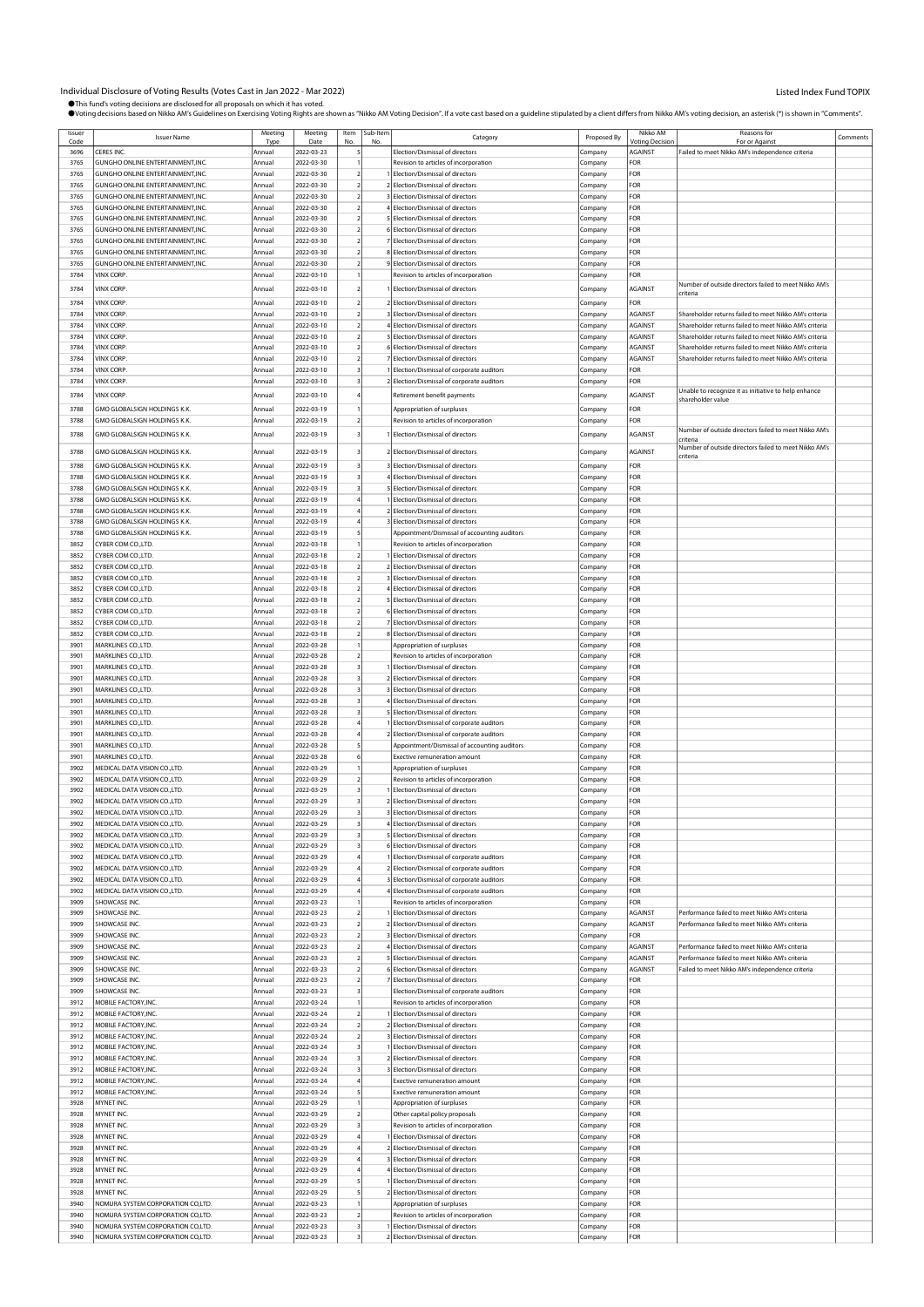●This fund's voting decisions are disclosed for all proposals on which it has voted.<br>●Voting decisions based on Nikko AM's Guidelines on Exercising Voting Rights are s "Nikko AM Voting Decision". If a vote cast based on a guideline stipulated by a client differs from Nikko AM's voting decision, an asterisk (\*) is shown in "Comments".

| Issuer       | <b>Issuer Name</b>                         | Meeting          | Meeting                  | Item | Sub-Item | Category                                                                 | Proposed By        | Nikko AM               | Reasons for                                            | Comments |
|--------------|--------------------------------------------|------------------|--------------------------|------|----------|--------------------------------------------------------------------------|--------------------|------------------------|--------------------------------------------------------|----------|
| 3940         | NOMURA SYSTEM CORPORATION CO,LTD.          | Type<br>Annual   | Date<br>2022-03-23       | No.  | No       | Election/Dismissal of directors                                          | Company            | Votina Decisior<br>OR. | For or Against                                         |          |
| 3940         | NOMURA SYSTEM CORPORATION CO.I TD          | Annual           | 2022-03-23               |      |          | 4 Election/Dismissal of directors                                        | Company            | FOR                    |                                                        |          |
| 3940         | NOMURA SYSTEM CORPORATION CO,LTD.          | Annual           | 2022-03-23               |      |          | 5 Election/Dismissal of directors                                        | Company            | FOR                    |                                                        |          |
| 3940         | NOMURA SYSTEM CORPORATION CO,LTD.          | Annual           | 2022-03-23               |      |          | Election/Dismissal of directors                                          | Company            | FOR                    |                                                        |          |
| 3940         | NOMURA SYSTEM CORPORATION CO,LTD.          | Annual           | 2022-03-23               |      |          | Election/Dismissal of directors                                          | Company            | FOR                    |                                                        |          |
| 3950         | THE PACK CORPORATION                       | Annual           | 2022-03-30               |      |          | Appropriation of surpluses                                               | Company            | FOR                    |                                                        |          |
| 3950         | THE PACK CORPORATION                       | Annual           | 2022-03-30               |      |          | Revision to articles of incorporation                                    | Company            | FOR                    |                                                        |          |
| 3950         | THE PACK CORPORATION                       | Annual           | 2022-03-30               |      |          | Election/Dismissal of directors                                          | Company            | FOR                    |                                                        |          |
| 3950         | THE PACK CORPORATION                       | Annual           | 2022-03-30               |      |          | Election/Dismissal of directors                                          | Company            | FOR                    |                                                        |          |
| 3950         | THE PACK CORPORATION                       | Annual           | 2022-03-30               |      |          | 3 Election/Dismissal of directors                                        | Company            | FOR                    |                                                        |          |
| 3950         | THE PACK CORPORATION                       | Annual           | 2022-03-30               |      |          | Election/Dismissal of directors                                          | Company            | FOR                    |                                                        |          |
| 3950         | THE PACK CORPORATION                       | Annual           | 2022-03-30               |      |          | Election/Dismissal of directors                                          | Company            | FOR                    |                                                        |          |
| 3950         | THE PACK CORPORATION                       | Annual           | 2022-03-30               |      |          | 6 Election/Dismissal of directors                                        | Company            | FOR                    |                                                        |          |
| 3950         | THE PACK CORPORATION                       | Annual           | 2022-03-30               |      |          | Election/Dismissal of directors                                          | Company            | FOR                    |                                                        |          |
| 3950         | THE PACK CORPORATION                       | Annual           | 2022-03-30               |      |          | 8 Election/Dismissal of directors                                        | Company            | FOR                    |                                                        |          |
| 3950         | THE PACK CORPORATION                       | Annual           | 2022-03-30               |      |          | 9 Election/Dismissal of directors                                        | Company            | FOR                    |                                                        |          |
| 3950         | THE PACK CORPORATION                       | Annual           | 2022-03-30               |      |          | Election/Dismissal of corporate auditors                                 | Company            | FOR                    |                                                        |          |
| 3950         | THE PACK CORPORATION                       | Annual           | 2022-03-30               |      |          | 2 Election/Dismissal of corporate auditors                               | Company            | FOR                    |                                                        |          |
| 3950         | THE PACK CORPORATION                       | Annual           | 2022-03-30               |      |          | Election/Dismissal of corporate auditors                                 | Company            | FOR                    |                                                        |          |
| 3964<br>3964 | AUCNET INC.<br>AUCNET INC.                 | Annual<br>Annual | 2022-03-29<br>2022-03-29 |      |          | Revision to articles of incorporation<br>Election/Dismissal of directors | Company            | FOR<br>FOR             |                                                        |          |
| 3964         | AUCNET INC.                                | Annual           | 2022-03-29               |      |          | Election/Dismissal of directors                                          | Company<br>Company | FOR                    |                                                        |          |
| 3964         | AUCNET INC.                                | Annual           | 2022-03-29               |      |          | Election/Dismissal of directors                                          | Company            | FOR                    |                                                        |          |
| 3964         | AUCNET INC.                                | Annual           | 2022-03-29               |      |          | Election/Dismissal of directors                                          | Company            | FOR                    |                                                        |          |
| 3964         | AUCNET INC.                                | Annual           | 2022-03-29               |      |          | Election/Dismissal of directors                                          | Company            | FOR                    |                                                        |          |
| 3964         | AUCNET INC.                                | Annual           | 2022-03-29               |      |          | Election/Dismissal of directors                                          | Company            | FOR                    |                                                        |          |
| 3964         | AUCNET INC.                                | Annual           | 2022-03-29               |      |          | Election/Dismissal of directors                                          | Company            | FOR                    |                                                        |          |
| 3964         | AUCNET INC.                                | Annual           | 2022-03-29               |      |          | Election/Dismissal of directors                                          | Company            | FOR                    |                                                        |          |
| 3964         | AUCNET INC.                                | Annual           | 2022-03-29               |      |          | Election/Dismissal of directors                                          | Company            | FOR                    |                                                        |          |
| 3968         | SEGUE GROUP CO.,LTD.                       | Annual           | 2022-03-24               |      |          | Appropriation of surpluses                                               | Company            | FOR                    |                                                        |          |
| 3968         | SEGUE GROUP CO.,LTD.                       | Annual           | 2022-03-24               |      |          | Revision to articles of incorporation                                    | Company            | FOR                    |                                                        |          |
| 3968         | SEGUE GROUP CO.,LTD.                       | Annual           | 2022-03-24               |      |          | Election/Dismissal of directors                                          | Company            | FOR                    |                                                        |          |
| 3968         | Segue Group Co.,LTD.                       | Annual           | 2022-03-24               |      |          | Election/Dismissal of directors                                          | Company            | FOR                    |                                                        |          |
| 3968         | SEGUE GROUP CO.,LTD.                       | Annual           | 2022-03-24               |      |          | Election/Dismissal of directors                                          | Company            | FOR                    |                                                        |          |
| 3968         | SEGUE GROUP CO.,LTD.                       | Annual           | 2022-03-24               |      |          | Election/Dismissal of directors                                          | Company            | FOR                    |                                                        |          |
| 3968         | SEGUE GROUP CO.,LTD.                       | Annual           | 2022-03-24               |      |          | Election/Dismissal of directors                                          | Company            | FOR                    |                                                        |          |
| 3968         | SEGUE GROUP CO., LTD.                      | Annual           | 2022-03-24               |      |          | Election/Dismissal of directors                                          | Company            | FOR                    |                                                        |          |
| 3981         | BEAGLEE INC.                               | Annual           | 2022-03-29               |      |          | Appropriation of surpluses                                               | Company            | FOR                    |                                                        |          |
| 3981         | <b>BEAGLEE INC.</b>                        | Annual           | 2022-03-29               |      |          | Revision to articles of incorporation                                    | Company            | FOR                    |                                                        |          |
| 3981         | <b>BEAGLEE INC.</b>                        | Annual           | 2022-03-29               |      |          | Election/Dismissal of directors                                          | Company            | FOR                    |                                                        |          |
| 3981<br>3981 | <b>BEAGLEE INC.</b><br><b>BEAGLEE INC.</b> | Annual<br>Annual | 2022-03-29<br>2022-03-29 |      |          | Election/Dismissal of directors<br>3 Election/Dismissal of directors     | Company            | FOR<br>FOR             |                                                        |          |
| 3981         | <b>BEAGLEE INC.</b>                        | Annual           | 2022-03-29               |      |          | Election/Dismissal of directors                                          | Company            | FOR                    |                                                        |          |
| 3981         | <b>BEAGLEE INC.</b>                        | Annual           | 2022-03-29               |      |          | Election/Dismissal of directors                                          | Company<br>Company | AGAINST                | Failed to meet Nikko AM's independence criteria        |          |
| 3981         | <b>BEAGLEE INC.</b>                        | Annual           | 2022-03-29               |      |          | Election/Dismissal of directors                                          | Company            | FOR                    |                                                        |          |
| 3981         | BEAGLEE INC.                               | Annual           | 2022-03-29               |      |          | Election/Dismissal of directors                                          | Company            | FOR                    |                                                        |          |
| 3981         | BEAGLEE INC.                               | Annual           | 2022-03-29               |      |          | Election/Dismissal of directors                                          | Company            | FOR                    |                                                        |          |
| 3983         | ORO CO., LTD.                              | Annual           | 2022-03-25               |      |          | Appropriation of surpluses                                               | Company            | FOR                    |                                                        |          |
| 3983         | ORO CO., LTD.                              | Annual           | 2022-03-25               |      |          | Revision to articles of incorporation                                    | Company            | FOR                    |                                                        |          |
| 3983         | ORO CO., LTD.                              | Annual           | 2022-03-25               |      |          | Election/Dismissal of directors                                          | Company            | FOR                    |                                                        |          |
| 3983         | oro co.,LTD.                               | Annual           | 2022-03-25               |      |          | Election/Dismissal of directors                                          | Company            | FOR                    |                                                        |          |
| 3983         | ORO CO., LTD.                              | Annual           | 2022-03-25               |      |          | Election/Dismissal of directors                                          | Company            | FOR                    |                                                        |          |
| 3983         | ORO CO., LTD.                              | Annual           | 2022-03-25               |      |          | 4 Election/Dismissal of directors                                        | Company            | FOR                    |                                                        |          |
| 3983         | ORO CO., LTD.                              | Annual           | 2022-03-25               |      |          | Election/Dismissal of directors                                          | Company            | FOR                    |                                                        |          |
| 3983         | ORO CO., LTD.                              | Annual           | 2022-03-25               |      |          | Election/Dismissal of directors                                          | Company            | FOR                    |                                                        |          |
| 3983         | oro co.,LTD.                               | Annual           | 2022-03-25               |      |          | Election/Dismissal of directors                                          | Company            | FOR                    |                                                        |          |
| 3983         | ORO CO.,LTD.                               | Annual           | 2022-03-25               |      |          | Election/Dismissal of directors                                          | Company            | FOR                    |                                                        |          |
| 3983<br>3983 | ORO CO., LTD.                              | Annual<br>Annual | 2022-03-25<br>2022-03-25 |      |          | Election/Dismissal of directors<br><b>Exective remuneration amount</b>   | Company            | FOR<br>FOR             |                                                        |          |
| 3983         | ORO CO., LTD.<br>ORO CO.,LTD               | Annua            | 2022-03-                 |      |          | <b>xective remuneration amou</b>                                         | Company            |                        |                                                        |          |
| 3983         | ORO CO., LTD.                              | Annual           | 2022-03-25               |      |          | Exective remuneration amount                                             | Company            | FOR                    |                                                        |          |
| 3983         | ORO CO., LTD.                              | Annual           | 2022-03-25               |      |          | Exective remuneration amount                                             | Company            | FOR                    |                                                        |          |
| 3994         | MONEY FORWARD, INC.                        | Annual           | 2022-02-21               |      |          | Other capital policy proposals                                           | Company            | FOR                    |                                                        |          |
| 3994         | MONEY FORWARD, INC.                        | Annual           | 2022-02-21               |      |          | Revision to articles of incorporation                                    | Company            | FOR                    |                                                        |          |
| 3994         | MONEY FORWARD, INC.                        | Annual           | 2022-02-21               |      |          | <b>Election/Dismissal of directors</b>                                   | Company            | FOR                    |                                                        |          |
| 3994         | MONEY FORWARD, INC.                        | Annual           | 2022-02-21               |      |          | 2 Election/Dismissal of directors                                        | Company            | FOR                    |                                                        |          |
| 3994         | MONEY FORWARD, INC.                        | Annual           | 2022-02-21               |      |          | 3 Election/Dismissal of directors                                        | Company            | FOR                    |                                                        |          |
| 3994         | MONEY FORWARD, INC.                        | Annual           | 2022-02-21               |      |          | 4 Election/Dismissal of directors                                        | Company            | FOR                    |                                                        |          |
| 3994         | MONEY FORWARD, INC.                        | Annual           | 2022-02-21               |      |          | Election/Dismissal of directors                                          | Company            | FOR                    |                                                        |          |
| 3994         | MONEY FORWARD, INC.                        | Annual           | 2022-02-21               |      |          | 6 Election/Dismissal of directors                                        | Company            | FOR                    |                                                        |          |
| 3994         | MONEY FORWARD, INC.                        | Annual           | 2022-02-21               |      |          | Election/Dismissal of directors                                          | Company            | FOR                    |                                                        |          |
| 3994         | MONEY FORWARD, INC.                        | Annual           | 2022-02-21               |      |          | 8 Election/Dismissal of directors                                        | Company            | FOR                    |                                                        |          |
| 3994<br>3994 | MONEY FORWARD, INC.<br>MONEY FORWARD, INC. | Annual<br>Annual | 2022-02-21<br>2022-02-21 |      |          | 9 Election/Dismissal of directors<br>10 Election/Dismissal of directors  | Company            | FOR<br>FOR             |                                                        |          |
| 3994         | MONEY FORWARD, INC.                        | Annual           | 2022-02-21               |      |          | 1 Election/Dismissal of corporate auditors                               | Company<br>Company | FOR                    |                                                        |          |
| 3994         | MONEY FORWARD, INC.                        | Annual           | 2022-02-21               |      |          | 2 Election/Dismissal of corporate auditors                               | Company            | FOR                    |                                                        |          |
| 3994         | MONEY FORWARD, INC.                        | Annual           | 2022-02-21               |      |          | Election/Dismissal of corporate auditors                                 | Company            | FOR                    |                                                        |          |
| 3994         | MONEY FORWARD, INC.                        | Annual           | 2022-02-21               |      |          | Exective remuneration amount                                             | Company            | FOR                    |                                                        |          |
| 3994         | MONEY FORWARD, INC.                        | Annual           | 2022-02-21               |      |          | Exective remuneration amount                                             | Company            | FOR                    |                                                        |          |
| 4004         | SHOWA DENKO K.K.                           | Annual           | 2022-03-30               |      |          | Appropriation of surpluses                                               | Company            | FOR                    |                                                        |          |
| 4004         | SHOWA DENKO K.K.                           | Annual           | 2022-03-30               |      |          | Revision to articles of incorporation                                    | Company            | FOR                    |                                                        |          |
| 4004         | SHOWA DENKO K.K.                           | Annual           | 2022-03-30               |      |          | Election/Dismissal of directors                                          | Company            | FOR                    |                                                        |          |
| 4004         | SHOWA DENKO K.K.                           | Annual           | 2022-03-30               |      |          | 2 Election/Dismissal of directors                                        | Company            | FOR                    |                                                        |          |
| 4004         | SHOWA DENKO K.K.                           | Annual           | 2022-03-30               |      |          | Election/Dismissal of directors                                          | Company            | FOR                    |                                                        |          |
| 4004         | SHOWA DENKO K.K.                           | Annual           | 2022-03-30               |      |          | 4 Election/Dismissal of directors                                        | Company            | FOR                    |                                                        |          |
| 4004<br>4004 | SHOWA DENKO K.K.<br>SHOWA DENKO K.K.       | Annual<br>Annual | 2022-03-30<br>2022-03-30 |      |          | Election/Dismissal of directors<br>6 Election/Dismissal of directors     | Company            | FOR<br>FOR             |                                                        |          |
| 4004         | SHOWA DENKO K.K.                           | Annual           | 2022-03-30               |      |          | 7 Election/Dismissal of directors                                        | Company<br>Company | FOR                    |                                                        |          |
| 4004         | SHOWA DENKO K.K.                           | Annual           | 2022-03-30               |      |          | Election/Dismissal of directors                                          | Company            | FOR                    |                                                        |          |
| 4004         | SHOWA DENKO K.K.                           | Annual           | 2022-03-30               |      |          | 9 Election/Dismissal of directors                                        | Company            | FOR                    |                                                        |          |
| 4004         | SHOWA DENKO K.K.                           | Annual           | 2022-03-30               |      |          | 10 Election/Dismissal of directors                                       | Company            | FOR                    |                                                        |          |
| 4004         | SHOWA DENKO K.K.                           | Annual           | 2022-03-30               |      |          | Election/Dismissal of corporate auditors                                 | Company            | FOR                    |                                                        |          |
| 4004         | SHOWA DENKO K.K.                           | Annual           | 2022-03-30               |      |          | Exective remuneration amount                                             | Company            | FOR                    |                                                        |          |
| 4004         | SHOWA DENKO K.K.                           | Annual           | 2022-03-30               |      |          | <b>Exective remuneration amount</b>                                      | Company            | FOR                    |                                                        |          |
| 4004         | SHOWA DENKO K.K.                           | Annual           | 2022-03-30               |      |          | Exective remuneration amount                                             | Company            | FOR                    |                                                        |          |
| 4025         | TAKI CHEMICAL CO.,LTD.                     | Annual           | 2022-03-29               |      |          | Appropriation of surpluses                                               | Company            | AGAINST                | Shareholder returns failed to meet Nikko AM's criteria |          |
| 4025         | TAKI CHEMICAL CO.,LTD.                     | Annual           | 2022-03-29               |      |          | Revision to articles of incorporation                                    | Company            | FOR                    |                                                        |          |
| 4025         | TAKI CHEMICAL CO.,LTD.                     | Annual           | 2022-03-29               |      |          | Election/Dismissal of directors                                          | Company            | AGAINST                | Shareholder returns failed to meet Nikko AM's criteria |          |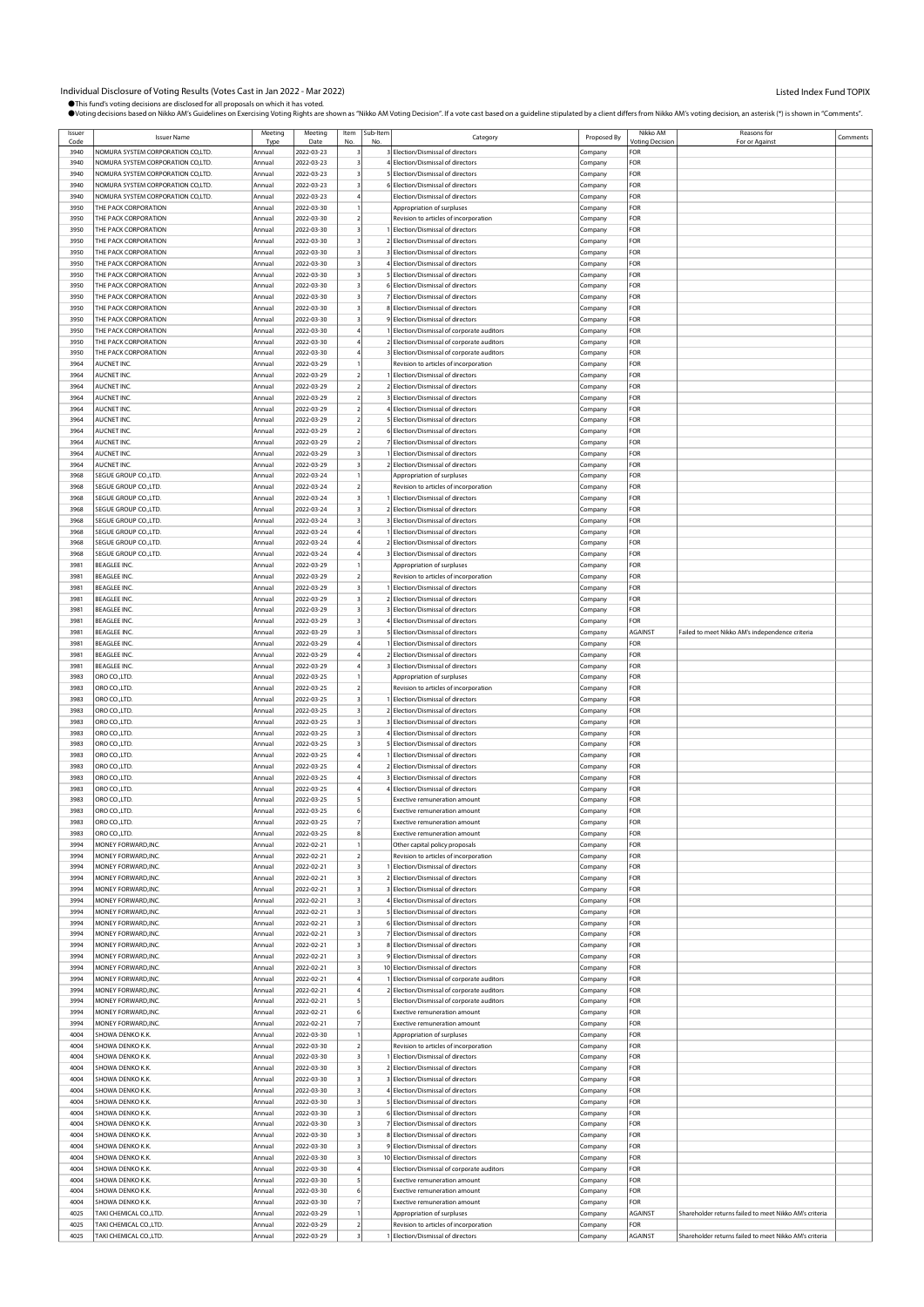●This fund's voting decisions are disclosed for all proposals on which it has voted.<br>●Voting decisions based on Nikko AM's Guidelines on Exercising Voting Rights are as "Nikko AM Voting Decision". If a vote cast based on a guideline stipulated by a client differs from Nikko AM's voting decision, an asterisk (\*) is shown in "Comments".

|              |                                                                              |                  |                          |             |                | cessions based on mikko Am s Guidemies on Ekeresing voulg numb numb si mikko Am voulg beesion . Il a vote east based on a guidemie supulated by a electronicismonin mikko Am s voulg decision, an asterisk (713 shown in "Comm |                    |                            |                                                        |          |
|--------------|------------------------------------------------------------------------------|------------------|--------------------------|-------------|----------------|--------------------------------------------------------------------------------------------------------------------------------------------------------------------------------------------------------------------------------|--------------------|----------------------------|--------------------------------------------------------|----------|
| Issuer       | <b>Issuer Name</b>                                                           | Meeting<br>Typ   | Meeting<br>Date          | Item<br>No. | Sub-Item<br>No | Category                                                                                                                                                                                                                       | Proposed By        | Nikko AM<br>oting Decision | Reasons for<br>For or Against                          | Comments |
| 4025         | <b>FAKI CHEMICAL CO.,LTD.</b>                                                | Annual           | 2022-03-29               |             |                | Election/Dismissal of directors                                                                                                                                                                                                | Company            | AGAINST                    | Shareholder returns failed to meet Nikko AM's criteria |          |
| 4025         | TAKI CHEMICAL CO.,LTD.                                                       | Annual           | 2022-03-29               |             |                | Election/Dismissal of directors                                                                                                                                                                                                | Company            | AGAINST                    | Shareholder returns failed to meet Nikko AM's criteria |          |
| 4025         | TAKI CHEMICAL CO., LTD.                                                      | Annual           | 2022-03-29               |             |                | 4 Election/Dismissal of directors                                                                                                                                                                                              | Company            | AGAINST                    | Shareholder returns failed to meet Nikko AM's criteria |          |
| 4025         | TAKI CHEMICAL CO.,LTD.                                                       | Annual           | 2022-03-29               |             |                | Election/Dismissal of directors                                                                                                                                                                                                | Company            | AGAINST                    | Shareholder returns failed to meet Nikko AM's criteria |          |
| 4025         | TAKI CHEMICAL CO.,LTD.                                                       | Annual           | 2022-03-29               |             |                | Election/Dismissal of directors                                                                                                                                                                                                | Company            | AGAINST                    | Shareholder returns failed to meet Nikko AM's criteria |          |
| 4025         | <b>FAKI CHEMICAL CO.,LTD.</b>                                                | Annual           | 2022-03-29               |             |                | Election/Dismissal of directors                                                                                                                                                                                                | Company            | FOR                        |                                                        |          |
| 4045         | TOAGOSEI CO.,LTD.                                                            | Annual           | 2022-03-30               |             |                | Appropriation of surpluses                                                                                                                                                                                                     | Company            | FOR<br>FOR                 |                                                        |          |
| 4045<br>4045 | TOAGOSEI CO.,LTD.<br>TOAGOSEI CO.,LTD.                                       | Annual<br>Annual | 2022-03-30<br>2022-03-30 |             |                | Revision to articles of incorporation<br>Election/Dismissal of directors                                                                                                                                                       | Company            | FOR                        |                                                        |          |
| 4045         | TOAGOSEI CO.,LTD.                                                            | Annual           | 2022-03-30               |             |                | 2 Election/Dismissal of directors                                                                                                                                                                                              | Company<br>Company | FOR                        |                                                        |          |
| 4045         | FOAGOSEI CO.,LTD.                                                            | Annual           | 2022-03-30               |             |                | Election/Dismissal of directors                                                                                                                                                                                                | Company            | FOR                        |                                                        |          |
| 4045         | TOAGOSEI CO.,LTD.                                                            | Annual           | 2022-03-30               |             |                | Election/Dismissal of directors                                                                                                                                                                                                | Company            | FOR                        |                                                        |          |
| 4045         | TOAGOSEI CO.,LTD.                                                            | Annual           | 2022-03-30               |             |                | Election/Dismissal of directors                                                                                                                                                                                                | Company            | FOR                        |                                                        |          |
| 4045         | TOAGOSEI CO.,LTD.                                                            | Annual           | 2022-03-30               |             |                | Election/Dismissal of directors                                                                                                                                                                                                | Company            | FOR                        |                                                        |          |
| 4045         | TOAGOSEI CO.,LTD.                                                            | Annual           | 2022-03-30               |             |                | 7 Election/Dismissal of directors                                                                                                                                                                                              | Company            | FOR                        |                                                        |          |
| 4045         | FOAGOSEI CO.,LTD.                                                            | Annual           | 2022-03-30               |             |                | Election/Dismissal of directors                                                                                                                                                                                                | Company            | FOR                        |                                                        |          |
| 4045         | TOAGOSEI CO.,LTD.                                                            | Annual           | 2022-03-30               |             |                | Election/Dismissal of directors                                                                                                                                                                                                | Company            | FOR                        |                                                        |          |
| 4045         | TOAGOSEI CO.,LTD.                                                            | Annual           | 2022-03-30               |             |                | Election/Dismissal of directors                                                                                                                                                                                                | Company            | FOR                        |                                                        |          |
| 4045         | TOAGOSEI CO.,LTD.                                                            | Annual           | 2022-03-30               |             |                | Election/Dismissal of directors                                                                                                                                                                                                | Company            | FOR                        |                                                        |          |
| 4072         | DENSAN SYSTEM HOLDINGS CO., LTD.<br>DENSAN SYSTEM HOLDINGS CO.,LTD.          | Annual<br>Annual | 2022-03-25<br>2022-03-25 |             |                | Appropriation of surpluses                                                                                                                                                                                                     | Company            | FOR<br>FOR                 |                                                        |          |
| 4072<br>4072 | DENSAN SYSTEM HOLDINGS CO.,LTD.                                              | Annual           | 2022-03-25               |             |                | Revision to articles of incorporation<br>Election/Dismissal of directors                                                                                                                                                       | Company<br>Company | FOR                        |                                                        |          |
| 4072         | DENSAN SYSTEM HOLDINGS CO.,LTD.                                              | Annual           | 2022-03-25               |             |                | Election/Dismissal of directors                                                                                                                                                                                                | Company            | FOR                        |                                                        |          |
| 4072         | DENSAN SYSTEM HOLDINGS CO., LTD.                                             | Annual           | 2022-03-25               |             |                | Election/Dismissal of directors                                                                                                                                                                                                | Company            | FOR                        |                                                        |          |
| 4072         | DENSAN SYSTEM HOLDINGS CO., LTD.                                             | Annual           | 2022-03-25               |             |                | 4 Election/Dismissal of directors                                                                                                                                                                                              | Company            | FOR                        |                                                        |          |
| 4072         | DENSAN SYSTEM HOLDINGS CO.,LTD.                                              | Annual           | 2022-03-25               |             |                | Election/Dismissal of directors                                                                                                                                                                                                | Company            | FOR                        |                                                        |          |
| 4072         | DENSAN SYSTEM HOLDINGS CO.,LTD.                                              | Annual           | 2022-03-25               |             |                | Election/Dismissal of directors                                                                                                                                                                                                | Company            | FOR                        |                                                        |          |
| 4072         | DENSAN SYSTEM HOLDINGS CO.,LTD.                                              | Annual           | 2022-03-25               |             |                | xective remuneration amount                                                                                                                                                                                                    | Company            | FOR                        |                                                        |          |
| 4072         | DENSAN SYSTEM HOLDINGS CO.,LTD.                                              | Annual           | 2022-03-25               |             |                | Exective remuneration amount                                                                                                                                                                                                   | Company            | FOR                        |                                                        |          |
| 4072         | DENSAN SYSTEM HOLDINGS CO., LTD.                                             | Annual           | 2022-03-25               |             |                | Exective remuneration amount                                                                                                                                                                                                   | Company            | FOR                        |                                                        |          |
| 4151         | <b>CYOWA KIRIN CO. LTD.</b>                                                  | Annual           | 2022-03-25               |             |                | Appropriation of surpluses                                                                                                                                                                                                     | Company            | FOR                        |                                                        |          |
| 4151         | KYOWA KIRIN CO.,LTD.                                                         | Annual           | 2022-03-25               |             |                | Revision to articles of incorporation                                                                                                                                                                                          | Company            | FOR                        |                                                        |          |
| 4151<br>4151 | KYOWA KIRIN CO.,LTD.<br>KYOWA KIRIN CO.,LTD.                                 | Annual<br>Annual | 2022-03-25<br>2022-03-25 |             |                | Election/Dismissal of directors<br>Election/Dismissal of directors                                                                                                                                                             | Company            | FOR<br>FOR                 |                                                        |          |
| 4151         | KYOWA KIRIN CO.,LTD.                                                         | Annual           | 2022-03-25               |             |                | Election/Dismissal of directors                                                                                                                                                                                                | Company            | FOR                        |                                                        |          |
| 4151         | KYOWA KIRIN CO.,LTD.                                                         | Annual           | 2022-03-25               |             |                | Election/Dismissal of directors                                                                                                                                                                                                | Company<br>Company | FOR                        |                                                        |          |
| 4151         | KYOWA KIRIN CO.,LTD.                                                         | Annual           | 2022-03-25               |             |                | Election/Dismissal of directors                                                                                                                                                                                                | Company            | FOR                        |                                                        |          |
| 4151         | KYOWA KIRIN CO.,LTD.                                                         | Annual           | 2022-03-25               |             |                | Election/Dismissal of directors                                                                                                                                                                                                | Company            | FOR                        |                                                        |          |
| 4151         | KYOWA KIRIN CO.,LTD.                                                         | Annual           | 2022-03-25               |             |                | Election/Dismissal of directors                                                                                                                                                                                                | Company            | FOR                        |                                                        |          |
| 4151         | KYOWA KIRIN CO.,LTD.                                                         | Annual           | 2022-03-25               |             |                | 8 Election/Dismissal of directors                                                                                                                                                                                              | Company            | FOR                        |                                                        |          |
| 4151         | KYOWA KIRIN CO.,LTD.                                                         | Annual           | 2022-03-25               |             |                | Election/Dismissal of directors                                                                                                                                                                                                | Company            | FOR                        |                                                        |          |
| 4151         | KYOWA KIRIN CO.,LTD.                                                         | Annual           | 2022-03-25               |             |                | Election/Dismissal of corporate auditors                                                                                                                                                                                       | Company            | FOR                        |                                                        |          |
| 4151         | KYOWA KIRIN CO.,LTD.                                                         | Annual           | 2022-03-25               |             |                | Election/Dismissal of corporate auditors                                                                                                                                                                                       | Company            | FOR                        |                                                        |          |
| 4186         | TOKYO OHKA KOGYO CO.,LTD.                                                    | Annual           | 2022-03-30               |             |                | Appropriation of surpluses                                                                                                                                                                                                     | Company            | FOR                        |                                                        |          |
| 4186         | TOKYO OHKA KOGYO CO.,LTD.                                                    | Annual           | 2022-03-30               |             |                | Revision to articles of incorporation                                                                                                                                                                                          | Company            | FOR                        |                                                        |          |
| 4186<br>4186 | ГОКУО ОНКА KOGYO CO.,LTD.<br>ГОКҮО ОНКА КОGYO CO.,LTD                        | Annual           | 2022-03-30               |             |                | Election/Dismissal of directors                                                                                                                                                                                                | Company            | FOR                        |                                                        |          |
| 4186         | TOKYO OHKA KOGYO CO.,LTD.                                                    | Annual<br>Annual | 2022-03-30<br>2022-03-30 |             |                | Election/Dismissal of directors<br>Election/Dismissal of directors                                                                                                                                                             | Company<br>Company | FOR<br>FOR                 |                                                        |          |
| 4186         | TOKYO OHKA KOGYO CO.,LTD.                                                    | Annual           | 2022-03-30               |             |                | 4 Election/Dismissal of directors                                                                                                                                                                                              | Company            | FOR                        |                                                        |          |
| 4186         | TOKYO OHKA KOGYO CO.,LTD.                                                    | Annual           | 2022-03-30               |             |                | 5 Election/Dismissal of directors                                                                                                                                                                                              | Company            | FOR                        |                                                        |          |
| 4186         | ГОКҮО ОНКА KOGYO CO.,LTD.                                                    | Annual           | 2022-03-30               |             |                | Election/Dismissal of directors                                                                                                                                                                                                | Company            | FOR                        |                                                        |          |
| 4186         | ГОКҮО ОНКА KOGYO CO.,LTD.                                                    | Annual           | 2022-03-30               |             |                | Election/Dismissal of directors                                                                                                                                                                                                | Company            | FOR                        |                                                        |          |
| 4186         | TOKYO OHKA KOGYO CO.,LTD.                                                    | Annual           | 2022-03-30               |             |                | Election/Dismissal of directors                                                                                                                                                                                                | Company            | FOR                        |                                                        |          |
| 4186         | TOKYO OHKA KOGYO CO.,LTD.                                                    | Annual           | 2022-03-30               |             |                | Election/Dismissal of directors                                                                                                                                                                                                | Company            | FOR                        |                                                        |          |
| 4186         | TOKYO OHKA KOGYO CO.,LTD.                                                    | Annual           | 2022-03-30               |             |                | 10 Election/Dismissal of directors                                                                                                                                                                                             | Company            | FOR                        |                                                        |          |
| 4186         | ГОКҮО ОНКА KOGYO CO.,LTD.                                                    | Annual           | 2022-03-30               |             |                | xective remuneration amount                                                                                                                                                                                                    | Company            | FOR                        |                                                        |          |
| 4187         | OSAKA ORGANIC CHEMICAL INDUSTRY LTD.                                         | Annual           | 2022-02-25               |             |                | Appropriation of surpluses                                                                                                                                                                                                     | Company            | FOR                        |                                                        |          |
| 4187<br>4187 | OSAKA ORGANIC CHEMICAL INDUSTRY LTD.<br>OSAKA ORGANIC CHEMICAL INDUSTRY LTD. | Annual<br>Annual | 2022-02-25<br>2022-02-25 |             |                | Revision to articles of incorporation<br>Election/Dismissal of directors                                                                                                                                                       | Company<br>Company | FOR<br>FOR                 |                                                        |          |
| 4187         | OSAKA ORGANIC CHEMICAL INDUSTRY LTD                                          | Annual           | 022-02-25                |             |                | Flection/Dismissal of directo                                                                                                                                                                                                  |                    | ገዞ                         |                                                        |          |
| 4187         | OSAKA ORGANIC CHEMICAL INDUSTRY LTD.                                         | Annual           | 2022-02-25               |             |                | Election/Dismissal of directors                                                                                                                                                                                                | Company            | FOR                        |                                                        |          |
| 4187         | OSAKA ORGANIC CHEMICAL INDUSTRY LTD.                                         | Annual           | 2022-02-25               |             |                | Election/Dismissal of directors                                                                                                                                                                                                | Company            | FOR                        |                                                        |          |
| 4187         | OSAKA ORGANIC CHEMICAL INDUSTRY LTD.                                         | Annual           | 2022-02-25               |             |                | Election/Dismissal of directors                                                                                                                                                                                                | Company            | FOR                        |                                                        |          |
| 4187         | OSAKA ORGANIC CHEMICAL INDUSTRY LTD.                                         | Annual           | 2022-02-25               |             |                | 6 Election/Dismissal of directors                                                                                                                                                                                              | Company            | FOR                        |                                                        |          |
| 4187         | OSAKA ORGANIC CHEMICAL INDUSTRY LTD.                                         | Annual           | 2022-02-25               |             |                | Election/Dismissal of corporate auditors                                                                                                                                                                                       | Company            | FOR                        |                                                        |          |
| 4187         | OSAKA ORGANIC CHEMICAL INDUSTRY LTD.                                         | Annual           | 2022-02-25               |             |                | Election/Dismissal of corporate auditors                                                                                                                                                                                       | Company            | FOR                        |                                                        |          |
| 4187         | OSAKA ORGANIC CHEMICAL INDUSTRY LTD.                                         | Annual           | 2022-02-25               |             |                | Exective remuneration amount                                                                                                                                                                                                   | Company            | FOR                        |                                                        |          |
| 4189         | KH NEOCHEM CO.,LTD.                                                          | Annual           | 2022-03-24               |             |                | Appropriation of surpluses                                                                                                                                                                                                     | Company            | FOR                        |                                                        |          |
| 4189<br>4189 | KH NEOCHEM CO.,LTD.<br>KH NEOCHEM CO., LTD.                                  | Annual<br>Annual | 2022-03-24<br>2022-03-24 |             |                | Revision to articles of incorporation<br>Election/Dismissal of directors                                                                                                                                                       | Company            | FOR<br>FOR                 |                                                        |          |
| 4189         | KH NEOCHEM CO.,LTD.                                                          | Annual           | 2022-03-24               |             |                | Election/Dismissal of directors                                                                                                                                                                                                | Company<br>Company | FOR                        |                                                        |          |
| 4189         | KH NEOCHEM CO.,LTD.                                                          | Annual           | 2022-03-24               |             |                | 3 Election/Dismissal of directors                                                                                                                                                                                              | Company            | FOR                        |                                                        |          |
| 4189         | KH NEOCHEM CO., LTD.                                                         | Annual           | 2022-03-24               |             |                | Election/Dismissal of directors                                                                                                                                                                                                | Company            | FOR                        |                                                        |          |
| 4189         | KH NEOCHEM CO., LTD.                                                         | Annual           | 2022-03-24               |             |                | Election/Dismissal of directors                                                                                                                                                                                                | Company            | FOR                        |                                                        |          |
| 4189         | KH NEOCHEM CO., LTD.                                                         | Annual           | 2022-03-24               |             |                | 6 Election/Dismissal of directors                                                                                                                                                                                              | Company            | FOR                        |                                                        |          |
| 4189         | KH NEOCHEM CO.,LTD.                                                          | Annual           | 2022-03-24               |             |                | Election/Dismissal of directors                                                                                                                                                                                                | Company            | FOR                        |                                                        |          |
| 4189         | KH NEOCHEM CO.,LTD.                                                          | Annual           | 2022-03-24               |             |                | 8 Election/Dismissal of directors                                                                                                                                                                                              | Company            | FOR                        |                                                        |          |
| 4189         | KH NEOCHEM CO., LTD.                                                         | Annual           | 2022-03-24               |             |                | Election/Dismissal of corporate auditors                                                                                                                                                                                       | Company            | FOR                        |                                                        |          |
| 4189         | KH NEOCHEM CO.,LTD.                                                          | Annual           | 2022-03-24               |             |                | Exective remuneration amount                                                                                                                                                                                                   | Company            | FOR                        |                                                        |          |
| 4189         | KH NEOCHEM CO., LTD.                                                         | Annual           | 2022-03-24               |             |                | Exective remuneration amount                                                                                                                                                                                                   | Company            | FOR                        |                                                        |          |
| 4221         | OKURA INDUSTRIAL CO.,LTD.                                                    | Annual           | 2022-03-24               |             |                | Appropriation of surpluses                                                                                                                                                                                                     | Company            | AGAINST                    | Shareholder returns failed to meet Nikko AM's criteria |          |
| 4221<br>4221 | OKURA INDUSTRIAL CO.,LTD.<br>OKURA INDUSTRIAL CO.,LTD.                       | Annual<br>Annual | 2022-03-24<br>2022-03-24 |             |                | Revision to articles of incorporation<br>Election/Dismissal of directors                                                                                                                                                       | Company            | FOR<br>AGAINST             | Shareholder returns failed to meet Nikko AM's criteria |          |
| 4221         | OKURA INDUSTRIAL CO.,LTD.                                                    | Annual           | 2022-03-24               |             |                | Election/Dismissal of directors                                                                                                                                                                                                | Company<br>Company | AGAINST                    | Shareholder returns failed to meet Nikko AM's criteria |          |
| 4221         | OKURA INDUSTRIAL CO., LTD.                                                   | Annual           | 2022-03-24               |             |                | 3 Election/Dismissal of directors                                                                                                                                                                                              | Company            | AGAINST                    | Shareholder returns failed to meet Nikko AM's criteria |          |
| 4221         | OKURA INDUSTRIAL CO.,LTD.                                                    | Annual           | 2022-03-24               |             |                | Election/Dismissal of directors                                                                                                                                                                                                | Company            | AGAINST                    | Shareholder returns failed to meet Nikko AM's criteria |          |
| 4221         | OKURA INDUSTRIAL CO.,LTD.                                                    | Annual           | 2022-03-24               |             |                | Election/Dismissal of directors                                                                                                                                                                                                | Company            | AGAINST                    | Shareholder returns failed to meet Nikko AM's criteria |          |
| 4221         | OKURA INDUSTRIAL CO.,LTD.                                                    | Annual           | 2022-03-24               |             |                | Election/Dismissal of directors                                                                                                                                                                                                | Company            | AGAINST                    | Shareholder returns failed to meet Nikko AM's criteria |          |
| 4221         | OKURA INDUSTRIAL CO.,LTD.                                                    | Annual           | 2022-03-24               |             |                | Election/Dismissal of directors                                                                                                                                                                                                | Company            | FOR                        |                                                        |          |
| 4221         | OKURA INDUSTRIAL CO., LTD.                                                   | Annual           | 2022-03-24               |             |                | 2 Election/Dismissal of directors                                                                                                                                                                                              | Company            | AGAINST                    | Shareholder returns failed to meet Nikko AM's criteria |          |
| 4221         | OKURA INDUSTRIAL CO.,LTD.                                                    | Annual           | 2022-03-24               |             |                | Election/Dismissal of directors                                                                                                                                                                                                | Company            | AGAINST                    | Shareholder returns failed to meet Nikko AM's criteria |          |
| 4221         | OKURA INDUSTRIAL CO.,LTD.                                                    | Annual           | 2022-03-24               |             |                | 4 Election/Dismissal of directors                                                                                                                                                                                              | Company            | FOR                        |                                                        |          |
| 4221         | OKURA INDUSTRIAL CO.,LTD.                                                    | Annual           | 2022-03-24               |             |                | Election/Dismissal of directors                                                                                                                                                                                                | Company            | FOR                        |                                                        |          |
| 4221<br>4221 | OKURA INDUSTRIAL CO.,LTD.<br>OKURA INDUSTRIAL CO., LTD.                      | Annual<br>Annual | 2022-03-24<br>2022-03-24 |             |                | Election/Dismissal of directors<br>Exective remuneration amount                                                                                                                                                                | Company            | AGAINST<br>FOR             | Failed to meet Nikko AM's independence criteria        |          |
| 4245         | DAIKI AXIS CO.,LTD.                                                          | Annual           | 2022-03-25               |             |                | Appropriation of surpluses                                                                                                                                                                                                     | Company            | FOR                        |                                                        |          |
| 4245         | DAIKI AXIS CO., LTD.                                                         | Annual           | 2022-03-25               |             |                | Revision to articles of incorporation                                                                                                                                                                                          | Company<br>Company | FOR                        |                                                        |          |
| 4245         | DAIKI AXIS CO., LTD.                                                         | Annual           | 2022-03-25               |             |                | Election/Dismissal of directors                                                                                                                                                                                                | Company            | FOR                        |                                                        |          |
|              |                                                                              |                  |                          |             |                |                                                                                                                                                                                                                                |                    |                            |                                                        |          |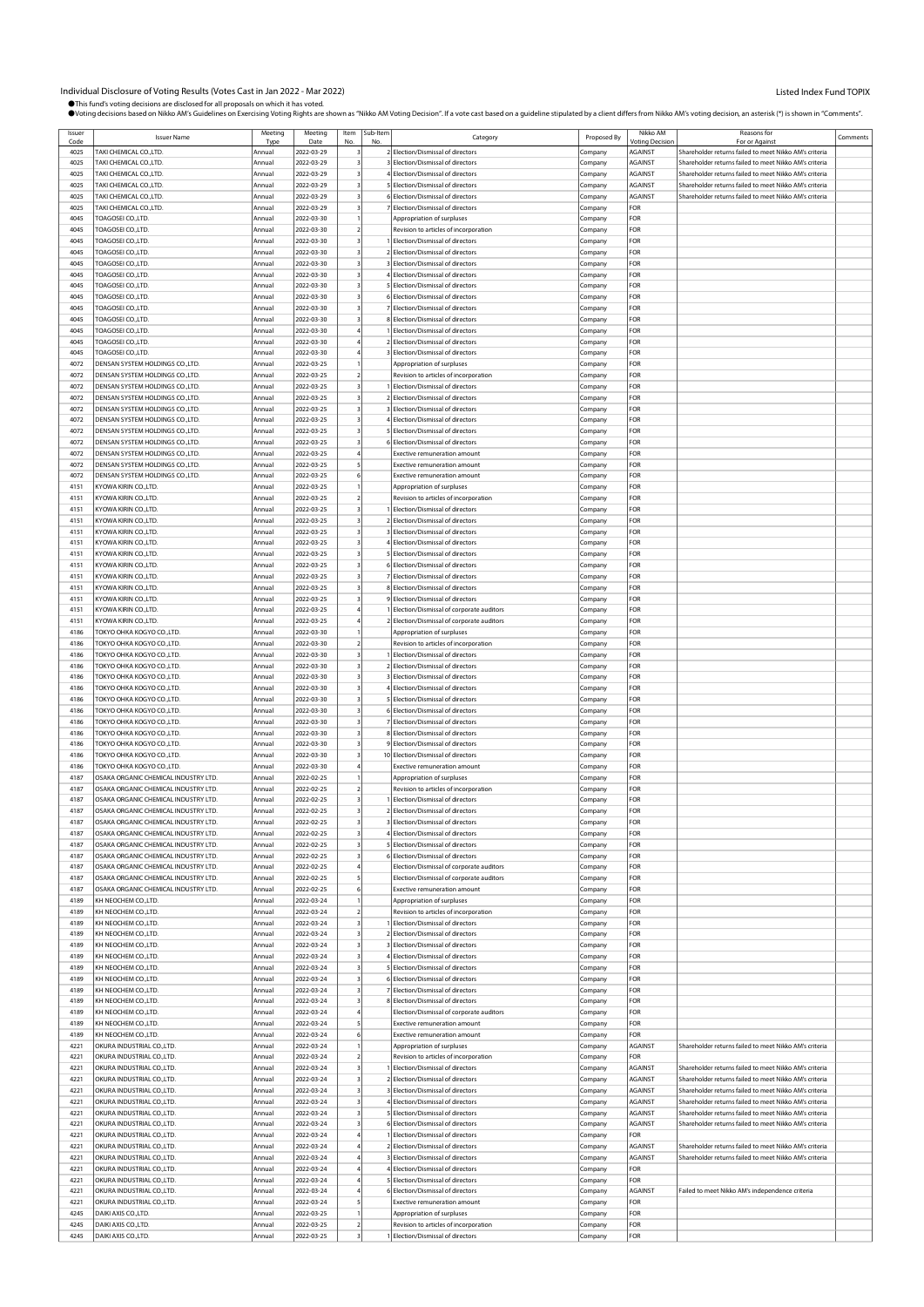| Issuer       | <b>Issuer Name</b>             | Meeting | Meeting    | Item | Sub-Item     | Category                                   | Proposed By | Nikko AM               | Reasons for                                    | Comments |
|--------------|--------------------------------|---------|------------|------|--------------|--------------------------------------------|-------------|------------------------|------------------------------------------------|----------|
| Code         |                                | Type    | Date       | No.  | No           |                                            |             | <b>Votina Decision</b> | For or Against                                 |          |
| 4245         | DAIKI AXIS CO., LTD.           | Annual  | 2022-03-25 |      |              | Election/Dismissal of directors            | Company     | FOR                    |                                                |          |
| 4245         | DAIKI AXIS CO., LTD.           | Annual  | 2022-03-25 |      |              | 3 Election/Dismissal of directors          | Company     | FOR                    |                                                |          |
| 4245         | DAIKI AXIS CO., LTD.           | Annual  | 2022-03-25 |      |              | 4 Election/Dismissal of directors          | Company     | FOR                    |                                                |          |
| 4245         | DAIKI AXIS CO., LTD.           | Annual  | 2022-03-25 |      |              | 5 Election/Dismissal of directors          | Company     | FOR                    |                                                |          |
| 4245         | DAIKI AXIS CO.,LTD.            | Annual  | 2022-03-25 |      |              | Election/Dismissal of directors            | Company     | ЮR                     |                                                |          |
|              |                                |         |            |      |              |                                            |             |                        |                                                |          |
| 4245         | DAIKI AXIS CO., LTD.           | Annual  | 2022-03-25 |      |              | 7 Election/Dismissal of directors          | Company     | FOR                    |                                                |          |
| 4245         | DAIKI AXIS CO., LTD.           | Annual  | 2022-03-25 |      |              | 8 Election/Dismissal of directors          | Company     | FOR                    |                                                |          |
| 4245         | DAIKI AXIS CO., LTD.           | Annual  | 2022-03-25 |      | $\mathbf{Q}$ | Election/Dismissal of directors            | Company     | FOR                    |                                                |          |
| 4245         | DAIKI AXIS CO., LTD.           | Annual  | 2022-03-25 |      |              | 10 Election/Dismissal of directors         | Company     | FOR                    |                                                |          |
| 4245         | DAIKI AXIS CO., LTD.           | Annual  | 2022-03-25 |      |              | 11 Election/Dismissal of directors         | Company     | ЮR                     |                                                |          |
| 4245         | DAIKI AXIS CO., LTD.           | Annual  | 2022-03-25 |      |              | xective remuneration amount                | Company     | FOR                    |                                                |          |
|              |                                |         |            |      |              |                                            |             |                        |                                                |          |
| 4248         | TAKEMOTO YOHKI CO.,LTD.        | Annual  | 2022-03-29 |      |              | Appropriation of surpluses                 | Company     | FOR                    |                                                |          |
| 4248         | TAKEMOTO YOHKI CO.,LTD.        | Annual  | 2022-03-29 |      |              | Revision to articles of incorporation      | Company     | FOR                    |                                                |          |
| 4248         | TAKEMOTO YOHKI CO.,LTD.        | Annual  | 2022-03-29 |      |              | 1 Election/Dismissal of directors          | Company     | FOR                    |                                                |          |
| 4248         | <b>FAKEMOTO YOHKI CO.,LTD.</b> | Annual  | 2022-03-29 |      |              | Election/Dismissal of directors            | Company     | OR:                    |                                                |          |
| 4248         | TAKEMOTO YOHKI CO.,LTD.        | Annual  | 2022-03-29 |      |              | 3 Election/Dismissal of directors          | Company     | FOR                    |                                                |          |
| 4248         | TAKEMOTO YOHKI CO.,LTD.        | Annual  | 2022-03-29 |      |              | 1 Election/Dismissal of directors          |             | FOR                    |                                                |          |
|              |                                |         |            |      |              |                                            | Company     |                        |                                                |          |
| 4248         | TAKEMOTO YOHKI CO.,LTD.        | Annual  | 2022-03-29 |      |              | 2 Election/Dismissal of directors          | Company     | FOR                    |                                                |          |
| 4248         | TAKEMOTO YOHKI CO.,LTD         | Annual  | 2022-03-29 |      |              | 3 Election/Dismissal of directors          | Company     | FOR                    |                                                |          |
| 4248         | TAKEMOTO YOHKI CO.,LTD.        | Annual  | 2022-03-29 |      |              | 4 Election/Dismissal of directors          | Company     | OR:                    |                                                |          |
| 4251         | <b>KEIWA INCORPORATED</b>      | Annual  | 2022-03-29 |      |              | Appropriation of surpluses                 | Company     | FOR                    |                                                |          |
| 4251         | KEIWA INCORPORATED             | Annual  | 2022-03-29 |      |              | Revision to articles of incorporation      | Company     | FOR                    |                                                |          |
| 4251         | <b>KEIWA INCORPORATED</b>      | Annual  | 2022-03-29 |      |              | Election/Dismissal of directors            | Company     | FOR                    |                                                |          |
| 4251         | <b>KEIWA INCORPORATED</b>      | Annual  | 2022-03-29 |      |              | 2 Election/Dismissal of directors          | Company     | FOR                    |                                                |          |
|              |                                |         |            |      |              |                                            |             |                        |                                                |          |
| 4251         | KEIWA INCORPORATED             | Annual  | 2022-03-29 |      |              | Election/Dismissal of directors            | Company     | ЮR                     |                                                |          |
| 4251         | <b>KEIWA INCORPORATED</b>      | Annual  | 2022-03-29 |      |              | 4 Election/Dismissal of directors          | Company     | FOR                    |                                                |          |
| 4251         | <b>KEIWA INCORPORATED</b>      | Annual  | 2022-03-29 |      |              | 5 Election/Dismissal of directors          | Company     | FOR                    |                                                |          |
| 4251         | <b>KEIWA INCORPORATED</b>      | Annual  | 2022-03-29 |      |              | 6 Election/Dismissal of directors          | Company     | FOR                    |                                                |          |
| 4251         | <b>KEIWA INCORPORATED</b>      | Annual  | 2022-03-29 |      |              | 7 Election/Dismissal of directors          | Company     | FOR                    |                                                |          |
| 4251         | KEIWA INCORPORATED             | Annual  | 2022-03-29 |      |              | Election/Dismissal of directors            | Company     | ЮR                     |                                                |          |
| 4251         | <b>KEIWA INCORPORATED</b>      | Annual  | 2022-03-29 |      |              | 9 Election/Dismissal of directors          |             | FOR                    |                                                |          |
|              |                                |         |            |      |              |                                            | Company     | FOR                    |                                                |          |
| 4251         | KEIWA INCORPORATED             | Annual  | 2022-03-29 |      |              | Election/Dismissal of corporate auditors   | Company     |                        |                                                |          |
| 4284         | SOLXYZ CO.,LTD.                | Annual  | 2022-03-29 |      |              | Appropriation of surpluses                 | Company     | FOR                    |                                                |          |
| 4284         | SOLXYZ CO., LTD.               | Annual  | 2022-03-29 |      |              | Revision to articles of incorporation      | Company     | FOR                    |                                                |          |
| 4284         | SOLXYZ CO.,LTD.                | Annual  | 2022-03-29 |      |              | Election/Dismissal of directors            | Company     | ЮR                     |                                                |          |
| 4284         | SOLXYZ CO.,LTD.                | Annual  | 2022-03-29 |      |              | 2 Election/Dismissal of directors          | Company     | FOR                    |                                                |          |
| 4284         | SOLXYZ CO., LTD.               | Annual  | 2022-03-29 |      |              | 3 Election/Dismissal of directors          | Company     | FOR                    |                                                |          |
|              |                                |         |            |      |              |                                            |             |                        |                                                |          |
| 4284         | SOLXYZ CO.,LTD.                | Annual  | 2022-03-29 |      |              | 4 Election/Dismissal of directors          | Company     | FOR                    |                                                |          |
| 4284         | SOLXYZ CO.,LTD.                | Annual  | 2022-03-29 |      |              | 5 Election/Dismissal of directors          | Company     | FOR                    |                                                |          |
| 4284         | SOLXYZ CO.,LTD.                | Annual  | 2022-03-29 |      |              | Election/Dismissal of directors            | Company     | ЮR                     |                                                |          |
| 4284         | SOLXYZ CO., LTD.               | Annual  | 2022-03-29 |      |              | 7 Election/Dismissal of directors          | Company     | FOR                    |                                                |          |
| 4284         | SOLXYZ CO.,LTD.                | Annual  | 2022-03-29 |      |              | 8 Election/Dismissal of directors          | Company     | FOR                    |                                                |          |
| 4284         | SOLXYZ CO.,LTD.                | Annual  | 2022-03-29 |      |              | 9 Election/Dismissal of directors          | Company     | FOR                    |                                                |          |
| 4284         | SOLXYZ CO., LTD.               | Annual  | 2022-03-29 |      |              | 10 Election/Dismissal of directors         | Company     | FOR                    |                                                |          |
| 4284         | SOLXYZ CO.,LTD.                | Annual  | 2022-03-29 |      |              | 11 Election/Dismissal of directors         | Company     | FOR                    |                                                |          |
| 4284         | SOLXYZ CO., LTD.               | Annual  | 2022-03-29 |      |              | 1 Election/Dismissal of directors          | Company     | FOR                    |                                                |          |
|              |                                |         |            |      |              |                                            |             | FOR                    |                                                |          |
| 4284         | SOLXYZ CO.,LTD.                | Annual  | 2022-03-29 |      |              | 2 Election/Dismissal of directors          | Company     |                        |                                                |          |
| 4284         | SOLXYZ CO., LTD.               | Annual  | 2022-03-29 |      |              | 3 Election/Dismissal of directors          | Company     | FOR                    |                                                |          |
| 4284         | SOLXYZ CO., LTD.               | Annual  | 2022-03-29 |      |              | 4 Election/Dismissal of directors          | Company     | FOR                    |                                                |          |
| 4284         | SOLXYZ CO.,LTD.                | Annual  | 2022-03-29 |      |              | Election/Dismissal of directors            | Company     | <b>OR</b>              |                                                |          |
| 4284         | SOLXYZ CO., LTD.               | Annual  | 2022-03-29 |      |              | Election/Dismissal of directors            | Investor    | Against                |                                                |          |
| 4284         | SOLXYZ CO., LTD.               | Annual  | 2022-03-29 |      |              | Other capital policy proposals             | nvestor     | AGAINST                |                                                |          |
| 4286         | CL HOLDINGS INC.               | Annual  | 2022-03-23 |      |              | Revision to articles of incorporation      | Company     | FOR                    |                                                |          |
| 4286         | CL HOLDINGS INC.               | Annual  | 2022-03-23 |      |              | 1 Election/Dismissal of directors          | Company     | FOR                    |                                                |          |
| 4286         | CL HOLDINGS INC.               | Annual  | 2022-03-23 |      |              | Election/Dismissal of directors            | Company     | OR:                    |                                                |          |
| 4286         | CL HOLDINGS INC.               | Annual  | 2022-03-23 |      |              | 3 Election/Dismissal of directors          | Company     | FOR                    |                                                |          |
|              |                                |         |            |      |              |                                            |             |                        |                                                |          |
| 4286         | CL HOLDINGS INC.               | Annual  | 2022-03-23 |      |              | Election/Dismissal of directors            | Company     | FOR                    |                                                |          |
| 4286         | CL HOLDINGS INC                | Annual  | 2022-03-23 |      |              | 5 Election/Dismissal of directors          | Company     | FOR                    |                                                |          |
| 4286         | CL HOLDINGS INC.               | Annual  | 2022-03-23 |      |              | 6 Election/Dismissal of directors          | Company     | FOR                    |                                                |          |
| 4286         | CL HOLDINGS INC.               | Annual  | 2022-03-23 |      |              | 7 Election/Dismissal of directors          | Company     | <b>OR</b>              |                                                |          |
| 4286         | CL HOLDINGS INC.               | Annual  | 2022-03-23 |      |              | 8 Election/Dismissal of directors          | Company     | FOR                    |                                                |          |
| 4286         | CL HOLDINGS INC.               | Annual  | 2022-03-23 |      |              | Election/Dismissal of corporate auditors   | Company     | FOR                    |                                                |          |
| 4286         | CL HOLDINGS INC.               | Annual  | 2022-03-23 |      |              | 2 Election/Dismissal of corporate auditors | Company     | FOR                    |                                                |          |
|              |                                |         |            |      |              |                                            |             |                        |                                                |          |
| 4286         | CL HOLDINGS INC.               | Annual  | 2022-03-23 |      |              | Election/Dismissal of corporate auditors   | Company     | FOR                    |                                                |          |
| 4286         | CL HOLDINGS INC.               | Annual  | 2022-03-23 |      |              | xective remuneration amount                | Company     | AGAINST                | ailed to meet Nikko AM's eligibility criteria  |          |
| 4286         | CL HOLDINGS INC.               | Annual  | 2022-03-23 |      |              | Exective remuneration amount               | Company     | AGAINST                | Failed to meet Nikko AM's eligibility criteria |          |
| 4295         | FAITH, INC.                    | Special | 2022-02-18 |      |              | Revision to articles of incorporation      | nvestor     | AGAINST                |                                                |          |
| 4312         | CYBERNET SYSTEMS CO., LTD.     | Annual  | 2022-03-18 |      |              | Revision to articles of incorporation      | Company     | FOR                    |                                                |          |
| 4312         | CYBERNET SYSTEMS CO., LTD.     | Annual  | 2022-03-18 |      |              | 1 Election/Dismissal of directors          | Company     | FOR                    |                                                |          |
| 4312         | CYBERNET SYSTEMS CO., LTD.     | Annual  | 2022-03-18 |      |              | Election/Dismissal of directors            | Company     | FOR                    |                                                |          |
| 4312         | CYBERNET SYSTEMS CO., LTD.     | Annual  | 2022-03-18 |      |              | 3 Election/Dismissal of directors          | Company     | FOR                    |                                                |          |
|              |                                |         |            |      |              |                                            |             |                        |                                                |          |
| 4312<br>4312 | CYBERNET SYSTEMS CO., LTD.     | Annual  | 2022-03-18 |      |              | 4 Election/Dismissal of directors          | Company     | FOR<br>OR-             |                                                |          |
|              | CYBERNET SYSTEMS CO., LTD.     | Annual  | 2022-03-18 |      |              | 5 Election/Dismissal of directors          | Company     |                        |                                                |          |
| 4312         | CYBERNET SYSTEMS CO., LTD.     | Annual  | 2022-03-18 |      |              | 6 Election/Dismissal of directors          | Company     | FOR                    |                                                |          |
| 4312         | CYBERNET SYSTEMS CO., LTD.     | Annual  | 2022-03-18 |      |              | 7 Election/Dismissal of directors          | Company     | FOR                    |                                                |          |
| 4312         | CYBERNET SYSTEMS CO., LTD.     | Annual  | 2022-03-18 |      |              | 8 Election/Dismissal of directors          | Company     | FOR                    |                                                |          |
| 4312         | CYBERNET SYSTEMS CO., LTD.     | Annual  | 2022-03-18 |      |              | Election/Dismissal of corporate auditors   | Company     | FOR                    |                                                |          |
| 4324         | DENTSU GROUP INC.              | Annual  | 2022-03-30 |      |              | Revision to articles of incorporation      | Company     | FOR                    |                                                |          |
| 4324         | DENTSU GROUP INC.              | Annual  | 2022-03-30 |      |              | Revision to articles of incorporation      | Company     | FOR                    |                                                |          |
| 4324         | DENTSU GROUP INC.              | Annual  | 2022-03-30 |      |              | Election/Dismissal of directors            | Company     | FOR                    |                                                |          |
|              |                                |         |            |      |              |                                            |             |                        |                                                |          |
| 4324         | DENTSU GROUP INC.              | Annual  | 2022-03-30 |      |              | 2 Election/Dismissal of directors          | Company     | FOR                    |                                                |          |
| 4324         | DENTSU GROUP INC.              | Annual  | 2022-03-30 |      |              | 3 Election/Dismissal of directors          | Company     | FOR                    |                                                |          |
| 4324         | DENTSU GROUP INC.              | Annual  | 2022-03-30 |      |              | 4 Election/Dismissal of directors          | Company     | OR-                    |                                                |          |
| 4324         | DENTSU GROUP INC.              | Annual  | 2022-03-30 |      |              | 5 Election/Dismissal of directors          | Company     | FOR                    |                                                |          |
| 4324         | DENTSU GROUP INC.              | Annual  | 2022-03-30 |      |              | 6 Election/Dismissal of directors          | Company     | FOR                    |                                                |          |
| 4324         | DENTSU GROUP INC.              | Annual  | 2022-03-30 |      |              | 7 Election/Dismissal of directors          | Company     | OR-                    |                                                |          |
| 4324         | DENTSU GROUP INC.              | Annual  | 2022-03-30 |      |              | 1 Election/Dismissal of directors          | Company     | FOR                    |                                                |          |
| 4324         | DENTSU GROUP INC.              | Annual  | 2022-03-30 |      |              | 2 Election/Dismissal of directors          | Company     | OR-                    |                                                |          |
| 4324         | DENTSU GROUP INC.              | Annual  | 2022-03-30 |      |              | 3 Election/Dismissal of directors          | Company     | FOR                    |                                                |          |
|              |                                |         |            |      |              |                                            |             |                        |                                                |          |
| 4324         | DENTSU GROUP INC.              | Annual  | 2022-03-30 |      |              | 4 Election/Dismissal of directors          | Company     | FOR                    |                                                |          |
| 4324         | DENTSU GROUP INC.              | Annual  | 2022-03-30 |      |              | 5 Election/Dismissal of directors          | Company     | FOR                    |                                                |          |
| 4324         | DENTSU GROUP INC.              | Annual  | 2022-03-30 |      |              | 6 Election/Dismissal of directors          | Company     | FOR                    |                                                |          |
| 4382         | HEROZ, INC.                    | Special | 2022-03-31 |      |              | Revision to articles of incorporation      | Company     | FOR                    |                                                |          |
| 4382         | HEROZ, INC.                    | Special | 2022-03-31 |      |              | Other capital policy proposals             | Company     | FOR                    |                                                |          |
| 4392         | FUTURE INNOVATION GROUP, INC.  | Annual  | 2022-03-29 |      |              | Appropriation of surpluses                 | Company     | FOR                    |                                                |          |
| 4392         | FUTURE INNOVATION GROUP, INC.  | Annual  | 2022-03-29 |      |              | Revision to articles of incorporation      | Company     | FOR                    |                                                |          |
| 4392         | FUTURE INNOVATION GROUP, INC.  | Annual  | 2022-03-29 |      |              | Election/Dismissal of directors            | Company     | FOR                    |                                                |          |
| 4392         | FUTURE INNOVATION GROUP, INC.  | Annual  | 2022-03-29 |      |              | 2 Election/Dismissal of directors          | Company     | FOR                    |                                                |          |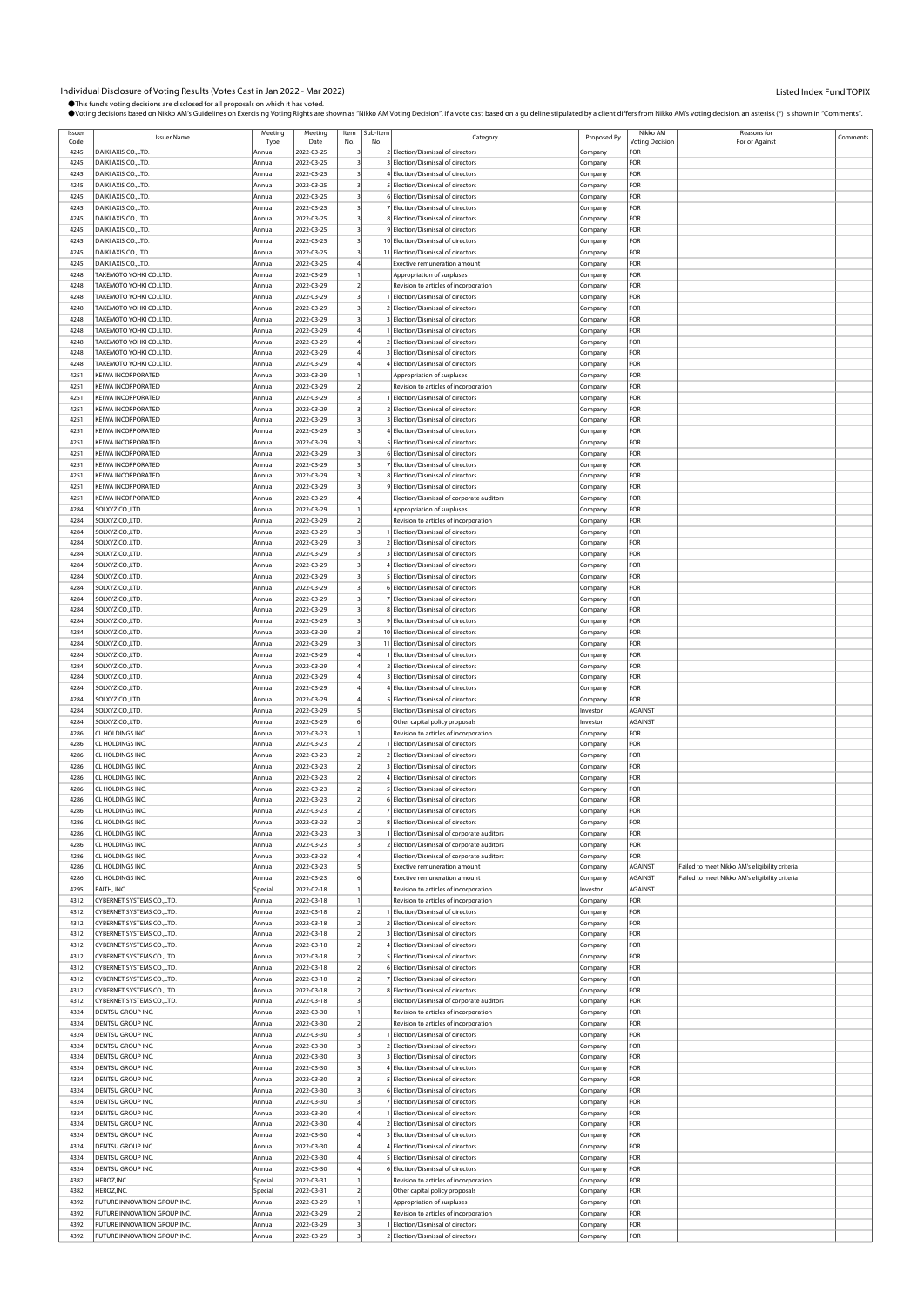●This fund's voting decisions are disclosed for all proposals on which it has voted.<br>●Voting decisions based on Nikko AM's Guidelines on Exercising Voting Rights are s n as "Nikko AM Voting Decision". If a vote cast based on a guideline stipulated by a client differs from Nikko AM's voting decision, an asterisk (\*) is shown in "Comments"

Issuer Ssuer | Meeting<br>Code | Issuer Name | Meeting<br>Type | Type Type Meeting Date Item No. Sub-Item b-Item<br>No. No. Category Category Proposed By Nikko AM Voting De Reasons for<br>
For or Against Comments 4392 FUTURE INNOVATION GROUP, INC. Annual 2022-03-29 3 3 Election/Dismissal of directors Company 4392 FUTURE INNOVATION GROUP, INC. Annual 2022-03-29 4 1 Election/Dismissal of directors Company FOR 4392 FUTURE INNOVATION GROUP, INC. Annual 2022-03-29 4 2 Election/Dismissal of directors Company 4392 FUTURE INNOVATION GROUP, INC. Annual 2022-03-29 4 3 Election/Dismissal of directors Company FOR<br>4392 FUTURE INNOVATION GROUP, INC. Annual 2022-03-29 4 4 Election/Dismissal of directors Company FOR FUTURE INNOVATION GROUP, INC. **Annual** 2022-03-29 4 4 Election/Dismissal of directors Company FOR 4404 MIYOSHI OIL & FAT CO.,LTD. Annual 2022-03-29 1 Appropriation of surpluses Company FOR articles of incorporation and the matter of the matter of the matter of the matter of the matter of the matter<br>Annual 2022-03-29 3 Election/Dismissal of corporate auditors Company FOR<br>Company FOR Election/Dismissal of corporate auditors Company 4404 MIYOSHI OIL & FAT CO.,LTD. Annual 2022-03-29 4 Election/Dismissal of corporate auditors Company FOR esol Co.,LTD. Company FOR Annual 2022-03-30 1 Appropriation of surpluses Company FOR 4420 ESOL CO.,LTD. Annual 2022-03-30 2 Revision to articles of incorporation Company FOR 4420 ESOL CO.,LTD. Company Annual 2022-03-30 3 1 Election/Dismissal of directors Company 4420 ESOL CO.,LTD. Annual 2022-03-30 3 2 Election/Dismissal of directors Company FOR + annual 2022-03-30 3 3 Election/Dismissal of directors Company FOR<br>4420 ESOL CO.,LTD. Annual 2022-03-30 3 3 Election/Dismissal of directors Company FOR 4420 ESOL CO.,LTD. Annual 2022-03-30 3 4 Election/Dismissal of directors Company FOR 4420 ESOL CO.,LTD. COMPANY COMPANY COMPANY Annual 2022-03-30 3 5 Election/Dismissal of directors Company FOR<br>4420 ESOL CO.,LTD. Company FOR Annual 2022-03-30 3 6 Election/Dismissal of directors Company FOR estion/Dismissal of directors Company FOR 4420 ESOL CO.,LTD. Annual 2022-03-30 3 7 Election/Dismissal of directors Company AGAINST Failed to meet Nikko AM's independence criteria<br>4420 ESOL CO. LTD Annual 2022-03-30 4 1 Election/Dismissal of directors Company ECR C  $\frac{1}{20}$  Election/Dismissal of directors Company 4420 ESOL CO.,LTD. Annual 2022-03-30 4 2 Election/Dismissal of directors Company FOR 4420 ESOL CO.,LTD. Company Company | Annual 2022-03-30 4 3 Election/Dismissal of directors Company FOR 4427 EDULAB,INC. Special 2022-03-29 1 1 Election/Dismissal of directors Company FOR 4427 EDULAB,INC. COMPANY EXAMPLE 2022-03-29 1 2 Election/Dismissal of directors Company FOR 4427 EDULAB,INC. Special 2022-03-29 1 3 Election/Dismissal of directors company AGAINST ludged that conduct that damages shareholder value had occurred the company and the second company and the company and company that occurred had occurred had occurred that conduct that damages shareholder value of the special 2022-03-29 1 4 Election/Dismissal of directors ad occurred 4427 EDULAB,INC. Special 2022-03-29 1 5 Election/Dismissal of directors Company FOR 4427 EDULAB,INC. Special 2022-03-29 1 6 Election/Dismissal of directors Company FOR exial 2022-03-29 1 7 Election/Dismissal of directors Company Company 4427 EDULAB,INC. COMPANY CONSULTER Special 2022-03-29 1 8 Election/Dismissal of directors Company FOR<br>4427 EDULAB,INC. Special 2022-03-29 2 Exective remuneration amount Company FOR ecial 2022-03-29 2 Exective remuneration amount Company FOR 4441 TOBILA SYSTEMS INC. <br>4441 TOBILA SYSTEMS INC. Annual 2022-01-20 1 Revision to articles of incorporation Company FOR<br>6 Company FOR Election/Dismissal of directors Company 4441 TOBILA SYSTEMS INC. Annual 2022-01-20 2 2 Election/Dismissal of directors Company FOR 4441 TOBILA SYSTEMS INC. Annual 2022-01-20 2 3 Election/Dismissal of directors Company FOR 4441 TOBILA SYSTEMS INC. Annual 2022-01-20 2 4 Election/Dismissal of directors Company FOR 4441 TOBILA SYSTEMS INC. Annual 2022-01-20 3 1 Election/Dismissal of directors Company FOR Flection/Dismissal of directors 4441 TOBILA SYSTEMS INC. Annual 2022-01-20 3 3 Election/Dismissal of directors Company FOR ection/Dismissal of directors **Company FOR** 4449 GIFTEE INC. Annual 2022-03-23 1 Revision to articles of incorporation Company FOR 1449 GIFTEE INC. Company CONSULTER COMPANY Annual 2022-03-23 2 Election/Dismissal of directors Company FOR<br>1445 RAO COMPANY Annual 2002-03-25 1 Annual annual 2002-03-25 1 Annual Annual Annual Company FOR 4452 KAO CORPORATION **Annual 2022-03-25 1 1** Appropriation of surpluses Company FOR 4452 KAO CORPORATION CONTENT CONTENT Annual 2022-03-25 2 Revision to articles of incorporation Company FOR<br>4452 KAO CORPORATION Company FOR Annual 2022-03-25 3 1 Election/Dismissal of directors 4452 KAO CORPORATION Annual 2022-03-25 3 1 Election/Dismissal of directors Company FOR 4452 KAO CORPORATION Annual 2022-03-25 3 2 Election/Dismissal of directors Company FOR 4452 KAO CORPORATION **Annual 2022-03-25** 3 3 Election/Dismissal of directors Company FOR 4452 KAO CORPORATION Annual 2022-03-25 3 4 Election/Dismissal of directors Company FOR 4452 KAO CORPORATION Annual 2022-03-25 3 5 Election/Dismissal of directors Company FOR 4452 KAO CORPORATION COMPANY Annual 2022-03-25 3 6 Election/Dismissal of directors Company FOR<br>4452 KAO CORPORATION Annual 2022-03-25 3 7 Election/Dismissal of directors Company FOR 4452 KAO CORPORATION **Annual 2022-03-25 3** 3 7 Election/Dismissal of directors **Company** FOR 4452 KAO CORPORATION Annual 2022-03-25 3 8 Election/Dismissal of directors Company FOR 4452 KAO CORPORATION COMPANY COMPANY Annual 2022-03-25 3 9 Election/Dismissal of directors company FOR<br>4452 KAO CORPORATION COMPANY Annual 2022-03-25 4 FOR Company FOR 4452 KAO CORPORATION Annual 2022-03-25 4 Election/Dismissal of corporate auditors Company FOR 4463 NICCA CHEMICAL CO.,LTD. <br>4463 NICCA CHEMICAL CO.,LTD. Annual 2022-03-25 1 Appropriation of surpluses Company FOR<br>4463 NICCA CHEMICAL CO.,LTD. 460 Annual 2022-03-25 2 Revision to articles of incorporation Company FOR  $\overline{\phantom{a}}$  Company Company Company  $\overline{\phantom{a}}$ 4463 NICCA CHEMICAL CO.,LTD. Annual 2022-03-25 3 1 Election/Dismissal of directors Company FOR 4463 NICCA CHEMICAL CO.,LTD. **Annual 2022-03-25** 3 2 Election/Dismissal of directors Company FOR 4463 NICCA CHEMICAL CO.,LTD. Annual 2022-03-25 3 3 Election/Dismissal of directors Company FOR 4463 NICCA CHEMICAL CO.,LTD.<br>4463 NICCA CHEMICAL CO.,LTD. Annual 2022-03-25 3 4 Election/Dismissal of directors Company FOR<br>4463 NICCA CHEMICAL CO.,LTD. Annual 2022-03-25 3 5 Election/Dismissal of directors Company FOR 4463 NICCA CHEMICAL CO.,LTD. Annual 2022-03-25 3 5 Election/Dismissal of directors Company FOR 4463 NICCA CHEMICAL CO.,LTD.<br>4463 NICCA CHEMICAL CO.,LTD. Annual 2022-03-25 3 7 Election/Dismissal of directors Company FOR AHEMICAL CO.,LTD. Annual 2022-03-25 3 7 Election/Dismissal of directors Company FOR 4463 NICCA CHEMICAL CO.,LTD. Annual 2022-03-25 3 8 Election/Dismissal of directors Company FOR 4463 NICCA CHEMICAL CO.,LTD. Annual 2022-03-25 3 9 Election/Dismissal of directors Company FOR<br>4463 NICCA CHEMICAL CO.,LTD. Annual 2022-03-25 3 10 Election/Dismissal of directors Company FOR **Flection/Dismissal of directors** 4463 NICCA CHEMICAL CO.,LTD. Annual 2022-03-25 3 11 Election/Dismissal of directors Company FOR 4463 NICCA CHEMICAL CO.,LTD. Annual 2022-03-25 4 Election/Dismissal of corporate auditors Company FOR 4463 NICCA CHEMICAL CO.,LTD.<br>4463 NICCA CHEMICAL CO.,LTD. Annual 2022-03-25 5 Exective remuneration amount Company FOR nual 2022-03-25 6 Exective remuneration amount Company FOR 4481 BASE CO.,LTD. COMPANY COMPANY COMPANY Annual 2022-03-30 1 Revision to articles of incorporation Company FOR<br>4481 BASE CO.,LTD. Company FOR Annual 2022-03-30 2 1 Election/Dismissal of directors Company FOR 4481 BASE CO.,LTD. COMPANY COMPANY Annual 2022-03-30 2 1 Election/Dismissal of directors Company FOR<br>4481 BASE CO.,LTD. Annual 2022-03-30 2 2 Election/Dismissal of directors Company FOR Election/Dismissal of directors **Company FOR** 4481 BASE CO.,LTD. Annual 2022-03-30 2 3 Election/Dismissal of directors Company AGAINST Failed to meet Nikko AM's independence criteria Election/Dismissal of directors Company FOR 4481 BASE CO.,LTD. Company CONSULTER Annual 2022-03-30 3 1 Election/Dismissal of directors Company FOR 4481 BASE CO.,LTD. Annual 2022-03-30 3 2 Election/Dismissal of directors Company FOR 4519 CHUGAI PHARMACEUTICAL CO.,LTD. Annual 2022-03-29 1 Appropriation of surpluses Company FOR 4519 CHUGAI PHARMACEUTICAL CO.,LTD. Annual 2022-03-29 2 Revision to articles of incorporation Company FOR 4519 CHUGAI PHARMACEUTICAL CO.,LTD. Annual 2022-03-29 3 1 Election/Dismissal of directors Company FOR<br>4519 CHUGAI PHARMACEUTICAL CO.,LTD. Annual 2022-03-29 3 2 Election/Dismissal of directors Company FOR 4519 CHUGAI PHARMACEUTICAL CO.,LTD. Annual 2022-03-29 3 2 Election/Dismissal of directors Company FOR 4519 CHUGAI PHARMACEUTICAL CO.,LTD. Annual 2022-03-29 3 3 Election/Dismissal of directors Company FOR 4519 CHUGAI PHARMACEUTICAL CO.,LTD. Annual 2022-03-29 3 4 Election/Dismissal of directors Company FOR 4551 TORII PHARMACEUTICAL CO., LTD. Annual 2022-03-29 1 Appropriation of surpluses Company AGAINST Judged that insufficient action for allocation of funds had been taken 4551 TORII PHARMACEUTICAL CO.,LTD. Annual 2022-03-29 2 Revision to articles of incorporation Company FOR 4551 TORII PHARMACEUTICAL CO.,LTD. <br>4551 TORII PHARMACEUTICAL CO.,LTD. Annual 2022-03-29 4 Election/Dismissal of corrorate auditors Company FOR<br>Company FOR 4551 TORII PHARMACEUTICAL CO.,LTD. Annual 2022-03-29 4 Election/Dismissal of corporate auditors Company FOR 4551 TORII PHARMACEUTICAL CO.,LTD. <br>4551 TORII PHARMACEUTICAL CO.,LTD. Annual 2022-03-29 6 Election/Dismissal of corporate auditors Company FOR TORII PHARMACEUTICAL CO.,LTD. **Annual 2022-03-29** 6 Election/Dismissal of corporate auditors Company 4551 TORII PHARMACEUTICAL CO.,LTD. **Annual 2022-03-29 7** Revision to articles of incorporation Investor AGAINST 4551 TORII PHARMACEUTICAL CO.,LTD. Annual 2022-03-29 8 Revision to articles of incorporation Investor AGAINST 4551 TORII PHARMACEUTICAL CO.,LTD. Annual 2022-03-29 9 Revision to articles of incorporation Investor AGAINST 4551 TORII PHARMACEUTICAL CO.,LTD. Annual 2022-03-29 10 Revision to articles of incorporation Investor AGAINST 4551 TORII PHARMACEUTICAL CO., LTD. Annual 2022-03-29 11 Appropriation of surpluses Investor FOR Recognized it as proposal to help enhance shareholder value 4551 TORII PHARMACEUTICAL CO.,LTD. Annual 2022-03-29 12 Other capital policy proposals Investor AGAINST 4574 TAIKO PHARMACEUTICAL CO.,LTD. Annual 2022-03-30 1 Revision to articles of incorporation Company FOR 4574 TAIKO PHARMACEUTICAL CO.,LTD. Annual 2022-03-30 2 1 Election/Dismissal of directors Company FOR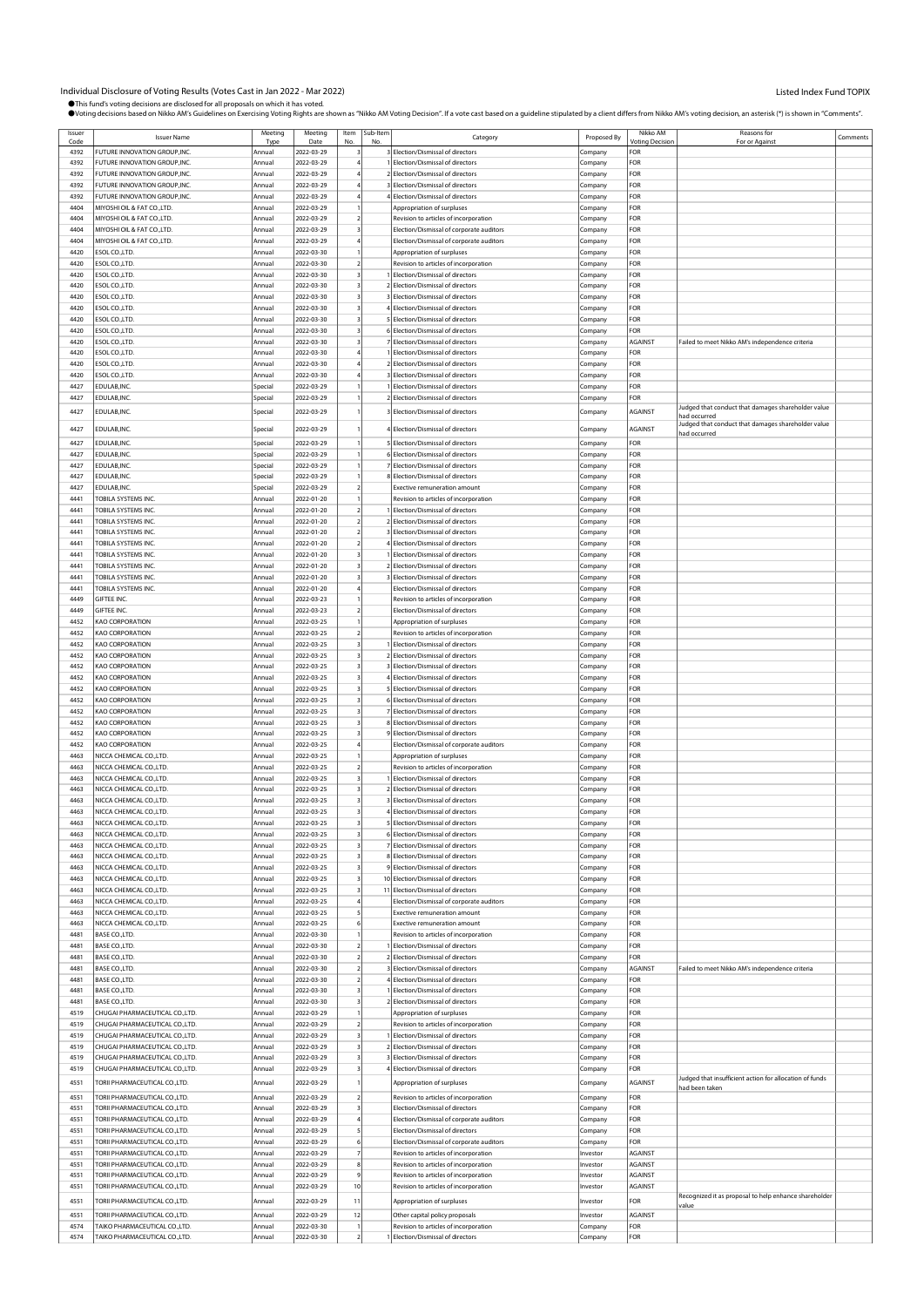| Issuer<br>Code | <b>Issuer Name</b>                                               | Meeting<br>Type  | Meeting<br>Date          | Item<br>No. | Sub-Item<br>No. | Category                                                                    | Proposed By        | Nikko AM<br><b>Voting Decision</b> | Reasons for<br>For or Against                                                                                    | Comments |
|----------------|------------------------------------------------------------------|------------------|--------------------------|-------------|-----------------|-----------------------------------------------------------------------------|--------------------|------------------------------------|------------------------------------------------------------------------------------------------------------------|----------|
| 4574           | AIKO PHARMACEUTICAL CO., LTD.                                    | Annual           | 2022-03-30               |             |                 | Election/Dismissal of directors                                             | Company            | FOR                                |                                                                                                                  |          |
| 4574           | <b><i>FAIKO PHARMACEUTICAL CO.,LTD.</i></b>                      | Annual           | 2022-03-30               |             |                 | Election/Dismissal of directors                                             | Company            | FOR                                |                                                                                                                  |          |
| 4574           | TAIKO PHARMACEUTICAL CO.,LTD.                                    | Annual           | 2022-03-30               |             |                 | Flection/Dismissal of directors                                             | Company            | FOR                                |                                                                                                                  |          |
| 4574           | TAIKO PHARMACEUTICAL CO.,LTD.                                    | Annual           | 2022-03-30               |             |                 | Election/Dismissal of directors                                             | Company            | FOR                                |                                                                                                                  |          |
| 4574           | <b>FAIKO PHARMACEUTICAL CO.,LTD.</b>                             | Annual           | 2022-03-30               |             |                 | <b>Election/Dismissal of directors</b>                                      | Company            | FOR                                |                                                                                                                  |          |
| 4578           | OTSUKA HOLDINGS CO.,LTD.                                         | Annual           | 2022-03-30               |             |                 | Revision to articles of incorporation                                       | Company            | FOR                                |                                                                                                                  |          |
| 4578           | OTSUKA HOLDINGS CO., LTD.                                        | Annual           | 2022-03-30               |             |                 | Election/Dismissal of directors<br><b>Flection/Dismissal of directors</b>   | Company            | FOR                                |                                                                                                                  |          |
| 4578           | OTSUKA HOLDINGS CO.,LTD.                                         | Annual           | 2022-03-30               |             |                 |                                                                             | Company            | FOR                                |                                                                                                                  |          |
| 4578<br>4578   | OTSUKA HOLDINGS CO., LTD.<br>OTSUKA HOLDINGS CO., LTD.           | Annual<br>Annual | 2022-03-30<br>2022-03-30 |             |                 | Election/Dismissal of directors<br>Election/Dismissal of directors          | Company            | FOR<br>FOR                         |                                                                                                                  |          |
| 4578           | OTSUKA HOLDINGS CO., LTD.                                        | Annual           | 2022-03-30               |             |                 | Election/Dismissal of directors                                             | Company<br>Company | FOR                                |                                                                                                                  |          |
| 4578           | OTSUKA HOLDINGS CO., LTD.                                        | Annual           | 2022-03-30               |             |                 | Election/Dismissal of directors                                             | Company            | FOR                                |                                                                                                                  |          |
| 4578           | OTSUKA HOLDINGS CO., LTD.                                        | Annual           | 2022-03-30               |             |                 | Election/Dismissal of directors                                             | Company            | FOR                                |                                                                                                                  |          |
| 4578           | OTSUKA HOLDINGS CO., LTD.                                        | Annual           | 2022-03-30               |             |                 | 9 Election/Dismissal of directors                                           | Company            | FOR                                |                                                                                                                  |          |
| 4578           | OTSUKA HOLDINGS CO., LTD.                                        | Annual           | 2022-03-30               |             |                 | 10 Election/Dismissal of directors                                          | Company            | FOR                                |                                                                                                                  |          |
| 4578           | OTSUKA HOLDINGS CO., LTD.                                        | Annual           | 2022-03-30               |             | 11              | Election/Dismissal of directors                                             | Company            | FOR                                |                                                                                                                  |          |
| 4578           | OTSUKA HOLDINGS CO., LTD.                                        | Annual           | 2022-03-30               |             |                 | 12 Election/Dismissal of directors                                          | Company            | FOR                                |                                                                                                                  |          |
| 4578           | OTSUKA HOLDINGS CO., LTD.                                        | Annual           | 2022-03-30               |             | 13              | Election/Dismissal of directors                                             | Company            | FOR                                |                                                                                                                  |          |
| 4578           | OTSUKA HOLDINGS CO., LTD.                                        | Annual           | 2022-03-30               |             |                 | 14 Election/Dismissal of directors                                          | Company            | FOR                                |                                                                                                                  |          |
| 4578           | OTSUKA HOLDINGS CO., LTD.                                        | Annual           | 2022-03-30               |             |                 | Election/Dismissal of corporate auditors                                    | Company            | FOR                                |                                                                                                                  |          |
| 4578           | OTSUKA HOLDINGS CO., LTD.                                        | Annual           | 2022-03-30               |             |                 | Election/Dismissal of corporate auditors                                    | Company            | FOR                                |                                                                                                                  |          |
| 4578           | OTSUKA HOLDINGS CO., LTD.                                        | Annual           | 2022-03-30               |             |                 | Election/Dismissal of corporate auditors                                    | Company            | FOR                                |                                                                                                                  |          |
| 4578           | OTSUKA HOLDINGS CO., LTD.                                        | Annual           | 2022-03-30               |             |                 | Election/Dismissal of corporate auditors                                    | Company            | FOR                                |                                                                                                                  |          |
| 4587           | PEPTIDREAM INC.                                                  | Annual           | 2022-03-24               |             |                 | Revision to articles of incorporation                                       | Company            | FOR                                |                                                                                                                  |          |
| 4587<br>4587   | PEPTIDREAM INC.<br>PEPTIDREAM INC.                               | Annual           | 2022-03-24               |             |                 | Election/Dismissal of directors                                             | Company            | <b>AGAINST</b>                     | Shareholder returns failed to meet Nikko AM's criteria<br>Shareholder returns failed to meet Nikko AM's criteria |          |
|                |                                                                  | Annual           | 2022-03-24               |             |                 | Election/Dismissal of directors                                             | Company            | AGAINST<br>AGAINST                 |                                                                                                                  |          |
| 4587<br>4612   | PEPTIDREAM INC.<br>NIPPON PAINT HOLDINGS CO.,LTD.                | Annual<br>Annual | 2022-03-24<br>2022-03-29 |             |                 | Election/Dismissal of directors<br>Appropriation of surpluses               | Company<br>Company | FOR                                | Shareholder returns failed to meet Nikko AM's criteria                                                           |          |
| 4612           | NIPPON PAINT HOLDINGS CO., LTD.                                  | Annual           | 2022-03-29               |             |                 | Revision to articles of incorporation                                       | Company            | FOR                                |                                                                                                                  |          |
| 4612           | NIPPON PAINT HOLDINGS CO., LTD.                                  | Annual           | 2022-03-29               |             |                 | Election/Dismissal of directors                                             | Company            | FOR                                |                                                                                                                  |          |
| 4612           | NIPPON PAINT HOLDINGS CO., LTD.                                  | Annual           | 2022-03-29               |             |                 | Election/Dismissal of directors                                             | Company            | FOR                                |                                                                                                                  |          |
| 4612           | NIPPON PAINT HOLDINGS CO., LTD.                                  | Annual           | 2022-03-29               |             |                 | Election/Dismissal of directors                                             | Company            | FOR                                |                                                                                                                  |          |
| 4612           | NIPPON PAINT HOLDINGS CO.,LTD.                                   | Annual           | 2022-03-29               |             |                 | Election/Dismissal of directors                                             | Company            | FOR                                |                                                                                                                  |          |
| 4612           | NIPPON PAINT HOLDINGS CO., LTD.                                  | Annual           | 2022-03-29               |             |                 | Election/Dismissal of directors                                             | Company            | FOR                                |                                                                                                                  |          |
| 4612           | NIPPON PAINT HOLDINGS CO., LTD.                                  | Annual           | 2022-03-29               |             |                 | Election/Dismissal of directors                                             | Company            | FOR                                |                                                                                                                  |          |
| 4612           | NIPPON PAINT HOLDINGS CO., LTD.                                  | Annual           | 2022-03-29               |             |                 | Election/Dismissal of directors                                             | Company            | FOR                                |                                                                                                                  |          |
| 4612           | NIPPON PAINT HOLDINGS CO., LTD.                                  | Annual           | 2022-03-29               |             |                 | Election/Dismissal of directors                                             | Company            | FOR                                |                                                                                                                  |          |
| 4612           | NIPPON PAINT HOLDINGS CO.,LTD.                                   | Annual           | 2022-03-29               |             |                 | Election/Dismissal of directors                                             | Company            | FOR                                |                                                                                                                  |          |
| 4612           | NIPPON PAINT HOLDINGS CO., LTD.                                  | Annual           | 2022-03-29               |             |                 | 10 Election/Dismissal of directors                                          | Company            | FOR                                |                                                                                                                  |          |
| 4612           | NIPPON PAINT HOLDINGS CO., LTD.                                  | Annual           | 2022-03-29               |             | 11              | Election/Dismissal of directors                                             | Company            | FOR                                |                                                                                                                  |          |
| 4631           | DIC CORPORATION                                                  | Annual           | 2022-03-29               |             |                 | Appropriation of surpluses                                                  | Company            | FOR<br>FOR                         |                                                                                                                  |          |
| 4631<br>4631   | DIC CORPORATION<br>DIC CORPORATION                               | Annual<br>Annual | 2022-03-29<br>2022-03-29 |             |                 | Revision to articles of incorporation<br>Election/Dismissal of directors    | Company            | FOR                                |                                                                                                                  |          |
| 4631           | DIC CORPORATION                                                  | Annual           | 2022-03-29               |             |                 | Election/Dismissal of directors                                             | Company<br>Company | FOR                                |                                                                                                                  |          |
| 4631           | DIC CORPORATION                                                  | Annual           | 2022-03-29               |             |                 | Election/Dismissal of directors                                             | Company            | FOR                                |                                                                                                                  |          |
| 4631           | DIC CORPORATION                                                  | Annual           | 2022-03-29               |             |                 | Election/Dismissal of directors                                             | Company            | FOR                                |                                                                                                                  |          |
| 4631           | DIC CORPORATION                                                  | Annual           | 2022-03-29               |             |                 | Election/Dismissal of directors                                             | Company            | FOR                                |                                                                                                                  |          |
| 4631           | DIC CORPORATION                                                  | Annual           | 2022-03-29               |             |                 | Election/Dismissal of directors                                             | Company            | FOR                                |                                                                                                                  |          |
| 4631           | DIC CORPORATION                                                  | Annual           | 2022-03-29               |             |                 | Election/Dismissal of directors                                             | Company            | FOR                                |                                                                                                                  |          |
| 4631           | DIC CORPORATION                                                  | Annual           | 2022-03-29               |             |                 | Election/Dismissal of directors                                             | Company            | FOR                                |                                                                                                                  |          |
| 4631           | DIC CORPORATION                                                  | Annual           | 2022-03-29               |             |                 | Election/Dismissal of directors                                             | Company            | FOR                                |                                                                                                                  |          |
| 4631           | DIC CORPORATION                                                  | Annual           | 2022-03-29               |             |                 | Election/Dismissal of corporate auditors                                    | Company            | FOR                                |                                                                                                                  |          |
| 4633           | SAKATA INX CORPORATION                                           | Annual           | 2022-03-29               |             |                 | Appropriation of surpluses                                                  | Company            | FOR                                |                                                                                                                  |          |
| 4633<br>4633   | SAKATA INX CORPORATION<br>SAKATA INX CORPORATION                 | Annual<br>Annual | 2022-03-29<br>2022-03-29 |             |                 | Revision to articles of incorporation<br>Election/Dismissal of directors    | Company<br>Company | FOR<br>FOR                         |                                                                                                                  |          |
| 4633           | SAKATA INX CORPORATION                                           | Annual           | 2022-03-29               |             |                 | Election/Dismissal of directors                                             | Company            | FOR                                |                                                                                                                  |          |
| 4633           | <b>AKATA INX CORPORATION</b>                                     | Annual           | 2022-03-29               |             |                 | Election/Dismissal of directors                                             | Company            | ЮR                                 |                                                                                                                  |          |
| 4633           | <b>SAKATA INX CORPORATION</b>                                    | Annual           | 2022-03-29               |             |                 | Election/Dismissal of directors                                             | Company            | FOR                                |                                                                                                                  |          |
| 4633           | SAKATA INX CORPORATION                                           | Annual           | 2022-03-29               |             |                 | Election/Dismissal of directors                                             | Company            | FOR                                |                                                                                                                  |          |
| 4633           | SAKATA INX CORPORATION                                           | Annual           | 2022-03-29               |             |                 | Election/Dismissal of directors                                             | Company            | FOR                                |                                                                                                                  |          |
| 4633           | SAKATA INX CORPORATION                                           | Annual           | 2022-03-29               |             |                 | 7 Election/Dismissal of directors                                           | Company            | FOR                                |                                                                                                                  |          |
| 4633           | <b>SAKATA INX CORPORATION</b>                                    | Annual           | 2022-03-29               |             |                 | Election/Dismissal of directors                                             | Company            | FOR                                |                                                                                                                  |          |
| 4633           | SAKATA INX CORPORATION                                           | Annual           | 2022-03-29               |             |                 | Election/Dismissal of corporate auditors                                    | Company            | FOR                                |                                                                                                                  |          |
| 4633           | SAKATA INX CORPORATION                                           | Annual           | 2022-03-29               |             |                 | 2 Election/Dismissal of corporate auditors                                  | Company            | FOR                                |                                                                                                                  |          |
| 4633<br>4634   | SAKATA INX CORPORATION                                           | Annual           | 2022-03-29               |             |                 | Election/Dismissal of corporate auditors                                    | Company            | FOR                                |                                                                                                                  |          |
| 4634           | TOYO INK SC HOLDINGS CO.,LTD.<br>TOYO INK SC HOLDINGS CO.,LTD.   | Annual<br>Annual | 2022-03-23<br>2022-03-23 |             |                 | Appropriation of surpluses<br>Revision to articles of incorporation         | Company<br>Company | FOR<br>FOR                         |                                                                                                                  |          |
| 4634           | TOYO INK SC HOLDINGS CO.,LTD.                                    | Annual           | 2022-03-23               |             |                 | Election/Dismissal of directors                                             | Company            | FOR                                |                                                                                                                  |          |
| 4634           | TOYO INK SC HOLDINGS CO.,LTD.                                    | Annual           | 2022-03-23               |             |                 | Election/Dismissal of directors                                             | Company            | FOR                                |                                                                                                                  |          |
| 4634           | TOYO INK SC HOLDINGS CO., LTD.                                   | Annual           | 2022-03-23               |             |                 | Election/Dismissal of directors                                             | Company            | FOR                                |                                                                                                                  |          |
| 4634           | TOYO INK SC HOLDINGS CO., LTD.                                   | Annual           | 2022-03-23               |             |                 | Election/Dismissal of directors                                             | Company            | FOR                                |                                                                                                                  |          |
| 4634           | TOYO INK SC HOLDINGS CO., LTD.                                   | Annual           | 2022-03-23               |             |                 | Election/Dismissal of directors                                             | Company            | AGAINST                            | Failed to meet Nikko AM's independence criteria                                                                  |          |
| 4634           | TOYO INK SC HOLDINGS CO.,LTD.                                    | Annual           | 2022-03-23               |             |                 | Election/Dismissal of directors                                             | Company            | FOR                                |                                                                                                                  |          |
| 4634           | TOYO INK SC HOLDINGS CO., LTD.                                   | Annual           | 2022-03-23               |             |                 | Election/Dismissal of directors                                             | Company            | FOR                                |                                                                                                                  |          |
| 4634           | TOYO INK SC HOLDINGS CO. LTD.                                    | Annual           | 2022-03-23               |             |                 | Election/Dismissal of directors                                             | Company            | FOR                                |                                                                                                                  |          |
| 4634           | TOYO INK SC HOLDINGS CO.,LTD.                                    | Annual           | 2022-03-23               |             |                 | Election/Dismissal of directors                                             | Company            | FOR                                |                                                                                                                  |          |
| 4634           | TOYO INK SC HOLDINGS CO.,LTD.                                    | Annual           | 2022-03-23               |             |                 | Election/Dismissal of directors                                             | Company            | FOR                                |                                                                                                                  |          |
| 4634           | TOYO INK SC HOLDINGS CO.,LTD.                                    | Annual           | 2022-03-23               |             |                 | Election/Dismissal of directors                                             | Company            | FOR                                |                                                                                                                  |          |
| 4634<br>4634   | TOYO INK SC HOLDINGS CO., LTD.<br>TOYO INK SC HOLDINGS CO., LTD. | Annual<br>Annual | 2022-03-23<br>2022-03-23 |             |                 | Exective remuneration amount<br><b>Exective remuneration amount</b>         | Company            | FOR<br>FOR                         |                                                                                                                  |          |
| 4634           | TOYO INK SC HOLDINGS CO., LTD.                                   | Annual           | 2022-03-23               |             |                 | <b>Exective remuneration amount</b>                                         | Company            | FOR                                |                                                                                                                  |          |
| 4641           | <b>ALTECH CORPORATION</b>                                        | Annual           | 2022-03-24               |             |                 | Appropriation of surpluses                                                  | Company<br>Company | FOR                                |                                                                                                                  |          |
| 4641           | ALTECH CORPORATION                                               | Annual           | 2022-03-24               |             |                 | Revision to articles of incorporation                                       | Company            | FOR                                |                                                                                                                  |          |
| 4641           | ALTECH CORPORATION                                               | Annual           | 2022-03-24               |             |                 | Election/Dismissal of directors                                             | Company            | FOR                                |                                                                                                                  |          |
| 4641           | <b>ALTECH CORPORATION</b>                                        | Annual           | 2022-03-24               |             |                 | Election/Dismissal of directors                                             | Company            | FOR                                |                                                                                                                  |          |
| 4641           | ALTECH CORPORATION                                               | Annual           | 2022-03-24               |             | 3               | Election/Dismissal of directors                                             | Company            | FOR                                |                                                                                                                  |          |
| 4641           | <b>ALTECH CORPORATION</b>                                        | Annual           | 2022-03-24               |             |                 | Election/Dismissal of directors                                             | Company            | FOR                                |                                                                                                                  |          |
| 4641           | ALTECH CORPORATION                                               | Annual           | 2022-03-24               |             |                 | Election/Dismissal of directors                                             | Company            | FOR                                |                                                                                                                  |          |
| 4641           | ALTECH CORPORATION                                               | Annual           | 2022-03-24               |             |                 | 6 Election/Dismissal of directors                                           | Company            | FOR                                |                                                                                                                  |          |
| 4641<br>4641   | ALTECH CORPORATION<br>ALTECH CORPORATION                         | Annual<br>Annual | 2022-03-24<br>2022-03-24 |             |                 | Election/Dismissal of directors<br>Election/Dismissal of corporate auditors | Company            | FOR<br>FOR                         |                                                                                                                  |          |
|                |                                                                  |                  |                          |             |                 |                                                                             | Company            |                                    | Unable to recognize it as initiative to help enhance                                                             |          |
| 4641           | ALTECH CORPORATION                                               | Annual           | 2022-03-24               |             |                 | Introduction/Renewal/Abolishment of anti-takeover measures                  | Company            | <b>AGAINST</b>                     | shareholder value                                                                                                |          |
| 4666           | PARK24 CO.,LTD.                                                  | Annual           | 2022-01-27               |             |                 | Election/Dismissal of directors                                             | Company            | FOR                                |                                                                                                                  |          |
| 4666           | PARK24 CO.,LTD.                                                  | Annual           | 2022-01-27               |             |                 | Election/Dismissal of directors                                             | Company            | FOR                                |                                                                                                                  |          |
| 4666           | PARK24 CO.,LTD.                                                  | Annual           | 2022-01-27               |             |                 | Election/Dismissal of directors                                             | Company            | FOR                                |                                                                                                                  |          |
| 4666           | PARK24 CO.,LTD.                                                  | Annual           | 2022-01-27<br>2022-01-27 |             |                 | Election/Dismissal of directors<br>Election/Dismissal of directors          | Company            | FOR<br>FOR                         |                                                                                                                  |          |
| 4666           | PARK24 CO.,LTD.                                                  | Annual           |                          |             |                 |                                                                             | Company            |                                    |                                                                                                                  |          |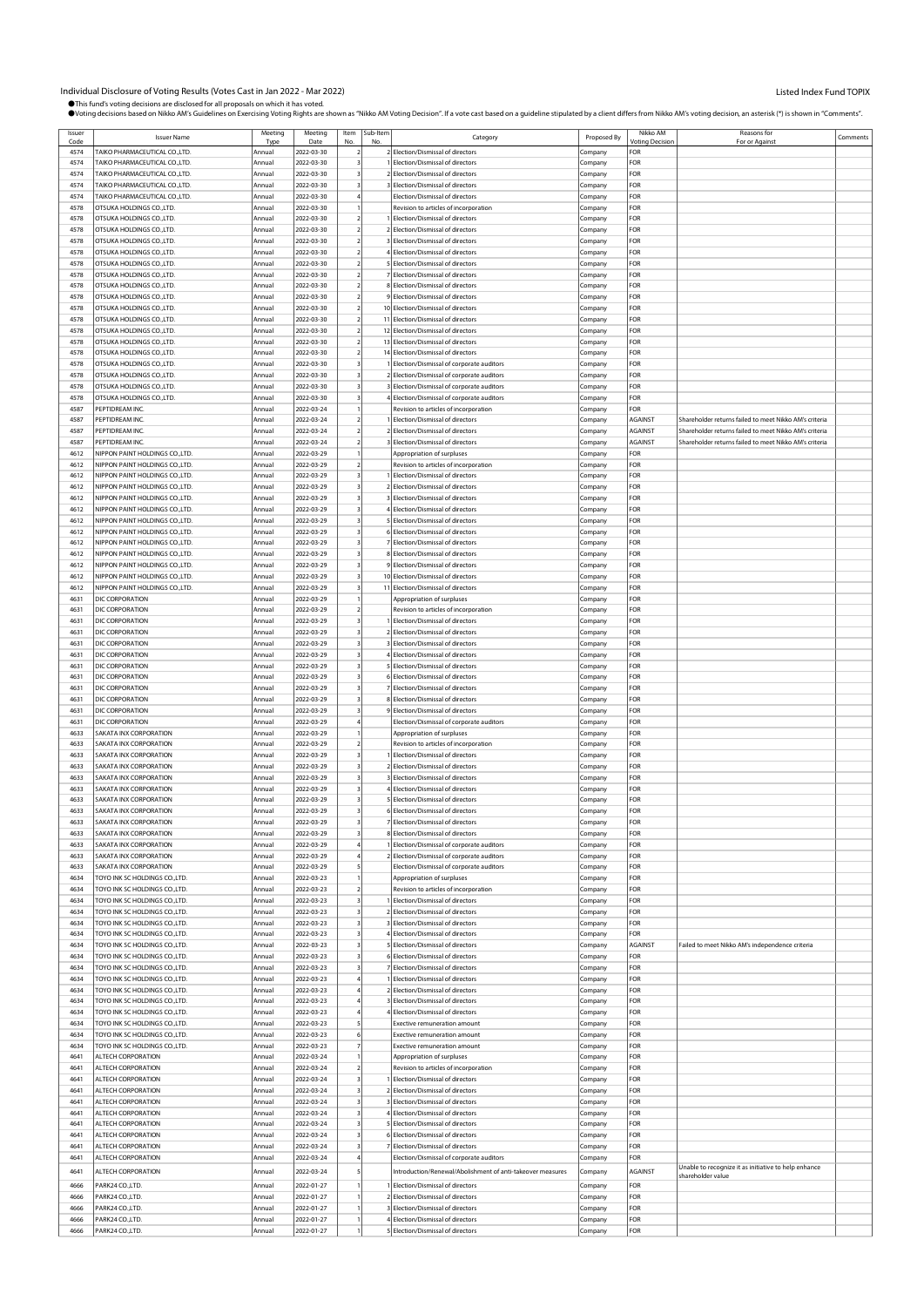| Issuer | <b>Issuer Name</b>                             | Meeting | Meeting                  | Item | Sub-Item                | Category                                 | Proposed By | Nikko AM               | Reasons for                                     | Comments |
|--------|------------------------------------------------|---------|--------------------------|------|-------------------------|------------------------------------------|-------------|------------------------|-------------------------------------------------|----------|
| Code   |                                                | Type    | Date                     | No.  | No.                     |                                          |             | <b>Voting Decision</b> | For or Against                                  |          |
| 4666   | ARK24 CO.,LTD.                                 | Annual  | 2022-01-27               |      |                         | 6 Election/Dismissal of directors        | Company     | FOR                    |                                                 |          |
| 4666   | PARK24 CO.,LTD.                                | Annual  | 2022-01-27               |      |                         | 7 Election/Dismissal of directors        | Company     | FOR                    |                                                 |          |
| 4666   | PARK24 CO.,LTD.                                | Annual  | 2022-01-27               |      |                         | Election/Dismissal of directors          | Company     | FOR                    |                                                 |          |
| 4666   | PARK24 CO.,LTD.                                | Annual  | 2022-01-27               |      |                         | 2 Election/Dismissal of directors        | Company     | FOR                    |                                                 |          |
| 4666   | PARK24 CO.,LTD.                                | Annual  | 2022-01-27               |      |                         | 3 Election/Dismissal of directors        | Company     | <b>OR</b>              |                                                 |          |
| 4704   | TREND MICRO INCORPORATED                       | Annual  | 2022-03-29               |      |                         | Appropriation of surpluses               | Company     | FOR                    |                                                 |          |
| 4704   | TREND MICRO INCORPORATED                       | Annual  | 2022-03-29               |      |                         | Election/Dismissal of directors          | Company     | FOR                    |                                                 |          |
| 4704   | TREND MICRO INCORPORATED                       | Annual  | 2022-03-29               |      |                         | 2 Election/Dismissal of directors        |             | FOR                    |                                                 |          |
|        |                                                |         |                          |      |                         |                                          | Company     |                        |                                                 |          |
| 4704   | TREND MICRO INCORPORATED                       | Annual  | 2022-03-29               |      |                         | 3 Election/Dismissal of directors        | Company     | FOR                    |                                                 |          |
| 4704   | TREND MICRO INCORPORATED                       | Annual  | 2022-03-29               |      |                         | 4 Election/Dismissal of directors        | Company     | <b>OR</b>              |                                                 |          |
| 4704   | TREND MICRO INCORPORATED                       | Annual  | 2022-03-29               |      |                         | 5 Election/Dismissal of directors        | Company     | FOR                    |                                                 |          |
| 4704   | TREND MICRO INCORPORATED                       | Annual  | 2022-03-29               |      |                         | 6 Election/Dismissal of directors        | Company     | FOR                    |                                                 |          |
| 4704   | TREND MICRO INCORPORATED                       | Annual  | 2022-03-29               |      |                         | Revision to articles of incorporation    | Company     | FOR                    |                                                 |          |
| 4704   | TREND MICRO INCORPORATED                       | Annual  | 2022-03-29               |      |                         | Revision to articles of incorporation    | Company     | FOR                    |                                                 |          |
| 4704   | TREND MICRO INCORPORATED                       | Annual  | 2022-03-29               |      |                         | <b>Exective remuneration amount</b>      |             | <b>OR</b>              |                                                 |          |
|        |                                                |         |                          |      |                         |                                          | Company     |                        |                                                 |          |
| 4722   | <b>FUTURE CORPORATION</b>                      | Annual  | 2022-03-23               |      |                         | Appropriation of surpluses               | Company     | FOR                    |                                                 |          |
| 4722   | <b>FUTURE CORPORATION</b>                      | Annual  | 2022-03-23               |      |                         | Revision to articles of incorporation    | Company     | FOR                    |                                                 |          |
| 4722   | <b>FUTURE CORPORATION</b>                      | Annual  | 2022-03-23               |      |                         | Election/Dismissal of directors          | Company     | FOR                    |                                                 |          |
| 4722   | <b>FUTURE CORPORATION</b>                      | Annual  | 2022-03-23               |      |                         | 2 Election/Dismissal of directors        | Company     | FOR                    |                                                 |          |
| 4722   | <b>FUTURE CORPORATION</b>                      | Annual  | 2022-03-23               |      |                         | Election/Dismissal of directors          | Company     | <b>OR</b>              |                                                 |          |
| 4722   | <b>FUTURE CORPORATION</b>                      | Annual  | 2022-03-23               |      |                         | 4 Election/Dismissal of directors        | Company     | FOR                    |                                                 |          |
| 4722   | <b>FUTURE CORPORATION</b>                      | Annual  | 2022-03-23               |      |                         | Election/Dismissal of directors          | Company     | FOR                    |                                                 |          |
|        |                                                |         |                          |      |                         |                                          |             | FOR                    |                                                 |          |
| 4722   | <b>FUTURE CORPORATION</b>                      | Annual  | 2022-03-23               |      |                         | Election/Dismissal of directors          | Company     |                        |                                                 |          |
| 4722   | <b>FUTURE CORPORATION</b>                      | Annual  | 2022-03-23               |      |                         | 1 Election/Dismissal of directors        | Company     | FOR                    |                                                 |          |
| 4722   | <b>FUTURE CORPORATION</b>                      | Annual  | 2022-03-23               |      | $\mathcal{P}$           | Election/Dismissal of directors          | Company     | <b>OR</b>              |                                                 |          |
| 4722   | <b>FUTURE CORPORATION</b>                      | Annual  | 2022-03-23               |      |                         | 3 Election/Dismissal of directors        | Company     | FOR                    |                                                 |          |
| 4725   | CAC HOLDINGS CORPORATION                       | Annual  | 2022-03-29               |      |                         | Appropriation of surpluses               | Company     | FOR                    |                                                 |          |
| 4725   | CAC HOLDINGS CORPORATION                       | Annual  | 2022-03-29               |      |                         | Revision to articles of incorporation    | Company     | FOR                    |                                                 |          |
| 4725   | CAC HOLDINGS CORPORATION                       | Annual  | 2022-03-29               |      |                         | 1 Election/Dismissal of directors        | Company     | FOR                    |                                                 |          |
| 4725   | CAC HOLDINGS CORPORATION                       | Annual  | 2022-03-29               |      |                         | Election/Dismissal of directors          |             | <b>OR</b>              |                                                 |          |
|        |                                                |         |                          |      |                         |                                          | Company     |                        |                                                 |          |
| 4725   | CAC HOLDINGS CORPORATION                       | Annual  | 2022-03-29               |      |                         | 3 Election/Dismissal of directors        | Company     | FOR                    |                                                 |          |
| 4725   | CAC HOLDINGS CORPORATION                       | Annual  | 2022-03-29               |      |                         | 4 Election/Dismissal of directors        | Company     | FOR                    |                                                 |          |
| 4725   | CAC HOLDINGS CORPORATION                       | Annual  | 2022-03-29               |      |                         | Election/Dismissal of directors          | Company     | FOR                    |                                                 |          |
| 4725   | CAC HOLDINGS CORPORATION                       | Annual  | 2022-03-29               |      |                         | 6 Election/Dismissal of directors        | Company     | FOR                    |                                                 |          |
| 4725   | CAC HOLDINGS CORPORATION                       | Annual  | 2022-03-29               |      |                         | Exective remuneration amount             | Company     | <b>OR</b>              |                                                 |          |
| 4746   | TOUKEI COMPUTER CO., LTD.                      | Annual  | 2022-03-24               |      |                         | Appropriation of surpluses               | Company     | FOR                    |                                                 |          |
| 4746   | TOUKEI COMPUTER CO.,LTD.                       | Annual  | 2022-03-24               |      |                         | Revision to articles of incorporation    | Company     | FOR                    |                                                 |          |
|        |                                                |         |                          |      |                         |                                          |             |                        |                                                 |          |
| 4746   | TOUKEI COMPUTER CO.,LTD.                       | Annual  | 2022-03-24               |      |                         | Election/Dismissal of directors          | Company     | FOR                    |                                                 |          |
| 4746   | TOUKEI COMPUTER CO.,LTD.                       | Annual  | 2022-03-24               |      |                         | 2 Election/Dismissal of directors        | Company     | FOR                    |                                                 |          |
| 4746   | TOUKEI COMPUTER CO.,LTD.                       | Annual  | 2022-03-24               |      |                         | Election/Dismissal of directors          | Company     | <b>OR</b>              |                                                 |          |
| 4746   | TOUKEI COMPUTER CO., LTD.                      | Annual  | 2022-03-24               |      |                         | 4 Election/Dismissal of directors        | Company     | FOR                    |                                                 |          |
| 4746   | TOUKEI COMPUTER CO.,LTD.                       | Annual  | 2022-03-24               |      |                         | Election/Dismissal of directors          | Company     | FOR                    |                                                 |          |
| 4746   | <b>FOUKEI COMPUTER CO.,LTD.</b>                | Annual  | 2022-03-24               |      |                         | Election/Dismissal of directors          | Company     | Against                | ailed to meet Nikko AM's independence criteria  |          |
| 4746   | TOUKEI COMPUTER CO.,LTD.                       | Annual  | 2022-03-24               |      |                         | 7 Election/Dismissal of directors        | Company     | AGAINST                | Failed to meet Nikko AM's independence criteria |          |
| 4746   | TOUKEI COMPUTER CO.,LTD.                       | Annual  | 2022-03-24               |      |                         | Election/Dismissal of directors          |             | FOR                    |                                                 |          |
|        |                                                |         |                          |      |                         |                                          | Company     |                        |                                                 |          |
| 4746   | TOUKEI COMPUTER CO., LTD.                      | Annual  | 2022-03-24               |      |                         | <b>Exective remuneration amount</b>      | Company     | FOR                    |                                                 |          |
| 4755   | RAKUTEN GROUP,INC.                             | Annual  | 2022-03-30               |      |                         | tevision to articles of incorporation    | Company     | <b>OR</b>              |                                                 |          |
| 4755   | RAKUTEN GROUP, INC.                            | Annual  | 2022-03-30               |      |                         | Election/Dismissal of directors          | Company     | Against                | Performance failed to meet Nikko AM's criteria  |          |
| 4755   | RAKUTEN GROUP, INC.                            | Annual  | 2022-03-30               |      |                         | 2 Election/Dismissal of directors        | Company     | AGAINST                | Performance failed to meet Nikko AM's criteria  |          |
| 4755   | RAKUTEN GROUP.INC.                             | Annual  | 2022-03-30               |      | $\overline{\mathbf{3}}$ | Election/Dismissal of directors          | Company     | <b>AGAINST</b>         | Performance failed to meet Nikko AM's criteria  |          |
| 4755   | RAKUTEN GROUP, INC.                            | Annual  | 2022-03-30               |      |                         | 4 Election/Dismissal of directors        | Company     | FOR                    |                                                 |          |
| 4755   | RAKUTEN GROUP, INC.                            | Annual  | 2022-03-30               |      |                         | Election/Dismissal of directors          | Company     | <b>GAINST</b>          | erformance failed to meet Nikko AM's criteria   |          |
|        |                                                |         |                          |      |                         |                                          |             |                        |                                                 |          |
| 4755   | RAKUTEN GROUP, INC.                            | Annual  | 2022-03-30               |      |                         | Election/Dismissal of directors          | Company     | Against                | Performance failed to meet Nikko AM's criteria  |          |
| 4755   | RAKUTEN GROUP, INC.                            | Annual  | 2022-03-30               |      |                         | 7 Election/Dismissal of directors        | Company     | AGAINST                | Performance failed to meet Nikko AM's criteria  |          |
| 4755   | RAKUTEN GROUP, INC.                            | Annual  | 2022-03-30               |      |                         | Election/Dismissal of directors          | Company     | <b>AGAINST</b>         | Performance failed to meet Nikko AM's criteria  |          |
| 4755   | RAKUTEN GROUP, INC.                            | Annual  | 2022-03-30               |      |                         | 9 Election/Dismissal of directors        | Company     | FOR                    |                                                 |          |
| 4755   | RAKUTEN GROUP,INC.                             | Annual  | 2022-03-30               |      |                         | lection/Dismissal of corporate auditors  | Company     | <b>OR</b>              |                                                 |          |
| 4755   | RAKUTEN GROUP, INC.                            | Annual  | 2022-03-30               |      |                         | <b>Exective remuneration amount</b>      | Company     | FOR                    |                                                 |          |
| 4768   | OTSUKA CORPORATION                             | Annual  | 2022-03-29               |      |                         | Appropriation of surpluses               | Company     | FOR                    |                                                 |          |
| 4768   | OTSUKA CORPORATION                             | Annual  | 2022-03-29               |      |                         | Revision to articles of incorporation    | Company     | FOR                    |                                                 |          |
|        |                                                |         |                          |      |                         |                                          |             |                        |                                                 |          |
| 4768   | OTSUKA CORPORATION                             | Annual  | 2022-03-29               |      |                         | Retirement benefit payments              | Company     | FOR                    |                                                 |          |
| 4776   | CYBOZU, INC.                                   | Annual  | 2022-03-26               |      |                         | Revision to articles of incorporation    | Company     | FOR                    |                                                 |          |
| 4776   | CYBOZU, INC.                                   | Annual  | 2022-03-26               |      |                         | 1 Election/Dismissal of directors        | Company     | FOR                    |                                                 |          |
| 4776   | CYBOZU, INC.                                   | Annual  | 2022-03-26               |      |                         | 2 Election/Dismissal of directors        | Company     | AGAINST                | ailed to meet Nikko AM's independence criteria  |          |
| 4776   | CYBOZU, INC.                                   | Annual  | 2022-03-26               |      |                         | 3 Election/Dismissal of directors        | Company     | FOR                    |                                                 |          |
| 4776   | CYBOZU, INC.                                   | Annual  | 2022-03-26               |      |                         | 4 Election/Dismissal of directors        | Company     | FOR                    |                                                 |          |
| 4776   | CYBOZU, INC.                                   | Annual  | 2022-03-26               |      |                         | Election/Dismissal of directors          | Company     | FOR                    |                                                 |          |
| 4776   | CYBOZU, INC.                                   | Annual  | 2022-03-26               |      |                         | 6 Election/Dismissal of directors        | Company     | FOR                    |                                                 |          |
| 4776   |                                                |         |                          |      |                         | 7 Election/Dismissal of directors        |             | FOR                    |                                                 |          |
|        | CYBOZU, INC.                                   | Annual  | 2022-03-26<br>2022-03-26 |      |                         |                                          | Company     |                        |                                                 |          |
| 4776   | CYBOZU, INC.                                   | Annual  |                          |      |                         | 8 Election/Dismissal of directors        | Company     | FOR                    |                                                 |          |
| 4776   | CYBOZU, INC.                                   | Annual  | 2022-03-26               |      |                         | 9 Election/Dismissal of directors        | Company     | FOR                    |                                                 |          |
| 4776   | CYBOZU, INC.                                   | Annual  | 2022-03-26               |      |                         | Election/Dismissal of corporate auditors | Company     | FOR                    |                                                 |          |
| 4776   | CYBOZU, INC.                                   | Annual  | 2022-03-26               |      |                         | Appropriation of surpluses               | Company     | FOR                    |                                                 |          |
| 4812   | INFORMATION SERVICES INTERNATIONAL-DENTSU,LTD. | Annual  | 2022-03-23               |      |                         | Appropriation of surpluses               | Company     | FOR                    |                                                 |          |
| 4812   | INFORMATION SERVICES INTERNATIONAL-DENTSU,LTD. | Annual  | 2022-03-23               |      |                         | Revision to articles of incorporation    | Company     | FOR                    |                                                 |          |
| 4812   | INFORMATION SERVICES INTERNATIONAL-DENTSU,LTD. | Annual  | 2022-03-23               |      |                         | 1 Election/Dismissal of directors        | Company     | FOR                    |                                                 |          |
|        |                                                |         |                          |      |                         |                                          |             |                        |                                                 |          |
| 4812   | INFORMATION SERVICES INTERNATIONAL-DENTSU,LTD. | Annual  | 2022-03-23               |      |                         | 2 Election/Dismissal of directors        | Company     | FOR                    |                                                 |          |
| 4812   | INFORMATION SERVICES INTERNATIONAL-DENTSU,LTD. | Annual  | 2022-03-23               |      |                         | 3 Election/Dismissal of directors        | Company     | FOR                    |                                                 |          |
| 4812   | INFORMATION SERVICES INTERNATIONAL-DENTSU,LTD. | Annual  | 2022-03-23               |      |                         | 4 Election/Dismissal of directors        | Company     | FOR                    |                                                 |          |
| 4812   | INFORMATION SERVICES INTERNATIONAL-DENTSU,LTD. | Annual  | 2022-03-23               |      |                         | 5 Election/Dismissal of directors        | Company     | FOR                    |                                                 |          |
| 4812   | INFORMATION SERVICES INTERNATIONAL-DENTSU,LTD. | Annual  | 2022-03-23               |      |                         | 6 Election/Dismissal of directors        | Company     | FOR                    |                                                 |          |
| 4812   | INFORMATION SERVICES INTERNATIONAL-DENTSU,LTD. | Annual  | 2022-03-23               |      |                         | Election/Dismissal of corporate auditors | Company     | <b>OR</b>              |                                                 |          |
| 4812   | INFORMATION SERVICES INTERNATIONAL-DENTSU,LTD. | Annual  | 2022-03-23               |      |                         | <b>Exective remuneration amount</b>      | Company     | FOR                    |                                                 |          |
| 4820   | EM SYSTEMS CO., LTD.                           | Annual  | 2022-03-18               |      |                         |                                          |             | FOR                    |                                                 |          |
|        |                                                |         |                          |      |                         | Appropriation of surpluses               | Company     |                        |                                                 |          |
| 4820   | EM SYSTEMS CO., LTD.                           | Annual  | 2022-03-18               |      |                         | Revision to articles of incorporation    | Company     | FOR                    |                                                 |          |
| 4820   | EM SYSTEMS CO., LTD.                           | Annual  | 2022-03-18               |      |                         | 1 Election/Dismissal of directors        | Company     | FOR                    |                                                 |          |
| 4820   | EM SYSTEMS CO., LTD.                           | Annual  | 2022-03-18               |      |                         | 2 Election/Dismissal of directors        | Company     | <b>OR</b>              |                                                 |          |
| 4820   | EM SYSTEMS CO., LTD.                           | Annual  | 2022-03-18               |      |                         | 3 Election/Dismissal of directors        | Company     | FOR                    |                                                 |          |
| 4820   | EM SYSTEMS CO., LTD.                           | Annual  | 2022-03-18               |      |                         | 4 Election/Dismissal of directors        | Company     | FOR                    |                                                 |          |
| 4820   | EM SYSTEMS CO., LTD.                           | Annual  | 2022-03-18               |      |                         | 5 Election/Dismissal of directors        | Company     | FOR                    |                                                 |          |
| 4820   | EM SYSTEMS CO., LTD.                           | Annual  | 2022-03-18               |      |                         | 6 Election/Dismissal of directors        | Company     | FOR                    |                                                 |          |
| 4820   |                                                | Annual  |                          |      |                         | 7 Election/Dismissal of directors        |             | <b>OR</b>              |                                                 |          |
|        | EM SYSTEMS CO., LTD.                           |         | 2022-03-18               |      |                         |                                          | Company     |                        |                                                 |          |
| 4820   | EM SYSTEMS CO., LTD.                           | Annual  | 2022-03-18               |      |                         | 1 Election/Dismissal of directors        | Company     | FOR                    |                                                 |          |
| 4820   | EM SYSTEMS CO., LTD.                           | Annual  | 2022-03-18               |      |                         | 2 Election/Dismissal of directors        | Company     | FOR                    |                                                 |          |
| 4820   | EM SYSTEMS CO., LTD.                           | Annual  | 2022-03-18               |      |                         | 3 Election/Dismissal of directors        | Company     | FOR                    |                                                 |          |
| 4848   | FULLCAST HOLDINGS CO., LTD.                    | Annual  | 2022-03-25               |      |                         | Revision to articles of incorporation    | Company     | FOR                    |                                                 |          |
| 4848   | FULLCAST HOLDINGS CO., LTD.                    | Annual  | 2022-03-25               |      |                         | Election/Dismissal of directors          | Company     | <b>OR</b>              |                                                 |          |
| 4848   | FULLCAST HOLDINGS CO., LTD.                    | Annual  | 2022-03-25               |      |                         | 2 Election/Dismissal of directors        | Company     | FOR                    |                                                 |          |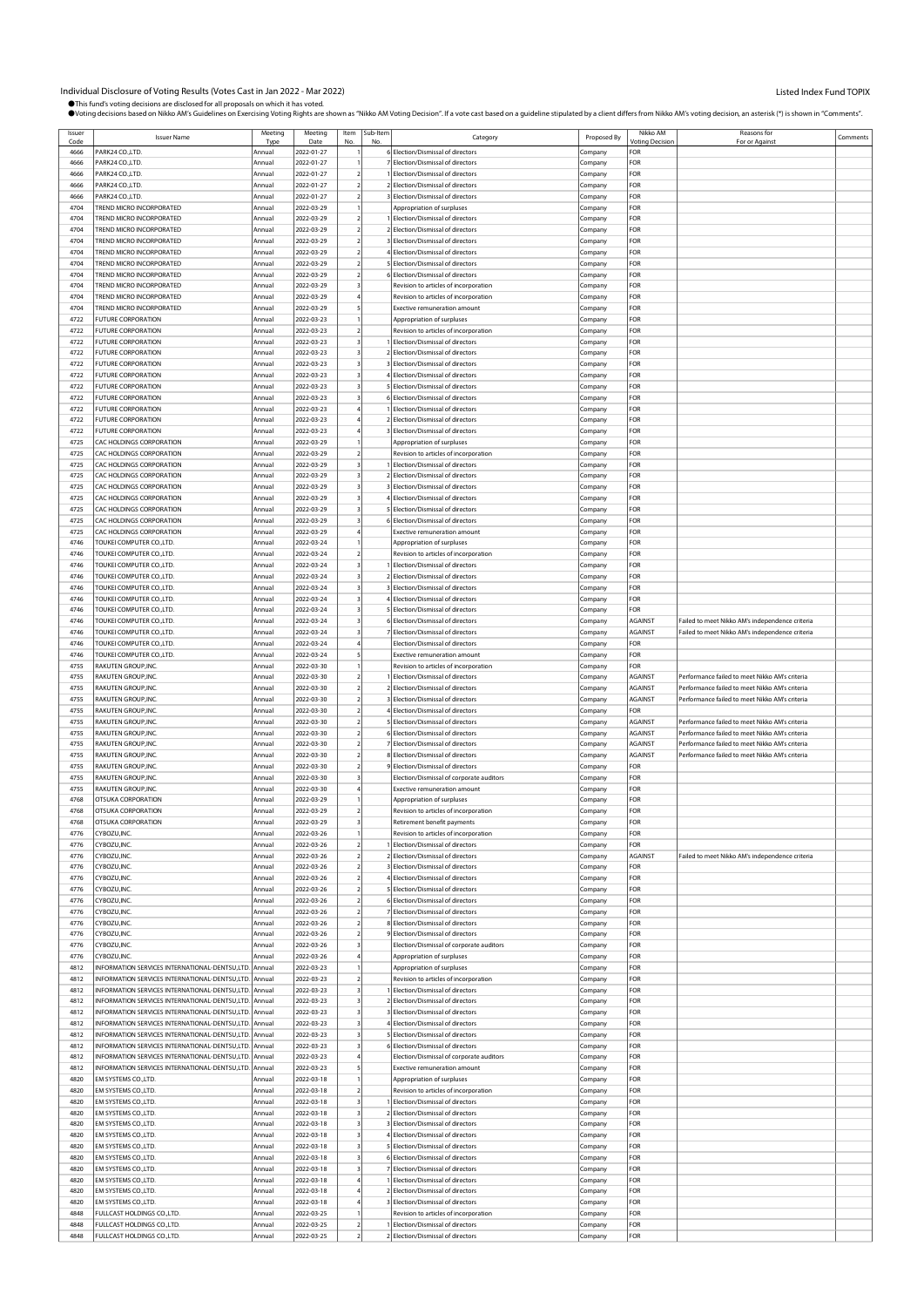●This fund's voting decisions are disclosed for all proposals on which it has voted.<br>●Voting decisions based on Nikko AM's Guidelines on Exercising Voting Rights are s n as "Nikko AM Voting Decision". If a vote cast based on a guideline stipulated by a client differs from Nikko AM's voting decision, an asterisk (\*) is shown in "Comments"

Issuer Ssuer | Meeting<br>Code | Issuer Name | Meeting<br>Type | Type Type Meeting Date<br>Date<br>2022-03-25 Item No. Sub-Item b-Item<br>No. No. Category Category Proposed By Nikko AM Voting Decision Reasons for<br>
For or Against Comments FULLCAST HOLDINGS CO.,LTD. **Annual 2022-03-25** 2 3 Election/Dismissal of directors Company 4848 FULLCAST HOLDINGS CO.,LTD. Annual 2022-03-25 2 4 Election/Dismissal of directors Company FOR 4848 FULLCAST HOLDINGS CO.,LTD. Annual 2022-03-25 3 1 Election/Dismissal of directors Company 4848 FULLCAST HOLDINGS CO.,LTD. Annual 2022-03-25 3 2 Election/Dismissal of directors Company FOR 4848 FULLCAST HOLDINGS CO.,LTD. Annual 2022-03-25 3 3 Election/Dismissal of directors Company FOR 4848 FULLCAST HOLDINGS CO.,LTD. Annual 2022-03-25 4 Exective remuneration amount Company FOR 4848 FULLCAST HOLDINGS CO.,LTD. Annual 2022-03-25 5 Exective remuneration amount Company FOR<br>4911 SHISEIDO COMPANY.LIMITED Annual 2022-03-25 1 Appropriation of surpluses Company FOR Appropriation of surpluses Company 4911 SHISEIDO COMPANY,LIMITED **Annual 2022-03-25** 2 Revision to articles of incorporation Company FOR<br>4911 SHISEIDO COMPANY,LIMITED Annual 2022-03-25 3 1 Election/Dismissal of directors Company FOR 4911 SHISEIDO COMPANY,LIMITED Annual 2022-03-25 3 1 Election/Dismissal of directors Company FOR 4911 SHISEIDO COMPANY,LIMITED Annual 2022-03-25 3 2 Election/Dismissal of directors Company FOR 4911 SHISEIDO COMPANY,LIMITED Annual 2022-03-25 3 3 Election/Dismissal of directors Company 4911 SHISEIDO COMPANY,LIMITED **Annual 2022-03-25 3** 3 4 Election/Dismissal of directors **Company** FOR 4911 SHISEIDO COMPANY,LIMITED Annual 2022-03-25 3 5 Election/Dismissal of directors Company FOR 4911 SHISEIDO COMPANY,LIMITED Annual 2022-03-25 3 6 Election/Dismissal of directors Company FOR 4911 SHISEIDO COMPANY,LIMITED Annual 2022-03-25 3 7 Election/Dismissal of directors Company FOR<br>4911 SHISEIDO COMPANY,LIMITED Annual 2022-03-25 3 8 Election/Dismissal of directors Company FOR Election/Dismissal of directors Company FOR 4911 SHISEIDO COMPANY,LIMITED **Annual 2022-03-25** 4 Election/Dismissal of corporate auditors Company FOR<br>4911 SHISEIDO COMPANY,LIMITED Annual 2022-03-25 5 Exective remuneration amount Company FOR 4911 SHISEIDO COMPANY,LIMITED Annual 2022-03-25 5 Exective remuneration amount Company Company 4912 LION CORPORATION **Annual 2022-03-30** 1 Revision to articles of incorporation Company FOR 4912 LION CORPORATION **Annual 2022-03-30** 2 1 Election/Dismissal of directors Company FOR 4912 LION CORPORATION Annual 2022-03-30 2 2 Election/Dismissal of directors Company FOR 4912 LION CORPORATION Annual 2022-03-30 2 3 Election/Dismissal of directors Company FOR<br>4912 LION CORPORATION Annual 2003-03-20 2 4 Election/Dismissal of directors Company COM 4912 LION CORPORATION **Annual 2022-03-30** 2 4 Election/Dismissal of directors **Company** FOR 4912 LION CORPORATION COMPANY CONSULTER Annual 2022-03-30 2 5 Election/Dismissal of directors Company FOR<br>4912 LION CORPORATION Company FOR Annual 2022-03-30 2 6 Election/Dismissal of directors Company FOR 1912 2022-03-30 2 6 Election/Dismissal of directors Company FOR 4912 LION CORPORATION COMPANY CONTENT Annual 2022-03-30 2 7 Election/Dismissal of directors Company FOR<br>4912 LION CORPORATION COMPANY Annual 2022-03-30 2 8 Election/Dismissal of directors Company FOR 4912 LION CORPORATION COMPANY Annual 2022-03-30 2 8 Election/Dismissal of directors Company FOR<br>4912 LION CORPORATION Annual 2002-03-30 2 9 Election/Dismissal of directors Company FOR Election/Dismissal of directors Company FORCE 4912 LION CORPORATION COMPANY Annual 2022-03-30 2 10 Election/Dismissal of directors Company FOR<br>4912 LION CORPORATION COMPANY Annual 2022-03-30 2 11 Election/Dismissal of directors Company FOR nnual 2022-03-30 2 11 Election/Dismissal of directors Company FOR 4919 MILBON CO.,LTD. Annual 2022-03-29 1 Appropriation of surpluses Company FOR 4919 MILBON CO.,LTD. COMPANY COMPANY Annual 2022-03-29 2 Revision to articles of incorporation Company FOR 4919 MILBON CO.,LTD. Annual 2022-03-29 3 1 Election/Dismissal of directors Company FOR 4919 MILBON CO.,LTD. COMPANY COMPANY Annual 2022-03-29 3 2 Election/Dismissal of directors Company FOR 4919 MILBON CO.,LTD. Annual 2022-03-29 3 3 Election/Dismissal of directors Company FOR 4919 MILBON CO.,LTD. Company FOR Annual 2022-03-29 3 4 Election/Dismissal of directors Company FOR 4919 MILBON CO.,LTD. Annual 2022-03-29 3 5 Election/Dismissal of directors Company FOR 4919 MILBON CO.,LTD. Annual 2022-03-29 3 6 Election/Dismissal of directors Company FOR 4919 MILBON CO.,LTD. Annual 2022-03-29 3 7 Election/Dismissal of directors Company FOR 4919 MILBON CO.,LTD. Annual 2022-03-29 3 8 Election/Dismissal of directors Company FOR 4919 MILBON CO.,LTD. Company Annual 2022-03-29 3 9 Election/Dismissal of directors Company 4919 MILBON CO.,LTD. (Annual 2022-03-29 3 10 Election/Dismissal of directors Company FOR<br>4919 MILBON CO.LTD. (Annual 2022-03-29 3 11 Election/Dismissal of directors Company FOR Election/Dismissal of directors Company 4919 MILBON CO.,LTD. Annual 2022-03-29 4 Exective remuneration amount Company FOR 4922 KOSE CORPORATION CONTENT Annual 2022-03-30 1 Appropriation of surpluses Company FOR<br>4922 KOSE CORPORATION COMPANY Annual 2022-03-30 2 Revision to articles of incorporation Company FOR 4922 KOSE CORPORATION **Annual 2022-03-30 2 Revision to articles of incorporation** Company FOR 4922 KOSE CORPORATION COMPANY | Annual 2022-03-30 3 1 Election/Dismissal of directors Company FOR<br>4922 KOSE CORPORATION | Annual 2022-03-30 3 2 | Election/Dismissal of directors Company FOR 4922 Annual 2022-03-30 September 2022-03-30 3 2 2 Annual 2022-03-30 3 2 2 Annual 2023-03-30 3 2 2 2 2 2 2 2 2 Company FOR 4922 KOSE CORPORATION Annual 2022-03-30 3 3 Election/Dismissal of directors Company FOR 4922 KOSE CORPORATION **Annual** 2022-03-30 3 4 Election/Dismissal of directors **Company** FOR 4922 KOSE CORPORATION Annual 2022-03-30 3 5 Election/Dismissal of directors Company FOR 4922 KOSE CORPORATION Annual 2022-03-30 3 6 Election/Dismissal of directors Company FOR 4922 KOSE CORPORATION Annual 2022-03-30 3 7 Election/Dismissal of directors Company FOR 4922 KOSE CORPORATION Annual 2022-03-30 3 8 Election/Dismissal of directors Company FOR 4922 KOSE CORPORATION Company Annual 2022-03-30 3 9 Election/Dismissal of directors Company 4922 KOSE CORPORATION COMPANY Annual 2022-03-30 3 10 Election/Dismissal of directors Company FOR<br>4927 POLA ORBIS HOLDINGS INC. Annual 2022-03-25 1 Appropriation of surpluses Company FOR nual 2022-03-25 1 Appropriation of surpluses Company 4927 POLA ORBIS HOLDINGS INC. Annual 2022-03-25 2 Revision to articles of incorporation Company FOR 4927 POLA ORBIS HOLDINGS INC.<br>4927 POLA ORBIS HOLDINGS INC. Annual 2022-03-25 3 2 Election/Dismissal of directors Company FOR<br>FOR Company FOR Company FOR Election/Dismissal of directors **Company FOR** 4927 POLA ORBIS HOLDINGS INC.<br>4927 POLA ORBIS HOLDINGS INC. Annual 2022-03-25 3 4 Election/Dismissal of directors Company FOR nual 2022-03-25 3 4 Election/Dismissal of directors Company FOR 4927 POLA ORBIS HOLDINGS INC. **Annual 2022-03-25** 3 5 Election/Dismissal of directors Company FOR 4927 POLA ORBIS HOLDINGS INC. Annual 2022-03-25 3 6 Election/Dismissal of directors Company 4927 POLA ORBIS HOLDINGS INC.<br>4927 POLA ORBIS HOLDINGS INC. Annual 2022-03-25 3 8 BElection/Dismissal of directors Company FOR ection/Dismissal of directors Company 4927 POLA ORBIS HOLDINGS INC. Annual 2022-03-25 4 1 Election/Dismissal of corporate auditors Company FOR 4927 POLA ORBIS HOLDINGS INC.<br>4927 POLA ORBIS HOLDINGS INC. Annual 2022-03-25 4 2 Election/Dismissal of corporate auditors Company FOR<br>6 Company FOR nnual 2022-03-25 4 3 Election/Dismissal of corporate auditors Company FOR 4955 AGRO-KANESHO CO.,LTD. Annual 2022-03-24 1 Appropriation of surpluses Company FOR 4955 AGRO-KANESHO CO.,LTD. Annual 2022-03-24 2 Revision to articles of incorporation Company FOR 4955 AGRO-KANESHO CO.,LTD. Annual 2022-03-24 3 1 Election/Dismissal of directors Company FOR 4955 AGRO-KANESHO CO.,LTD. **Annual 2022-03-24** 3 2 Election/Dismissal of directors **Company** FOR 4955 AGRO-KANESHO CO.,LTD. Annual 2022-03-24 3 3 Election/Dismissal of directors Company FOR 4955 AGRO-KANESHO CO.,LTD. Annual 2022-03-24 3 4 Election/Dismissal of directors Company FOR<br>Annual 2022-03-25 1 Boujoinn to annual 2022-03-25 1 Boujoinn to articles of incorporation Company FOR 4963 SEIKO PMC CORPORATION **Annual 2022-03-25 1** 1 Revision to articles of incorporation **Annual POR** 4963 SEIKO PMC CORPORATION **Annual** 2022-03-25 2 1 Election/Dismissal of directors Company FOR 4963 SEIKO PMC CORPORATION **Annual 2022-03-25** 2 **2** Election/Dismissal of directors Company FOR 4963 SEIKO PMC CORPORATION Annual 2022-03-25 2 3 Election/Dismissal of directors Company FOR<br>4963 SEIKO PMC CORPORATION Annual 2022-03-25 2 4 Election/Dismissal of directors Company FOR ection/Dismissal of directors **Company FOR** 4963 SEIKO PMC CORPORATION **Annual** 2022-03-25 2 5 Election/Dismissal of directors Company FOR 4963 SEIKO PMC CORPORATION Annual 2022-03-25 2 6 Election/Dismissal of directors Company FOR<br>4963 SEIKO PMC CORPORATION Annual 2022-03-25 3 Election/Dismissal of corporate auditors Company FOR 1963 SEIKO PMC CORPORATION AND RESERVE COMPANY FOR SECTION ANNUAL 2023-03-25 SECTION ANNUAL 2023-03-25 SECTION ANNUAL 2023-03-25 3 EQUATION RESERVE COMPANY FOR SECTION ANNUAL 2023-03-25 3 EQUATION COMPANY FOR SECTION AND R 4963 SEIKO PMC CORPORATION COLLEGY Annual 2022-03-25 4 Exective remuneration amount Company FOR<br>4967 KORAYASHI PHARMACEUTICAL COLLEGY Annual 2002-03-30 1 Revision to articles of incorporation Company FOR 4967 KOBAYASHI PHARMACEUTICAL CO.,LTD. Annual 2022-03-30 1 Revision to articles of incorporation Company FOR 4967 KOBAYASHI PHARMACEUTICAL CO.,LTD. Annual 2022-03-30 2 1 Election/Dismissal of directors Company FOR 4967 KOBAYASHI PHARMACEUTICAL CO.,LTD. Annual 2022-03-30 2 2 Election/Dismissal of directors Company FOR 4967 KOBAYASHI PHARMACEUTICAL CO.,LTD. <br>4967 KOBAYASHI PHARMACEUTICAL CO.,LTD. Annual 2022-03-30 2 4 Election/Dismissal of directors Company FOR 4967 KOBAYASHI PHARMACEUTICAL CO.,LTD. Annual 2022-03-30 2 4 Election/Dismissal of directors Company FOR 4967 KOBAYASHI PHARMACEUTICAL CO.,LTD. Annual 2022-03-30 2 S Election/Dismissal of directors Company FOR<br>4967 KOBAYASHI PHARMACEUTICAL CO.,LTD. Annual 2022-03-30 2 6 Election/Dismissal of directors Company FOR 4967 KOBAYASHI PHARMACEUTICAL CO.,LTD. Annual 2022-03-30 2 6 Election/Dismissal of directors Company FOR<br>4967 KOBAYASHI PHARMACEUTICAL CO.LTD. Annual 2022-03-30 2 7 Election/Dismissal of directors Company FOR 496 KOBAYASHI PHARMACEUTICAL CO.,LTD. Annual 2022-03-30 2 7 Election/Dismissal of directors Company Company 4967 KOBAYASHI PHARMACEUTICAL CO.,LTD. Annual 2022-03-30 2 8 Election/Dismissal of directors Company FOR<br>4967 KOBAYASHI PHARMACEUTICAL CO.,LTD. Annual 2022-03-30 3 Election/Dismissal of corporate auditors Company FOR 4967 KOBAYASHI PHARMACEUTICAL CO.,LTD. **Annual** 2022-03-30 3 Election/Dismissal of corporate auditors Company 4971 MEC COMPANY LTD. <br>4971 MEC COMPANY LTD. Annual 2022-03-23 1 Revision to articles of incorporation Company FOR<br>1971 MEC COMPANY LTD. Company FOR ection/Dismissal of directors **Company** Company **Company** For the company  $\sim$ 4971 MEC COMPANY LTD. Annual 2022-03-23 2 2 Election/Dismissal of directors Company FOR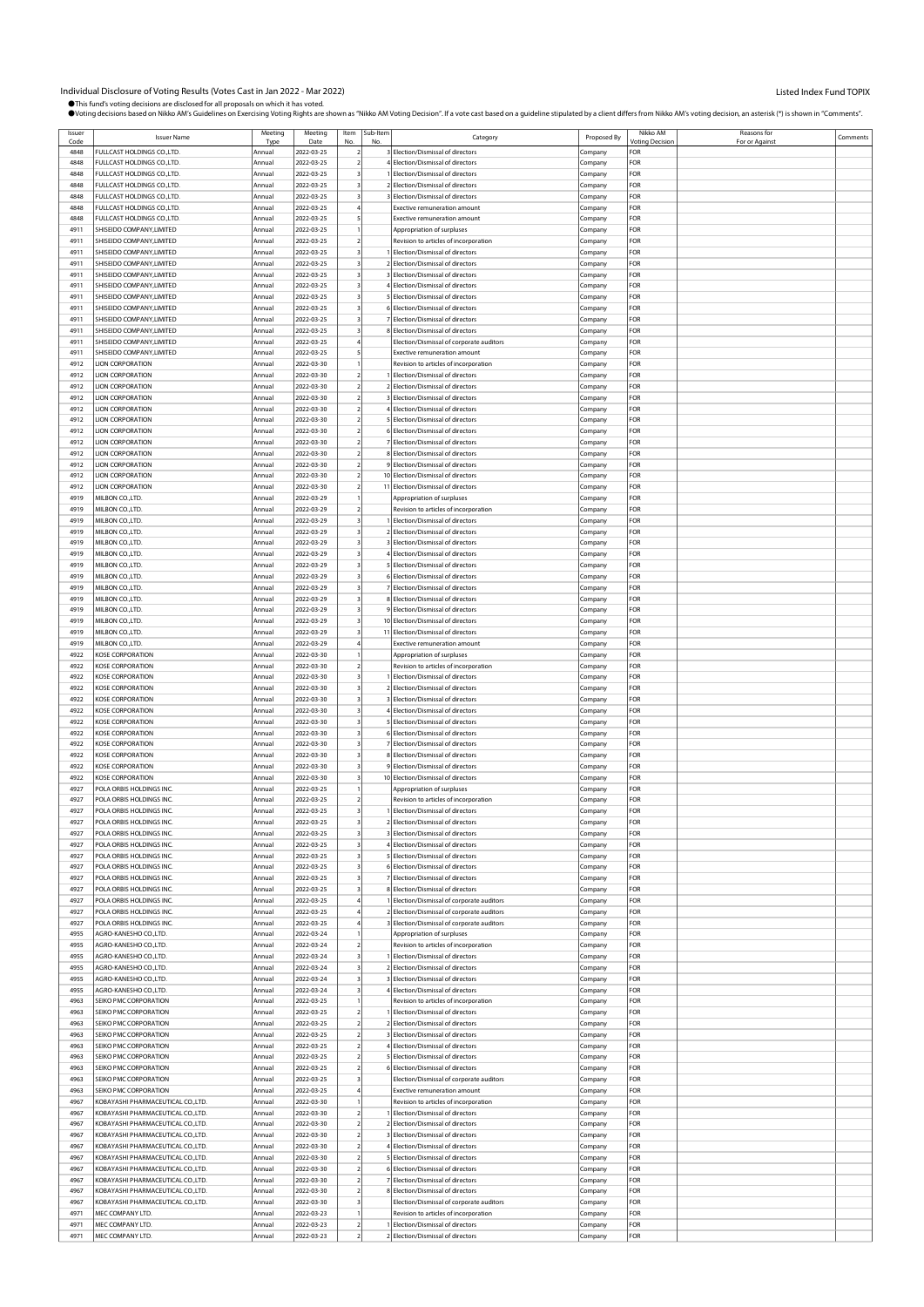| Issuer |                                         | Meeting | Meeting    | Item | Sub-Item |                                              |                    | Nikko AM               | Reasons for                                                                                                |          |
|--------|-----------------------------------------|---------|------------|------|----------|----------------------------------------------|--------------------|------------------------|------------------------------------------------------------------------------------------------------------|----------|
| Code   | <b>Issuer Name</b>                      | Type    | Date       | Nο   | No       | Category                                     | Proposed By        | <b>Voting Decision</b> | For or Against                                                                                             | Comment: |
| 4971   | MEC COMPANY LTD                         | Annual  | 2022-03-23 |      |          | 3 Election/Dismissal of directors            | Company            | FOR                    |                                                                                                            |          |
| 4971   | MEC COMPANY LTD.                        | Annual  | 2022-03-23 |      |          | Election/Dismissal of directors              | Company            | FOR                    |                                                                                                            |          |
| 4971   | MEC COMPANY LTD.                        | Annual  | 2022-03-23 |      |          | Election/Dismissal of directors              | Company            | FOR                    |                                                                                                            |          |
| 4971   | MEC COMPANY LTD.                        | Annual  | 2022-03-23 |      |          | Election/Dismissal of directors              | Company            | FOR                    |                                                                                                            |          |
| 4971   | MEC COMPANY LTD.                        | Annual  | 2022-03-23 |      |          | 3 Election/Dismissal of directors            | Company            | FOR                    |                                                                                                            |          |
| 4971   | MEC COMPANY LTD.                        | Annual  | 2022-03-23 |      |          | <b>Election/Dismissal of directors</b>       | Company            | FOR                    |                                                                                                            |          |
| 4971   | MEC COMPANY LTD.                        | Annual  | 2022-03-23 |      |          | Exective remuneration amount                 | Company            | FOR                    |                                                                                                            |          |
| 4971   | MEC COMPANY LTD.                        | Annual  | 2022-03-23 |      |          | <b>Exective remuneration amount</b>          | Company            | FOR                    |                                                                                                            |          |
| 4979   | OAT AGRIO CO.,LTD.                      | Annual  | 2022-03-30 |      |          | tevision to articles of incorporation        | Company            | FOR                    |                                                                                                            |          |
| 4979   | OAT AGRIO CO., LTD.                     | Annual  | 2022-03-30 |      |          | Election/Dismissal of directors              | Company            | FOR                    |                                                                                                            |          |
| 4979   | OAT AGRIO CO., LTD.                     | Annual  | 2022-03-30 |      |          | 2 Election/Dismissal of directors            | Company            | FOR                    |                                                                                                            |          |
| 4979   | OAT AGRIO CO.,LTD.                      | Annual  | 2022-03-30 |      |          | Election/Dismissal of directors              | Company            | FOR                    |                                                                                                            |          |
| 4979   | OAT AGRIO CO., LTD.                     | Annual  | 2022-03-30 |      |          | 4 Election/Dismissal of directors            | Company            | FOR                    |                                                                                                            |          |
| 4979   | OAT AGRIO CO.,LTD.                      | Annual  | 2022-03-30 |      |          | Election/Dismissal of directors              | Company            | <b>OR</b>              |                                                                                                            |          |
| 4979   | OAT AGRIO CO., LTD.                     | Annual  | 2022-03-30 |      |          | Election/Dismissal of directors              | Company            | FOR                    |                                                                                                            |          |
| 4979   | OAT AGRIO CO., LTD.                     | Annual  | 2022-03-30 |      |          | Election/Dismissal of directors              | Company            | FOR                    |                                                                                                            |          |
| 4979   | OAT AGRIO CO.,LTD.                      | Annual  | 2022-03-30 |      |          | Election/Dismissal of directors              | Company            | FOR                    |                                                                                                            |          |
| 4979   | OAT AGRIO CO.,LTD                       | Annual  | 2022-03-30 |      |          | 3 Election/Dismissal of directors            | Company            | FOR                    |                                                                                                            |          |
| 4979   | OAT AGRIO CO.,LTD.                      | Annual  | 2022-03-30 |      |          | lection/Dismissal of directors               | Company            | <b>OR</b>              |                                                                                                            |          |
| 4985   | <b>EARTH CORPORATION</b>                | Annual  | 2022-03-25 |      |          | Revision to articles of incorporation        | Company            | FOR                    |                                                                                                            |          |
| 4985   | <b>EARTH CORPORATION</b>                | Annual  | 2022-03-25 |      |          | 1 Election/Dismissal of directors            | Company            | FOR                    |                                                                                                            |          |
| 4985   | <b>EARTH CORPORATION</b>                | Annual  | 2022-03-25 |      |          | Election/Dismissal of directors              | Company            | FOR                    |                                                                                                            |          |
| 4985   | <b>EARTH CORPORATION</b>                | Annual  | 2022-03-25 |      |          | 3 Election/Dismissal of directors            | Company            | FOR                    |                                                                                                            |          |
| 4985   | <b>EARTH CORPORATION</b>                | Annual  | 2022-03-25 |      |          | Election/Dismissal of directors              | Company            | FOR                    |                                                                                                            |          |
| 4985   | <b>EARTH CORPORATION</b>                | Annual  | 2022-03-25 |      |          | Election/Dismissal of directors              | Company            | FOR                    |                                                                                                            |          |
| 4985   | <b>EARTH CORPORATION</b>                | Annual  | 2022-03-25 |      |          | 6 Election/Dismissal of directors            | Company            | FOR                    |                                                                                                            |          |
| 4985   | <b>EARTH CORPORATION</b>                | Annual  | 2022-03-25 |      |          | Election/Dismissal of directors              | Company            | FOR                    |                                                                                                            |          |
| 4985   | <b>EARTH CORPORATION</b>                | Annual  | 2022-03-25 |      |          | 8 Election/Dismissal of directors            | Company            | FOR                    |                                                                                                            |          |
| 4985   | <b>EARTH CORPORATION</b>                | Annual  | 2022-03-25 |      |          | Election/Dismissal of directors              | Company            | <b>OR</b>              |                                                                                                            |          |
| 4985   | <b>EARTH CORPORATION</b>                | Annual  | 2022-03-25 |      |          | xective remuneration amount                  | Company            | FOR                    |                                                                                                            |          |
| 4992   | HOKKO CHEMICAL INDUSTRY CO.,LTD.        | Annual  | 2022-02-25 |      |          | Appropriation of surpluses                   | Company            | AGAINST                | Shareholder returns failed to meet Nikko AM's criteria                                                     |          |
| 4992   | HOKKO CHEMICAL INDUSTRY CO.,LTD.        | Annual  | 2022-02-25 |      |          | Election/Dismissal of directors              | Company            | AGAINST                | Shareholder returns failed to meet Nikko AM's criteria                                                     |          |
| 4992   | HOKKO CHEMICAL INDUSTRY CO.,LTD.        | Annual  | 2022-02-25 |      |          | 2 Election/Dismissal of directors            | Company            | AGAINST                | Shareholder returns failed to meet Nikko AM's criteria                                                     |          |
| 4992   | <b>HOKKO CHEMICAL INDUSTRY CO.,LTD.</b> | Annual  | 2022-02-25 |      |          | Election/Dismissal of directors              | Company            | <b>OR</b>              |                                                                                                            |          |
| 4992   | HOKKO CHEMICAL INDUSTRY CO.,LTD.        | Annual  | 2022-02-25 |      |          | Election/Dismissal of directors              |                    | AGAINST                | Shareholder returns failed to meet Nikko AM's criteria                                                     |          |
| 4992   | HOKKO CHEMICAL INDUSTRY CO.,LTD.        | Annual  | 2022-02-25 |      |          | 5 Election/Dismissal of directors            | Company<br>Company | AGAINST                | Shareholder returns failed to meet Nikko AM's criteria                                                     |          |
|        |                                         |         |            |      |          |                                              |                    |                        | Shareholder returns failed to meet Nikko AM's criteria;                                                    |          |
| 4992   | HOKKO CHEMICAL INDUSTRY CO.,LTD.        | Annual  | 2022-02-25 |      |          | Election/Dismissal of directors              | Company            | AGAINST                | Failed to meet Nikko AM's independence criteria                                                            |          |
| 4992   | HOKKO CHEMICAL INDUSTRY CO.,LTD.        | Annual  | 2022-02-25 |      |          | 7 Election/Dismissal of directors            | Company            | AGAINST                | Shareholder returns failed to meet Nikko AM's criteria                                                     |          |
|        |                                         |         |            |      |          |                                              |                    |                        | Shareholder returns failed to meet Nikko AM's criteria;                                                    |          |
| 4992   | HOKKO CHEMICAL INDUSTRY CO.,LTD.        | Annual  | 2022-02-25 |      |          | 8 Election/Dismissal of directors            | Company            | AGAINST                | Failed to meet Nikko AM's independence criteria;<br>Attendance ratio failed to meet Nikko AM's criteria or |          |
|        |                                         |         |            |      |          |                                              |                    |                        | information disclosure was insufficient                                                                    |          |
| 4992   | HOKKO CHEMICAL INDUSTRY CO.,LTD.        | Annual  | 2022-02-25 |      |          | 1 Election/Dismissal of corporate auditors   | Company            | FOR                    |                                                                                                            |          |
| 4992   | HOKKO CHEMICAL INDUSTRY CO.,LTD.        | Annual  | 2022-02-25 |      |          | 2 Election/Dismissal of corporate auditors   | Company            | FOR                    |                                                                                                            |          |
| 4992   | HOKKO CHEMICAL INDUSTRY CO.,LTD.        | Annual  | 2022-02-25 |      |          | Appointment/Dismissal of accounting auditors | Company            | FOR                    |                                                                                                            |          |
| 4996   | KUMIAI CHEMICAL INDUSTRY CO.,LTD.       | Annual  | 2022-01-28 |      |          | Appropriation of surpluses                   | Company            | FOR                    |                                                                                                            |          |
| 5015   | BP CASTROL K.K.                         | Annual  | 2022-03-24 |      |          | Appropriation of surpluses                   | Company            | FOR                    |                                                                                                            |          |
| 5015   | <b>BP CASTROL K.K.</b>                  | Annual  | 2022-03-24 |      |          | Revision to articles of incorporation        | Company            | FOR                    |                                                                                                            |          |
| 5015   | BP CASTROL K.K.                         | Annual  | 2022-03-24 |      |          | Election/Dismissal of directors              | Company            | FOR                    |                                                                                                            |          |
| 5015   | BP CASTROL K.K.                         | Annual  | 2022-03-24 |      |          | 2 Election/Dismissal of directors            | Company            | FOR                    |                                                                                                            |          |
| 5015   | BP CASTROL K.K.                         | Annual  | 2022-03-24 |      |          | Election/Dismissal of directors              | Company            | FOR                    |                                                                                                            |          |
| 5015   | BP CASTROL K.K.                         | Annual  | 2022-03-24 |      |          | 4 Election/Dismissal of directors            | Company            | FOR                    |                                                                                                            |          |
| 5015   | <b>BP CASTROL K.K.</b>                  | Annual  | 2022-03-24 |      |          | 1 Election/Dismissal of directors            | Company            | FOR                    |                                                                                                            |          |
| 5015   | BP CASTROL K.K.                         | Annual  | 2022-03-24 |      |          | Election/Dismissal of directors              | Company            | FOR                    |                                                                                                            |          |
| 5015   | <b>BP CASTROL K.K.</b>                  | Annual  | 2022-03-24 |      |          | Election/Dismissal of directors              | Company            | FOR                    |                                                                                                            |          |
| 5015   | <b>BP CASTROL K.K.</b>                  | Annual  | 2022-03-24 |      |          | Election/Dismissal of directors              | Company            | FOR                    |                                                                                                            |          |
| 5101   | THE YOKOHAMA RUBBER COMPANY,LIMITED     | Annual  | 2022-03-30 |      |          | Appropriation of surpluses                   | Company            | FOR                    |                                                                                                            |          |
| 5101   | THE YOKOHAMA RUBBER COMPANY,LIMITED     | Annual  | 2022-03-30 |      |          | Revision to articles of incorporation        | Company            | FOR                    |                                                                                                            |          |
| 5101   | THE YOKOHAMA RUBBER COMPANY,LIMITED     | Annual  | 2022-03-30 |      |          | Election/Dismissal of directors              | Company            | FOR                    |                                                                                                            |          |
| 5101   | THE YOKOHAMA RUBBER COMPANY,LIMITED     | Annual  | 2022-03-30 |      |          | 2 Election/Dismissal of directors            | Company            | OR-                    |                                                                                                            |          |
| 5101   | HE YOKOHAMA RUBBER COMPANY,LIMITED      |         | 022-03-30  |      |          |                                              | ompany             |                        |                                                                                                            |          |
| 5101   | THE YOKOHAMA RUBBER COMPANY, LIMITED    | Annual  | 2022-03-30 |      |          | 4 Election/Dismissal of directors            | Company            | FOR                    |                                                                                                            |          |
| 5101   | THE YOKOHAMA RUBBER COMPANY, LIMITED    | Annual  | 2022-03-30 |      |          | 5 Election/Dismissal of directors            | Company            | FOR                    |                                                                                                            |          |
| 5101   | THE YOKOHAMA RUBBER COMPANY,LIMITED     | Annual  | 2022-03-30 |      |          | 6 Election/Dismissal of directors            | Company            | FOR                    |                                                                                                            |          |
| 5101   | THE YOKOHAMA RUBBER COMPANY,LIMITED     | Annual  | 2022-03-30 |      |          | 7 Election/Dismissal of directors            | Company            | FOR                    |                                                                                                            |          |
| 5101   | THE YOKOHAMA RUBBER COMPANY, LIMITED    | Annual  | 2022-03-30 |      |          | 8 Election/Dismissal of directors            | Company            | FOR                    |                                                                                                            |          |
| 5101   | THE YOKOHAMA RUBBER COMPANY,LIMITED     | Annual  | 2022-03-30 |      |          | 9 Election/Dismissal of directors            | Company            | OR-                    |                                                                                                            |          |
| 5101   | THE YOKOHAMA RUBBER COMPANY, LIMITED    | Annual  | 2022-03-30 |      |          | 10 Election/Dismissal of directors           | Company            | FOR                    |                                                                                                            |          |
| 5101   | THE YOKOHAMA RUBBER COMPANY,LIMITED     | Annual  | 2022-03-30 |      |          | 11 Election/Dismissal of directors           | Company            | FOR                    |                                                                                                            |          |
| 5101   | THE YOKOHAMA RUBBER COMPANY,LIMITED     | Annual  | 2022-03-30 |      |          | Election/Dismissal of corporate auditors     | Company            | FOR                    |                                                                                                            |          |
| 5105   | TOYO TIRE CORPORATION                   | Annual  | 2022-03-25 |      |          | Appropriation of surpluses                   | Company            | FOR                    |                                                                                                            |          |
| 5105   | TOYO TIRE CORPORATION                   | Annual  | 2022-03-25 |      |          | Revision to articles of incorporation        | Company            | FOR                    |                                                                                                            |          |
| 5105   | TOYO TIRE CORPORATION                   | Annual  | 2022-03-25 |      |          | 1 Election/Dismissal of directors            | Company            | FOR                    |                                                                                                            |          |
| 5105   | TOYO TIRE CORPORATION                   | Annual  | 2022-03-25 |      |          | 2 Election/Dismissal of directors            | Company            | FOR                    |                                                                                                            |          |
| 5105   | TOYO TIRE CORPORATION                   | Annual  | 2022-03-25 |      |          | 3 Election/Dismissal of directors            | Company            | FOR                    |                                                                                                            |          |
| 5105   | TOYO TIRE CORPORATION                   | Annual  | 2022-03-25 |      |          | 4 Election/Dismissal of directors            | Company            | FOR                    |                                                                                                            |          |
| 5105   | TOYO TIRE CORPORATION                   | Annual  | 2022-03-25 |      |          | 5 Election/Dismissal of directors            | Company            | OR-                    |                                                                                                            |          |
| 5105   | TOYO TIRE CORPORATION                   | Annual  | 2022-03-25 |      |          | 6 Election/Dismissal of directors            | Company            | FOR                    |                                                                                                            |          |
| 5105   | TOYO TIRE CORPORATION                   | Annual  | 2022-03-25 |      |          | Election/Dismissal of directors              | Company            | FOR                    |                                                                                                            |          |
| 5105   | TOYO TIRE CORPORATION                   | Annual  | 2022-03-25 |      |          | 8 Election/Dismissal of directors            | Company            | FOR                    |                                                                                                            |          |
| 5105   | TOYO TIRE CORPORATION                   | Annual  | 2022-03-25 |      |          | 9 Election/Dismissal of directors            | Company            | FOR                    |                                                                                                            |          |
| 5108   | <b>BRIDGESTONE CORPORATION</b>          | Annual  | 2022-03-23 |      |          | Appropriation of surpluses                   | Company            | FOR                    |                                                                                                            |          |
| 5108   | <b>BRIDGESTONE CORPORATION</b>          | Annual  | 2022-03-23 |      |          | Revision to articles of incorporation        | Company            | FOR                    |                                                                                                            |          |
| 5108   | <b>BRIDGESTONE CORPORATION</b>          | Annual  | 2022-03-23 |      |          | Election/Dismissal of directors              | Company            | FOR                    |                                                                                                            |          |
| 5108   | <b>BRIDGESTONE CORPORATION</b>          | Annual  | 2022-03-23 |      |          | 2 Election/Dismissal of directors            | Company            | FOR                    |                                                                                                            |          |
| 5108   | <b>BRIDGESTONE CORPORATION</b>          | Annual  | 2022-03-23 |      |          | 3 Election/Dismissal of directors            | Company            | FOR                    |                                                                                                            |          |
| 5108   | <b>BRIDGESTONE CORPORATION</b>          | Annual  | 2022-03-23 |      |          | 4 Election/Dismissal of directors            | Company            | FOR                    |                                                                                                            |          |
| 5108   | <b>BRIDGESTONE CORPORATION</b>          | Annual  | 2022-03-23 |      |          | 5 Election/Dismissal of directors            | Company            | FOR                    |                                                                                                            |          |
| 5108   | <b>BRIDGESTONE CORPORATION</b>          | Annual  | 2022-03-23 |      |          | 6 Election/Dismissal of directors            | Company            | FOR                    |                                                                                                            |          |
| 5108   | <b>BRIDGESTONE CORPORATION</b>          | Annual  | 2022-03-23 |      |          | 7 Election/Dismissal of directors            | Company            | FOR                    |                                                                                                            |          |
| 5108   | <b>BRIDGESTONE CORPORATION</b>          | Annual  | 2022-03-23 |      |          | 8 Election/Dismissal of directors            | Company            | FOR                    |                                                                                                            |          |
| 5108   | <b>BRIDGESTONE CORPORATION</b>          | Annual  | 2022-03-23 |      |          | 9 Election/Dismissal of directors            | Company            | OR-                    |                                                                                                            |          |
| 5108   | <b>BRIDGESTONE CORPORATION</b>          | Annual  | 2022-03-23 |      |          | 10 Election/Dismissal of directors           | Company            | FOR                    |                                                                                                            |          |
| 5108   | <b>BRIDGESTONE CORPORATION</b>          | Annual  | 2022-03-23 |      |          | 11 Election/Dismissal of directors           | Company            | FOR                    |                                                                                                            |          |
| 5108   | <b>BRIDGESTONE CORPORATION</b>          | Annual  | 2022-03-23 |      |          | 12 Election/Dismissal of directors           | Company            | FOR                    |                                                                                                            |          |
| 5110   | SUMITOMO RUBBER INDUSTRIES,LTD.         | Annual  | 2022-03-24 |      |          | Appropriation of surpluses                   | Company            | FOR                    |                                                                                                            |          |
| 5110   | SUMITOMO RUBBER INDUSTRIES,LTD.         | Annual  | 2022-03-24 |      |          | Revision to articles of incorporation        | Company            | FOR                    |                                                                                                            |          |
| 5110   | SUMITOMO RUBBER INDUSTRIES,LTD.         | Annual  | 2022-03-24 |      |          | 1 Election/Dismissal of directors            | Company            | FOR                    |                                                                                                            |          |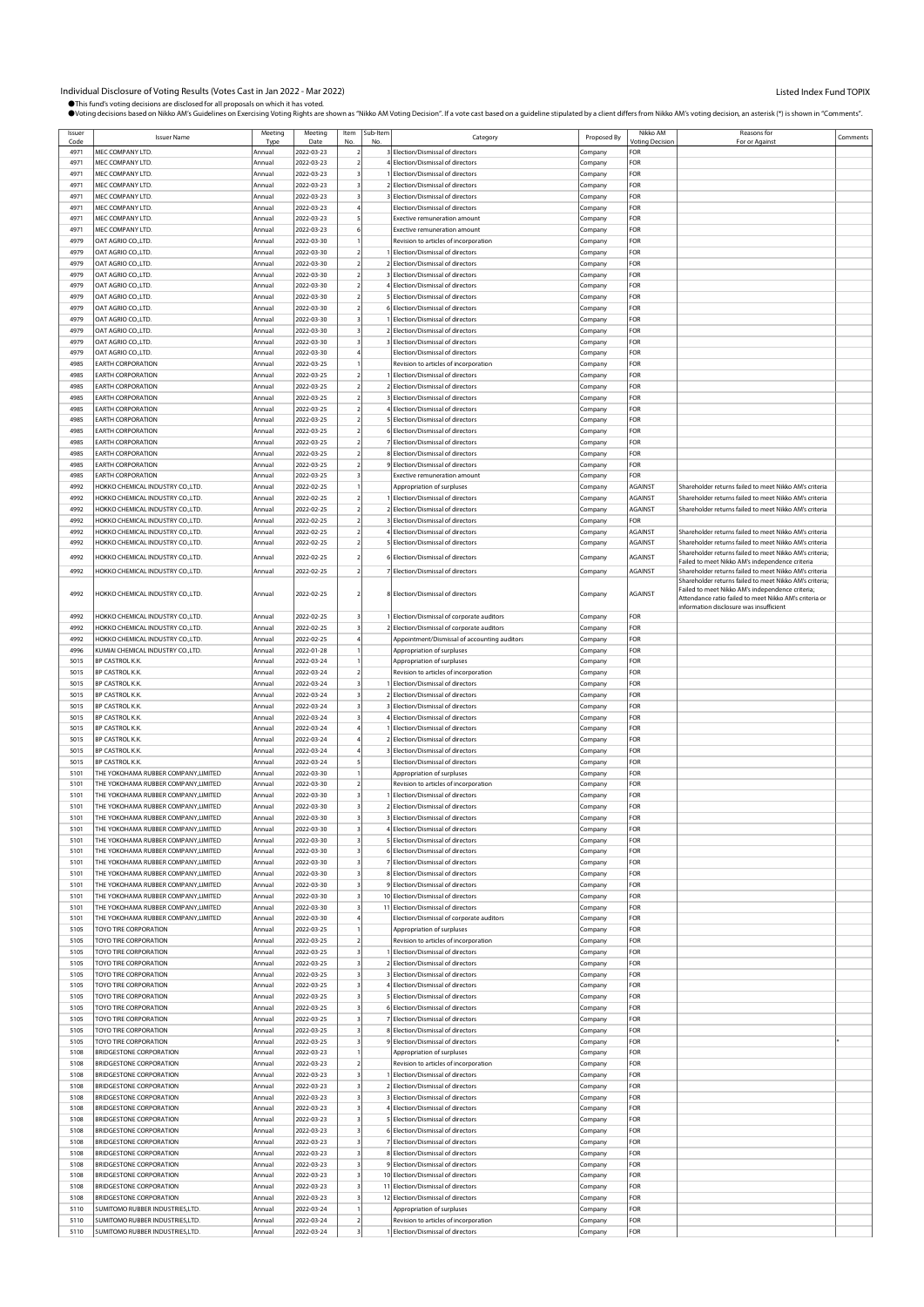| Issue | <b>Issuer Name</b>                     | Meeting | Meeting    | Item           | Sub-Iten     |                                                            | Proposed By | Nikko AM               | Reasons for                                              | Comments |
|-------|----------------------------------------|---------|------------|----------------|--------------|------------------------------------------------------------|-------------|------------------------|----------------------------------------------------------|----------|
| Code  |                                        | Type    | Date       | N <sub>0</sub> | No.          | Category                                                   |             | <b>Voting Decision</b> | For or Against                                           |          |
| 5110  | SUMITOMO RUBBER INDUSTRIES,LTD.        | Annual  | 2022-03-24 |                |              | Election/Dismissal of directors                            | Company     | FOR                    |                                                          |          |
| 5110  | SUMITOMO RUBBER INDUSTRIES,LTD.        | Annual  | 2022-03-24 |                |              | 3 Election/Dismissal of directors                          | Company     | FOR                    |                                                          |          |
| 5110  | <b>SUMITOMO RUBBER INDUSTRIES,LTD.</b> | Annual  | 2022-03-24 |                |              | Election/Dismissal of directors                            |             | FOR                    |                                                          |          |
|       |                                        |         |            |                |              |                                                            | Company     |                        |                                                          |          |
| 5110  | <b>SUMITOMO RUBBER INDUSTRIES,LTD.</b> | Annual  | 2022-03-24 |                |              | 5 Election/Dismissal of directors                          | Company     | FOR                    |                                                          |          |
| 5110  | <b>JUMITOMO RUBBER INDUSTRIES,LTD.</b> | Annual  | 2022-03-24 |                |              | Election/Dismissal of directors                            | Company     | FOR                    |                                                          |          |
| 5110  | SUMITOMO RUBBER INDUSTRIES,LTD.        | Annual  | 2022-03-24 |                |              | Election/Dismissal of directors                            | Company     | FOR                    |                                                          |          |
| 5110  | SUMITOMO RUBBER INDUSTRIES,LTD.        | Annual  | 2022-03-24 |                |              | 8 Election/Dismissal of directors                          | Company     | FOR                    |                                                          |          |
|       |                                        |         |            |                |              |                                                            |             |                        |                                                          |          |
| 5110  | <b>SUMITOMO RUBBER INDUSTRIES,LTD.</b> | Annual  | 2022-03-24 |                |              | Election/Dismissal of directors                            | Company     | FOR                    |                                                          |          |
| 5110  | <b>SUMITOMO RUBBER INDUSTRIES,LTD.</b> | Annual  | 2022-03-24 |                |              | 10 Election/Dismissal of directors                         | Company     | AGAINST                | Failed to meet Nikko AM's independence criteria          |          |
| 5110  | SUMITOMO RUBBER INDUSTRIES,LTD.        | Annual  | 2022-03-24 |                | 11           | Election/Dismissal of directors                            | Company     | FOR                    |                                                          |          |
| 5110  | SUMITOMO RUBBER INDUSTRIES,LTD.        | Annual  | 2022-03-24 |                |              | Election/Dismissal of corporate auditors                   |             | FOR                    |                                                          |          |
|       |                                        |         |            |                |              |                                                            | Company     |                        |                                                          |          |
| 5110  | SUMITOMO RUBBER INDUSTRIES,LTD.        | Annual  | 2022-03-24 |                |              | 2 Election/Dismissal of corporate auditors                 | Company     | FOR                    |                                                          |          |
| 5110  | SUMITOMO RUBBER INDUSTRIES,LTD.        | Annual  | 2022-03-24 |                |              | <b>Exective remuneration amount</b>                        | Company     | FOR                    |                                                          |          |
| 5187  | CREATE MEDIC CO., LTD.                 | Annual  | 2022-03-30 |                |              | Appropriation of surpluses                                 | Company     | FOR                    |                                                          |          |
| 5187  | REATE MEDIC CO., LTD.                  | Annual  | 2022-03-30 |                |              | Revision to articles of incorporation                      | Company     | FOR                    |                                                          |          |
|       |                                        |         |            |                |              |                                                            |             |                        |                                                          |          |
| 5187  | CREATE MEDIC CO.,LTD.                  | Annual  | 2022-03-30 |                |              | Election/Dismissal of directors                            | Company     | FOR                    |                                                          |          |
| 5187  | CREATE MEDIC CO., LTD.                 | Annual  | 2022-03-30 |                |              | 2 Flection/Dismissal of directors                          | Company     | FOR                    |                                                          |          |
| 5187  | CREATE MEDIC CO. LTD                   | Annual  | 2022-03-30 |                |              | Election/Dismissal of directors                            | Company     | FOR                    |                                                          |          |
| 5187  | CREATE MEDIC CO., LTD.                 | Annual  | 2022-03-30 |                |              | 4 Election/Dismissal of directors                          | Company     | FOR                    |                                                          |          |
|       |                                        |         | 2022-03-30 |                |              |                                                            |             | FOR                    |                                                          |          |
| 5187  | CREATE MEDIC CO., LTD.                 | Annual  |            |                |              | Election/Dismissal of directors                            | Company     |                        |                                                          |          |
| 5187  | CREATE MEDIC CO.,LTD.                  | Annual  | 2022-03-30 |                |              | Election/Dismissal of directors                            | Company     | FOR                    |                                                          |          |
| 5187  | CREATE MEDIC CO., LTD.                 | Annual  | 2022-03-30 |                |              | Election/Dismissal of directors                            | Company     | FOR                    |                                                          |          |
| 5187  | CREATE MEDIC CO.,LTD                   | Annual  | 2022-03-30 |                |              | Election/Dismissal of directors                            | Company     | FOR                    |                                                          |          |
| 5187  | CREATE MEDIC CO.,LTD                   | Annual  | 2022-03-30 |                |              | 3 Election/Dismissal of directors                          |             | FOR                    |                                                          |          |
|       |                                        |         |            |                |              |                                                            | Company     |                        |                                                          |          |
| 5187  | CREATE MEDIC CO., LTD.                 | Annual  | 2022-03-30 |                |              | Election/Dismissal of directors                            | Company     | FOR                    |                                                          |          |
| 5187  | CREATE MEDIC CO.,LTD.                  | Annual  | 2022-03-30 |                |              | xective remuneration amount                                | Company     | <b>AGAINST</b>         | Dilution and transfer restriction period, etc. failed to |          |
|       |                                        |         |            |                |              |                                                            |             |                        | neet Nikko AM's criteria                                 |          |
| 5201  | AGC INC.                               | Annual  | 2022-03-30 |                |              | Appropriation of surpluses                                 | Company     | FOR                    |                                                          |          |
| 5201  | AGC INC.                               | Annual  | 2022-03-30 |                |              | Revision to articles of incorporation                      | Company     | FOR                    |                                                          |          |
| 5201  | AGC INC.                               | Annual  | 2022-03-30 |                |              | Election/Dismissal of directors                            | Company     | FOR                    |                                                          |          |
|       |                                        |         |            |                |              |                                                            |             | FOR                    |                                                          |          |
| 5201  | AGC INC.                               | Annual  | 2022-03-30 |                |              | Election/Dismissal of directors                            | Company     |                        |                                                          |          |
| 5201  | AGC INC.                               | Annual  | 2022-03-30 |                |              | 3 Election/Dismissal of directors                          | Company     | FOR                    |                                                          |          |
| 5201  | AGC INC.                               | Annual  | 2022-03-30 |                |              | Election/Dismissal of directors                            | Company     | FOR                    |                                                          |          |
| 5201  | AGC INC.                               | Annual  | 2022-03-30 |                |              | Election/Dismissal of directors                            | Company     | FOR                    |                                                          |          |
|       |                                        |         |            |                |              |                                                            |             |                        |                                                          |          |
| 5201  | AGC INC.                               | Annual  | 2022-03-30 |                |              | Election/Dismissal of directors                            | Company     | FOR                    |                                                          |          |
| 5201  | AGC INC.                               | Annual  | 2022-03-30 |                |              | Election/Dismissal of directors                            | Company     | FOR                    |                                                          |          |
| 5201  | AGC INC.                               | Annual  | 2022-03-30 |                |              | Election/Dismissal of corporate auditors                   | Company     | FOR                    |                                                          |          |
| 5201  | AGC INC.                               | Annual  | 2022-03-30 |                |              | <b>Exective remuneration amount</b>                        | Company     | FOR                    |                                                          |          |
|       |                                        |         |            |                |              |                                                            |             |                        |                                                          |          |
| 5201  | AGC INC.                               | Annual  | 2022-03-30 |                |              | <b>Exective remuneration amount</b>                        | Company     | FOR                    |                                                          |          |
| 5214  | NIPPON ELECTRIC GLASS CO.,LTD.         | Annual  | 2022-03-30 |                |              | Appropriation of surpluses                                 | Company     | FOR                    |                                                          |          |
| 5214  | NIPPON ELECTRIC GLASS CO., LTD.        | Annual  | 2022-03-30 |                |              | Revision to articles of incorporation                      | Company     | FOR                    |                                                          |          |
| 5214  | NIPPON ELECTRIC GLASS CO.,LTD.         | Annual  | 2022-03-30 |                |              | Election/Dismissal of directors                            |             | FOR                    |                                                          |          |
|       |                                        |         |            |                |              |                                                            | Company     |                        |                                                          |          |
| 5214  | <b>NIPPON ELECTRIC GLASS CO., LTD.</b> | Annual  | 2022-03-30 |                |              | Election/Dismissal of directors                            | Company     | FOR                    |                                                          |          |
| 5214  | NIPPON ELECTRIC GLASS CO., LTD.        | Annual  | 2022-03-30 |                |              | 3 Election/Dismissal of directors                          | Company     | FOR                    |                                                          |          |
| 5214  | NIPPON ELECTRIC GLASS CO.,LTD.         | Annual  | 2022-03-30 |                |              | Election/Dismissal of directors                            | Company     | FOR                    |                                                          |          |
|       | NIPPON ELECTRIC GLASS CO., LTD.        |         |            |                |              |                                                            |             | FOR                    |                                                          |          |
| 5214  |                                        | Annual  | 2022-03-30 |                |              | Election/Dismissal of directors                            | Company     |                        |                                                          |          |
| 5214  | NIPPON ELECTRIC GLASS CO.,LTD.         | Annual  | 2022-03-30 |                |              | Election/Dismissal of directors                            | Company     | FOR                    |                                                          |          |
| 5214  | <b>NIPPON ELECTRIC GLASS CO., LTD.</b> | Annual  | 2022-03-30 |                |              | Election/Dismissal of directors                            | Company     | FOR                    |                                                          |          |
| 5214  | NIPPON ELECTRIC GLASS CO., LTD.        | Annual  | 2022-03-30 |                |              | 8 Election/Dismissal of directors                          | Company     | FOR                    |                                                          |          |
| 5214  | NIPPON ELECTRIC GLASS CO.,LTD.         | Annual  | 2022-03-30 |                | $\mathbf{Q}$ | Election/Dismissal of directors                            |             | FOR                    |                                                          |          |
|       |                                        |         |            |                |              |                                                            | Company     |                        |                                                          |          |
| 5214  | NIPPON ELECTRIC GLASS CO.,LTD.         | Annual  | 2022-03-30 |                |              | 10 Election/Dismissal of directors                         | Company     | FOR                    |                                                          |          |
| 5214  | NIPPON ELECTRIC GLASS CO., LTD.        | Annual  | 2022-03-30 |                |              | Election/Dismissal of corporate auditors                   | Company     | FOR                    |                                                          |          |
| 5214  | <b>NIPPON ELECTRIC GLASS CO.,LTD.</b>  | Annual  | 2022-03-30 |                |              | Election/Dismissal of corporate auditors                   | Company     | FOR                    |                                                          |          |
| 5214  | NIPPON ELECTRIC GLASS CO., LTD.        |         | 2022-03-30 |                |              |                                                            |             | FOR                    |                                                          |          |
|       |                                        | Annual  |            |                |              | <b>Exective remuneration amount</b>                        | Company     |                        |                                                          |          |
| 5214  | <b>NIPPON ELECTRIC GLASS CO.,LTD.</b>  | Annual  | 2022-03-30 |                |              | <b>Exective remuneration amount</b>                        | Company     | FOR                    |                                                          |          |
| 5218  | <b>OHARA INC</b>                       | Annual  | 2022-01-27 |                |              | Appropriation of surpluses                                 | Company     | FOR                    |                                                          |          |
| 5218  | OHARA INC                              | Annual  | 2022-01-27 |                |              | Election/Dismissal of directors                            | Company     | <b>AGAINST</b>         | Performance failed to meet Nikko AM's criteria           |          |
| 5218  | OHARA INC                              | Annual  | 2022-01-27 |                |              | Election/Dismissal of directors                            |             | <b>AGAINST</b>         | Performance failed to meet Nikko AM's criteria           |          |
|       |                                        |         |            |                |              |                                                            | Company     |                        |                                                          |          |
| 5218  | <b>OHARA INC</b>                       | Annual  | 2022-01-27 |                |              | Election/Dismissal of directors                            | Company     | <b>AGAINST</b>         | Performance failed to meet Nikko AM's criteria           |          |
| 5218  | OHARA INC                              | Annual  | 2022-01-27 |                |              | Election/Dismissal of directors                            | Company     | AGAINST                | Performance failed to meet Nikko AM's criteria           |          |
| 5218  | )HARA INC                              | Annual  | 2022-01-27 |                |              | 5 Election/Dismissal of directors                          | Company     | AGAINST                | -ailed to meet Nikko AM's independence criteria          |          |
|       |                                        |         |            |                |              |                                                            |             |                        | Performance failed to meet Nikko AM's criteria; Failed   |          |
| 5218  | OHARA INC.                             | Annual  | 2022-01-27 |                |              | 6 Election/Dismissal of directors                          | Company     | AGAINST                | to meet Nikko AM's independence criteria                 |          |
| 5218  | OHARA INC.                             | Annual  | 2022-01-27 |                |              | 7 Election/Dismissal of directors                          | Company     | AGAINST                | Performance failed to meet Nikko AM's criteria           |          |
|       |                                        |         |            |                |              |                                                            |             |                        |                                                          |          |
| 5218  | OHARA INC.                             | Annual  | 2022-01-27 |                |              | 8 Election/Dismissal of directors                          | Company     | FOR                    |                                                          |          |
| 5301  | TOKAI CARBON CO., LTD.                 | Annual  | 2022-03-30 |                |              | Appropriation of surpluses                                 | Company     | FOR                    |                                                          |          |
| 5301  | TOKAI CARBON CO., LTD.                 | Annual  | 2022-03-30 |                |              | Revision to articles of incorporation                      | Company     | FOR                    |                                                          |          |
| 5301  | <b>TOKAI CARBON CO.,LTD.</b>           | Annual  | 2022-03-30 |                |              | Election/Dismissal of directors                            | Company     | FOR                    |                                                          |          |
|       |                                        |         |            |                |              | Election/Dismissal of directors                            |             | FOR                    |                                                          |          |
| 5301  | TOKAI CARBON CO.,LTD.                  | Annual  | 2022-03-30 |                |              |                                                            | Company     |                        |                                                          |          |
| 5301  | TOKAI CARBON CO., LTD.                 | Annual  | 2022-03-30 |                |              | 3 Election/Dismissal of directors                          | Company     | FOR                    |                                                          |          |
| 5301  | TOKAI CARBON CO.,LTD.                  | Annual  | 2022-03-30 |                |              | 4 Election/Dismissal of directors                          | Company     | FOR                    |                                                          |          |
| 5301  | TOKAI CARBON CO., LTD.                 | Annual  | 2022-03-30 |                |              | 5 Election/Dismissal of directors                          | Company     | FOR                    |                                                          |          |
| 5301  | <b>FOKAI CARBON CO.,LTD.</b>           | Annual  | 2022-03-30 |                |              | Election/Dismissal of directors                            | Company     | FOR                    |                                                          |          |
|       |                                        |         | 2022-03-30 |                |              |                                                            |             |                        |                                                          |          |
| 5301  | TOKAI CARBON CO.,LTD.                  | Annual  |            |                |              | 7 Election/Dismissal of directors                          | Company     | FOR                    |                                                          |          |
| 5301  | TOKAI CARBON CO., LTD.                 | Annual  | 2022-03-30 |                |              | 8 Election/Dismissal of directors                          | Company     | FOR                    |                                                          |          |
| 5301  | TOKAI CARBON CO., LTD.                 | Annual  | 2022-03-30 |                |              | Election/Dismissal of corporate auditors                   | Company     | FOR                    |                                                          |          |
| 5301  | TOKAI CARBON CO., LTD.                 | Annual  | 2022-03-30 |                |              | Election/Dismissal of corporate auditors                   | Company     | FOR                    |                                                          |          |
| 5302  | <b>NIPPON CARBON CO.,LTD.</b>          | Annual  | 2022-03-29 |                |              | Appropriation of surpluses                                 | Company     | FOR                    |                                                          |          |
|       |                                        |         |            |                |              |                                                            |             |                        |                                                          |          |
| 5302  | NIPPON CARBON CO.,LTD.                 | Annual  | 2022-03-29 |                |              | Revision to articles of incorporation                      | Company     | FOR                    |                                                          |          |
| 5302  | NIPPON CARBON CO., LTD.                | Annual  | 2022-03-29 |                |              | Election/Dismissal of directors                            | Company     | FOR                    |                                                          |          |
| 5302  | NIPPON CARBON CO.,LTD.                 | Annual  | 2022-03-29 |                |              | 2 Election/Dismissal of directors                          | Company     | FOR                    |                                                          |          |
| 5302  | NIPPON CARBON CO.,LTD.                 | Annual  | 2022-03-29 |                |              | 3 Election/Dismissal of directors                          |             | FOR                    |                                                          |          |
|       |                                        |         |            |                |              |                                                            | Company     |                        |                                                          |          |
| 5302  | <b>NIPPON CARBON CO.,LTD.</b>          | Annual  | 2022-03-29 |                |              | 4 Election/Dismissal of directors                          | Company     | FOR                    |                                                          |          |
| 5302  | <b>NIPPON CARBON CO.,LTD.</b>          | Annual  | 2022-03-29 |                |              | Election/Dismissal of corporate auditors                   | Company     | FOR                    |                                                          |          |
| 5302  | NIPPON CARBON CO.,LTD.                 | Annual  | 2022-03-29 |                |              | Election/Dismissal of corporate auditors                   | Company     | FOR                    |                                                          |          |
|       |                                        |         |            |                |              |                                                            |             |                        | Unable to recognize it as initiative to help enhance     |          |
| 5302  | <b>NIPPON CARBON CO.,LTD.</b>          | Annual  | 2022-03-29 |                |              | Introduction/Renewal/Abolishment of anti-takeover measures | Company     | AGAINST                | shareholder value                                        |          |
|       |                                        |         |            |                |              |                                                            |             | FOR                    |                                                          |          |
| 5310  | FOYO TANSO CO.,LTD.                    | Annual  | 2022-03-29 |                |              | Appropriation of surpluses                                 | Company     |                        |                                                          |          |
| 5310  | TOYO TANSO CO.,LTD.                    | Annual  | 2022-03-29 |                |              | Revision to articles of incorporation                      | Company     | FOR                    |                                                          |          |
| 5310  | TOYO TANSO CO., LTD.                   | Annual  | 2022-03-29 |                |              | Election/Dismissal of directors                            | Company     | FOR                    |                                                          |          |
| 5310  | FOYO TANSO CO.,LTD.                    | Annual  | 2022-03-29 |                |              | Election/Dismissal of directors                            | Company     | FOR                    |                                                          |          |
|       |                                        |         |            |                |              |                                                            |             |                        |                                                          |          |
| 5310  | FOYO TANSO CO.,LTD.                    | Annual  | 2022-03-29 |                |              | 3 Election/Dismissal of directors                          | Company     | FOR                    |                                                          |          |
| 5310  | FOYO TANSO CO.,LTD.                    | Annual  | 2022-03-29 |                |              | Election/Dismissal of directors                            | Company     | FOR                    |                                                          |          |
| 5310  | TOYO TANSO CO.,LTD.                    | Annual  | 2022-03-29 |                |              | 5 Election/Dismissal of directors                          | Company     | FOR                    |                                                          |          |
| 5310  | TOYO TANSO CO., LTD.                   | Annual  | 2022-03-29 |                |              | 6 Election/Dismissal of directors                          | Company     | FOR                    |                                                          |          |
|       |                                        |         |            |                |              |                                                            |             |                        |                                                          |          |
| 5310  | FOYO TANSO CO.,LTD.                    | Annual  | 2022-03-29 |                |              | Election/Dismissal of corporate auditors                   | Company     | FOR                    |                                                          |          |
| 5310  | FOYO TANSO CO.,LTD.                    | Annual  | 2022-03-29 |                |              | 2 Election/Dismissal of corporate auditors                 | Company     | FOR                    |                                                          |          |
| 5310  | FOYO TANSO CO.,LTD.                    | Annual  | 2022-03-29 |                |              | 3 Election/Dismissal of corporate auditors                 | Company     | FOR                    |                                                          |          |
| 5310  | TOYO TANSO CO., LTD.                   | Annual  | 2022-03-29 |                |              | Election/Dismissal of corporate auditors                   | Company     | FOR                    |                                                          |          |
|       |                                        |         |            |                |              |                                                            |             |                        |                                                          |          |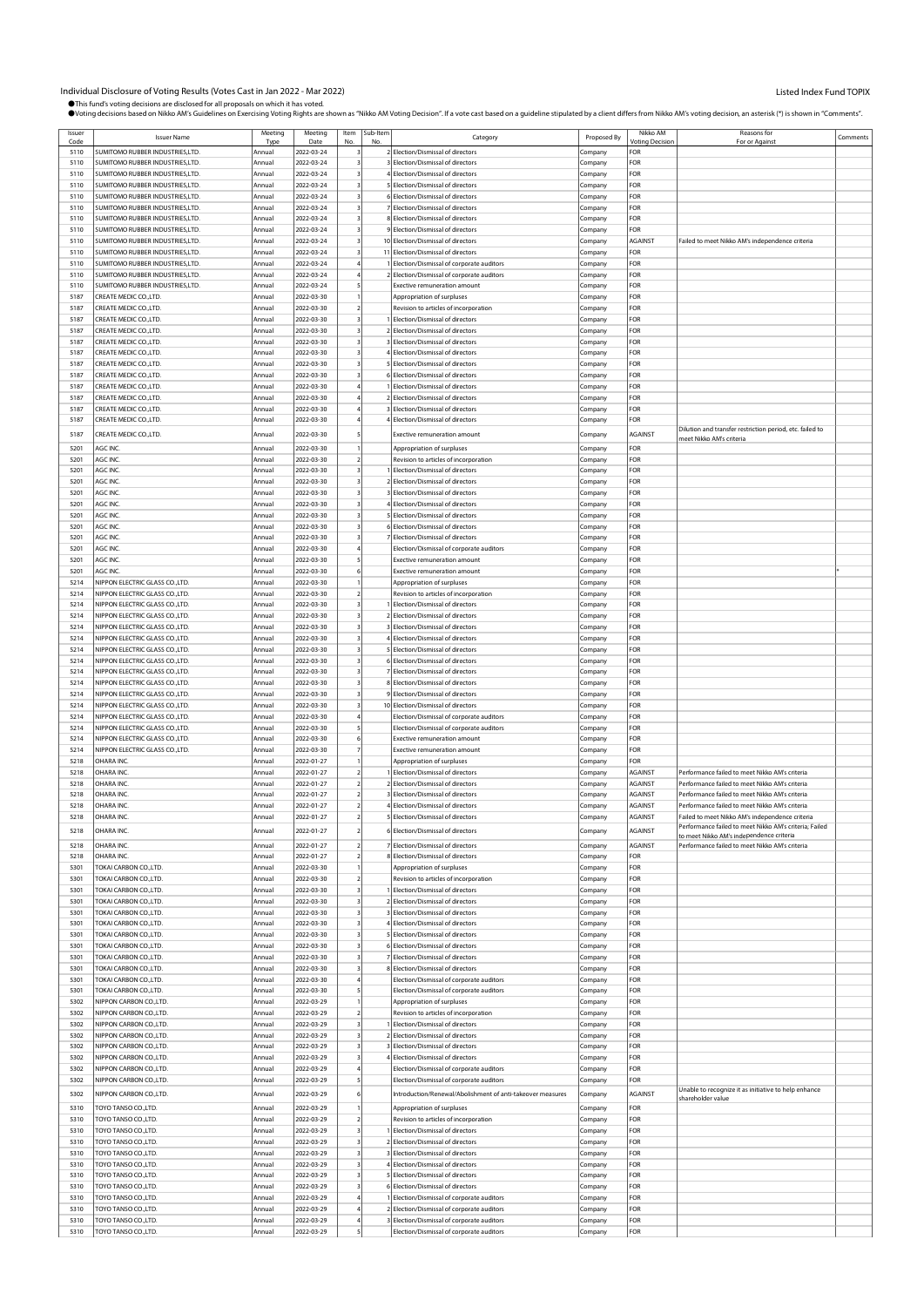●This fund's voting decisions are disclosed for all proposals on which it has voted.<br>●Voting decisions based on Nikko AM's Guidelines on Exercising Voting Rights are s n as "Nikko AM Voting Decision". If a vote cast based on a guideline stipulated by a client differs from Nikko AM's voting decision, an asterisk (\*) is shown in "Comments"

Issuer Ssuer | Meeting<br>Code | Issuer Name | Meeting<br>Type | Type Type Meeting Date Item No. Sub-Item b-Item<br>No. No. Category Category Proposed By Nikko AM Voting Decision Reasons for<br>
For or Against Comments 5337 DANTO HOLDINGS CORPORATION Annual 2022-03-29 1 Revision to articles of incorporation Company 5337 DANTO HOLDINGS CORPORATION Annual 2022-03-29 2 1 Election/Dismissal of directors Company AGAINST Number of outside directors failed to meet Nikko AM's riteria; Performance failed to meet Nikko AM's criteria 5337 DANTO HOLDINGS CORPORATION Annual 2022-03-29 2 2 Election/Dismissal of directors Company AGAINST Performance failed to meet Nikko AM's criteria and annual 2022-03-29 2 2 Election/Dismissal of directors Company Company 5337 DANTO HOLDINGS CORPORATION **Annual 2022-03-29 2** 3 Election/Dismissal of directors Company FOR 5337 DANTO HOLDINGS CORPORATION Annual 2022-03-29 2 4 Election/Dismissal of directors Company FOR 5337 DANTO HOLDINGS CORPORATION Annual 2022-03-29 2 5 Election/Dismissal of directors Company AGAINST Performance failed to meet Nikko AM's criteria 5337 DANTO HOLDINGS CORPORATION Annual 2022-03-29 3 Election/Dismissal of corporate auditors Company FOR 5563 NIPPON DENKO CO.,LTD. <br>5563 NIPPON DENKO CO.,LTD. Annual 2022-03-30 1 Appropriation of surpluses Company FOR<br>5683 NIPPON DENKO CO LTD. Annual 2022-03-30 2 Bevision to attribus of incorporation Company FOR 5563 NIPPON DENKO CO.,LTD. Annual 2022-03-30 2 Revision to articles of incorporation Company FOR 5563 NIPPON DENKO CO.,LTD. Annual 2022-03-30 3 1 Election/Dismissal of directors Company FOR 5563 NIPPON DENKO CO.,LTD. Annual 2022-03-30 3 2 Election/Dismissal of directors Company FOR 5563 NIPPON DENKO CO.,LTD. Annual 2022-03-30 3 3 Election/Dismissal of directors Company FOR 5563 NIPPON DENKO CO.,LTD. Annual 2022-03-30 3 4 Election/Dismissal of directors Company FOR 5563 NIPPON DENKO CO.,LTD. Annual 2022-03-30 3 5 Election/Dismissal of directors Company FOR ection/Dismissal of directors Company FORD. 5563 NIPPON DENKO CO.,LTD. Annual 2022-03-30 3 7 Election/Dismissal of directors Company FOR 5563 NIPPON DENKO CO.,LTD. Annual 2022-03-30 4 Election/Dismissal of corporate auditors Company FOR S819 CANARE ELECTRIC CO.,LTD. Annual 2022-03-18 1 Appropriation of surpluses Company AGAINST Judged that insufficient action for allocation of funds on the electric control of the company of the company and the company and the company and the company and the company and the company and the company and the company and the company and the company and distinguished that i had been taken 5819 CANARE ELECTRIC CO.,LTD. Annual 2022-03-18 2 2 Election/Dismissal of directors Company FOR S819 CANARE ELECTRIC CO.,LTD.<br>5819 CANARE ELECTRIC CO.,LTD. Annual 2022-03-18 2 4 Election/Dismissal of directors Company FOR 5819 CANARE ELECTRIC CO.,LTD. Annual 2022-03-18 2 4 Election/Dismissal of directors Company FOR 5819 CANARE ELECTRIC CO.,LTD. Annual 2022-03-18 2 5 Election/Dismissal of directors Company FOR 5819 CANARE ELECTRIC CO.,LTD. Annual 2022-03-18 2 6 Election/Dismissal of directors Company FOR 5819 CANARE ELECTRIC CO.,LTD. Annual 2022-03-18 2 7 Election/Dismissal of directors Company AGAINST Judged that insufficient action for allocation of funds had been taken 5819 CANARE ELECTRIC CO.,LTD. Annual 2022-03-18 2 8 Election/Dismissal of directors Company FOR Election/Dismissal of corporate auditors Company FOR 5819 CANARE ELECTRIC CO.,LTD. Annual 2022-03-18 4 Exective remuneration amount Company FOR S819 CANARE ELECTRIC CO.,LTD. Annual 2022-03-18 Sective remuneration amount Company AGAINST meet Nikko AM's criteria 5851 RYOBI LIMITED **Annual 2022-03-29 1 1 Appropriation of surpluses** Company FOR 5851 RYOBI LIMITED Annual 2022-03-29 2 Revision to articles of incorporation Company FOR 5851 RYOBI LIMITED Company FOR Annual 2022-03-29 3 1 Election/Dismissal of directors Company FOR<br>5851 RYOBI IMITED Company FOR Annual 2022-03-29 3 2 Election/Dismissal of directors Company FOR Election/Dismissal of directors Company FORE Company FORE Company FORE Company FORE COMPANY FOR DISPONSITION  $\sim$ 5851 RYOBI LIMITED Annual 2022-03-29 4 Election/Dismissal of corporate auditors Company FOR 5942 NIPPON FILCON CO.,LTD. Annual 2022-02-24 1 Appropriation of surpluses Company FOR 5942 NIPPON FILCON CO.,LTD. <br>5942 NIPPON FILCON CO.,LTD. Annual 2022-02-24 2 2 1 Election/Dismissal of directors Company FOR nual 2022-02-24 2 Election/Dismissal of directors Company FOR 5942 NIPPON FILCON CO.,LTD. Annual 2022-02-24 2 3 Election/Dismissal of directors Company FOR 5942 NIPPON FILCON CO.,LTD.<br>5942 NIPPON FILCON CO.,LTD. Annual 2022-02-24 2 S Election/Dismissal of directors Company FOR Election/Dismissal of directors **Company FOR** 5942 NIPPON FILCON CO.,LTD. **Annual 2022-02-24** 2 6 Election/Dismissal of directors Company FOR<br>5942 NIPPON FILCON CO. LTD. Annual 2022-02-24 3 Flortion/Dismissal of corporate auditors Company FOR 5942 NIPPON FILCON CO.,LTD. Annual 2022-02-24 3 Election/Dismissal of corporate auditors Company FOR 5943 NORITZ CORPORATION **Annual 2022-03-30** 1 Appropriation of surpluses Company FOR<br>5943 NORITZ CORPORATION Annual 2022-03-30 2 **Revision to articles of incorporation** Company FOR 5943 NORITZ CORPORATION Annual 2022-03-30 2 Revision to articles of incorporation Company FOR 5943 NORITZ CORPORATION Annual 2022-03-30 3 1 Election/Dismissal of directors Company AGAINST Performance failed to meet Nikko AM's criteria<br>5943 NORITZ CORPORATION Annual 2022-03-30 3 2 Election/Dismissal of directors Com 5943 NORITZ CORPORATION Annual 2022-03-30 3 2 Election/Dismissal of directors Company AGAINST Performance failed to meet Nikko AM's criteria 5943 NORITZ CORPORATION Annual 2022-03-30 3 Blection/Dismissal of directors Company AGAINST Performance failed to meet Nikko AM's criteria<br>5943 NORITZ CORPORATION Annual 2022-03-30 3 4 Election/Dismissal of directors Compa nual 2022-03-30 3 4 Election/Dismissal of directors Company 5943 NORITZ CORPORATION Annual 2022-03-30 3 5 Election/Dismissal of directors Company FOR 5943 NORITZ CORPORATION **Annual 2022-03-30** 3 6 Election/Dismissal of directors Company FOR S943 NORITZ CORPORATION Annual 2022-03-30 4 Introduction/Renewal/Abolishment of anti-takeover measures Company AGAINST Unable to recognize it as initiative to help enhance shareholder value.<br>
MORITZ CORPORATION Annual 2022-03-30 S Other capital policy proposals Company AGAINST Unable to recognize it as initiative to help enhance<br>
Shareholder value 5946 CHOFU SEISAKUSHO CO.,LTD. Annual 2022-03-25 1 Appropriation of surpluses Company FOR S946 CHOFU SEISAKUSHO CO.,LTD. **Annual 2022-03-25** 2 Revision to articles of incorporation Company FOR<br>S946 CHOFU SEISAKUSHO CO.JTD. Annual 2022-03-25 3 1 Election/Dismissal of directors Company AGA S946 CHOFU SEISAKUSHO CO.,LTD. Annual 2022-03-25 3 1 Election/Dismissal of directors Company AGAINST Performance failed to meet Nikko AM's cr 5946 CHOFU SEISAKUSHO CO.,LTD. Annual 2022-03-25 3 2 Election/Dismissal of directors Company AGAINST Performance failed to meet Nikko AM's criteria S946 CHOFU SEISAKUSHO CO.,LTD. Annual 2022-03-25 3 3 Election/Dismissal of directors Company AGAINST Performance failed to meet Nikko AM's criteria 5946 CHOFU SEISAKUSHO CO.,LTD. Annual 2022-03-25 3 4 Election/Dismissal of directors Company AGAINST Performance failed to meet Nikko AM's criteria 5946 CHOFU SEISAKUSHO CO.,LTD. Annual 2022-03-25 3 5 Election/Dismissal of directors Company AGAINST Performance failed to meet Nikko AM's criteria S946 CHOFU SEISAKUSHO CO.,LTD. **Annual** 2022-03-25 3 6 Election/Dismissal of directors Company AGAINST Performance failed to meet Nikko AM's criteria 5946 CHOFU SEISAKUSHO CO.,LTD. Annual 2022-03-25 3 7 Election/Dismissal of directors Company AGAINST Performance failed to meet Nikko AM's criteria musik COL CHORU SEISAKUSHO CO., LTD. Annual 2022-03-25 3 8 Election/Dismissal of directors Company FOR 5946 CHOFU SEISAKUSHO CO.,LTD. Annual 2022-03-25 3 9 Election/Dismissal of directors Company FOR Election/Dismissal of directors **Company FORCES** 5946 CHOFU SEISAKUSHO CO.,LTD. Annual 2022-03-25 4 2 Election/Dismissal of directors Company AGAINST Performance failed to meet Nikko AM's criteria 5946 CHOFU SEISAKUSHO CO.,LTD. Annual 2022-03-25 4 3 Election/Dismissal of directors Company AGAINST Failed to meet Nikko AM's independence criteria 5957 NITTOSEIKO CO.,LTD. Annual 2022-03-30 1 Appropriation of surpluses Company FOR 5957 NITTOSEIKO CO.,LTD. **Annual 2022-03-30** 2 Revision to articles of incorporation Company FOR<br>
Annual 2022-03-30 2 Revision to articles of incorporation Company CORPORATION Company CORPORATION Company CORPORATION nnual 2022-03-30 3 1 Election/Dismissal of directors Company Company 5957 NITTOSEIKO CO.,LTD. Annual 2022-03-30 3 2 Election/Dismissal of directors Company FOR nnual 2022-03-30 3 3 Election/Dismissal of directors Company FOR 5957 NITTOSEIKO CO.,LTD. Annual 2022-03-30 3 4 Election/Dismissal of directors Company FOR 5957 NITTOSEIKO CO.,LTD. Annual 2022-03-30 3 5 Election/Dismissal of directors Company FOR 5957 NITTOSEIKO CO.,LTD. Annual 2022-03-30 3 6 Election/Dismissal of directors Company FOR 5957 NITTOSEIKO CO.,LTD. Annual 2022-03-30 3 7 Election/Dismissal of directors Company FOR 5957 NITTOSEIKO CO.,LTD. Annual 2022-03-30 3 8 Election/Dismissal of directors Company FOR 5957 NITTOSEIKO CO.,LTD. Annual 2022-03-30 3 9 Election/Dismissal of directors Company FOR 5957 NITTOSEIKO CO.,LTD. **Annual 2022-03-30** 4 Election/Dismissal of corporate auditors Company 5959 OKABE CO.,LTD. COMPANY CONTROL CONTROL ANNUAL 2022-03-30 1 Revision to articles of incorporation Company FOR<br>5959 OKABE CO.,LTD. Company FOR Annual 2022-03-30 2 1 Election/Dismissal of directors Company FOR ection/Dismissal of directors Company FOR 5959 OKABE CO.,LTD. Annual 2022-03-30 2 2 Election/Dismissal of directors Company FOR 5959 OKABE CO.,LTD. Company Annual 2022-03-30 2 3 Election/Dismissal of directors Company Company 3<br>5959 OKABE CO.,LTD. Annual 2022-03-30 2 4 Election/Dismissal of directors Company Election/Dismissal of directors **Company FOR** 5959 OKABE CO.,LTD. Annual 2022-03-30 2 5 Election/Dismissal of directors Company FOR 5959 OKABE CO.,LTD. Annual 2022-03-30 2 6 Election/Dismissal of directors Company FOR 5959 OKABE CO.,LTD. Annual 2022-03-30 2 7 Election/Dismissal of directors Company FOR 6029 ARTRA GROUP CORPORATION Annual 2022-03-29 1 Revision to articles of incorporation Company Election/Dismissal of directors and annual 2022-03-29 2 2 1 Election/Dismissal of directors Company AGAINST Performance failed to meet Nikko AM's criteria<br>
6029 ARTRA GROUP CORPORATION Annual 2022-03-29 2 2 Election/Dismis nual 2022-03-29 2 2 Election/Dismissal of directors Company AGAINST Performance failed to meet Nikko AM's criteria 6029 ARTRA GROUP CORPORATION Annual 2022-03-29 2 3 Election/Dismissal of directors Company FOR 6029 ARTRA GROUP CORPORATION Annual 2022-03-29 2 4 Election/Dismissal of directors Company FOR 6029 ARTRA GROUP CORPORATION Annual 2022-03-29 3 Appointment/Dismissal of accounting auditors Company FOR EXTRESS AND Annual 2022-03-30 1 Revision to articles of incorporation Company FOR<br>
1991 1 Revision to annual 2022-03-30 2 1 Rection/Dismissal of directors Election/Dismissal of directors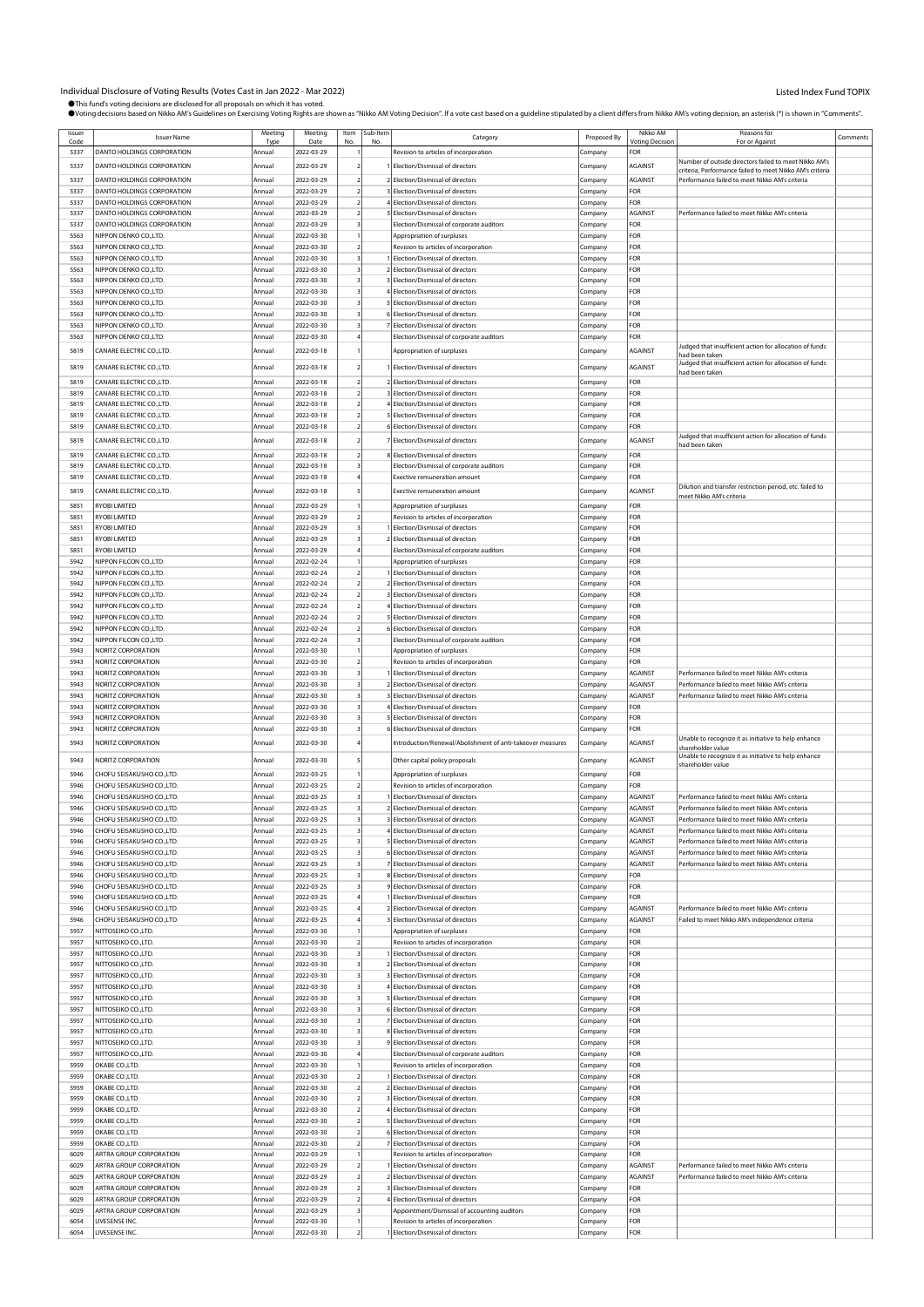| Issuer<br>Code | <b>Issuer Name</b>                           | Meeting<br>Type  | Meeting<br>Date          | Item<br>No. | Sub-Item<br>No. | Category                                                               | Proposed By        | Nikko AM<br><b>Voting Decision</b> | Reasons for<br>For or Against                                                                    | Comments |
|----------------|----------------------------------------------|------------------|--------------------------|-------------|-----------------|------------------------------------------------------------------------|--------------------|------------------------------------|--------------------------------------------------------------------------------------------------|----------|
| 6054           | IVESENSE INC.                                | Annual           | 2022-03-30               |             |                 | 2 Election/Dismissal of directors                                      | Company            | FOR                                |                                                                                                  |          |
| 6054           | LIVESENSE INC.                               | Annual           | 2022-03-30               |             |                 | 3 Election/Dismissal of directors                                      | Company            | FOR                                |                                                                                                  |          |
| 6054           | LIVESENSE INC.                               | Annual           | 2022-03-30               |             |                 | 4 Election/Dismissal of directors                                      | Company            | FOR                                |                                                                                                  |          |
| 6071           | IBJ, INC.                                    | Annual           | 2022-03-28               |             |                 | Appropriation of surpluses                                             | Company            | FOR                                |                                                                                                  |          |
| 6071           | IBJ, INC.                                    | Annual           | 2022-03-28               |             |                 | Revision to articles of incorporation                                  | Company            | FOR                                |                                                                                                  |          |
| 607            | IBJ, INC.                                    | Annual           | 2022-03-28               |             |                 | 1 Election/Dismissal of directors                                      | Company            | FOR                                |                                                                                                  |          |
| 6071           | IBJ,INC.                                     | Annual           | 2022-03-28               |             |                 | 2 Election/Dismissal of directors                                      | Company            | FOR                                |                                                                                                  |          |
| 6071           | IBJ, INC.                                    | Annual           | 2022-03-28               |             |                 | 3 Election/Dismissal of directors                                      | Company            | FOR                                |                                                                                                  |          |
| 607            | IBJ,INC.                                     | Annual           | 2022-03-28               |             |                 | 4 Election/Dismissal of directors                                      | Company            | FOR                                |                                                                                                  |          |
| 6078           | VALUE HR CO., LTD.                           | Annual           | 2022-03-29               |             |                 | Revision to articles of incorporation                                  | Company            | FOR                                |                                                                                                  |          |
| 6078           | VALUE HR CO.,LTD.                            | Annual           | 2022-03-29               |             |                 | 1 Election/Dismissal of directors                                      | Company            | FOR                                |                                                                                                  |          |
| 6078           | VALUE HR CO.,LTD.                            | Annual           | 2022-03-29               |             |                 | 2 Election/Dismissal of directors                                      | Company            | FOR                                |                                                                                                  |          |
| 6078           | VALUE HR CO.,LTD.                            | Annual           | 2022-03-29               |             |                 | 3 Election/Dismissal of directors                                      | Company            | FOR                                |                                                                                                  |          |
| 6078<br>6078   | VALUE HR CO.,LTD.<br>VALUE HR CO.,LTD.       | Annual<br>Annual | 2022-03-29<br>2022-03-29 |             |                 | 4 Election/Dismissal of directors<br>5 Election/Dismissal of directors | Company            | FOR<br>FOR                         |                                                                                                  |          |
| 6078           | VALUE HR CO.,LTD.                            | Annual           | 2022-03-29               |             |                 | 6 Election/Dismissal of directors                                      | Company<br>Company | FOR                                |                                                                                                  |          |
| 6099           | ELAN CORPORATION                             | Annual           | 2022-03-23               |             |                 | Appropriation of surpluses                                             | Company            | FOR                                |                                                                                                  |          |
| 6099           | ELAN CORPORATION                             | Annual           | 2022-03-23               |             |                 | Revision to articles of incorporation                                  | Company            | FOR                                |                                                                                                  |          |
| 6099           | ELAN CORPORATION                             | Annual           | 2022-03-23               |             |                 | 1 Election/Dismissal of directors                                      | Company            | FOR                                |                                                                                                  |          |
| 6099           | <b>ELAN CORPORATION</b>                      | Annual           | 2022-03-23               |             |                 | 2 Election/Dismissal of directors                                      | Company            | FOR                                |                                                                                                  |          |
| 6099           | <b>ELAN CORPORATION</b>                      | Annual           | 2022-03-23               |             |                 | 3 Election/Dismissal of directors                                      | Company            | FOR                                |                                                                                                  |          |
| 6099           | ELAN CORPORATION                             | Annual           | 2022-03-23               |             |                 | 4 Election/Dismissal of directors                                      | Company            | FOR                                |                                                                                                  |          |
| 6099           | ELAN CORPORATION                             | Annual           | 2022-03-23               |             |                 | 5 Election/Dismissal of directors                                      | Company            | FOR                                |                                                                                                  |          |
| 6099           | ELAN CORPORATION                             | Annual           | 2022-03-23               |             |                 | 6 Election/Dismissal of directors                                      | Company            | FOR                                |                                                                                                  |          |
| 6099           | <b>ELAN CORPORATION</b>                      | Annual           | 2022-03-23               |             |                 | Election/Dismissal of directors                                        | Company            | FOR                                |                                                                                                  |          |
| 6099           | ELAN CORPORATION                             | Annual           | 2022-03-23               |             |                 | 2 Election/Dismissal of directors                                      | Company            | FOR                                |                                                                                                  |          |
| 6099           | ELAN CORPORATION                             | Annual           | 2022-03-23               |             |                 | 3 Election/Dismissal of directors                                      | Company            | FOR                                |                                                                                                  |          |
| 6099           | ELAN CORPORATION                             | Annual           | 2022-03-23               |             |                 | 4 Election/Dismissal of directors                                      | Company            | FOR                                |                                                                                                  |          |
| 6136<br>6136   | OSG CORPORATION<br>OSG CORPORATION           | Annual<br>Annual | 2022-02-18<br>2022-02-18 |             |                 | Appropriation of surpluses<br>1 Election/Dismissal of directors        | Company            | FOR<br>FOR                         |                                                                                                  |          |
| 6136           | OSG CORPORATION                              | Annual           | 2022-02-18               |             |                 | 2 Election/Dismissal of directors                                      | Company<br>Company | FOR                                |                                                                                                  |          |
| 6136           | <b>OSG CORPORATION</b>                       | Annual           | 2022-02-18               |             |                 | 1 Election/Dismissal of directors                                      | Company            | FOR                                |                                                                                                  |          |
| 6136           | OSG CORPORATION                              | Annual           | 2022-02-18               |             |                 | 2 Election/Dismissal of directors                                      | Company            | FOR                                |                                                                                                  |          |
| 6136           | OSG CORPORATION                              | Annual           | 2022-02-18               |             |                 | 3 Election/Dismissal of directors                                      | Company            | FOR                                |                                                                                                  |          |
| 6136           | OSG CORPORATION                              | Annual           | 2022-02-18               |             |                 | 4 Election/Dismissal of directors                                      | Company            | FOR                                |                                                                                                  |          |
| 6136           | OSG CORPORATION                              | Annual           | 2022-02-18               |             |                 | 5 Election/Dismissal of directors                                      | Company            | FOR                                |                                                                                                  |          |
| 6136           | OSG CORPORATION                              | Annual           | 2022-02-18               |             |                 | <b>Exective remuneration amount</b>                                    | Company            | FOR                                |                                                                                                  |          |
| 6141           | DMG MORI CO., LTD.                           | Annual           | 2022-03-22               |             |                 | Appropriation of surpluses                                             | Company            | FOR                                |                                                                                                  |          |
| 6141           | DMG MORI CO., LTD.                           | Annual           | 2022-03-22               |             |                 | Revision to articles of incorporation                                  | Company            | FOR                                |                                                                                                  |          |
| 6141           | DMG MORI CO., LTD.                           | Annual           | 2022-03-22               |             |                 | Election/Dismissal of directors                                        | Company            | FOR                                |                                                                                                  |          |
| 6141<br>6141   | DMG MORI CO., LTD.<br>DMG MORI CO.,LTD.      | Annual<br>Annual | 2022-03-22<br>2022-03-22 |             |                 | 2 Election/Dismissal of directors<br>3 Election/Dismissal of directors | Company            | FOR<br>FOR                         |                                                                                                  |          |
| 6141           | DMG MORI CO., LTD.                           | Annual           | 2022-03-22               |             |                 | 4 Election/Dismissal of directors                                      | Company<br>Company | FOR                                |                                                                                                  |          |
| 6141           | DMG MORI CO., LTD.                           | Annual           | 2022-03-22               |             |                 | 5 Election/Dismissal of directors                                      | Company            | FOR                                |                                                                                                  |          |
| 6141           | DMG MORI CO., LTD.                           | Annual           | 2022-03-22               |             |                 | 6 Election/Dismissal of directors                                      | Company            | FOR                                |                                                                                                  |          |
| 6141           | DMG MORI CO., LTD.                           | Annual           | 2022-03-22               |             |                 | 7 Election/Dismissal of directors                                      | Company            | FOR                                |                                                                                                  |          |
| 6141           | DMG MORI CO.,LTD.                            | Annual           | 2022-03-22               |             |                 | 8 Election/Dismissal of directors                                      | Company            | FOR                                |                                                                                                  |          |
| 6141           | DMG MORI CO., LTD.                           | Annual           | 2022-03-22               |             |                 | 9 Election/Dismissal of directors                                      | Company            | FOR                                |                                                                                                  |          |
| 6141           | DMG MORI CO., LTD.                           | Annual           | 2022-03-22               |             |                 | 10 Election/Dismissal of directors                                     | Company            | FOR                                |                                                                                                  |          |
| 6143<br>6143   | SODICK CO.,LTD.<br>Sodick Co.,LTD.           | Annual<br>Annual | 2022-03-30<br>2022-03-30 |             |                 | Appropriation of surpluses<br>Revision to articles of incorporation    | Company<br>Company | FOR<br>FOR                         |                                                                                                  |          |
| 6143           | ODICK CO.,LTD.                               | Annual           | 2022-03-30               |             |                 | Election/Dismissal of directors                                        | Company            | FOR                                |                                                                                                  |          |
| 6143           | Sodick Co.,LTD.                              | Annual           | 2022-03-30               |             |                 | 2 Election/Dismissal of directors                                      | Company            | FOR                                |                                                                                                  |          |
| 6143           | SODICK CO.,LTD.                              | Annual           | 2022-03-30               |             |                 | 3 Election/Dismissal of directors                                      | Company            | FOR                                |                                                                                                  |          |
| 6143           | SODICK CO.,LTD.                              | Annual           | 2022-03-30               |             |                 | 4 Election/Dismissal of directors                                      | Company            | FOR                                |                                                                                                  |          |
| 6143           | SODICK CO.,LTD.                              | Annual           | 2022-03-30               |             |                 | 5 Election/Dismissal of directors                                      | Company            | FOR                                |                                                                                                  |          |
| 6143           | ODICK CO., LTD.                              | Annual           | 2022-03-30               |             |                 | Election/Dismissal of directors                                        | Company            | FOR                                |                                                                                                  |          |
| 6143           | Sodick Co.,LTD.                              | Annual           | 2022-03-30               |             |                 | 7 Election/Dismissal of directors                                      | Company            | FOR                                |                                                                                                  |          |
| 6143<br>6143   | SODICK CO., LTD.<br>SODICK CO.,LTD.          | Annual<br>Annual | 2022-03-30<br>2022-03-30 |             |                 | 8 Election/Dismissal of directors<br>9 Election/Dismissal of directors | Company<br>Company | FOR<br>FOR                         |                                                                                                  |          |
| 6143           | SODICK CO., LTD.                             | Annual           | 2022-03-30               |             |                 | 10 Election/Dismissal of directors                                     | Company            | FOR                                |                                                                                                  |          |
| 6143           | SODICK CO.,LTD.                              | Annual           | 2022-03-30               |             |                 | Election/Dismissal of corporate auditors                               | Company            | FOR                                |                                                                                                  |          |
| 6171           | C.E.MANAGEMENT INTEGRATED LABORATORY CO.LTD  | Annual           | 2022-03-23               |             |                 | Appropriation of surpluses                                             | Company            | FOR                                |                                                                                                  |          |
| 6171           | C.E.MANAGEMENT INTEGRATED LABORATORY CO.LTD  | Annual           | 2022-03-23               |             |                 | Revision to articles of incorporation                                  | Company            | FOR                                |                                                                                                  |          |
| 6171           | C.E.MANAGEMENT INTEGRATED LABORATORY CO.LTD  | Annual           | 2022-03-23               |             |                 | Election/Dismissal of directors                                        | Company            | FOR                                |                                                                                                  |          |
| 6171           | C.E.MANAGEMENT INTEGRATED LABORATORY CO.LTD  | Annual           | 2022-03-23               |             |                 | 2 Election/Dismissal of directors                                      | Company            | FOR                                |                                                                                                  |          |
| 6171           | C.E.MANAGEMENT INTEGRATED LABORATORY CO.LTD  | Annual           | 2022-03-23               |             |                 | 3 Election/Dismissal of directors                                      | Company            | FOR                                |                                                                                                  |          |
| 6171           | C.E.MANAGEMENT INTEGRATED LABORATORY CO.LTD  | Annual           | 2022-03-23               |             |                 | 4 Election/Dismissal of directors                                      | Company            | FOR                                |                                                                                                  |          |
| 6171           | C.E.MANAGEMENT INTEGRATED LABORATORY CO.LTD  | Annual           | 2022-03-23               |             |                 | 5 Election/Dismissal of directors                                      | Company            | FOR                                |                                                                                                  |          |
| 6217           | TSUDAKOMA CORP.                              | Annual           | 2022-02-25               |             |                 | 1 Election/Dismissal of directors                                      | Company            | AGAINST                            | Performance failed to meet Nikko AM's criteria                                                   |          |
| 6217           | TSUDAKOMA CORP.                              | Annual           | 2022-02-25               |             |                 | 2 Election/Dismissal of directors                                      | Company            | AGAINST                            | Performance failed to meet Nikko AM's criteria                                                   |          |
| 6217<br>6217   | TSUDAKOMA CORP.<br>TSUDAKOMA CORP.           | Annual<br>Annual | 2022-02-25<br>2022-02-25 |             |                 | 3 Election/Dismissal of directors<br>4 Election/Dismissal of directors | Company<br>Company | AGAINST<br>AGAINST                 | Performance failed to meet Nikko AM's criteria<br>Performance failed to meet Nikko AM's criteria |          |
| 6217           | TSUDAKOMA CORP.                              | Annual           | 2022-02-25               |             |                 | 5 Election/Dismissal of directors                                      | Company            | AGAINST                            | Performance failed to meet Nikko AM's criteria                                                   |          |
| 6217           | TSUDAKOMA CORP.                              | Annual           | 2022-02-25               |             |                 | 6 Election/Dismissal of directors                                      | Company            | <b>AGAINST</b>                     | Performance failed to meet Nikko AM's criteria                                                   |          |
| 6217           | TSUDAKOMA CORP.                              | Annual           | 2022-02-25               |             |                 | 7 Election/Dismissal of directors                                      | Company            | AGAINST                            | Performance failed to meet Nikko AM's criteria                                                   |          |
| 6217           | TSUDAKOMA CORP.                              | Annual           | 2022-02-25               |             |                 | 8 Election/Dismissal of directors                                      | Company            | <b>AGAINST</b>                     | Performance failed to meet Nikko AM's criteria                                                   |          |
| 6217           | TSUDAKOMA CORP.                              | Annual           | 2022-02-25               |             |                 | 9 Election/Dismissal of directors                                      | Company            | AGAINST                            | Performance failed to meet Nikko AM's criteria                                                   |          |
| 6235           | OPTORUN CO.,LTD.                             | Annual           | 2022-03-29               |             |                 | Appropriation of surpluses                                             | Company            | FOR                                |                                                                                                  |          |
| 6235           | OPTORUN CO., LTD.                            | Annual           | 2022-03-29               |             |                 | Revision to articles of incorporation                                  | Company            | FOR                                |                                                                                                  |          |
| 6235<br>6235   | OPTORUN CO.,LTD.<br>OPTORUN CO.,LTD.         | Annual<br>Annual | 2022-03-29<br>2022-03-29 |             |                 | 1 Election/Dismissal of directors<br>2 Election/Dismissal of directors | Company<br>Company | FOR<br>FOR                         |                                                                                                  |          |
| 6235           | OPTORUN CO.,LTD.                             | Annual           | 2022-03-29               |             |                 | 3 Election/Dismissal of directors                                      | Company            | FOR                                |                                                                                                  |          |
| 6235           | OPTORUN CO., LTD.                            | Annual           | 2022-03-29               |             |                 | 4 Election/Dismissal of directors                                      | Company            | <b>AGAINST</b>                     | Failed to meet Nikko AM's independence criteria                                                  |          |
| 6235           | OPTORUN CO., LTD.                            | Annual           | 2022-03-29               |             |                 | 5 Election/Dismissal of directors                                      | Company            | FOR                                |                                                                                                  |          |
| 6235           | OPTORUN CO., LTD.                            | Annual           | 2022-03-29               |             |                 | 6 Election/Dismissal of directors                                      | Company            | FOR                                |                                                                                                  |          |
| 6235           | optorun co.,LTD.                             | Annual           | 2022-03-29               |             |                 | 7 Election/Dismissal of directors                                      | Company            | <b>AGAINST</b>                     | Failed to meet Nikko AM's independence criteria                                                  |          |
| 6250           | YAMABIKO CORPORATION                         | Annual           | 2022-03-30               |             |                 | Revision to articles of incorporation                                  | Company            | FOR                                |                                                                                                  |          |
| 6250           | YAMABIKO CORPORATION                         | Annual           | 2022-03-30               |             |                 | 1 Election/Dismissal of directors                                      | Company            | FOR                                |                                                                                                  |          |
| 6250<br>6250   | YAMABIKO CORPORATION<br>YAMABIKO CORPORATION | Annual<br>Annual | 2022-03-30<br>2022-03-30 |             |                 | 2 Election/Dismissal of directors<br>3 Election/Dismissal of directors | Company            | FOR<br>FOR                         |                                                                                                  |          |
| 6250           | AMABIKO CORPORATION                          | Annual           | 2022-03-30               |             |                 | 4 Election/Dismissal of directors                                      | Company<br>Company | FOR                                |                                                                                                  |          |
| 6250           | YAMABIKO CORPORATION                         | Annual           | 2022-03-30               |             |                 | 5 Election/Dismissal of directors                                      | Company            | FOR                                |                                                                                                  |          |
| 6250           | YAMABIKO CORPORATION                         | Annual           | 2022-03-30               |             |                 | 6 Election/Dismissal of directors                                      | Company            | FOR                                |                                                                                                  |          |
| 6250           | YAMABIKO CORPORATION                         | Annual           | 2022-03-30               |             |                 | 7 Election/Dismissal of directors                                      | Company            | FOR                                |                                                                                                  |          |
| 6250           | YAMABIKO CORPORATION                         | Annual           | 2022-03-30               |             |                 | 8 Election/Dismissal of directors                                      | Company            | FOR                                |                                                                                                  |          |
| 6250           | YAMABIKO CORPORATION                         | Annual           | 2022-03-30               |             |                 | 1 Election/Dismissal of corporate auditors                             | Company            | FOR                                |                                                                                                  |          |
| 6250           | YAMABIKO CORPORATION                         | Annual           | 2022-03-30               |             |                 | 2 Election/Dismissal of corporate auditors                             | Company            | FOR                                |                                                                                                  |          |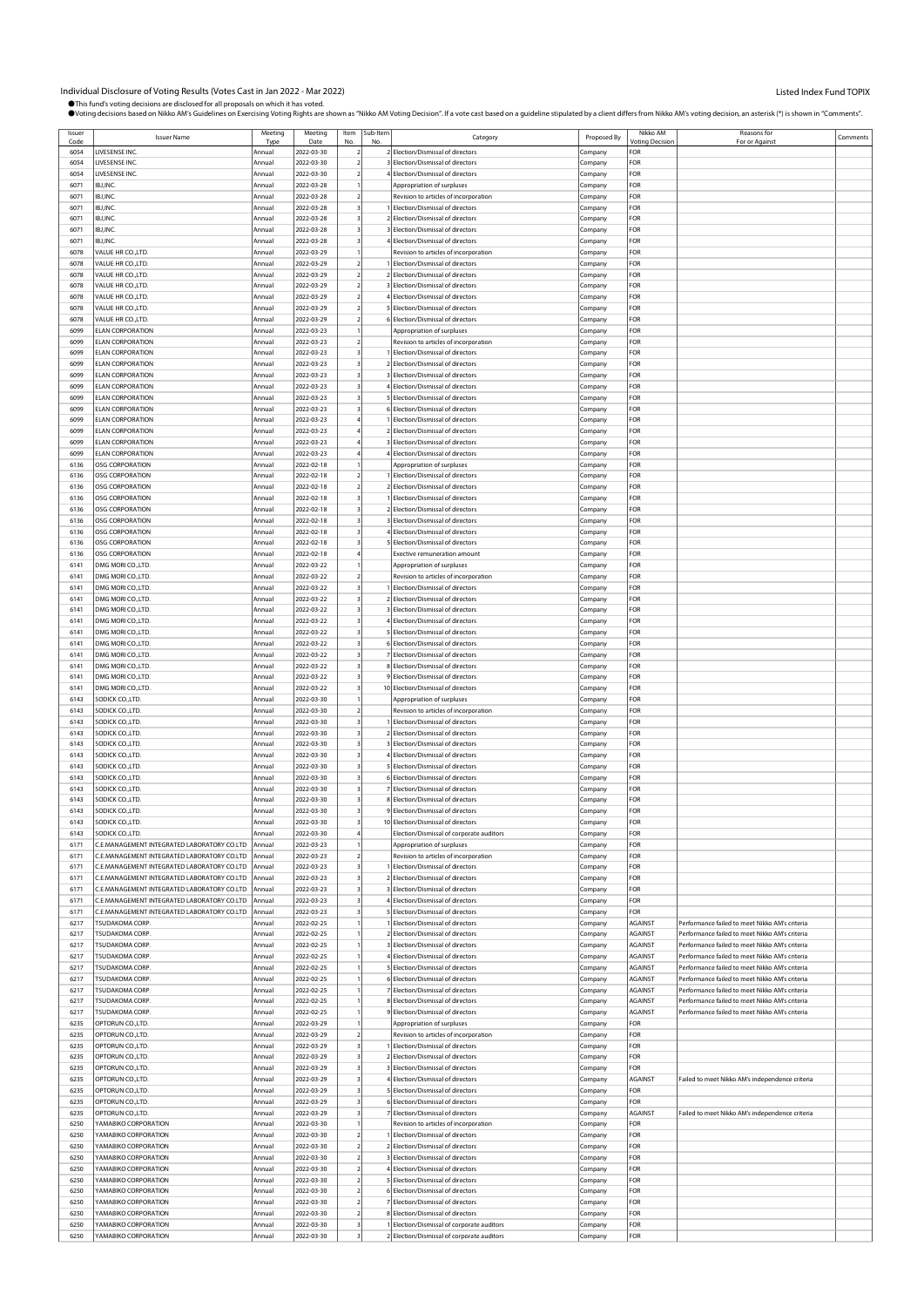●This fund's voting decisions are disclosed for all proposals on which it has voted. s "Nikko AM Voting Decision". If a vote cast based on a guideline stipulated by a client differs from Nikko AM's voting decision, an asterisk (\*) is shown in "Comments".

| Issue        | <b>Issuer Name</b>                                                           | Meeting          | Meeting<br>Date          | Item<br>No | Sub-Item | Category                                                               | Proposed By        | Nikko AM<br><b>Voting Decision</b> | Reasons for                                     | Comments |
|--------------|------------------------------------------------------------------------------|------------------|--------------------------|------------|----------|------------------------------------------------------------------------|--------------------|------------------------------------|-------------------------------------------------|----------|
| 6250         | AMABIKO CORPORATION                                                          | Type<br>Annual   | 2022-03-30               |            | No       | Election/Dismissal of corporate auditors                               | Company            | FOR                                | For or Against                                  |          |
| 6266         | FAZMO CO.,LTD.                                                               | Annual           | 2022-03-25               |            |          | Appropriation of surpluses                                             | Company            | FOR                                |                                                 |          |
| 6266         | FAZMO CO.,LTD.                                                               | Annual           | 2022-03-25               |            |          | Revision to articles of incorporation                                  | Company            | FOR                                |                                                 |          |
| 6266         | FAZMO CO.,LTD.                                                               | Annual           | 2022-03-25               |            |          | Election/Dismissal of directors                                        | Company            | FOR                                |                                                 |          |
| 6266         | FAZMO CO.,LTD.                                                               | Annual           | 2022-03-25               |            |          | 2 Election/Dismissal of directors                                      | Company            | FOR                                |                                                 |          |
| 6266         | AZMO CO.,LTD.                                                                | Annual           | 2022-03-25               |            |          | 3 Election/Dismissal of directors                                      | Company            | FOR                                |                                                 |          |
| 6266         | FAZMO CO.,LTD.                                                               | Annual           | 2022-03-25               |            |          | 4 Election/Dismissal of directors                                      | Company            | FOR                                |                                                 |          |
| 6266         | FAZMO CO.,LTD.                                                               | Annual           | 2022-03-25               |            |          | 5 Election/Dismissal of directors                                      | Company            | FOR                                |                                                 |          |
| 6266         | FAZMO CO.,LTD.                                                               | Annual           | 2022-03-25               |            |          | 6 Election/Dismissal of directors                                      | Company            | FOR                                |                                                 |          |
| 6266         | FAZMO CO.,LTD.                                                               | Annual           | 2022-03-25               |            |          | 1 Election/Dismissal of directors                                      | Company            | FOR                                |                                                 |          |
| 6266         | FAZMO CO.,LTD.                                                               | Annual           | 2022-03-25               |            |          | 2 Election/Dismissal of directors                                      | Company            | FOR                                |                                                 |          |
| 6266         | FAZMO CO.,LTD.                                                               | Annual           | 2022-03-25               |            |          | Election/Dismissal of directors                                        | Company            | FOR                                |                                                 |          |
| 6268         | VABTESCO CORPORATION                                                         | Annual           | 2022-03-24               |            |          | Appropriation of surpluses                                             | Company            | FOR                                |                                                 |          |
| 6268         | VARTESCO CORPORATION                                                         | Annual           | 2022-03-24               |            |          | Revision to articles of incorporation                                  | Company            | FOR                                |                                                 |          |
| 6268         | <b>VABTESCO CORPORATION</b>                                                  | Annual           | 2022-03-24               |            |          | 1 Election/Dismissal of directors                                      | Company            | FOR                                |                                                 |          |
| 6268         | <b>VABTESCO CORPORATION</b>                                                  | Annual           | 2022-03-24               |            |          | 2 Election/Dismissal of directors                                      | Company            | FOR                                |                                                 |          |
| 6268         | <b>VABTESCO CORPORATION</b>                                                  | Annual           | 2022-03-24               |            |          | Election/Dismissal of directors                                        | Company            | FOR                                |                                                 |          |
| 6268         | <b>NABTESCO CORPORATION</b>                                                  | Annual           | 2022-03-24               |            |          | 4 Election/Dismissal of directors                                      | Company            | FOR                                |                                                 |          |
| 6268         | <b>NABTESCO CORPORATION</b>                                                  | Annual           | 2022-03-24               |            |          | Election/Dismissal of directors                                        | Company            | <b>OR</b><br>FOR                   |                                                 |          |
| 6268<br>6268 | <b>VABTESCO CORPORATION</b><br><b>VABTESCO CORPORATION</b>                   | Annual<br>Annual | 2022-03-24<br>2022-03-24 |            |          | 6 Election/Dismissal of directors<br>7 Election/Dismissal of directors | Company<br>Company | FOR                                |                                                 |          |
| 6268         | <b>VABTESCO CORPORATION</b>                                                  | Annual           | 2022-03-24               |            |          | 8 Election/Dismissal of directors                                      | Company            | FOR                                |                                                 |          |
| 6268         | <b>VABTESCO CORPORATION</b>                                                  | Annual           | 2022-03-24               |            |          | 9 Election/Dismissal of directors                                      | Company            | FOR                                |                                                 |          |
| 6268         | <b>VABTESCO CORPORATION</b>                                                  | Annual           | 2022-03-24               |            |          | 10 Election/Dismissal of directors                                     | Company            | FOR                                |                                                 |          |
| 6269         | MODEC, INC.                                                                  | Annual           | 2022-03-29               |            |          | Revision to articles of incorporation                                  | Company            | FOR                                |                                                 |          |
| 6269         | MODEC, INC.                                                                  | Annual           | 2022-03-29               |            |          | 1 Election/Dismissal of directors                                      | Company            | AGAINST                            | Performance failed to meet Nikko AM's criteria  |          |
| 6269         | MODEC, INC.                                                                  | Annual           | 2022-03-29               |            |          | Election/Dismissal of directors                                        | Company            | FOR                                |                                                 |          |
| 6269         | MODEC, INC.                                                                  | Annual           | 2022-03-29               |            |          | 3 Election/Dismissal of directors                                      | Company            | FOR                                |                                                 |          |
| 6269         | MODEC.INC.                                                                   | Annual           | 2022-03-29               |            |          | 4 Election/Dismissal of directors                                      | Company            | AGAINST                            | Failed to meet Nikko AM's independence criteria |          |
| 6269         | MODEC, INC.                                                                  | Annual           | 2022-03-29               |            |          | 5 Election/Dismissal of directors                                      | Company            | AGAINST                            | Failed to meet Nikko AM's independence criteria |          |
| 6269         | MODEC, INC.                                                                  | Annual           | 2022-03-29               |            |          | 6 Election/Dismissal of directors                                      | Company            | AGAINST                            | Performance failed to meet Nikko AM's criteria  |          |
| 6269         | MODEC, INC.                                                                  | Annual           | 2022-03-29               |            |          | 7 Election/Dismissal of directors                                      | Company            | <b>AGAINST</b>                     | Performance failed to meet Nikko AM's criteria  |          |
| 6269         | MODEC, INC.                                                                  | Annual           | 2022-03-29               |            |          | 8 Election/Dismissal of directors                                      | Company            | AGAINST                            | Performance failed to meet Nikko AM's criteria  |          |
| 6269         | MODEC, INC.                                                                  | Annual           | 2022-03-29               |            |          | Election/Dismissal of directors                                        | Company            | FOR                                |                                                 |          |
| 6269         | MODEC, INC.                                                                  | Annual           | 2022-03-29               |            |          | 10 Election/Dismissal of directors                                     | Company            | FOR                                |                                                 |          |
| 6269         | MODEC, INC.                                                                  | Annual           | 2022-03-29               |            |          | Election/Dismissal of corporate auditors                               | Company            | FOR                                |                                                 |          |
| 6278         | UNION TOOL CO.                                                               | Annual           | 2022-03-30               |            |          | Appropriation of surpluses                                             | Company            | FOR                                |                                                 |          |
| 6278         | UNION TOOL CO.                                                               | Annual           | 2022-03-30               |            |          | Revision to articles of incorporation                                  | Company            | FOR                                |                                                 |          |
| 6278         | JNION TOOL CO.                                                               | Annual           | 2022-03-30               |            |          | Election/Dismissal of directors                                        | Company            | FOR                                |                                                 |          |
| 6278         | JNION TOOL CO.                                                               | Annual           | 2022-03-30               |            |          | 2 Election/Dismissal of directors                                      | Company            | FOR                                |                                                 |          |
| 6278         | JNION TOOL CO.                                                               | Annual           | 2022-03-30               |            |          | 3 Election/Dismissal of directors                                      | Company            | FOR                                |                                                 |          |
| 6278         | UNION TOOL CO.                                                               | Annual           | 2022-03-30               |            |          | 4 Election/Dismissal of directors                                      | Company            | FOR                                |                                                 |          |
| 6278         | JNION TOOL CO.                                                               | Annual           | 2022-03-30               |            |          | 5 Election/Dismissal of directors                                      | Company            | FOR                                |                                                 |          |
| 6278         | UNION TOOL CO.                                                               | Annual           | 2022-03-30               |            |          | 6 Election/Dismissal of directors                                      | Company            | FOR                                |                                                 |          |
| 6278         | JNION TOOL CO.                                                               | Annual           | 2022-03-30               |            |          | Election/Dismissal of corporate auditors                               | Company            | AGAINST                            | Failed to meet Nikko AM's independence criteria |          |
| 6291         | AIRTECH JAPAN,LTD.                                                           | Annual           | 2022-03-29               |            |          | Appropriation of surpluses                                             | Company            | FOR                                |                                                 |          |
| 6291         | <b>NRTECH JAPAN,LTD.</b>                                                     | Annual           | 2022-03-29               |            |          | Revision to articles of incorporation                                  | Company            | FOR                                |                                                 |          |
| 629          | AIRTECH JAPAN,LTD.                                                           | Annual           | 2022-03-29               |            |          | 1 Election/Dismissal of directors                                      | Company            | FOR                                |                                                 |          |
| 6291         | AIRTECH JAPAN,LTD.                                                           | Annual           | 2022-03-29               |            |          | Election/Dismissal of directors                                        | Company            | FOR                                |                                                 |          |
| 629          | AIRTECH JAPAN,LTD.                                                           | Annual           | 2022-03-29               |            |          | 3 Election/Dismissal of directors                                      | Company            | FOR                                |                                                 |          |
| 6291         | AIRTECH JAPAN,LTD.                                                           | Annual           | 2022-03-29               |            |          | 4 Election/Dismissal of directors                                      | Company            | FOR                                |                                                 |          |
| 6291         | <b>NRTECH JAPAN,LTD.</b>                                                     | Annual           | 2022-03-29               |            |          | 5 Election/Dismissal of directors                                      | Company            | FOR                                |                                                 |          |
| 629          | AIRTECH JAPAN,LTD.                                                           | Annual           | 2022-03-29               |            |          | 1 Election/Dismissal of directors                                      | Company            | FOR                                |                                                 |          |
| 6291<br>6291 | AIRTECH JAPAN,LTD.                                                           | Annual           | 2022-03-29               |            |          | Election/Dismissal of directors                                        | Company            | FOR                                |                                                 |          |
|              | AIRTECH JAPAN,LTD.                                                           | Annual           | 2022-03-29               |            |          | 3 Election/Dismissal of directors                                      | Company            | FOR                                |                                                 |          |
| 6291         | AIRTECH JAPAN,LTD.<br>FOMOE ENGINEERING CO.,LTD. (TOMOE KOGYO CO.,LTD Annual | Annual           | 2022-03-29               |            |          | Election/Dismissal of directors<br>Appropriation of surpluses          | Company            | FOR<br>FOR                         |                                                 |          |
| 6309<br>6309 | FOMOE ENGINEERING CO.,LTD. (TOMOE KOGYO CO.,LTD Annual                       |                  | 2022-01-28<br>2022-01-28 |            |          | Election/Dismissal of directors                                        | Company            | FOR                                |                                                 |          |
| 6309         | FOMOE ENGINEERING CO.,LTD. (TOMOE KOGYO CO.,LTD Annual                       |                  | 2022-01-28               |            |          | Election/Dismissal of directors                                        | Company<br>Company | FOR                                |                                                 |          |
| 6309         | OMOE ENGINEERING CO.,LTD. (TOMOE KOGYO CO.,LTD Annual                        |                  | 2022-01-28               |            |          | Election/Dismissal of director                                         |                    |                                    |                                                 |          |
| 6309         | TOMOE ENGINEERING CO.,LTD. (TOMOE KOGYO CO.,LTD Annual                       |                  | 2022-01-28               |            |          | 4 Election/Dismissal of directors                                      | Company            | FOR                                |                                                 |          |
| 6309         | TOMOE ENGINEERING CO.,LTD. (TOMOE KOGYO CO.,LTD Annual                       |                  | 2022-01-28               |            |          | 5 Election/Dismissal of directors                                      | Company            | FOR                                |                                                 |          |
| 6309         | TOMOE ENGINEERING CO.,LTD. (TOMOE KOGYO CO.,LTD Annual                       |                  | 2022-01-28               |            |          | 6 Election/Dismissal of directors                                      | Company            | FOR                                |                                                 |          |
| 6309         | FOMOE ENGINEERING CO., LTD. (TOMOE KOGYO CO., LTD Annual                     |                  | 2022-01-28               |            |          | 7 Election/Dismissal of directors                                      | Company            | FOR                                |                                                 |          |
| 6309         | TOMOE ENGINEERING CO.,LTD. (TOMOE KOGYO CO.,LTD Annual                       |                  | 2022-01-28               |            |          | 8 Election/Dismissal of directors                                      | Company            | FOR                                |                                                 |          |
| 6309         | TOMOE ENGINEERING CO.,LTD. (TOMOE KOGYO CO.,LTD Annual                       |                  | 2022-01-28               |            |          | 9 Election/Dismissal of directors                                      | Company            | FOR                                |                                                 |          |
| 6309         | TOMOE ENGINEERING CO.,LTD. (TOMOE KOGYO CO.,LTD Annual                       |                  | 2022-01-28               |            |          | 10 Election/Dismissal of directors                                     | Company            | FOR                                |                                                 |          |
| 6309         | TOMOE ENGINEERING CO.,LTD. (TOMOE KOGYO CO.,LTD Annual                       |                  | 2022-01-28               |            |          | Exective remuneration amount                                           | Company            | FOR                                |                                                 |          |
| 6310         | SEKI & CO., LTD.                                                             | Annual           | 2022-03-30               |            |          | Appropriation of surpluses                                             | Company            | FOR                                |                                                 |          |
| 6310         | <b>ISEKI &amp; CO.,LTD.</b>                                                  | Annual           | 2022-03-30               |            |          | Revision to articles of incorporation                                  | Company            | FOR                                |                                                 |          |
| 6310         | SEKI & CO., LTD.                                                             | Annual           | 2022-03-30               |            |          | 1 Election/Dismissal of directors                                      | Company            | FOR                                |                                                 |          |
| 6310         | SEKI & CO.,LTD.                                                              | Annual           | 2022-03-30               |            |          | 2 Election/Dismissal of directors                                      | Company            | FOR                                |                                                 |          |
| 6310         | ISEKI & CO.,LTD.                                                             | Annual           | 2022-03-30               |            |          | 3 Election/Dismissal of directors                                      | Company            | FOR                                |                                                 |          |
| 6310         | SEKI & CO.,LTD.                                                              | Annual           | 2022-03-30               |            |          | 4 Election/Dismissal of directors                                      | Company            | OR <sup>:</sup>                    |                                                 |          |
| 6310         | <b>ISEKI &amp; CO.,LTD.</b>                                                  | Annual           | 2022-03-30               |            |          | 5 Election/Dismissal of directors                                      | Company            | FOR                                |                                                 |          |
| 6310         | SEKI & CO.,LTD.                                                              | Annual           | 2022-03-30               |            |          | 6 Election/Dismissal of directors                                      | Company            | FOR                                |                                                 |          |
| 6310         | <b>ISEKI &amp; CO.,LTD.</b>                                                  | Annual           | 2022-03-30               |            |          | 7 Election/Dismissal of directors                                      | Company            | FOR                                |                                                 |          |
| 6310         | ISEKI & CO., LTD.                                                            | Annual           | 2022-03-30               |            |          | 8 Election/Dismissal of directors                                      | Company            | FOR                                |                                                 |          |
| 6310         | SEKI & CO.,LTD.                                                              | Annual           | 2022-03-30               |            |          | 9 Election/Dismissal of directors                                      | Company            | OR <sup>:</sup>                    |                                                 |          |
| 6310         | SEKI & CO.,LTD.                                                              | Annual           | 2022-03-30               |            |          | <b>Exective remuneration amount</b>                                    | Company            | FOR                                |                                                 |          |
| 6310         | SEKI & CO.,LTD.                                                              | Annual           | 2022-03-30               |            |          | Exective remuneration amount                                           | Company            | FOR                                |                                                 |          |
| 6326         | <b>KUBOTA CORPORATION</b>                                                    | Annual           | 2022-03-18               |            |          | Revision to articles of incorporation                                  | Company            | FOR                                |                                                 |          |
| 6326         | KUBOTA CORPORATION                                                           | Annual           | 2022-03-18               |            |          | 1 Election/Dismissal of directors                                      | Company            | FOR                                |                                                 |          |
| 6326<br>6326 | KUBOTA CORPORATION                                                           | Annual           | 2022-03-18               |            |          | 2 Election/Dismissal of directors                                      | Company            | FOR<br>FOR                         |                                                 |          |
|              | KUBOTA CORPORATION                                                           | Annual           | 2022-03-18               |            |          | 3 Election/Dismissal of directors                                      | Company            | OR:                                |                                                 |          |
| 6326         | <b>KUBOTA CORPORATION</b>                                                    | Annual           | 2022-03-18               |            |          | 4 Election/Dismissal of directors                                      | Company            | FOR                                |                                                 |          |
| 6326<br>6326 | <b>KUBOTA CORPORATION</b><br>KUBOTA CORPORATION                              | Annual<br>Annual | 2022-03-18<br>2022-03-18 |            |          | 5 Election/Dismissal of directors<br>6 Election/Dismissal of directors | Company            | FOR                                |                                                 |          |
| 6326         | <b>KUBOTA CORPORATION</b>                                                    | Annual           | 2022-03-18               |            |          | Election/Dismissal of directors                                        | Company<br>Company | FOR                                |                                                 |          |
| 6326         | KUBOTA CORPORATION                                                           | Annual           | 2022-03-18               |            |          | 8 Election/Dismissal of directors                                      | Company            | FOR                                |                                                 |          |
| 6326         | <b>(UBOTA CORPORATION</b>                                                    | Annual           | 2022-03-18               |            |          | 9 Election/Dismissal of directors                                      | Company            | <b>OR</b>                          |                                                 |          |
| 6326         | <b>KUBOTA CORPORATION</b>                                                    | Annual           | 2022-03-18               |            |          | 10 Election/Dismissal of directors                                     | Company            | FOR                                |                                                 |          |
| 6326         | KUBOTA CORPORATION                                                           | Annual           | 2022-03-18               |            |          | 1 Election/Dismissal of corporate auditors                             | Company            | FOR                                |                                                 |          |
| 6326         | KUBOTA CORPORATION                                                           | Annual           | 2022-03-18               |            |          | 2 Election/Dismissal of corporate auditors                             | Company            | FOR                                |                                                 |          |
| 6326         | KUBOTA CORPORATION                                                           | Annual           | 2022-03-18               |            |          | 3 Election/Dismissal of corporate auditors                             | Company            | FOR                                |                                                 |          |
| 6326         | <b>KUBOTA CORPORATION</b>                                                    | Annual           | 2022-03-18               |            |          | 4 Election/Dismissal of corporate auditors                             | Company            | OR:                                |                                                 |          |
| 6326         | <b>KUBOTA CORPORATION</b>                                                    | Annual           | 2022-03-18               |            |          | Election/Dismissal of corporate auditors                               | Company            | FOR                                |                                                 |          |
| 6326         | <b>KUBOTA CORPORATION</b>                                                    | Annual           | 2022-03-18               |            |          | Exective remuneration amount                                           | Company            | FOR                                |                                                 |          |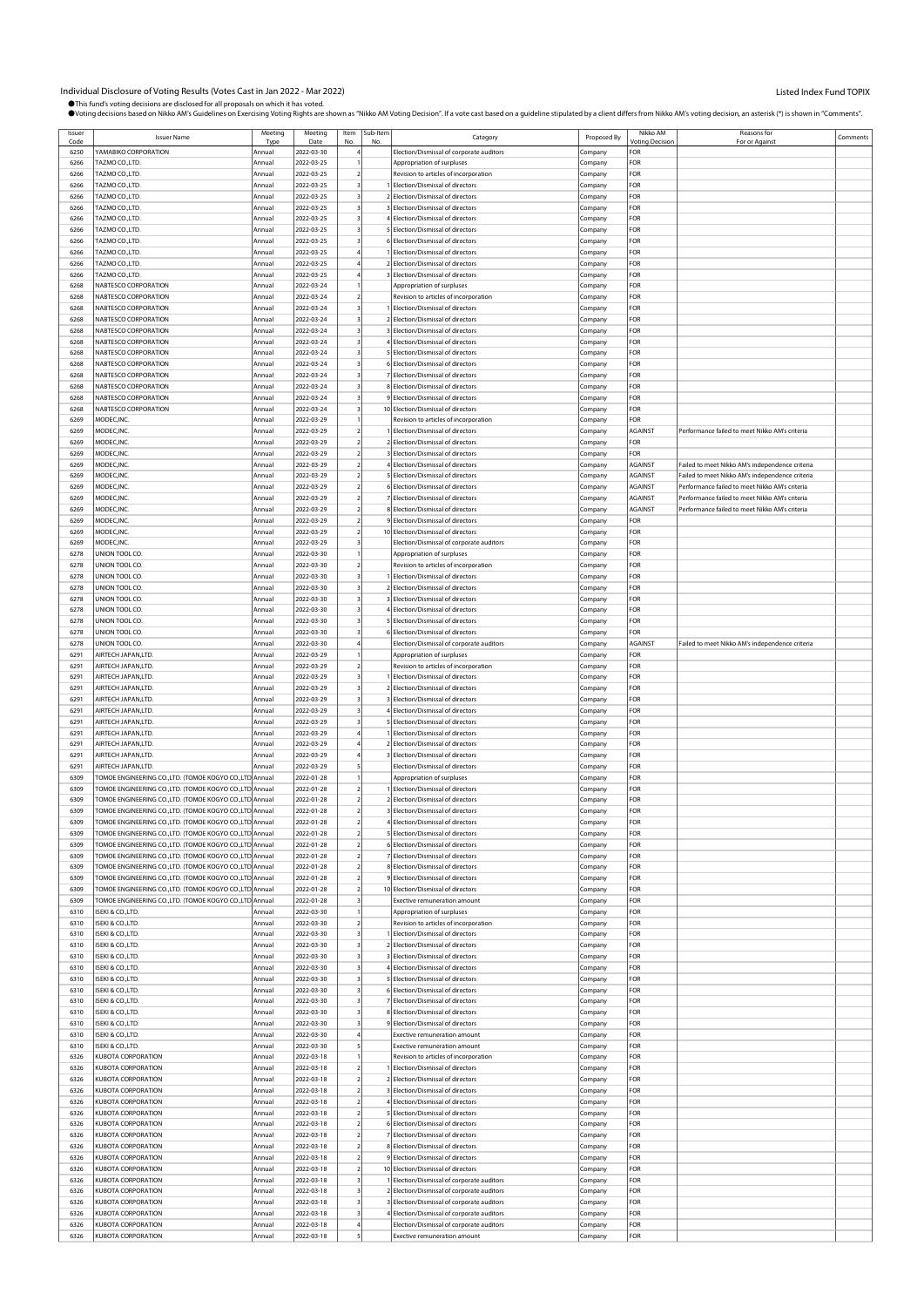| Issuer       |                                                              | Meeting          | Meeting                  | Item | Sub-Item                |                                                                                 |                    | Nikko AM                    | Reasons for                                            |          |
|--------------|--------------------------------------------------------------|------------------|--------------------------|------|-------------------------|---------------------------------------------------------------------------------|--------------------|-----------------------------|--------------------------------------------------------|----------|
| Code         | <b>Issuer Name</b>                                           | Type             | Date                     | No   | No.                     | Category                                                                        | Proposed By        | <b>/oting Decision</b>      | For or Against                                         | Comments |
| 6326<br>6326 | KUBOTA CORPORATION<br>KUBOTA CORPORATION                     | Annual<br>Annual | 2022-03-18<br>2022-03-18 |      |                         | xective remuneration amount<br>xective remuneration amount                      | Company<br>Company | FOR<br><b>OR</b>            |                                                        |          |
| 6326         | KUBOTA CORPORATION                                           | Annual           | 2022-03-18               |      |                         | <b>Exective remuneration amount</b>                                             | Company            | FOR                         |                                                        |          |
| 6328         | EBARA JITSUGYO CO.,LTD.                                      | Annual           | 2022-03-24               |      |                         | Appropriation of surpluses                                                      | Company            | ЮR                          |                                                        |          |
| 6328         | EBARA JITSUGYO CO.,LTD                                       | Annual           | 2022-03-24               |      |                         | Revision to articles of incorporation                                           | Company            | ЮR                          |                                                        |          |
| 6328         | EBARA JITSUGYO CO.,LTD                                       | Annual           | 2022-03-24               |      |                         | Election/Dismissal of directors                                                 | Company            | FOR                         |                                                        |          |
| 6328         | EBARA JITSUGYO CO.,LTD.                                      | Annual           | 2022-03-24               |      | $\mathcal{P}$           | <b>Election/Dismissal of directors</b>                                          | Company            | <b>OR</b>                   |                                                        |          |
| 6328<br>6328 | EBARA JITSUGYO CO.,LTD<br>EBARA JITSUGYO CO.,LTD.            | Annual<br>Annual | 2022-03-24<br>2022-03-24 |      |                         | Election/Dismissal of directors<br>Election/Dismissal of directors              | Company<br>Company | FOR<br><b>OR</b>            |                                                        |          |
| 6328         | EBARA JITSUGYO CO.,LTD                                       | Annual           | 2022-03-24               |      |                         | Election/Dismissal of directors                                                 | Company            | <b>OR</b>                   |                                                        |          |
| 6328         | EBARA JITSUGYO CO.,LTD                                       | Annual           | 2022-03-24               |      | $\mathcal{D}$           | Election/Dismissal of directors                                                 | Company            | FOR                         |                                                        |          |
| 6328         | EBARA JITSUGYO CO.,LTD.                                      | Annual           | 2022-03-24               |      | $\overline{\mathbf{3}}$ | Election/Dismissal of directors                                                 | Company            | <b>OR</b>                   |                                                        |          |
| 6328         | EBARA JITSUGYO CO.,LTD.                                      | Annual           | 2022-03-24               |      |                         | Election/Dismissal of directors                                                 | Company            | <b>OR</b>                   |                                                        |          |
| 6328         | EBARA JITSUGYO CO.,LTD.                                      | Annual           | 2022-03-24               |      |                         | Election/Dismissal of directors                                                 | Company            | <b>OR</b>                   |                                                        |          |
| 6328         | EBARA JITSUGYO CO.,LTD                                       | Annual           | 2022-03-24               |      |                         | Election/Dismissal of directors                                                 | Company            | <b>OR</b>                   |                                                        |          |
| 6328         | EBARA JITSUGYO CO.,LTD                                       | Annual           | 2022-03-24               |      |                         | <b>Exective remuneration amount</b>                                             | Investor           | <b>AGAINST</b>              |                                                        |          |
| 6328         | EBARA JITSUGYO CO.,LTD.                                      | Annual           | 2022-03-24               |      |                         | Other capital policy proposals                                                  | Investor           | <b>AGAINST</b>              |                                                        |          |
| 6328<br>6361 | EBARA JITSUGYO CO.,LTD.<br><b>EBARA CORPORATION</b>          | Annual<br>Annual | 2022-03-24<br>2022-03-29 |      |                         | Election/Dismissal of directors<br>Appropriation of surpluses                   | nvestor<br>Company | <b>AGAINST</b><br><b>OR</b> |                                                        |          |
| 6361         | <b>EBARA CORPORATION</b>                                     | Annual           | 2022-03-29               |      |                         | Revision to articles of incorporation                                           | Company            | ЮR                          |                                                        |          |
| 6361         | <b>EBARA CORPORATION</b>                                     | Annual           | 2022-03-29               |      |                         | Election/Dismissal of directors                                                 | Company            | FOR                         |                                                        |          |
| 6361         | <b>EBARA CORPORATION</b>                                     | Annual           | 2022-03-29               |      | $\mathcal{P}$           | Election/Dismissal of directors                                                 | Company            | <b>OR</b>                   |                                                        |          |
| 6361         | <b>EBARA CORPORATION</b>                                     | Annual           | 2022-03-29               |      | 3I                      | Election/Dismissal of directors                                                 | Company            | <b>OR</b>                   |                                                        |          |
| 6361         | EBARA CORPORATION                                            | Annual           | 2022-03-29               |      |                         | Election/Dismissal of directors                                                 | Company            | OR:                         |                                                        |          |
| 6361         | <b>EBARA CORPORATION</b>                                     | Annual           | 2022-03-29               |      | 6                       | Election/Dismissal of directors                                                 | Company            | <b>OR</b><br>FOR            |                                                        |          |
| 6361<br>6361 | <b>EBARA CORPORATION</b><br><b>EBARA CORPORATION</b>         | Annual<br>Annual | 2022-03-29<br>2022-03-29 |      |                         | Election/Dismissal of directors<br>Election/Dismissal of directors              | Company<br>Company | <b>OR</b>                   |                                                        |          |
| 6361         | <b>EBARA CORPORATION</b>                                     | Annual           | 2022-03-29               |      | 8                       | Election/Dismissal of directors                                                 | Company            | <b>OR</b>                   |                                                        |          |
| 6361         | <b>EBARA CORPORATION</b>                                     | Annual           | 2022-03-29               |      |                         | Election/Dismissal of directors                                                 | Company            | <b>OR</b>                   |                                                        |          |
| 6361         | <b>EBARA CORPORATION</b>                                     | Annual           | 2022-03-29               |      |                         | 10 Election/Dismissal of directors                                              | Company            | <b>OR</b>                   |                                                        |          |
| 6376         | NIKKISO CO.,LTD.                                             | Annual           | 2022-03-30               |      |                         | Revision to articles of incorporation                                           | Company            | FOR                         |                                                        |          |
| 6376         | NIKKISO CO.,LTD.                                             | Annual           | 2022-03-30               |      |                         | Election/Dismissal of directors                                                 | Company            | <b>OR</b>                   |                                                        |          |
| 6376         | NIKKISO CO.,LTD.                                             | Annual           | 2022-03-30               |      |                         | Election/Dismissal of directors                                                 | Company            | <b>OR</b>                   |                                                        |          |
| 6376         | VIKKISO CO.,LTD.                                             | Annual           | 2022-03-30               |      |                         | lection/Dismissal of directors                                                  | Company            | <b>OR</b><br><b>OR</b>      |                                                        |          |
| 6376<br>6376 | NIKKISO CO.,LTD.<br>NIKKISO CO.,LTD.                         | Annual<br>Annual | 2022-03-30<br>2022-03-30 |      | 5                       | Election/Dismissal of directors<br>Election/Dismissal of directors              | Company<br>Company | FOR                         |                                                        |          |
| 6376         | NIKKISO CO.,LTD.                                             | Annual           | 2022-03-30               |      | 6                       | Election/Dismissal of directors                                                 | Company            | <b>OR</b>                   |                                                        |          |
| 6376         | NIKKISO CO.,LTD.                                             | Annual           | 2022-03-30               |      |                         | Election/Dismissal of directors                                                 | Company            | <b>OR</b>                   |                                                        |          |
| 6376         | NIKKISO CO.,LTD.                                             | Annual           | 2022-03-30               |      | 8                       | Election/Dismissal of directors                                                 | Company            | <b>OR</b>                   |                                                        |          |
| 6376         | NIKKISO CO.,LTD.                                             | Annual           | 2022-03-30               |      |                         | Election/Dismissal of corporate auditors                                        | Company            | <b>OR</b>                   |                                                        |          |
| 6376         | NIKKISO CO.,LTD.                                             | Annual           | 2022-03-30               |      |                         | 2 Election/Dismissal of corporate auditors                                      | Company            | FOR                         |                                                        |          |
| 6376         | NIKKISO CO.,LTD.                                             | Annual           | 2022-03-30               |      |                         | Election/Dismissal of corporate auditors                                        | Company            | <b>OR</b>                   |                                                        |          |
| 6376         | NIKKISO CO.,LTD.                                             | Annual           | 2022-03-30               |      |                         | <b>Exective remuneration amount</b>                                             | Company            | <b>OR</b>                   |                                                        |          |
| 6440<br>6440 | <b>IUKI CORPORATION</b><br><b>JUKI CORPORATION</b>           | Annual<br>Annual | 2022-03-28<br>2022-03-28 |      |                         | Appropriation of surpluses<br>Revision to articles of incorporation             | Company<br>Company | ЮR<br>FOR                   |                                                        |          |
| 6440         | <b>JUKI CORPORATION</b>                                      | Annual           | 2022-03-28               |      |                         | Election/Dismissal of directors                                                 | Company            | FOR                         |                                                        |          |
| 6440         | <b>JUKI CORPORATION</b>                                      | Annual           | 2022-03-28               |      | $\overline{2}$          | Election/Dismissal of directors                                                 | Company            | <b>OR</b>                   |                                                        |          |
| 6440         | <b>JUKI CORPORATION</b>                                      | Annual           | 2022-03-28               |      | 3I                      | Election/Dismissal of directors                                                 | Company            | <b>OR</b>                   |                                                        |          |
| 6440         | <b>IUKI CORPORATION</b>                                      | Annual           | 2022-03-28               |      |                         | Election/Dismissal of directors                                                 | Company            | <b>OR</b>                   |                                                        |          |
| 6440         | <b>JUKI CORPORATION</b>                                      | Annual           | 2022-03-28               |      |                         | Election/Dismissal of directors                                                 | Company            | <b>OR</b>                   |                                                        |          |
| 6440         | <b>JUKI CORPORATION</b>                                      | Annual           | 2022-03-28               |      |                         | Election/Dismissal of corporate auditors                                        | Company            | FOR                         |                                                        |          |
| 6440<br>6440 | <b>JUKI CORPORATION</b><br><b>JUKI CORPORATION</b>           | Annual<br>Annual | 2022-03-28<br>2022-03-28 |      |                         | Election/Dismissal of corporate auditors<br><b>Exective remuneration amount</b> | Company<br>Company | FOR<br>FOR                  |                                                        |          |
| 6444         | <b>ANDEN CORPORATION</b>                                     | Annual           | 2022-03-30               |      |                         | tevision to articles of incorporation                                           | Company            | <b>OR</b>                   |                                                        |          |
| 6444         | <b>SANDEN CORPORATION</b>                                    | Annual           | 2022-03-30               |      |                         | Election/Dismissal of directors                                                 | Company            | <b>OR</b>                   |                                                        |          |
| 6444         | <b>SANDEN CORPORATION</b>                                    | Annual           | 2022-03-30               |      | $\mathcal{D}$           | Election/Dismissal of directors                                                 | Company            | FOR                         |                                                        |          |
| 6444         | <b>SANDEN CORPORATION</b>                                    | Annual           | 2022-03-30               |      | $\overline{\mathbf{3}}$ | Election/Dismissal of directors                                                 | Company            | <b>OR</b>                   |                                                        |          |
| 6444         | <b>SANDEN CORPORATION</b>                                    | Annual           | 2022-03-30               |      |                         | Election/Dismissal of directors                                                 | Company            | <b>OR</b>                   |                                                        |          |
| 6444         | <b>SANDEN CORPORATION</b>                                    | Annual           | 2022-03-30               |      |                         | Election/Dismissal of directors                                                 | Company            | FOR                         | Attendance ratio failed to meet Nikko AM's criteria or |          |
| 6444         | <b>ANDEN CORPORATION</b>                                     | Annual           | 2022-03-30               |      | 6 <sup>1</sup>          | Election/Dismissal of directors                                                 | Company            | AGAINST                     | iformation disclosure was insufficier                  |          |
| 6444         | <b>SANDEN CORPORATION</b>                                    | Annual           | 2022-03-30               |      |                         | Election/Dismissal of directors                                                 | Company            | <b>OR</b>                   |                                                        |          |
| 6444         | SANDEN CORPORATION                                           | Annual           | 2022-03-30               |      |                         | 8 Election/Dismissal of directors                                               | Company            | FOR                         |                                                        |          |
| 6444<br>6459 | SANDEN CORPORATION                                           | Annual           | 2022-03-30<br>2022-03-30 |      |                         | Appointment/Dismissal of accounting auditors                                    | Company            | ЮR<br>FOR                   |                                                        |          |
| 6459         | DAIWA INDUSTRIES LTD.<br>DAIWA INDUSTRIES LTD.               | Annual<br>Annual | 2022-03-30               |      |                         | Revision to articles of incorporation<br>1 Election/Dismissal of directors      | Company<br>Company | FOR                         |                                                        |          |
| 6459         | DAIWA INDUSTRIES LTD.                                        | Annual           | 2022-03-30               |      |                         | <b>Election/Dismissal of directors</b>                                          | Company            | <b>OR</b>                   |                                                        |          |
| 6459         | DAIWA INDUSTRIES LTD.                                        | Annual           | 2022-03-30               |      |                         | 3 Election/Dismissal of directors                                               | Company            | FOR                         |                                                        |          |
| 6459         | DAIWA INDUSTRIES LTD.                                        | Annual           | 2022-03-30               |      |                         | Election/Dismissal of directors                                                 | Company            | FOR                         |                                                        |          |
| 6459         | DAIWA INDUSTRIES LTD.                                        | Annual           | 2022-03-30               |      | 5                       | Election/Dismissal of directors                                                 | Company            | FOR                         |                                                        |          |
| 6459         | DAIWA INDUSTRIES LTD.                                        | Annual           | 2022-03-30               |      |                         | 6 Election/Dismissal of directors                                               | Company            | FOR                         |                                                        |          |
| 6459         | DAIWA INDUSTRIES LTD.<br>DAIWA INDUSTRIES LTD.               | Annual           | 2022-03-30<br>2022-03-30 |      | 8 <sup>1</sup>          | Election/Dismissal of directors                                                 | Company            | <b>OR</b><br>FOR            |                                                        |          |
| 6459<br>6459 | DAIWA INDUSTRIES LTD.                                        | Annual<br>Annual | 2022-03-30               |      |                         | Election/Dismissal of directors<br>9 Election/Dismissal of directors            | Company<br>Company | FOR                         |                                                        |          |
| 6459         | DAIWA INDUSTRIES LTD.                                        | Annual           | 2022-03-30               |      |                         | Retirement benefit payments                                                     |                    | AGAINST                     | Unable to recognize it as initiative to help enhance   |          |
|              |                                                              |                  |                          |      |                         |                                                                                 | Company            |                             | shareholder value                                      |          |
| 6464<br>6464 | TSUBAKI NAKASHIMA CO.,LTD.<br>TSUBAKI NAKASHIMA CO.,LTD.     | Annual<br>Annual | 2022-03-24<br>2022-03-24 |      |                         | Appropriation of surpluses<br>Revision to articles of incorporation             | Company<br>Company | FOR<br><b>OR</b>            |                                                        |          |
| 6464         | TSUBAKI NAKASHIMA CO.,LTD.                                   | Annual           | 2022-03-24               |      |                         | 1 Election/Dismissal of directors                                               | Company            | FOR                         |                                                        |          |
| 6464         | TSUBAKI NAKASHIMA CO.,LTD.                                   | Annual           | 2022-03-24               |      | $\mathcal{L}$           | <b>Election/Dismissal of directors</b>                                          | Company            | <b>OR</b>                   |                                                        |          |
| 6464         | TSUBAKI NAKASHIMA CO.,LTD.                                   | Annual           | 2022-03-24               |      |                         | 3 Election/Dismissal of directors                                               | Company            | <b>OR</b>                   |                                                        |          |
| 6464         | TSUBAKI NAKASHIMA CO.,LTD.                                   | Annual           | 2022-03-24               |      |                         | Election/Dismissal of directors                                                 | Company            | OR:                         |                                                        |          |
| 6464         | TSUBAKI NAKASHIMA CO.,LTD.                                   | Annual           | 2022-03-24               |      |                         | Election/Dismissal of directors                                                 | Company            | <b>OR</b>                   |                                                        |          |
| 6464         | TSUBAKI NAKASHIMA CO.,LTD.                                   | Annual           | 2022-03-24               |      |                         | 6 Election/Dismissal of directors                                               | Company            | FOR                         |                                                        |          |
| 6464<br>6465 | TSUBAKI NAKASHIMA CO.,LTD.<br><b>HOSHIZAKI CORPORATION</b>   | Annual           | 2022-03-24<br>2022-03-23 |      |                         | <b>Election/Dismissal of directors</b>                                          | Company            | <b>OR</b><br>FOR            |                                                        |          |
| 6465         | HOSHIZAKI CORPORATION                                        | Annual<br>Annual | 2022-03-23               |      |                         | Revision to articles of incorporation<br>Election/Dismissal of directors        | Company<br>Company | OR:                         |                                                        |          |
| 6465         | <b>HOSHIZAKI CORPORATION</b>                                 | Annual           | 2022-03-23               |      |                         | 2 Election/Dismissal of directors                                               | Company            | <b>OR</b>                   |                                                        |          |
| 6465         | <b>HOSHIZAKI CORPORATION</b>                                 | Annual           | 2022-03-23               |      |                         | 3 Election/Dismissal of directors                                               | Company            | FOR                         |                                                        |          |
| 6465         | HOSHIZAKI CORPORATION                                        | Annual           | 2022-03-23               |      |                         | Election/Dismissal of directors                                                 | Company            | <b>OR</b>                   |                                                        |          |
| 6465         | <b>HOSHIZAKI CORPORATION</b>                                 | Annual           | 2022-03-23               |      |                         | 5 Election/Dismissal of directors                                               | Company            | <b>OR</b>                   |                                                        |          |
| 6465         | HOSHIZAKI CORPORATION                                        | Annual           | 2022-03-23               |      | 6                       | Election/Dismissal of directors                                                 | Company            | <b>OR</b>                   |                                                        |          |
| 6465<br>6465 | <b>HOSHIZAKI CORPORATION</b><br><b>HOSHIZAKI CORPORATION</b> | Annual<br>Annual | 2022-03-23<br>2022-03-23 |      |                         | 7 Election/Dismissal of directors<br>8 Election/Dismissal of directors          | Company            | <b>OR</b><br>FOR            |                                                        |          |
| 6465         | HOSHIZAKI CORPORATION                                        | Annual           | 2022-03-23               |      |                         | <b>Election/Dismissal of directors</b>                                          | Company<br>Company | <b>OR</b>                   |                                                        |          |
| 6465         | HOSHIZAKI CORPORATION                                        | Annual           | 2022-03-23               |      |                         | Election/Dismissal of directors                                                 | Company            | <b>OR</b>                   |                                                        |          |
| 6465         | HOSHIZAKI CORPORATION                                        | Annual           | 2022-03-23               |      |                         | Election/Dismissal of directors                                                 | Company            | OR:                         |                                                        |          |
| 6465         | <b>HOSHIZAKI CORPORATION</b>                                 | Annual           | 2022-03-23               |      | $\overline{2}$          | Election/Dismissal of directors                                                 | Company            | <b>OR</b>                   |                                                        |          |
| 6474         | NACHI-FUJIKOSHI CORP.                                        | Annual           | 2022-02-22               |      |                         | Appropriation of surpluses                                                      | Company            | FOR                         |                                                        |          |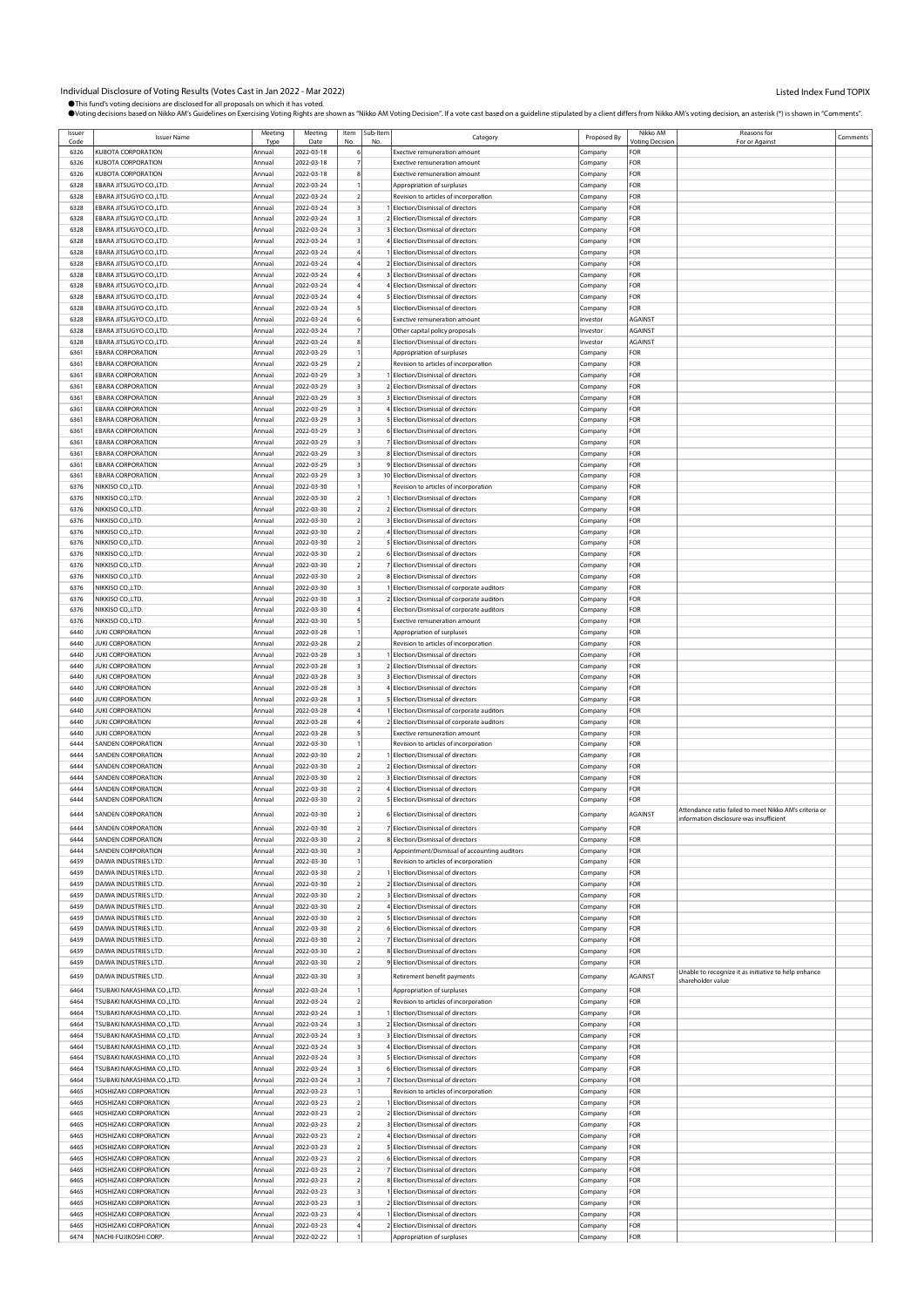| Issuer       | <b>Issuer Name</b>                                | Meeting            | Meeting                  | Item | Sub-Item                | Category                              | Proposed By         | Nikko AM               | Reasons for                                                                                                                                                                                                                                                                                                                                                                                                                                                                                                                                                                                                                                                                                                                                                                                                                                                                        | Comments |
|--------------|---------------------------------------------------|--------------------|--------------------------|------|-------------------------|---------------------------------------|---------------------|------------------------|------------------------------------------------------------------------------------------------------------------------------------------------------------------------------------------------------------------------------------------------------------------------------------------------------------------------------------------------------------------------------------------------------------------------------------------------------------------------------------------------------------------------------------------------------------------------------------------------------------------------------------------------------------------------------------------------------------------------------------------------------------------------------------------------------------------------------------------------------------------------------------|----------|
|              |                                                   | Typ                | Date                     | No   | No                      |                                       |                     | <b>/oting Decision</b> | For or Against                                                                                                                                                                                                                                                                                                                                                                                                                                                                                                                                                                                                                                                                                                                                                                                                                                                                     |          |
| 6474         | VACHI-FUJIKOSHI CORP.                             | Annual             | 2022-02-22               |      |                         | Election/Dismissal of directors       | Company             | 0R                     |                                                                                                                                                                                                                                                                                                                                                                                                                                                                                                                                                                                                                                                                                                                                                                                                                                                                                    |          |
| 6474         | NACHI-FUJIKOSHI CORP.                             | Annual             | 2022-02-22               |      | $\overline{\mathbf{2}}$ | Election/Dismissal of directors       | Company             | ЮR                     |                                                                                                                                                                                                                                                                                                                                                                                                                                                                                                                                                                                                                                                                                                                                                                                                                                                                                    |          |
| 648          | THK CO.,LTD.                                      | Annual             | 2022-03-19               |      |                         | Appropriation of surpluses            | Company             | FOR                    |                                                                                                                                                                                                                                                                                                                                                                                                                                                                                                                                                                                                                                                                                                                                                                                                                                                                                    |          |
| 6481         | THK CO.,LTD.                                      | Annual             | 2022-03-19               |      |                         |                                       |                     | OR-                    |                                                                                                                                                                                                                                                                                                                                                                                                                                                                                                                                                                                                                                                                                                                                                                                                                                                                                    |          |
|              |                                                   |                    |                          |      |                         | Revision to articles of incorporation | Company             |                        |                                                                                                                                                                                                                                                                                                                                                                                                                                                                                                                                                                                                                                                                                                                                                                                                                                                                                    |          |
| 648          | THK CO.,LTD.                                      | Annual             | 2022-03-19               |      |                         | Election/Dismissal of directors       | Company             | FOR                    |                                                                                                                                                                                                                                                                                                                                                                                                                                                                                                                                                                                                                                                                                                                                                                                                                                                                                    |          |
| 6481         | THK CO.,LTD.                                      | Annual             | 2022-03-19               |      |                         | Election/Dismissal of directors       | Company             | <b>OR</b>              |                                                                                                                                                                                                                                                                                                                                                                                                                                                                                                                                                                                                                                                                                                                                                                                                                                                                                    |          |
| 648          | THK CO.,LTD.                                      | Annual             | 2022-03-19               |      | 3                       | Election/Dismissal of directors       | Company             | <b>OR</b>              |                                                                                                                                                                                                                                                                                                                                                                                                                                                                                                                                                                                                                                                                                                                                                                                                                                                                                    |          |
| 648          | THK CO.,LTD.                                      | Annual             | 2022-03-19               |      |                         | Election/Dismissal of directors       | Company             | FOR                    |                                                                                                                                                                                                                                                                                                                                                                                                                                                                                                                                                                                                                                                                                                                                                                                                                                                                                    |          |
| 6481         | THK CO.,LTD.                                      | Annual             | 2022-03-19               |      |                         | Election/Dismissal of directors       |                     | FOR                    |                                                                                                                                                                                                                                                                                                                                                                                                                                                                                                                                                                                                                                                                                                                                                                                                                                                                                    |          |
|              |                                                   |                    |                          |      |                         |                                       | Company             |                        |                                                                                                                                                                                                                                                                                                                                                                                                                                                                                                                                                                                                                                                                                                                                                                                                                                                                                    |          |
| 648          | THK CO.,LTD.                                      | Annual             | 2022-03-19               |      | 6                       | Election/Dismissal of directors       | Company             | FOR                    |                                                                                                                                                                                                                                                                                                                                                                                                                                                                                                                                                                                                                                                                                                                                                                                                                                                                                    |          |
| 6481         | THK CO.,LTD.                                      | Annual             | 2022-03-19               |      |                         | Election/Dismissal of directors       | Company             | FOR                    |                                                                                                                                                                                                                                                                                                                                                                                                                                                                                                                                                                                                                                                                                                                                                                                                                                                                                    |          |
| 6481         | THK CO.,LTD.                                      | Annual             | 2022-03-19               |      |                         | Election/Dismissal of directors       | Company             | <b>OR</b>              |                                                                                                                                                                                                                                                                                                                                                                                                                                                                                                                                                                                                                                                                                                                                                                                                                                                                                    |          |
| 6481         | THK CO.,LTD.                                      | Annual             | 2022-03-19               |      | 9                       | Election/Dismissal of directors       | Company             | FOR                    |                                                                                                                                                                                                                                                                                                                                                                                                                                                                                                                                                                                                                                                                                                                                                                                                                                                                                    |          |
| 6481         | THK CO.,LTD.                                      | Annual             | 2022-03-19               |      |                         | Election/Dismissal of directors       |                     | <b>OR</b>              |                                                                                                                                                                                                                                                                                                                                                                                                                                                                                                                                                                                                                                                                                                                                                                                                                                                                                    |          |
|              |                                                   |                    |                          |      |                         |                                       | Company             |                        |                                                                                                                                                                                                                                                                                                                                                                                                                                                                                                                                                                                                                                                                                                                                                                                                                                                                                    |          |
| 648          | THK CO.,LTD.                                      | Annual             | 2022-03-19               |      | 2                       | Election/Dismissal of directors       | Company             | FOR                    |                                                                                                                                                                                                                                                                                                                                                                                                                                                                                                                                                                                                                                                                                                                                                                                                                                                                                    |          |
| 6481         | THK CO.,LTD.                                      | Annual             | 2022-03-19               |      |                         | Election/Dismissal of directors       | Company             | FOR                    |                                                                                                                                                                                                                                                                                                                                                                                                                                                                                                                                                                                                                                                                                                                                                                                                                                                                                    |          |
| 648          | THK CO.,LTD.                                      | Annual             | 2022-03-19               |      |                         | Election/Dismissal of directors       | Company             | <b>OR</b>              |                                                                                                                                                                                                                                                                                                                                                                                                                                                                                                                                                                                                                                                                                                                                                                                                                                                                                    |          |
| 6481         | THK CO.,LTD.                                      | Annual             | 2022-03-19               |      |                         | Exective remuneration amount          | Company             | FOR                    |                                                                                                                                                                                                                                                                                                                                                                                                                                                                                                                                                                                                                                                                                                                                                                                                                                                                                    |          |
| 6498         | KITZ CORPORATION                                  | Annual             | 2022-03-29               |      |                         | Revision to articles of incorporation | Company             | OR-                    |                                                                                                                                                                                                                                                                                                                                                                                                                                                                                                                                                                                                                                                                                                                                                                                                                                                                                    |          |
|              |                                                   |                    |                          |      |                         |                                       |                     |                        |                                                                                                                                                                                                                                                                                                                                                                                                                                                                                                                                                                                                                                                                                                                                                                                                                                                                                    |          |
| 6498         | KITZ CORPORATION                                  | Annual             | 2022-03-29               |      |                         | Election/Dismissal of directors       | Company             | FOR                    |                                                                                                                                                                                                                                                                                                                                                                                                                                                                                                                                                                                                                                                                                                                                                                                                                                                                                    |          |
| 6498         | <b>KITZ CORPORATION</b>                           | Annual             | 2022-03-29               |      |                         | Election/Dismissal of directors       | Company             | FOR                    |                                                                                                                                                                                                                                                                                                                                                                                                                                                                                                                                                                                                                                                                                                                                                                                                                                                                                    |          |
| 6498         | KITZ CORPORATION                                  | Annual             | 2022-03-29               |      |                         | Election/Dismissal of directors       | Company             | <b>OR</b>              |                                                                                                                                                                                                                                                                                                                                                                                                                                                                                                                                                                                                                                                                                                                                                                                                                                                                                    |          |
| 6498         | KITZ CORPORATION                                  | Annual             | 2022-03-29               |      |                         | Election/Dismissal of directors       | Company             | FOR                    |                                                                                                                                                                                                                                                                                                                                                                                                                                                                                                                                                                                                                                                                                                                                                                                                                                                                                    |          |
| 6498         | KITZ CORPORATION                                  | Annual             | 2022-03-29               |      |                         | Election/Dismissal of directors       | Company             | FOR                    |                                                                                                                                                                                                                                                                                                                                                                                                                                                                                                                                                                                                                                                                                                                                                                                                                                                                                    |          |
| 6498         | KITZ CORPORATION                                  | Annual             | 2022-03-29               |      |                         | Election/Dismissal of directors       |                     | FOR                    |                                                                                                                                                                                                                                                                                                                                                                                                                                                                                                                                                                                                                                                                                                                                                                                                                                                                                    |          |
|              |                                                   |                    |                          |      |                         |                                       | Company             |                        |                                                                                                                                                                                                                                                                                                                                                                                                                                                                                                                                                                                                                                                                                                                                                                                                                                                                                    |          |
| 6498         | <b>KITZ CORPORATION</b>                           | Annual             | 2022-03-29               |      |                         | Election/Dismissal of directors       | Company             | FOR                    |                                                                                                                                                                                                                                                                                                                                                                                                                                                                                                                                                                                                                                                                                                                                                                                                                                                                                    |          |
| 6498         | KITZ CORPORATION                                  | Annual             | 2022-03-29               |      |                         | Exective remuneration amount          | Company             | FOR                    |                                                                                                                                                                                                                                                                                                                                                                                                                                                                                                                                                                                                                                                                                                                                                                                                                                                                                    |          |
| 6502<br>6502 | <b>TOSHIBA CORPORATION</b><br>TOSHIBA CORPORATION | Special<br>Special | 2022-03-24<br>2022-03-24 | 3    |                         | Restructuring<br>Restructuring        | Company<br>Investor | FOR<br><b>AGAINST</b>  | Spin-offs of businesses with different characteristics.<br>such as business risks and cycles, help to enhance<br>corporate value by improving management efficiency<br>and reducing or eliminating information asymmetries.<br>Furthermore, maintaining public listings ensures that<br>current shareholders still have the opportunity to<br>benefit from medium- to long-term corporate value<br>enhancements. We therefore vote in favor of this<br>shareholder proposal.<br>If the company is taken private, competitive bidding<br>will be insufficient due to restrictions in consideration<br>of economic security and foreign exchange law, and<br>the purchase price is expected to be less than the mid-<br>to long-term corporate value that would be realized if<br>the company were to be split up and kept listed. We<br>therefore oppose this shareholder proposal. |          |
| 6533         | ORCHESTRA HOLDINGS INC.                           | Annual             | 2022-03-29               |      |                         | Appropriation of surpluses            |                     | <b>AGAINST</b>         | Shareholder returns failed to meet Nikko AM's criteria                                                                                                                                                                                                                                                                                                                                                                                                                                                                                                                                                                                                                                                                                                                                                                                                                             |          |
|              |                                                   |                    |                          |      |                         |                                       | Company             |                        |                                                                                                                                                                                                                                                                                                                                                                                                                                                                                                                                                                                                                                                                                                                                                                                                                                                                                    |          |
| 6533         | ORCHESTRA HOLDINGS INC.                           | Annual             | 2022-03-29               |      |                         | Revision to articles of incorporation | Company             | ЮR                     |                                                                                                                                                                                                                                                                                                                                                                                                                                                                                                                                                                                                                                                                                                                                                                                                                                                                                    |          |
| 6533         | ORCHESTRA HOLDINGS INC.                           | Annual             | 2022-03-29               |      |                         | Election/Dismissal of directors       | Company             | AGAINST                | Shareholder returns failed to meet Nikko AM's criteria                                                                                                                                                                                                                                                                                                                                                                                                                                                                                                                                                                                                                                                                                                                                                                                                                             |          |
| 6533         | ORCHESTRA HOLDINGS INC.                           | Annual             | 2022-03-29               |      | $\mathfrak{p}$          | Election/Dismissal of directors       | Company             | <b>AGAINST</b>         | Shareholder returns failed to meet Nikko AM's criteria                                                                                                                                                                                                                                                                                                                                                                                                                                                                                                                                                                                                                                                                                                                                                                                                                             |          |
| 6533         | ORCHESTRA HOLDINGS INC                            | Annual             | 2022-03-29               |      |                         | Election/Dismissal of directors       | Company             | <b>AGAINST</b>         | Shareholder returns failed to meet Nikko AM's criteria                                                                                                                                                                                                                                                                                                                                                                                                                                                                                                                                                                                                                                                                                                                                                                                                                             |          |
| 6533         | ORCHESTRA HOLDINGS INC.                           | Annual             | 2022-03-29               |      |                         | Election/Dismissal of directors       | Company             | <b>AGAINST</b>         | Shareholder returns failed to meet Nikko AM's criteria                                                                                                                                                                                                                                                                                                                                                                                                                                                                                                                                                                                                                                                                                                                                                                                                                             |          |
|              |                                                   |                    | 2022-03-29               |      |                         |                                       |                     | AGAINST                |                                                                                                                                                                                                                                                                                                                                                                                                                                                                                                                                                                                                                                                                                                                                                                                                                                                                                    |          |
| 6533         | ORCHESTRA HOLDINGS INC.                           | Annual             |                          |      |                         | Election/Dismissal of directors       | Company             |                        | Shareholder returns failed to meet Nikko AM's criteria                                                                                                                                                                                                                                                                                                                                                                                                                                                                                                                                                                                                                                                                                                                                                                                                                             |          |
| 6533         | ORCHESTRA HOLDINGS INC.                           | Annual             | 2022-03-29               |      |                         | Election/Dismissal of directors       | Company             | OR <sup>:</sup>        |                                                                                                                                                                                                                                                                                                                                                                                                                                                                                                                                                                                                                                                                                                                                                                                                                                                                                    |          |
| 6533         | ORCHESTRA HOLDINGS INC.                           | Annual             | 2022-03-29               |      |                         | <b>Exective remuneration amount</b>   | Company             | FOR                    |                                                                                                                                                                                                                                                                                                                                                                                                                                                                                                                                                                                                                                                                                                                                                                                                                                                                                    |          |
| 6540         | SEMBA CORPORATION                                 | Annual             | 2022-03-24               |      |                         | Revision to articles of incorporation | Company             | <b>OR</b>              |                                                                                                                                                                                                                                                                                                                                                                                                                                                                                                                                                                                                                                                                                                                                                                                                                                                                                    |          |
| 6540         | <b>SEMBA CORPORATION</b>                          | Annual             | 2022-03-24               |      |                         | Election/Dismissal of directors       | Company             | OR:                    |                                                                                                                                                                                                                                                                                                                                                                                                                                                                                                                                                                                                                                                                                                                                                                                                                                                                                    |          |
| 6540         | <b>SEMBA CORPORATION</b>                          | Annual             | 2022-03-24               |      |                         | Election/Dismissal of directors       |                     | FOR                    |                                                                                                                                                                                                                                                                                                                                                                                                                                                                                                                                                                                                                                                                                                                                                                                                                                                                                    |          |
|              |                                                   |                    |                          |      |                         |                                       | Company             |                        |                                                                                                                                                                                                                                                                                                                                                                                                                                                                                                                                                                                                                                                                                                                                                                                                                                                                                    |          |
| 6540         | SEMBA CORPORATION                                 | Annual             | 2022-03-24               |      |                         | Election/Dismissal of directors       | Company             | FOR                    |                                                                                                                                                                                                                                                                                                                                                                                                                                                                                                                                                                                                                                                                                                                                                                                                                                                                                    |          |
| 6540         | SEMBA CORPORATION                                 | Annual             | 2022-03-24               |      |                         | Election/Dismissal of directors       | Company             | FOR                    |                                                                                                                                                                                                                                                                                                                                                                                                                                                                                                                                                                                                                                                                                                                                                                                                                                                                                    |          |
| 6540         | <b>SEMBA CORPORATION</b>                          | Annual             | 2022-03-24               |      |                         | Election/Dismissal of directors       | Company             | <b>OR</b>              |                                                                                                                                                                                                                                                                                                                                                                                                                                                                                                                                                                                                                                                                                                                                                                                                                                                                                    |          |
| 6546         | ULLTECH CO.LTD.                                   | Annual             | 2022-03-30               |      |                         | Appropriation of surpluses            | Company             | FOR                    |                                                                                                                                                                                                                                                                                                                                                                                                                                                                                                                                                                                                                                                                                                                                                                                                                                                                                    |          |
| 6546         | FULLTECH CO.LTD.                                  | Annual             | 2022-03-30               |      |                         | Revision to articles of incorporation | Company             | FOR                    |                                                                                                                                                                                                                                                                                                                                                                                                                                                                                                                                                                                                                                                                                                                                                                                                                                                                                    |          |
|              |                                                   | Annual             |                          |      |                         |                                       |                     | FOR                    |                                                                                                                                                                                                                                                                                                                                                                                                                                                                                                                                                                                                                                                                                                                                                                                                                                                                                    |          |
| 6546         | FULLTECH CO.LTD.                                  |                    | 2022-03-30               |      |                         | Election/Dismissal of directors       | Company             |                        |                                                                                                                                                                                                                                                                                                                                                                                                                                                                                                                                                                                                                                                                                                                                                                                                                                                                                    |          |
| 6546         | FULLTECH CO.LTD.                                  | Annual             | 2022-03-30               |      | $\overline{\mathbf{2}}$ | Election/Dismissal of directors       | Company             | FOR                    |                                                                                                                                                                                                                                                                                                                                                                                                                                                                                                                                                                                                                                                                                                                                                                                                                                                                                    |          |
| 6546         | FULLTECH CO.LTD.                                  | Annual             | 2022-03-30               |      | 3                       | Election/Dismissal of directors       | Company             | <b>OR</b>              |                                                                                                                                                                                                                                                                                                                                                                                                                                                                                                                                                                                                                                                                                                                                                                                                                                                                                    |          |
| 6546         | FULLTECH CO.LTD.                                  | Annual             | 2022-03-30               |      |                         | Election/Dismissal of directors       | Company             | <b>OR</b>              |                                                                                                                                                                                                                                                                                                                                                                                                                                                                                                                                                                                                                                                                                                                                                                                                                                                                                    |          |
| 6546         | FULLTECH CO.LTD.                                  | Annual             | 2022-03-30               |      |                         | Election/Dismissal of directors       | Company             | FOR                    |                                                                                                                                                                                                                                                                                                                                                                                                                                                                                                                                                                                                                                                                                                                                                                                                                                                                                    |          |
| 6546         | FULLTECH CO.LTD.                                  | Annual             | 2022-03-30               |      |                         | Election/Dismissal of directors       | Company             | FOR                    |                                                                                                                                                                                                                                                                                                                                                                                                                                                                                                                                                                                                                                                                                                                                                                                                                                                                                    |          |
| 6553         | SOLDOUT, INC.                                     | Annual             | 2022-03-30               |      |                         | Revision to articles of incorporation | Company             | FOR                    |                                                                                                                                                                                                                                                                                                                                                                                                                                                                                                                                                                                                                                                                                                                                                                                                                                                                                    |          |
|              |                                                   |                    |                          |      |                         |                                       |                     |                        |                                                                                                                                                                                                                                                                                                                                                                                                                                                                                                                                                                                                                                                                                                                                                                                                                                                                                    |          |
| 6553         | SOLDOUT, INC.                                     | Annual             | 2022-03-30               |      |                         | Election/Dismissal of directors       | Company             | <b>OR</b>              |                                                                                                                                                                                                                                                                                                                                                                                                                                                                                                                                                                                                                                                                                                                                                                                                                                                                                    |          |
| 6553         | SOLDOUT, INC.                                     | Annual             | 2022-03-30               |      |                         | Election/Dismissal of directors       | Company             | FOR                    |                                                                                                                                                                                                                                                                                                                                                                                                                                                                                                                                                                                                                                                                                                                                                                                                                                                                                    |          |
| 6553         | SOLDOUT, INC.                                     | Annual             | 2022-03-30               |      |                         | Election/Dismissal of directors       | Company             | FOR                    |                                                                                                                                                                                                                                                                                                                                                                                                                                                                                                                                                                                                                                                                                                                                                                                                                                                                                    |          |
| 6553         | SOLDOUT, INC.                                     | Annual             | 2022-03-30               |      |                         | Election/Dismissal of directors       | Company             | FOR                    |                                                                                                                                                                                                                                                                                                                                                                                                                                                                                                                                                                                                                                                                                                                                                                                                                                                                                    |          |
| 6553         | SOLDOUT, INC.                                     | Annual             | 2022-03-30               |      |                         | Election/Dismissal of directors       | Company             | FOR                    |                                                                                                                                                                                                                                                                                                                                                                                                                                                                                                                                                                                                                                                                                                                                                                                                                                                                                    |          |
| 6553         | SOLDOUT, INC.                                     | Annual             | 2022-03-30               |      | 6                       | Election/Dismissal of directors       | Company             | <b>OR</b>              |                                                                                                                                                                                                                                                                                                                                                                                                                                                                                                                                                                                                                                                                                                                                                                                                                                                                                    |          |
| 6560         | LTS, INC.                                         | Annual             | 2022-03-16               |      |                         | Revision to articles of incorporation | Company             | FOR                    |                                                                                                                                                                                                                                                                                                                                                                                                                                                                                                                                                                                                                                                                                                                                                                                                                                                                                    |          |
|              |                                                   |                    |                          |      |                         |                                       |                     |                        |                                                                                                                                                                                                                                                                                                                                                                                                                                                                                                                                                                                                                                                                                                                                                                                                                                                                                    |          |
| 6560         | TS, INC.                                          | Annual             | 2022-03-16               |      |                         | Election/Dismissal of directors       | Company             | FOR                    |                                                                                                                                                                                                                                                                                                                                                                                                                                                                                                                                                                                                                                                                                                                                                                                                                                                                                    |          |
| 6560         | LTS, INC.                                         | Annual             | 2022-03-16               |      | 2                       | Election/Dismissal of directors       | Company             | FOR                    |                                                                                                                                                                                                                                                                                                                                                                                                                                                                                                                                                                                                                                                                                                                                                                                                                                                                                    |          |
| 6560         | LTS, INC.                                         | Annual             | 2022-03-16               |      | 3                       | Election/Dismissal of directors       | Company             | FOR                    |                                                                                                                                                                                                                                                                                                                                                                                                                                                                                                                                                                                                                                                                                                                                                                                                                                                                                    |          |
| 6560         | TS, INC.                                          | Annual             | 2022-03-16               |      |                         | Election/Dismissal of directors       | Company             | <b>OR</b>              |                                                                                                                                                                                                                                                                                                                                                                                                                                                                                                                                                                                                                                                                                                                                                                                                                                                                                    |          |
| 6560         | TS, INC.                                          | Annual             | 2022-03-16               |      |                         | Election/Dismissal of directors       | Company             | FOR                    |                                                                                                                                                                                                                                                                                                                                                                                                                                                                                                                                                                                                                                                                                                                                                                                                                                                                                    |          |
| 6560         | TS, INC.                                          | Annual             | 2022-03-16               |      | 6                       | Election/Dismissal of directors       | Company             | FOR                    |                                                                                                                                                                                                                                                                                                                                                                                                                                                                                                                                                                                                                                                                                                                                                                                                                                                                                    |          |
|              |                                                   |                    |                          |      |                         |                                       |                     | FOR                    |                                                                                                                                                                                                                                                                                                                                                                                                                                                                                                                                                                                                                                                                                                                                                                                                                                                                                    |          |
| 6560         | LTS, INC.                                         | Annual             | 2022-03-16               |      |                         | <b>Exective remuneration amount</b>   | Company             |                        |                                                                                                                                                                                                                                                                                                                                                                                                                                                                                                                                                                                                                                                                                                                                                                                                                                                                                    |          |
| 6560         | LTS, INC.                                         | Annual             | 2022-03-16               |      |                         | Exective remuneration amount          | Company             | FOR                    |                                                                                                                                                                                                                                                                                                                                                                                                                                                                                                                                                                                                                                                                                                                                                                                                                                                                                    |          |
| 6592         | MABUCHI MOTOR CO.,LTD.                            | Annual             | 2022-03-30               |      |                         | Appropriation of surpluses            | Company             | <b>OR</b>              |                                                                                                                                                                                                                                                                                                                                                                                                                                                                                                                                                                                                                                                                                                                                                                                                                                                                                    |          |
| 6592         | MABUCHI MOTOR CO., LTD.                           | Annual             | 2022-03-30               |      |                         | Revision to articles of incorporation | Company             | FOR                    |                                                                                                                                                                                                                                                                                                                                                                                                                                                                                                                                                                                                                                                                                                                                                                                                                                                                                    |          |
| 6592         | MABUCHI MOTOR CO.,LTD.                            | Annual             | 2022-03-30               |      |                         | Election/Dismissal of directors       | Company             | FOR                    |                                                                                                                                                                                                                                                                                                                                                                                                                                                                                                                                                                                                                                                                                                                                                                                                                                                                                    |          |
| 6592         |                                                   |                    |                          |      | 2                       |                                       |                     | FOR                    |                                                                                                                                                                                                                                                                                                                                                                                                                                                                                                                                                                                                                                                                                                                                                                                                                                                                                    |          |
|              | MABUCHI MOTOR CO., LTD.                           | Annual             | 2022-03-30               |      |                         | Election/Dismissal of directors       | Company             |                        |                                                                                                                                                                                                                                                                                                                                                                                                                                                                                                                                                                                                                                                                                                                                                                                                                                                                                    |          |
| 6592         | MABUCHI MOTOR CO., LTD.                           | Annual             | 2022-03-30               |      | 3                       | Election/Dismissal of directors       | Company             | FOR                    |                                                                                                                                                                                                                                                                                                                                                                                                                                                                                                                                                                                                                                                                                                                                                                                                                                                                                    |          |
| 6592         | MABUCHI MOTOR CO.,LTD.                            | Annual             | 2022-03-30               |      |                         | Election/Dismissal of directors       | Company             | <b>OR</b>              |                                                                                                                                                                                                                                                                                                                                                                                                                                                                                                                                                                                                                                                                                                                                                                                                                                                                                    |          |
| 6592         | MABUCHI MOTOR CO., LTD.                           | Annual             | 2022-03-30               |      |                         | Election/Dismissal of directors       | Company             | FOR                    |                                                                                                                                                                                                                                                                                                                                                                                                                                                                                                                                                                                                                                                                                                                                                                                                                                                                                    |          |
| 6592         | MABUCHI MOTOR CO.,LTD.                            | Annual             | 2022-03-30               |      |                         | Election/Dismissal of directors       | Company             | FOR                    |                                                                                                                                                                                                                                                                                                                                                                                                                                                                                                                                                                                                                                                                                                                                                                                                                                                                                    |          |
| 6592         | MABUCHI MOTOR CO.,LTD.                            | Annual             | 2022-03-30               |      |                         | Election/Dismissal of directors       | Company             | FOR                    |                                                                                                                                                                                                                                                                                                                                                                                                                                                                                                                                                                                                                                                                                                                                                                                                                                                                                    |          |
| 6592         |                                                   | Annual             | 2022-03-30               |      |                         | 8 Election/Dismissal of directors     |                     | FOR                    |                                                                                                                                                                                                                                                                                                                                                                                                                                                                                                                                                                                                                                                                                                                                                                                                                                                                                    |          |
|              | MABUCHI MOTOR CO., LTD.                           |                    |                          |      |                         |                                       | Company             |                        |                                                                                                                                                                                                                                                                                                                                                                                                                                                                                                                                                                                                                                                                                                                                                                                                                                                                                    |          |
| 6592         | MABUCHI MOTOR CO.,LTD.                            | Annual             | 2022-03-30               |      | 9                       | Election/Dismissal of directors       | Company             | OR <sup>:</sup>        |                                                                                                                                                                                                                                                                                                                                                                                                                                                                                                                                                                                                                                                                                                                                                                                                                                                                                    |          |
|              | <b>W-SCOPE CORPORATION</b>                        | Annual             | 2022-03-30               |      |                         | Revision to articles of incorporation | Company             | FOR                    |                                                                                                                                                                                                                                                                                                                                                                                                                                                                                                                                                                                                                                                                                                                                                                                                                                                                                    |          |
| 6619         |                                                   | Annual             | 2022-03-30               |      |                         | Revision to articles of incorporation | Company             | FOR                    |                                                                                                                                                                                                                                                                                                                                                                                                                                                                                                                                                                                                                                                                                                                                                                                                                                                                                    |          |
| 6619         | <b>W-SCOPE CORPORATION</b>                        |                    |                          |      |                         | Election/Dismissal of directors       | Company             | AGAINST                |                                                                                                                                                                                                                                                                                                                                                                                                                                                                                                                                                                                                                                                                                                                                                                                                                                                                                    |          |
| 6619         | <b>W-SCOPE CORPORATION</b>                        | Annual             | 2022-03-30               |      |                         |                                       |                     |                        | Performance failed to meet Nikko AM's criteria                                                                                                                                                                                                                                                                                                                                                                                                                                                                                                                                                                                                                                                                                                                                                                                                                                     |          |
| 6619         | <b>W-SCOPE CORPORATION</b>                        | Annual             |                          |      | $\mathcal{P}$           | Election/Dismissal of directors       |                     | AGAINST                | Performance failed to meet Nikko AM's criteria                                                                                                                                                                                                                                                                                                                                                                                                                                                                                                                                                                                                                                                                                                                                                                                                                                     |          |
| 6619         | <b>W-SCOPE CORPORATION</b>                        | Annual             | 2022-03-30<br>2022-03-30 |      | 3                       | Election/Dismissal of directors       | Company<br>Company  | OR                     |                                                                                                                                                                                                                                                                                                                                                                                                                                                                                                                                                                                                                                                                                                                                                                                                                                                                                    |          |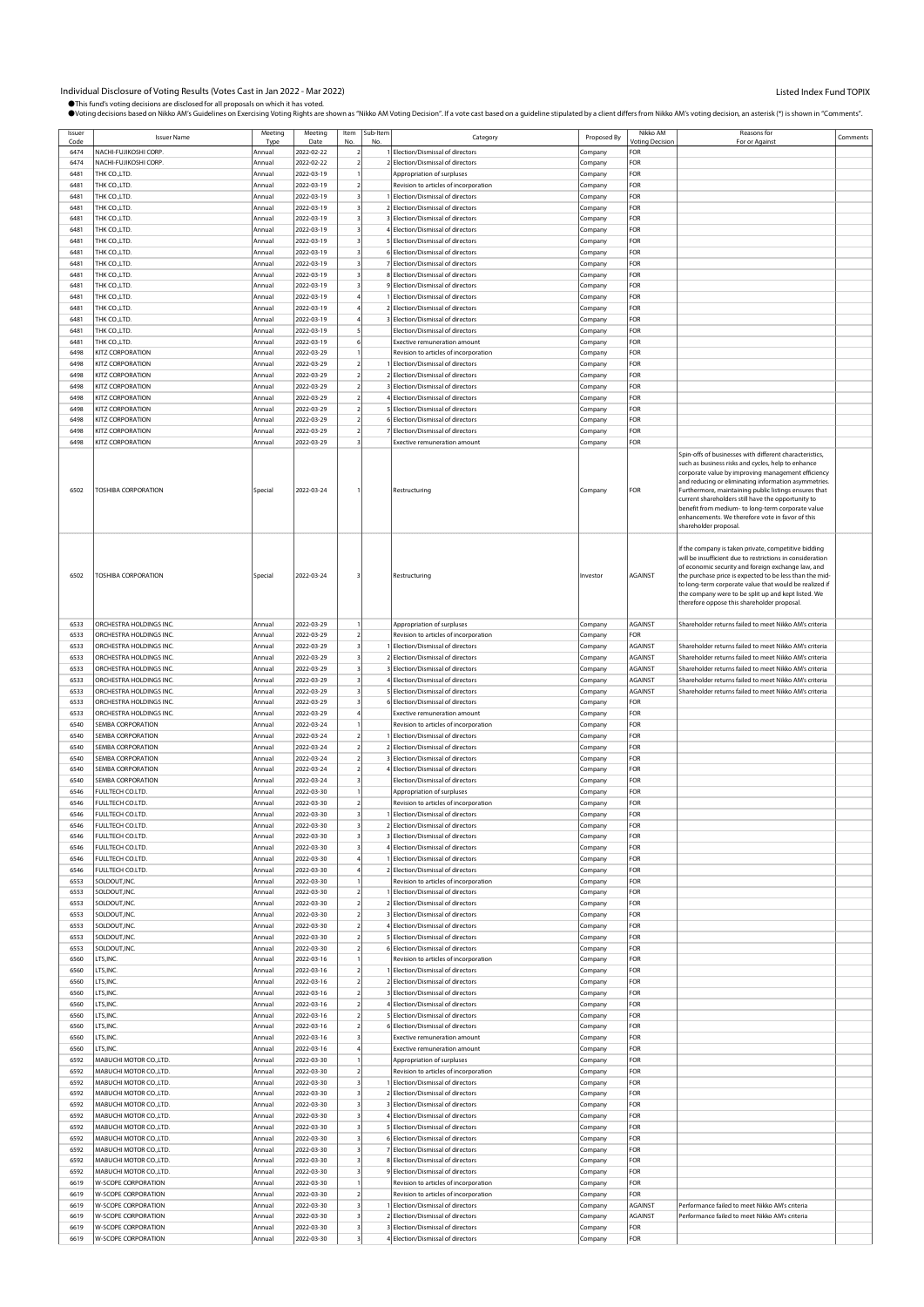| Issuer<br>Code | <b>Issuer Name</b>                                                             | Meeting<br>Type  | Meeting<br>Date          | Item<br>No. | Sub-Item<br>No. | Category                                                                      | Proposed By        | Nikko AM<br><b>Voting Decision</b> | Reasons for<br>For or Against                   | Comments |
|----------------|--------------------------------------------------------------------------------|------------------|--------------------------|-------------|-----------------|-------------------------------------------------------------------------------|--------------------|------------------------------------|-------------------------------------------------|----------|
| 6619           | <b>W-SCOPE CORPORATION</b>                                                     | Annual           | 2022-03-30               |             |                 | Election/Dismissal of directors                                               | Company            | FOR                                |                                                 |          |
| 6619           | <b>W-SCOPE CORPORATION</b>                                                     | Annual           | 2022-03-30               |             |                 | 2 Election/Dismissal of directors                                             | Company            | FOR                                |                                                 |          |
| 6619           | <b>W-SCOPE CORPORATION</b>                                                     | Annual           | 2022-03-30               |             |                 | 3 Election/Dismissal of directors                                             | Company            | FOR                                |                                                 |          |
| 6619           | W-SCOPE CORPORATION                                                            | Annual           | 2022-03-30               |             |                 | <b>Exective remuneration amount</b>                                           | Company            | FOR                                |                                                 |          |
| 6619           | <b>W-SCOPE CORPORATION</b>                                                     | Annual           | 2022-03-30               |             |                 | <b>Exective remuneration amount</b>                                           | Company            | <b>OR</b>                          |                                                 |          |
| 6619           | <b>W-SCOPE CORPORATION</b>                                                     | Annual           | 2022-03-30               |             |                 | Appointment/Dismissal of accounting auditors                                  | Company            | FOR                                |                                                 |          |
| 6619           | <b>W-SCOPE CORPORATION</b>                                                     | Annual           | 2022-03-30               |             |                 | xective remuneration amount                                                   | Company            | FOR                                |                                                 |          |
| 6640           | -PEX INC                                                                       | Annual           | 2022-03-29               |             |                 | Appropriation of surpluses                                                    | Company            | FOR                                |                                                 |          |
| 6640<br>6640   | -PEX INC.<br>-PEX INC.                                                         | Annual           | 2022-03-29               |             |                 | Revision to articles of incorporation                                         | Company            | FOR<br><b>OR</b>                   |                                                 |          |
| 6640           | -PEX INC                                                                       | Annual<br>Annual | 2022-03-29<br>2022-03-29 |             |                 | Exective remuneration amount<br>Election/Dismissal of directors               | Company<br>Company | FOR                                |                                                 |          |
| 6640           | -PEX INC.                                                                      | Annual           | 2022-03-29               |             |                 | 2 Election/Dismissal of directors                                             | Company            | FOR                                |                                                 |          |
| 6640           | -PEX INC.                                                                      | Annual           | 2022-03-29               |             |                 | Election/Dismissal of directors                                               | Company            | FOR                                |                                                 |          |
| 6640           | -PEX INC.                                                                      | Annual           | 2022-03-29               |             |                 | Election/Dismissal of directors                                               | Company            | FOR                                |                                                 |          |
| 6653           | SEIKO ELECTRIC CO.,LTD.                                                        | Annual           | 2022-03-29               |             |                 | Revision to articles of incorporation                                         | Company            | <b>OR</b>                          |                                                 |          |
| 6653           | SEIKO ELECTRIC CO.,LTD.                                                        | Annual           | 2022-03-29               |             |                 | Election/Dismissal of directors                                               | Company            | FOR                                |                                                 |          |
| 6653           | SEIKO ELECTRIC CO.,LTD.                                                        | Annual           | 2022-03-29               |             |                 | 2 Election/Dismissal of directors                                             | Company            | FOR                                |                                                 |          |
| 6653           | SEIKO ELECTRIC CO.,LTD.                                                        | Annual           | 2022-03-29               |             |                 | 3 Election/Dismissal of directors                                             | Company            | FOR                                |                                                 |          |
| 6653           | SEIKO ELECTRIC CO.,LTD.                                                        | Annual           | 2022-03-29               |             |                 | 4 Election/Dismissal of directors                                             | Company            | FOR                                |                                                 |          |
| 6653           | SEIKO ELECTRIC CO.,LTD.                                                        | Annual           | 2022-03-29               |             |                 | 5 Election/Dismissal of directors                                             | Company            | OR <sup>:</sup>                    |                                                 |          |
| 6653           | SEIKO ELECTRIC CO., LTD.                                                       | Annual           | 2022-03-29               |             |                 | 6 Election/Dismissal of directors                                             | Company            | <b>AGAINST</b>                     | Failed to meet Nikko AM's independence criteria |          |
| 6653<br>6653   | SEIKO ELECTRIC CO., LTD.                                                       | Annual           | 2022-03-29               |             |                 | 7 Election/Dismissal of directors                                             | Company            | <b>AGAINST</b>                     | Failed to meet Nikko AM's independence criteria |          |
| 6653           | SEIKO ELECTRIC CO.,LTD.<br>SEIKO ELECTRIC CO., LTD.                            | Annual<br>Annual | 2022-03-29<br>2022-03-29 |             |                 | Election/Dismissal of directors<br>9 Election/Dismissal of directors          | Company            | FOR<br>FOR                         |                                                 |          |
| 6723           | RENESAS ELECTRONICS CORPORATION                                                | Annual           | 2022-03-30               |             |                 | Revision to articles of incorporation                                         | Company<br>Company | <b>OR</b>                          |                                                 |          |
| 6723           | RENESAS ELECTRONICS CORPORATION                                                | Annual           | 2022-03-30               |             |                 | Revision to articles of incorporation                                         | Company            | FOR                                |                                                 |          |
| 6723           | RENESAS ELECTRONICS CORPORATION                                                | Annual           | 2022-03-30               |             |                 | Election/Dismissal of directors                                               | Company            | FOR                                |                                                 |          |
| 6723           | RENESAS ELECTRONICS CORPORATION                                                | Annual           | 2022-03-30               |             |                 | Election/Dismissal of directors                                               | Company            | FOR                                |                                                 |          |
| 6723           | RENESAS ELECTRONICS CORPORATION                                                | Annual           | 2022-03-30               |             |                 | 3 Election/Dismissal of directors                                             | Company            | FOR                                |                                                 |          |
| 6723           | RENESAS ELECTRONICS CORPORATION                                                | Annual           | 2022-03-30               |             |                 | Election/Dismissal of directors                                               | Company            | <b>OR</b>                          |                                                 |          |
| 6723           | RENESAS ELECTRONICS CORPORATION                                                | Annual           | 2022-03-30               |             |                 | Election/Dismissal of directors                                               | Company            | FOR                                |                                                 |          |
| 6723           | RENESAS ELECTRONICS CORPORATION                                                | Annual           | 2022-03-30               |             |                 | Election/Dismissal of corporate auditors                                      | Company            | FOR                                |                                                 |          |
| 6723           | RENESAS ELECTRONICS CORPORATION                                                | Annual           | 2022-03-30               |             |                 | Election/Dismissal of corporate auditors                                      | Company            | FOR                                |                                                 |          |
| 6740           | APAN DISPLAY INC.                                                              | Special          | 2022-03-26               |             |                 | Other capital policy proposals                                                | Company            | FOR                                |                                                 |          |
| 6748<br>6748   | SEIWA ELECTRIC MFG.CO.,LTD.                                                    | Annual           | 2022-03-29               |             |                 | Revision to articles of incorporation                                         | Company            | <b>OR</b>                          |                                                 |          |
| 6748           | SEIWA ELECTRIC MFG.CO.,LTD.<br>SEIWA ELECTRIC MFG.CO.,LTD.                     | Annual<br>Annual | 2022-03-29<br>2022-03-29 |             |                 | Election/Dismissal of directors<br>2 Election/Dismissal of directors          | Company<br>Company | FOR<br>FOR                         |                                                 |          |
| 6748           | SEIWA ELECTRIC MFG.CO.,LTD.                                                    | Annual           | 2022-03-29               |             |                 | Election/Dismissal of directors                                               | Company            | FOR                                |                                                 |          |
| 6748           | SEIWA ELECTRIC MFG.CO.,LTD.                                                    | Annual           | 2022-03-29               |             |                 | Election/Dismissal of directors                                               | Company            | FOR                                |                                                 |          |
| 6748           | SEIWA ELECTRIC MFG.CO.,LTD.                                                    | Annual           | 2022-03-29               |             |                 | Election/Dismissal of directors                                               | Company            | OR-                                |                                                 |          |
| 6748           | SEIWA ELECTRIC MFG.CO.,LTD.                                                    | Annual           | 2022-03-29               |             |                 | Election/Dismissal of directors                                               | Company            | FOR                                |                                                 |          |
| 6748           | SEIWA ELECTRIC MFG.CO.,LTD.                                                    | Annual           | 2022-03-29               |             |                 | Election/Dismissal of directors                                               | Company            | FOR                                |                                                 |          |
| 6748           | SEIWA ELECTRIC MFG.CO.,LTD.                                                    | Annual           | 2022-03-29               |             |                 | <b>Exective remuneration amount</b>                                           | Company            | FOR                                |                                                 |          |
| 6748           | SEIWA ELECTRIC MFG.CO.,LTD.                                                    | Annual           | 2022-03-29               |             |                 | <b>Exective remuneration amount</b>                                           | Company            | FOR                                |                                                 |          |
| 6789           | ROLAND DG CORPORATION                                                          | Annual           | 2022-03-24               |             |                 | Appropriation of surpluses                                                    | Company            | <b>OR</b>                          |                                                 |          |
| 6789           | ROLAND DG CORPORATION                                                          | Annual           | 2022-03-24               |             |                 | Revision to articles of incorporation                                         | Company            | FOR                                |                                                 |          |
| 6789           | ROLAND DG CORPORATION                                                          | Annual           | 2022-03-24               |             |                 | Election/Dismissal of directors                                               | Company            | OR:                                |                                                 |          |
| 6789<br>6789   | ROLAND DG CORPORATION                                                          | Annual           | 2022-03-24<br>2022-03-24 |             |                 | 2 Election/Dismissal of directors                                             | Company            | FOR<br>FOR                         |                                                 |          |
| 6789           | ROLAND DG CORPORATION<br>ROLAND DG CORPORATION                                 | Annual<br>Annual | 2022-03-24               |             |                 | 3 Election/Dismissal of directors<br>Election/Dismissal of directors          | Company<br>Company | OR <sup>:</sup>                    |                                                 |          |
| 6789           | ROLAND DG CORPORATION                                                          | Annual           | 2022-03-24               |             |                 | Election/Dismissal of directors                                               | Company            | FOR                                |                                                 |          |
| 6789           | ROLAND DG CORPORATION                                                          | Annual           | 2022-03-24               |             |                 | Election/Dismissal of directors                                               | Company            | AGAINST                            | Failed to meet Nikko AM's independence criteria |          |
| 6789           | ROLAND DG CORPORATION                                                          | Annual           | 2022-03-24               |             |                 | Election/Dismissal of corporate auditors                                      | Company            | FOR                                |                                                 |          |
| 6817           | SUMIDA CORPORATION                                                             | Annual           | 2022-03-25               |             |                 | Revision to articles of incorporation                                         | Company            | FOR                                |                                                 |          |
| 6817           | SUMIDA CORPORATION                                                             | Annual           | 2022-03-25               |             |                 | Election/Dismissal of directors                                               | Company            | <b>OR</b>                          |                                                 |          |
| 6817           | <b>SUMIDA CORPORATION</b>                                                      | Annual           | 2022-03-25               |             |                 | Election/Dismissal of directors                                               | Company            | FOR                                |                                                 |          |
| 6817           | <b>SUMIDA CORPORATION</b>                                                      | Annual           | 2022-03-25               |             |                 | Election/Dismissal of directors                                               | Company            | FOR                                |                                                 |          |
| 6817           | <b>SUMIDA CORPORATION</b>                                                      | Annual           | 2022-03-25               |             |                 | Election/Dismissal of directors                                               | Company            | FOR                                |                                                 |          |
| 6817           | <b>SUMIDA CORPORATION</b>                                                      | Annual           | 2022-03-25               |             |                 | 5 Election/Dismissal of directors                                             | Company            | FOR                                |                                                 |          |
| 6817           | SUMIDA CORPORATION<br><b>SUMIDA CORPORATION</b>                                | Annual           | 2022-03-25               | 2           |                 | 6 Election/Dismissal of directors                                             | .<br>Company       | FOR                                |                                                 |          |
| 6817           |                                                                                | Annual           | 2022-03-25               |             |                 | 7 Election/Dismissal of directors                                             | Company            | FOR                                |                                                 |          |
| 6817<br>6817   | <b>SUMIDA CORPORATION</b><br>SUMIDA CORPORATION                                | Annual<br>Annual | 2022-03-25<br>2022-03-25 |             |                 | 8 Election/Dismissal of directors<br>9 Election/Dismissal of directors        | Company<br>Company | FOR<br>FOR                         |                                                 |          |
| 6853           | KYOWA ELECTRONIC INSTRUMENTS CO.,LTD.                                          | Annual           | 2022-03-30               |             |                 | Appropriation of surpluses                                                    | Company            | FOR                                |                                                 |          |
| 6853           | KYOWA ELECTRONIC INSTRUMENTS CO.,LTD.                                          | Annual           | 2022-03-30               |             |                 | Revision to articles of incorporation                                         | Company            | FOR                                |                                                 |          |
| 6853           | KYOWA ELECTRONIC INSTRUMENTS CO.,LTD.                                          | Annual           | 2022-03-30               |             |                 | 1 Election/Dismissal of directors                                             | Company            | FOR                                |                                                 |          |
| 6853           | KYOWA ELECTRONIC INSTRUMENTS CO.,LTD.                                          | Annual           | 2022-03-30               |             |                 | 2 Election/Dismissal of directors                                             | Company            | FOR                                |                                                 |          |
| 6853           | KYOWA ELECTRONIC INSTRUMENTS CO.,LTD.                                          | Annual           | 2022-03-30               |             |                 | 3 Election/Dismissal of directors                                             | Company            | FOR                                |                                                 |          |
| 6853           | KYOWA ELECTRONIC INSTRUMENTS CO.,LTD.                                          | Annual           | 2022-03-30               |             |                 | 4 Election/Dismissal of directors                                             | Company            | FOR                                |                                                 |          |
| 6853           | KYOWA ELECTRONIC INSTRUMENTS CO.,LTD.                                          | Annual           | 2022-03-30               |             |                 | 5 Election/Dismissal of directors                                             | Company            | OR <sup>:</sup>                    |                                                 |          |
| 6853           | KYOWA ELECTRONIC INSTRUMENTS CO.,LTD.                                          | Annual           | 2022-03-30               |             |                 | 6 Election/Dismissal of directors                                             | Company            | FOR                                |                                                 |          |
| 6853           | (YOWA ELECTRONIC INSTRUMENTS CO.,LTD.                                          | Annual           | 2022-03-30               |             |                 | 7 Election/Dismissal of directors                                             | Company            | FOR                                |                                                 |          |
| 6853<br>6853   | KYOWA ELECTRONIC INSTRUMENTS CO.,LTD.<br>KYOWA ELECTRONIC INSTRUMENTS CO.,LTD. | Annual<br>Annual | 2022-03-30<br>2022-03-30 |             |                 | 8 Election/Dismissal of directors<br>Election/Dismissal of directors          | Company            | <b>AGAINST</b><br>FOR              | Failed to meet Nikko AM's independence criteria |          |
| 6853           | KYOWA ELECTRONIC INSTRUMENTS CO.,LTD.                                          | Annual           | 2022-03-30               |             |                 | 2 Election/Dismissal of directors                                             | Company<br>Company | FOR                                |                                                 |          |
| 6853           | KYOWA ELECTRONIC INSTRUMENTS CO., LTD.                                         | Annual           | 2022-03-30               |             |                 | 3 Election/Dismissal of directors                                             | Company            | FOR                                |                                                 |          |
| 6853           | (YOWA ELECTRONIC INSTRUMENTS CO.,LTD.                                          | Annual           | 2022-03-30               |             |                 | Election/Dismissal of directors                                               | Company            | FOR                                |                                                 |          |
| 6856           | <b>HORIBA,LTD.</b>                                                             | Annual           | 2022-03-26               |             |                 | Revision to articles of incorporation                                         | Company            | FOR                                |                                                 |          |
| 6856           | <b>HORIBA,LTD.</b>                                                             | Annual           | 2022-03-26               |             |                 | 1 Election/Dismissal of directors                                             | Company            | FOR                                |                                                 |          |
| 6856           | HORIBA,LTD.                                                                    | Annual           | 2022-03-26               |             |                 | 2 Election/Dismissal of directors                                             | Company            | OR-                                |                                                 |          |
| 6856           | HORIBA,LTD.                                                                    | Annual           | 2022-03-26               |             |                 | 3 Election/Dismissal of directors                                             | Company            | FOR                                |                                                 |          |
| 6856           | <b>HORIBA,LTD.</b>                                                             | Annual           | 2022-03-26               |             |                 | Election/Dismissal of directors                                               | Company            | FOR                                |                                                 |          |
| 6856           | <b>HORIBA,LTD.</b>                                                             | Annual           | 2022-03-26               |             |                 | 5 Election/Dismissal of directors                                             | Company            | FOR                                |                                                 |          |
| 6856           | HORIBA,LTD.                                                                    | Annual           | 2022-03-26               |             |                 | 6 Election/Dismissal of directors                                             | Company            | FOR                                |                                                 |          |
| 6856           | HORIBA,LTD.                                                                    | Annual           | 2022-03-26               |             |                 | 7 Election/Dismissal of directors                                             | Company            | FOR                                |                                                 |          |
| 6856           | HORIBA,LTD.                                                                    | Annual           | 2022-03-26               |             |                 | 8 Election/Dismissal of directors                                             | Company            | FOR                                |                                                 |          |
| 6856<br>6856   | <b>ORIBA,LTD.</b><br><b>HORIBA,LTD.</b>                                        | Annual<br>Annual | 2022-03-26<br>2022-03-26 |             |                 | 9 Election/Dismissal of directors<br>Election/Dismissal of corporate auditors | Company<br>Company | FOR<br>FOR                         |                                                 |          |
| 6856           | <b>HORIBA,LTD.</b>                                                             | Annual           | 2022-03-26               |             |                 | 2 Election/Dismissal of corporate auditors                                    | Company            | FOR                                |                                                 |          |
| 6856           | HORIBA,LTD.                                                                    | Annual           | 2022-03-26               |             |                 | <b>Exective remuneration amount</b>                                           | Company            | FOR                                |                                                 |          |
| 6856           | HORIBA,LTD.                                                                    | Annual           | 2022-03-26               |             |                 | <b>Exective remuneration amount</b>                                           | Company            | FOR                                |                                                 |          |
| 6858           | ONO SOKKI CO.,LTD.                                                             | Annual           | 2022-03-18               |             |                 | Revision to articles of incorporation                                         | Company            | FOR                                |                                                 |          |
| 6858           | ONO SOKKI CO., LTD.                                                            | Annual           | 2022-03-18               |             |                 | Election/Dismissal of directors                                               | Company            | <b>AGAINST</b>                     | Performance failed to meet Nikko AM's criteria  |          |
| 6858           | ONO SOKKI CO., LTD.                                                            | Annual           | 2022-03-18               |             |                 | 2 Election/Dismissal of directors                                             | Company            | <b>AGAINST</b>                     | Performance failed to meet Nikko AM's criteria  |          |
| 6858           | ONO SOKKI CO., LTD.                                                            | Annual           | 2022-03-18               |             |                 | 3 Election/Dismissal of directors                                             | Company            | AGAINST                            | Performance failed to meet Nikko AM's criteria  |          |
| 6858           | ONO SOKKI CO., LTD.                                                            | Annual           | 2022-03-18               |             |                 | 4 Election/Dismissal of directors                                             | Company            | <b>AGAINST</b>                     | Performance failed to meet Nikko AM's criteria  |          |
| 6858           | ONO SOKKI CO.,LTD.                                                             | Annual           | 2022-03-18               |             |                 | Election/Dismissal of directors                                               | Company            | ЮR                                 |                                                 |          |
| 6858           | ONO SOKKI CO., LTD.                                                            | Annual           | 2022-03-18               |             |                 | 6 Election/Dismissal of directors                                             | Company            | <b>AGAINST</b>                     | Performance failed to meet Nikko AM's criteria  |          |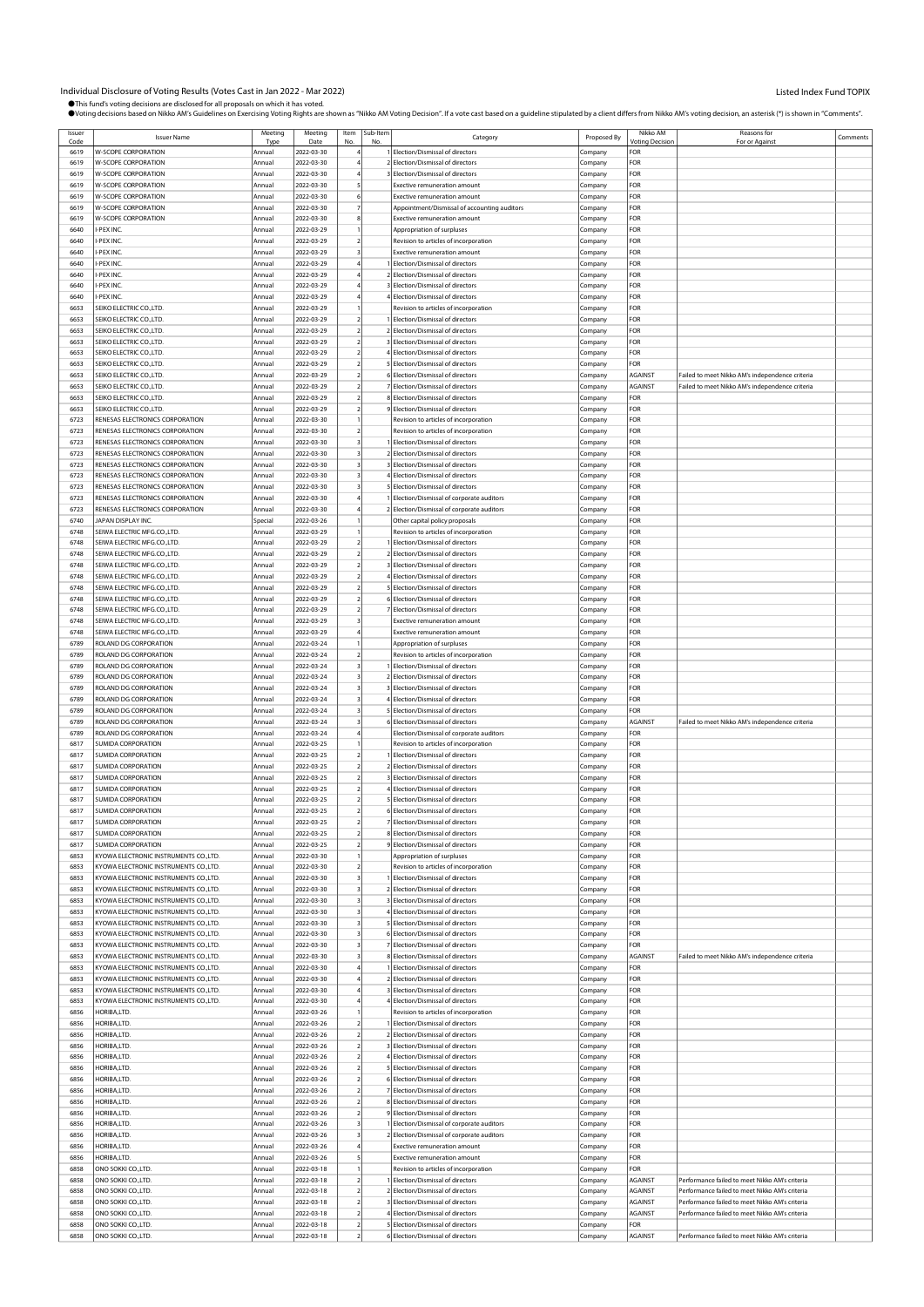| Issue | <b>Issuer Name</b>                   | Meetinc | Meeting    | Item | Sub-Item       | Category                                   | Proposed By | Nikko AM               | Reasons for                                     | Comments |
|-------|--------------------------------------|---------|------------|------|----------------|--------------------------------------------|-------------|------------------------|-------------------------------------------------|----------|
| Code  |                                      | Type    | Date       | No.  | Nο             |                                            |             | <b>Voting Decision</b> | For or Against                                  |          |
| 6858  | ONO SOKKI CO.,LTD.                   | Annual  | 2022-03-18 |      |                | 7 Election/Dismissal of directors          | Company     | FOR                    |                                                 |          |
| 6858  | ONO SOKKI CO.,LTD.                   | Annual  | 2022-03-18 |      |                | Election/Dismissal of corporate auditors   | Company     | AGAINST                | Failed to meet Nikko AM's independence criteria |          |
| 6866  | <b>HIOKI E.E. CORPORATION</b>        | Annual  | 2022-02-25 |      |                | Appropriation of surpluses                 | Company     | FOR                    |                                                 |          |
| 6866  | <b>HIOKI E.E. CORPORATION</b>        | Annual  | 2022-02-25 |      |                | Revision to articles of incorporation      | Company     | FOR                    |                                                 |          |
| 6866  | HIOKI E.E. CORPORATION               | Annual  | 2022-02-25 |      |                | Election/Dismissal of corporate auditors   | Company     | FOR                    |                                                 |          |
|       |                                      |         |            |      |                |                                            |             | FOR                    |                                                 |          |
| 6871  | MICRONICS JAPAN CO., LTD.            | Annual  | 2022-03-25 |      |                | Appropriation of surpluses                 | Company     |                        |                                                 |          |
| 6871  | MICRONICS JAPAN CO.,LTD.             | Annual  | 2022-03-25 |      |                | Revision to articles of incorporation      | Company     | FOR                    |                                                 |          |
| 6871  | <b>MICRONICS JAPAN CO.,LTD.</b>      | Annual  | 2022-03-25 | 3    |                | <b>Flection/Dismissal of directors</b>     | Company     | FOR                    |                                                 |          |
| 6871  | MICRONICS JAPAN CO.,LTD.             | Annual  | 2022-03-25 |      | $\mathcal{P}$  | Election/Dismissal of directors            | Company     | FOR                    |                                                 |          |
| 6871  | MICRONICS JAPAN CO.,LTD.             | Annual  | 2022-03-25 |      |                | Election/Dismissal of directors            | Company     | FOR                    |                                                 |          |
| 6871  | MICRONICS JAPAN CO., LTD.            | Annual  | 2022-03-25 |      |                | Election/Dismissal of directors            | Company     | FOR                    |                                                 |          |
|       |                                      |         |            |      |                |                                            |             |                        |                                                 |          |
| 6871  | MICRONICS JAPAN CO.,LTD.             | Annual  | 2022-03-25 | 3    |                | 5 Election/Dismissal of directors          | Company     | FOR                    |                                                 |          |
| 6871  | MICRONICS JAPAN CO.,LTD.             | Annual  | 2022-03-25 |      |                | Election/Dismissal of directors            | Company     | FOR                    |                                                 |          |
| 6871  | MICRONICS JAPAN CO.,LTD.             | Annual  | 2022-03-25 | 3    | $\overline{7}$ | Election/Dismissal of directors            | Company     | FOR                    |                                                 |          |
| 6871  | MICRONICS JAPAN CO.,LTD.             | Annual  | 2022-03-25 |      |                | Election/Dismissal of directors            | Company     | FOR                    |                                                 |          |
| 6871  | MICRONICS JAPAN CO., LTD.            | Annual  | 2022-03-25 |      |                | Election/Dismissal of directors            | Company     | FOR                    |                                                 |          |
| 6871  | MICRONICS JAPAN CO.,LTD.             | Annual  | 2022-03-25 |      |                | 10 Election/Dismissal of directors         |             | FOR                    |                                                 |          |
|       |                                      |         |            |      |                |                                            | Company     |                        |                                                 |          |
| 6871  | MICRONICS JAPAN CO.,LTD.             | Annual  | 2022-03-25 |      |                | <b>Exective remuneration amount</b>        | Company     | FOR                    |                                                 |          |
| 6871  | MICRONICS JAPAN CO.,LTD              | Annual  | 2022-03-25 |      |                | Exective remuneration amount               | Company     | FOR                    |                                                 |          |
| 6914  | OPTEX GROUP COMPANY, LIMITED         | Annual  | 2022-03-25 |      |                | Appropriation of surpluses                 | Company     | FOR                    |                                                 |          |
| 6914  | OPTEX GROUP COMPANY, LIMITED         | Annual  | 2022-03-25 |      |                | Revision to articles of incorporation      | Company     | FOR                    |                                                 |          |
| 6914  | OPTEX GROUP COMPANY, LIMITED         | Annual  | 2022-03-25 |      |                | 1 Election/Dismissal of directors          | Company     | FOR                    |                                                 |          |
| 6914  | OPTEX GROUP COMPANY.LIMITED          | Annual  | 2022-03-25 | 3    |                | Election/Dismissal of directors            | Company     | FOR                    |                                                 |          |
| 6914  | OPTEX GROUP COMPANY, LIMITED         | Annual  | 2022-03-25 | 3    |                | 3 Election/Dismissal of directors          |             | FOR                    |                                                 |          |
|       |                                      |         |            |      |                |                                            | Company     |                        |                                                 |          |
| 6914  | OPTEX GROUP COMPANY, LIMITED         | Annual  | 2022-03-25 |      |                | Election/Dismissal of directors            | Company     | FOR                    |                                                 |          |
| 6914  | OPTEX GROUP COMPANY, LIMITED         | Annual  | 2022-03-25 |      | 5              | Election/Dismissal of directors            | Company     | FOR                    |                                                 |          |
| 6914  | OPTEX GROUP COMPANY, LIMITED         | Annual  | 2022-03-25 | 3    |                | 6 Election/Dismissal of directors          | Company     | FOR                    |                                                 |          |
| 6914  | OPTEX GROUP COMPANY.LIMITED          | Annual  | 2022-03-25 |      |                | Election/Dismissal of directors            | Company     | FOR                    |                                                 |          |
| 6914  | OPTEX GROUP COMPANY, LIMITED         | Annual  | 2022-03-25 |      |                | 8 Election/Dismissal of directors          | Company     | FOR                    |                                                 |          |
|       |                                      |         |            |      |                |                                            |             |                        |                                                 |          |
| 6914  | OPTEX GROUP COMPANY, LIMITED         | Annual  | 2022-03-25 |      |                | Election/Dismissal of directors            | Company     | FOR                    |                                                 |          |
| 6914  | OPTEX GROUP COMPANY, LIMITED         | Annual  | 2022-03-25 |      | $\mathcal{P}$  | Election/Dismissal of directors            | Company     | FOR                    |                                                 |          |
| 6915  | CHIYODA INTEGRE CO., LTD.            | Annual  | 2022-03-30 |      |                | Appropriation of surpluses                 | Company     | FOR                    |                                                 |          |
| 6915  | CHIYODA INTEGRE CO.,LTD.             | Annual  | 2022-03-30 |      |                | Revision to articles of incorporation      | Company     | FOR                    |                                                 |          |
| 6915  | CHIYODA INTEGRE CO., LTD.            | Annual  | 2022-03-30 |      |                | Exective remuneration amount               | Investor    | <b>AGAINST</b>         |                                                 |          |
| 6915  | CHIYODA INTEGRE CO.,LTD.             | Annual  | 2022-03-30 |      |                | Other capital policy proposals             | Investor    | AGAINST                |                                                 |          |
| 6929  | NIPPON CERAMIC CO.,LTD.              | Annual  | 2022-03-25 |      |                | Revision to articles of incorporation      | Company     | FOR                    |                                                 |          |
|       |                                      |         |            |      |                |                                            |             |                        |                                                 |          |
| 6929  | NIPPON CERAMIC CO., LTD.             | Annual  | 2022-03-25 |      |                | Election/Dismissal of directors            | Company     | FOR                    |                                                 |          |
| 6929  | NIPPON CERAMIC CO.,LTD.              | Annual  | 2022-03-25 |      |                | Election/Dismissal of directors            | Company     | FOR                    |                                                 |          |
| 6929  | NIPPON CERAMIC CO.,LTD               | Annual  | 2022-03-25 |      |                | 3 Election/Dismissal of directors          | Company     | FOR                    |                                                 |          |
| 6929  | <b>NIPPON CERAMIC CO.,LTD.</b>       | Annual  | 2022-03-25 |      |                | Election/Dismissal of directors            | Company     | FOR                    |                                                 |          |
| 6929  | NIPPON CERAMIC CO., LTD.             | Annual  | 2022-03-25 |      | $\mathcal{P}$  | Election/Dismissal of directors            | Company     | FOR                    |                                                 |          |
| 6929  | NIPPON CERAMIC CO., LTD.             | Annual  | 2022-03-25 | 3    | $\mathbf{a}$   | Election/Dismissal of directors            | Company     | FOR                    |                                                 |          |
| 6929  | NIPPON CERAMIC CO.,LTD.              | Annual  | 2022-03-25 | 3    |                | Election/Dismissal of directors            | Company     | FOR                    |                                                 |          |
| 7033  | MANAGEMENT SOLUTIONS CO.,LTD.        | Annual  | 2022-01-28 |      |                | Election/Dismissal of directors            | Company     | FOR                    |                                                 |          |
| 7033  | <b>MANAGEMENT SOLUTIONS CO.,LTD.</b> | Annual  | 2022-01-28 |      |                | Election/Dismissal of directors            | Company     | FOR                    |                                                 |          |
| 7033  | MANAGEMENT SOLUTIONS CO.,LTD.        | Annual  | 2022-01-28 |      | 3              | Election/Dismissal of directors            | Company     | FOR                    |                                                 |          |
|       |                                      |         |            |      |                |                                            |             |                        |                                                 |          |
| 7033  | <b>MANAGEMENT SOLUTIONS CO.,LTD.</b> | Annual  | 2022-01-28 |      |                | Election/Dismissal of directors            | Company     | FOR                    |                                                 |          |
| 7033  | MANAGEMENT SOLUTIONS CO.,LTD.        | Annual  | 2022-01-28 |      |                | Election/Dismissal of directors            | Company     | FOR                    |                                                 |          |
| 7033  | MANAGEMENT SOLUTIONS CO.,LTD.        | Annual  | 2022-01-28 |      |                | Election/Dismissal of corporate auditors   | Company     | FOR                    |                                                 |          |
| 7033  | <b>MANAGEMENT SOLUTIONS CO.,LTD.</b> | Annual  | 2022-01-28 |      |                | Election/Dismissal of corporate auditors   | Company     | FOR                    |                                                 |          |
| 7033  | MANAGEMENT SOLUTIONS CO.,LTD.        | Annual  | 2022-01-28 |      | 3              | Election/Dismissal of corporate auditors   | Company     | FOR                    |                                                 |          |
| 7033  | <b>MANAGEMENT SOLUTIONS CO.,LTD.</b> | Annual  | 2022-01-28 |      |                | xective remuneration amount                | Company     | FOR                    |                                                 |          |
| 7034  | <b>PRORED PARTNERS CO.,LTD.</b>      | Annual  | 2022-01-25 |      |                | Revision to articles of incorporation      | Company     | FOR                    |                                                 |          |
| 7034  | PRORED PARTNERS CO., LTD.            | Annual  | 2022-01-25 |      |                | <b>Flection/Dismissal of directors</b>     | Company     | FOR                    |                                                 |          |
| 7034  | <b>PRORED PARTNERS CO.,LTD.</b>      | Annual  | 2022-01-25 |      |                | Election/Dismissal of directors            | Company     | FOR                    |                                                 |          |
| 7034  | PRORED PARTNERS CO., LTD.            | Annual  | 2022-01-25 |      | 3              | Election/Dismissal of directors            | Company     | FOR                    |                                                 |          |
| 7034  | PRORED PARTNERS CO., LTD.            | Annual  | 2022-01-25 |      |                | Election/Dismissal of directors            | Company     | FOR                    |                                                 |          |
| 7034  | PRORED PARTNERS CO.,LTD              | Annual  | 2022-01-25 |      |                | Election/Dismissal of directors            | Company     | FOR                    |                                                 |          |
|       |                                      |         |            |      |                |                                            |             |                        |                                                 |          |
| 7034  | PRORED PARTNERS CO., LTD.            | Annual  | 2022-01-25 | 3    |                | Election/Dismissal of corporate auditors   | Company     | FOR                    |                                                 |          |
| 7034  | PRORED PARTNERS CO., LTD.            | Annual  | 2022-01-25 |      | $\overline{2}$ | Election/Dismissal of corporate auditors   | Company     | FOR                    |                                                 |          |
| 7034  | PRORED PARTNERS CO.,LTD.             | Annual  | 2022-01-25 |      |                | 3 Election/Dismissal of corporate auditors | Company     | FOR                    |                                                 |          |
| 7037  | TENO.HOLDINGS COMPANY LIMITED        | Annual  | 2022-03-24 |      |                | Appropriation of surpluses                 | Company     | FOR                    |                                                 |          |
| 7037  | TENO.HOLDINGS COMPANY LIMITED        | Annual  | 2022-03-24 |      |                | Revision to articles of incorporation      | Company     | FOR                    |                                                 |          |
| 7037  | TENO.HOLDINGS COMPANY LIMITED        | Annual  | 2022-03-24 | 3    |                | 1 Election/Dismissal of directors          | Company     | FOR                    |                                                 |          |
| 7037  | TENO.HOLDINGS COMPANY LIMITED        | Annual  | 2022-03-24 |      |                | Election/Dismissal of directors            | Company     | FOR                    |                                                 |          |
| 7037  | TENO.HOLDINGS COMPANY LIMITED        | Annual  | 2022-03-24 |      |                | 3 Election/Dismissal of directors          | Company     | FOR                    |                                                 |          |
|       |                                      |         |            |      |                |                                            |             |                        |                                                 |          |
| 7037  | TENO.HOLDINGS COMPANY LIMITED        | Annual  | 2022-03-24 |      |                | 4 Election/Dismissal of directors          | Company     | FOR                    |                                                 |          |
| 7037  | TENO.HOLDINGS COMPANY LIMITED        | Annual  | 2022-03-24 | 3    |                | 5 Election/Dismissal of directors          | Company     | FOR                    |                                                 |          |
| 7037  | TENO.HOLDINGS COMPANY LIMITED        | Annual  | 2022-03-24 |      |                | Election/Dismissal of corporate auditors   | Company     | FOR                    |                                                 |          |
| 7037  | <b>FENO.HOLDINGS COMPANY LIMITED</b> | Annual  | 2022-03-24 |      |                | Election/Dismissal of corporate auditors   | Company     | FOR                    |                                                 |          |
| 7037  | TENO.HOLDINGS COMPANY LIMITED        | Annual  | 2022-03-24 |      |                | 3 Election/Dismissal of corporate auditors | Company     | FOR                    |                                                 |          |
| 7038  | RONTIER MANAGEMENT INC.              | Annual  | 2022-03-24 |      |                | Appropriation of surpluses                 | Company     | FOR                    |                                                 |          |
| 7038  | <b>FRONTIER MANAGEMENT INC</b>       | Annual  | 2022-03-24 |      |                | Revision to articles of incorporation      | Company     | FOR                    |                                                 |          |
| 7038  | FRONTIER MANAGEMENT INC.             |         |            |      |                | 1 Election/Dismissal of directors          |             | FOR                    |                                                 |          |
|       |                                      | Annual  | 2022-03-24 | 3    |                |                                            | Company     |                        |                                                 |          |
| 7038  | RONTIER MANAGEMENT INC.              | Annual  | 2022-03-24 |      | $\overline{2}$ | Election/Dismissal of directors            | Company     | FOR                    |                                                 |          |
| 7038  | RONTIER MANAGEMENT INC.              | Annual  | 2022-03-24 |      |                | 3 Election/Dismissal of directors          | Company     | FOR                    |                                                 |          |
| 7038  | <b>FRONTIER MANAGEMENT INC.</b>      | Annual  | 2022-03-24 |      |                | 4 Election/Dismissal of directors          | Company     | FOR                    |                                                 |          |
| 7038  | FRONTIER MANAGEMENT INC.             | Annual  | 2022-03-24 | 3    |                | 5 Election/Dismissal of directors          | Company     | FOR                    |                                                 |          |
| 7038  | FRONTIER MANAGEMENT INC.             | Annual  | 2022-03-24 |      |                | 1 Election/Dismissal of corporate auditors | Company     | FOR                    |                                                 |          |
| 7038  | <b>RONTIER MANAGEMENT INC.</b>       | Annual  | 2022-03-24 |      | $\overline{2}$ | Election/Dismissal of corporate auditors   | Company     | FOR                    |                                                 |          |
| 7038  | RONTIER MANAGEMENT INC.              | Annual  | 2022-03-24 |      |                | 3 Election/Dismissal of corporate auditors | Company     | FOR                    |                                                 |          |
| 7038  | RONTIER MANAGEMENT INC.              | Annual  | 2022-03-24 |      |                | Exective remuneration amount               | Company     | FOR                    |                                                 |          |
|       |                                      |         |            |      |                |                                            |             | FOR                    |                                                 |          |
| 7044  | PIALA INC.                           | Annual  | 2022-03-29 |      |                | Appropriation of surpluses                 | Company     |                        |                                                 |          |
| 7044  | PIALA INC.                           | Annual  | 2022-03-29 |      |                | Revision to articles of incorporation      | Company     | FOR                    |                                                 |          |
| 7044  | PIALA INC.                           | Annual  | 2022-03-29 |      |                | Election/Dismissal of directors            | Company     | FOR                    |                                                 |          |
| 7044  | PIALA INC.                           | Annual  | 2022-03-29 |      | $\overline{2}$ | Election/Dismissal of directors            | Company     | FOR                    |                                                 |          |
| 7044  | PIALA INC.                           | Annual  | 2022-03-29 |      |                | 3 Election/Dismissal of directors          | Company     | FOR                    |                                                 |          |
| 7044  | PIALA INC.                           | Annual  | 2022-03-29 | 3    |                | Election/Dismissal of directors            | Company     | FOR                    |                                                 |          |
| 7044  | PIALA INC.                           | Annual  | 2022-03-29 | 3    |                | 5 Election/Dismissal of directors          | Company     | FOR                    |                                                 |          |
| 7044  | PIALA INC.                           | Annual  | 2022-03-29 |      |                | Election/Dismissal of directors            | Company     | FOR                    |                                                 |          |
| 7044  | PIALA INC.                           | Annual  | 2022-03-29 |      |                | Election/Dismissal of corporate auditors   | Company     | FOR                    |                                                 |          |
| 7044  | PIALA INC.                           | Annual  | 2022-03-29 |      |                | 2 Election/Dismissal of corporate auditors | Company     | FOR                    |                                                 |          |
| 7044  | PIALA INC.                           | Annual  | 2022-03-29 |      | 3              | Election/Dismissal of corporate auditors   |             | FOR                    |                                                 |          |
| 7128  | MARUKA FURUSATO CORPORATION          |         | 2022-03-30 |      |                |                                            | Company     | FOR                    |                                                 |          |
|       |                                      | Annual  |            |      |                | Appropriation of surpluses                 | Company     |                        |                                                 |          |
| 7128  | MARUKA FURUSATO CORPORATION          | Annual  | 2022-03-30 |      |                | Revision to articles of incorporation      | Company     | FOR                    |                                                 |          |
| 7128  | MARUKA FURUSATO CORPORATION          | Annual  | 2022-03-30 |      |                | Election/Dismissal of corporate auditors   | Company     | FOR                    |                                                 |          |
| 7128  | MARUKA FURUSATO CORPORATION          | Annual  | 2022-03-30 |      | $\mathfrak{p}$ | Election/Dismissal of corporate auditors   | Company     | FOR                    |                                                 |          |
| 7128  | MARUKA FURUSATO CORPORATION          | Annual  | 2022-03-30 |      |                | Exective remuneration amount               | Company     | FOR                    |                                                 |          |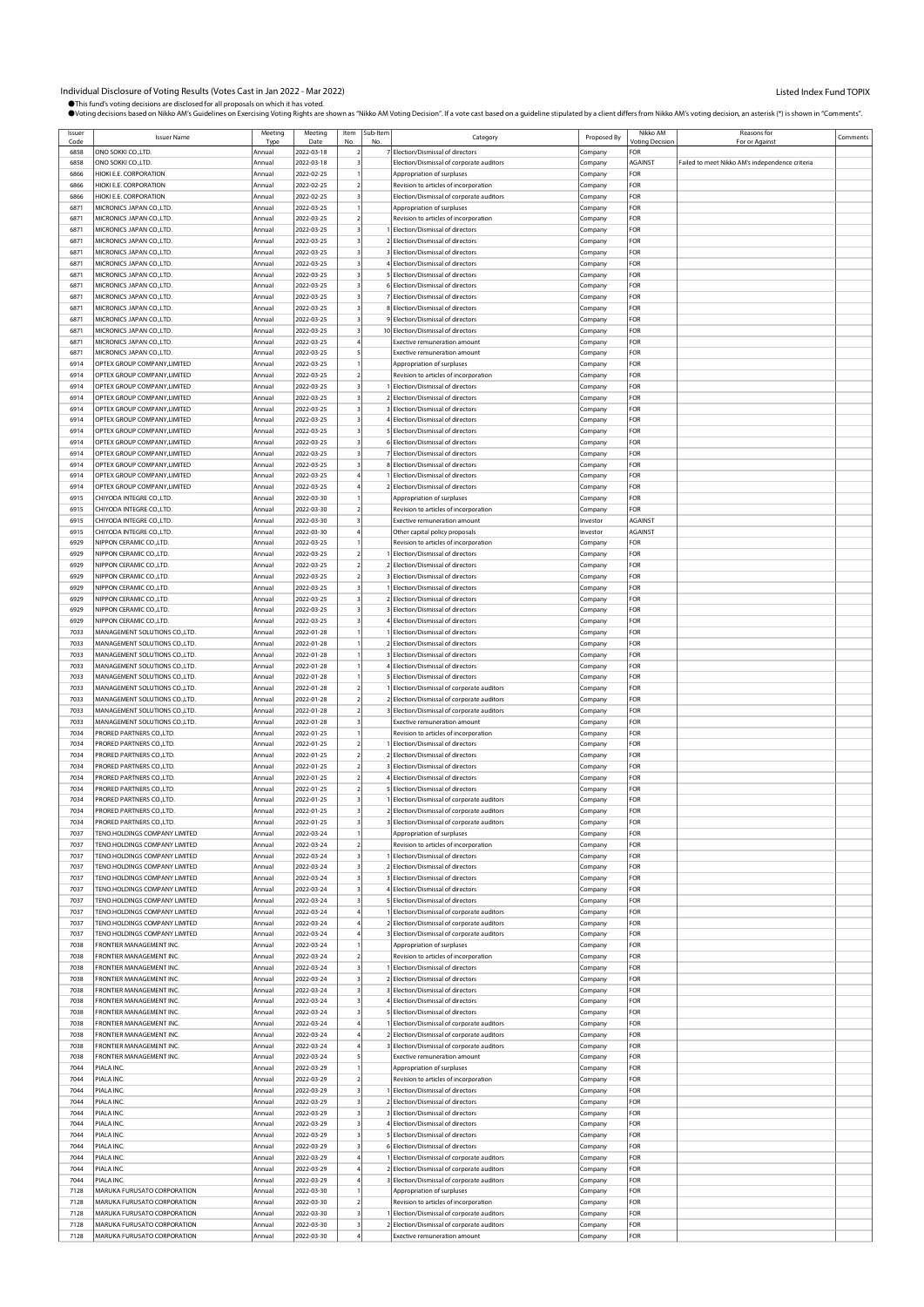| Issuer<br>Code | <b>Issuer Name</b>                                                           | Meeting<br>Type  | Meeting<br>Date          | Item<br>No. | Sub-Item<br>No | Category                                                                               | Proposed By        | Nikko AM<br><b>Voting Decision</b> | Reasons for<br>For or Against                                     | Comments |
|----------------|------------------------------------------------------------------------------|------------------|--------------------------|-------------|----------------|----------------------------------------------------------------------------------------|--------------------|------------------------------------|-------------------------------------------------------------------|----------|
| 7128           | MARUKA FURUSATO CORPORATION                                                  | Annual           | 2022-03-30               |             |                | Exective remuneration amount                                                           | Company            | FOR                                |                                                                   |          |
| 7128           | <b>MARUKA FURUSATO CORPORATION</b>                                           | Annual           | 2022-03-30               |             |                | xective remuneration amount                                                            | Company            | FOR                                |                                                                   |          |
| 7172           | <b>IAPAN INVESTMENT ADVISER CO.,LTD.</b>                                     | Annual           | 2022-03-29               |             |                | Appropriation of surpluses                                                             | Company            | FOR                                |                                                                   |          |
| 7172           | <b>IAPAN INVESTMENT ADVISER CO.,LTD.</b>                                     | Annual           | 2022-03-29               |             |                | Revision to articles of incorporation                                                  | Company            | FOR                                |                                                                   |          |
| 7172           | <b>IAPAN INVESTMENT ADVISER CO.,LTD.</b>                                     | Annual           | 2022-03-29               |             |                | Election/Dismissal of directors                                                        | Company            | FOR                                |                                                                   |          |
| 7172           | APAN INVESTMENT ADVISER CO.,LTD.                                             | Annual           | 2022-03-29               |             |                | 2 Election/Dismissal of directors                                                      | Company            | FOR                                |                                                                   |          |
| 7172           | APAN INVESTMENT ADVISER CO.,LTD.                                             | Annual           | 2022-03-29               |             |                | 3 Flection/Dismissal of directors                                                      | Company            | FOR                                |                                                                   |          |
| 7172           | <b>IAPAN INVESTMENT ADVISER CO.,LTD.</b>                                     | Annual           | 2022-03-29               |             |                | Election/Dismissal of directors                                                        | Company            | FOR                                |                                                                   |          |
| 7172<br>7172   | <b>IAPAN INVESTMENT ADVISER CO.,LTD.</b><br>APAN INVESTMENT ADVISER CO.,LTD. | Annual           | 2022-03-29<br>2022-03-29 |             |                | 5 Election/Dismissal of directors                                                      | Company            | FOR<br>FOR                         |                                                                   |          |
| 7172           | APAN INVESTMENT ADVISER CO.,LTD.                                             | Annual<br>Annual | 2022-03-29               |             |                | 6 Election/Dismissal of directors<br>7 Election/Dismissal of directors                 | Company            | FOR                                |                                                                   |          |
| 7172           | APAN INVESTMENT ADVISER CO.,LTD.                                             | Annual           | 2022-03-29               |             |                | 8 Election/Dismissal of directors                                                      | Company<br>Company | FOR                                |                                                                   |          |
| 7172           | APAN INVESTMENT ADVISER CO.,LTD.                                             | Annual           | 2022-03-29               |             |                | Election/Dismissal of corporate auditors                                               | Company            | FOR                                |                                                                   |          |
| 7172           | <b>IAPAN INVESTMENT ADVISER CO.,LTD.</b>                                     | Annual           | 2022-03-29               |             |                | 2 Election/Dismissal of corporate auditors                                             | Company            | FOR                                |                                                                   |          |
| 7172           | <b>IAPAN INVESTMENT ADVISER CO.,LTD.</b>                                     | Annual           | 2022-03-29               |             |                | 3 Election/Dismissal of corporate auditors                                             | Company            | AGAINST                            | Failed to meet Nikko AM's independence criteria                   |          |
| 7172           | APAN INVESTMENT ADVISER CO.,LTD.                                             | Annual           | 2022-03-29               |             |                | Election/Dismissal of corporate auditors                                               | Company            | FOR                                |                                                                   |          |
| 7244           | CHIKOH INDUSTRIES,LTD.                                                       | Annual           | 2022-03-25               |             |                | Appropriation of surpluses                                                             | Company            | FOR                                |                                                                   |          |
| 7244           | CHIKOH INDUSTRIES,LTD.                                                       | Annual           | 2022-03-25               |             |                | Revision to articles of incorporation                                                  | Company            | FOR                                |                                                                   |          |
| 7244           | CHIKOH INDUSTRIES,LTD.                                                       | Annual           | 2022-03-25               |             |                | 1 Election/Dismissal of directors                                                      | Company            | <b>AGAINST</b>                     | Number of outside directors failed to meet Nikko AM's             |          |
|                |                                                                              |                  |                          |             |                |                                                                                        |                    |                                    | criteria<br>Number of outside directors failed to meet Nikko AM's |          |
| 7244           | CHIKOH INDUSTRIES,LTD.                                                       | Annual           | 2022-03-25               |             |                | 2 Election/Dismissal of directors                                                      | Company            | <b>AGAINST</b>                     | criteria                                                          |          |
| 7244           | CHIKOH INDUSTRIES,LTD.                                                       | Annual           | 2022-03-25               |             |                | 3 Election/Dismissal of directors                                                      | Company            | FOR                                |                                                                   |          |
| 7244           | ICHIKOH INDUSTRIES,LTD.                                                      | Annual           | 2022-03-25               |             |                | 4 Election/Dismissal of directors                                                      | Company            | FOR                                |                                                                   |          |
| 7244           | CHIKOH INDUSTRIES,LTD.                                                       | Annual           | 2022-03-25               |             |                | Election/Dismissal of directors                                                        | Company            | FOR                                |                                                                   |          |
| 7244           | CHIKOH INDUSTRIES,LTD.                                                       | Annual           | 2022-03-25               |             |                | 6 Election/Dismissal of directors                                                      | Company            | FOR                                |                                                                   |          |
| 7244           | ICHIKOH INDUSTRIES,LTD.                                                      | Annual           | 2022-03-25               |             |                | 7 Election/Dismissal of directors                                                      | Company            | FOR                                |                                                                   |          |
| 7244           | CHIKOH INDUSTRIES.LTD.                                                       | Annual           | 2022-03-25               |             |                | 8 Election/Dismissal of directors                                                      | Company            | FOR                                |                                                                   |          |
| 7244           | ICHIKOH INDUSTRIES,LTD.                                                      | Annual           | 2022-03-25               |             |                | 9 Election/Dismissal of directors                                                      | Company            | FOR                                |                                                                   |          |
| 7244           | CHIKOH INDUSTRIES,LTD.                                                       | Annual           | 2022-03-25               |             |                | Election/Dismissal of corporate auditors<br><b>Exective remuneration amount</b>        | Company            | FOR<br>FOR                         |                                                                   |          |
| 7244<br>7272   | CHIKOH INDUSTRIES,LTD.<br>YAMAHA MOTOR CO.,LTD.                              | Annual<br>Annual | 2022-03-25<br>2022-03-23 |             |                | Appropriation of surpluses                                                             | Company<br>Company | FOR                                |                                                                   |          |
| 7272           | YAMAHA MOTOR CO.,LTD.                                                        | Annual           | 2022-03-23               |             |                | Revision to articles of incorporation                                                  | Company            | FOR                                |                                                                   |          |
| 7272           | <b>CAMAHA MOTOR CO.,LTD.</b>                                                 | Annual           | 2022-03-23               |             |                | 1 Election/Dismissal of directors                                                      | Company            | FOR                                |                                                                   |          |
| 7272           | YAMAHA MOTOR CO.,LTD.                                                        | Annual           | 2022-03-23               |             |                | Election/Dismissal of directors                                                        | Company            | FOR                                |                                                                   |          |
| 7272           | YAMAHA MOTOR CO.,LTD.                                                        | Annual           | 2022-03-23               |             |                | 3 Election/Dismissal of directors                                                      | Company            | FOR                                |                                                                   |          |
| 7272           | YAMAHA MOTOR CO.,LTD.                                                        | Annual           | 2022-03-23               |             |                | 4 Election/Dismissal of directors                                                      | Company            | FOR                                |                                                                   |          |
| 7272           | YAMAHA MOTOR CO.,LTD.                                                        | Annual           | 2022-03-23               |             |                | 5 Election/Dismissal of directors                                                      | Company            | FOR                                |                                                                   |          |
| 7272           | <b>AMAHA MOTOR CO.,LTD.</b>                                                  | Annual           | 2022-03-23               |             |                | 6 Election/Dismissal of directors                                                      | Company            | FOR                                |                                                                   |          |
| 7272           | YAMAHA MOTOR CO.,LTD.                                                        | Annual           | 2022-03-23               |             |                | 7 Election/Dismissal of directors                                                      | Company            | FOR                                |                                                                   |          |
| 7272           | YAMAHA MOTOR CO.,LTD.                                                        | Annual           | 2022-03-23               |             |                | 8 Election/Dismissal of directors                                                      | Company            | FOR                                |                                                                   |          |
| 7272           | YAMAHA MOTOR CO.,LTD.                                                        | Annual           | 2022-03-23               |             |                | 9 Election/Dismissal of directors                                                      | Company            | FOR                                |                                                                   |          |
| 7272           | YAMAHA MOTOR CO.,LTD.                                                        | Annual           | 2022-03-23               |             |                | 10 Election/Dismissal of directors                                                     | Company            | FOR                                |                                                                   |          |
| 7272           | <b>AMAHA MOTOR CO.,LTD.</b>                                                  | Annual           | 2022-03-23               |             |                | Election/Dismissal of corporate auditors                                               | Company            | FOR                                |                                                                   |          |
| 7272           | <b>AMAHA MOTOR CO.,LTD.</b>                                                  | Annual           | 2022-03-23               |             |                | Exective remuneration amount                                                           | Company            | FOR                                |                                                                   |          |
| 7272           | YAMAHA MOTOR CO.,LTD.                                                        | Annual           | 2022-03-23               |             |                | <b>Exective remuneration amount</b>                                                    | Company            | FOR                                |                                                                   |          |
| 7309           | SHIMANO INC.                                                                 | Annual           | 2022-03-30               |             |                | Appropriation of surpluses                                                             | Company            | FOR                                |                                                                   |          |
| 7309           | SHIMANO INC.                                                                 | Annual           | 2022-03-30               |             |                | Election/Dismissal of directors                                                        | Company            | FOR                                |                                                                   |          |
| 7309           | SHIMANO INC.                                                                 | Annual           | 2022-03-30               |             |                | 2 Election/Dismissal of directors                                                      | Company            | FOR                                |                                                                   |          |
| 7309           | SHIMANO INC.                                                                 | Annual           | 2022-03-30               |             |                | Election/Dismissal of directors                                                        | Company            | FOR                                |                                                                   |          |
| 7309           | SHIMANO INC.                                                                 | Annual           | 2022-03-30               |             |                | Election/Dismissal of directors                                                        | Company            | FOR                                |                                                                   |          |
| 7309<br>7309   | SHIMANO INC.<br>SHIMANO INC.                                                 | Annual           | 2022-03-30               |             |                | Election/Dismissal of corporate auditors                                               | Company            | FOR<br>FOR                         |                                                                   |          |
| 7309           | SHIMANO INC.                                                                 | Annual<br>Annual | 2022-03-30<br>2022-03-30 |             |                | Election/Dismissal of corporate auditors<br>3 Election/Dismissal of corporate auditors | Company            | FOR                                |                                                                   |          |
| 7347           | MERCURIA HOLDINGS CO.,LTD.                                                   | Annual           | 2022-03-29               |             |                | Appropriation of surpluses                                                             | Company<br>Company | FOR                                |                                                                   |          |
| 7347           | MERCURIA HOLDINGS CO., LTD.                                                  | Annual           | 2022-03-29               |             |                | Revision to articles of incorporation                                                  | Company            | FOR                                |                                                                   |          |
| 7347           | MERCURIA HOLDINGS CO.,LTD.                                                   | Annual           | 2022-03-29               |             |                | Election/Dismissal of directors                                                        | Company            | FOR                                |                                                                   |          |
| 7347           | MERCURIA HOLDINGS CO.,LTD.                                                   | Annual           | 2022-03-29               |             |                | Election/Dismissal of directors                                                        | Company            | FOR                                |                                                                   |          |
| 7347           | MERCURIA HOLDINGS CO.,LTD                                                    | Annual           | 2022-03-29               |             |                | 3 Election/Dismissal of directors                                                      | Company            | FOR                                |                                                                   |          |
| 7347           | MERCURIA HOLDINGS CO., LTD.                                                  | Annual           | 2022-03-29               |             |                | Election/Dismissal of directors                                                        | Company            | <b>AGAINST</b>                     | Failed to meet Nikko AM's independence criteria                   |          |
| 7347           | MERCURIA HOLDINGS CO., LTD                                                   | Annual           | 2022-03-29               |             |                | Election/Dismissal of director                                                         | Company            | <b>AGAINST</b>                     | Failed to meet Nikko AM's independence criteria                   |          |
| 7347           | MERCURIA HOLDINGS CO., LTD.                                                  | Annual           | 2022-03-29               |             |                | 6 Election/Dismissal of directors                                                      | Company            | FOR                                |                                                                   |          |
| 7347           | MERCURIA HOLDINGS CO., LTD.                                                  | Annual           | 2022-03-29               |             |                | 7 Election/Dismissal of directors                                                      | Company            | FOR                                |                                                                   |          |
| 7347           | MERCURIA HOLDINGS CO., LTD.                                                  | Annual           | 2022-03-29               |             |                | <b>Exective remuneration amount</b>                                                    | Company            | FOR                                |                                                                   |          |
| 7347           | MERCURIA HOLDINGS CO., LTD.                                                  | Annual           | 2022-03-29               |             |                | <b>Exective remuneration amount</b>                                                    | Company            | FOR                                |                                                                   |          |
| 7347           | MERCURIA HOLDINGS CO., LTD.                                                  | Annual           | 2022-03-29               |             |                | Exective remuneration amount                                                           | Company            | FOR                                |                                                                   |          |
| 7354           | DIRECT MARKETING MIX INC.                                                    | Annual           | 2022-03-25               |             |                | Revision to articles of incorporation                                                  | Company            | FOR                                |                                                                   |          |
| 7354<br>7354   | DIRECT MARKETING MIX INC.<br>DIRECT MARKETING MIX INC.                       | Annual           | 2022-03-25<br>2022-03-25 |             |                | Election/Dismissal of directors<br>2 Election/Dismissal of directors                   | Company            | FOR<br>FOR                         |                                                                   |          |
| 7354           | DIRECT MARKETING MIX INC.                                                    | Annual<br>Annual | 2022-03-25               |             |                | 3 Election/Dismissal of directors                                                      | Company<br>Company | FOR                                |                                                                   |          |
| 7354           | DIRECT MARKETING MIX INC.                                                    | Annual           | 2022-03-25               |             |                | 4 Election/Dismissal of directors                                                      | Company            | FOR                                |                                                                   |          |
| 7354           | DIRECT MARKETING MIX INC.                                                    | Annual           | 2022-03-25               |             |                | 5 Election/Dismissal of directors                                                      | Company            | <b>AGAINST</b>                     | Failed to meet Nikko AM's independence criteria                   |          |
| 7354           | DIRECT MARKETING MIX INC.                                                    | Annual           | 2022-03-25               |             |                | 6 Election/Dismissal of directors                                                      | Company            | FOR                                |                                                                   |          |
| 7354           | DIRECT MARKETING MIX INC.                                                    | Annual           | 2022-03-25               |             |                | 7 Election/Dismissal of directors                                                      | Company            | FOR                                |                                                                   |          |
| 7354           | DIRECT MARKETING MIX INC.                                                    | Annual           | 2022-03-25               |             |                | 8 Election/Dismissal of directors                                                      | Company            | FOR                                |                                                                   |          |
| 7354           | DIRECT MARKETING MIX INC.                                                    | Annual           | 2022-03-25               |             |                | 9 Election/Dismissal of directors                                                      | Company            | FOR                                |                                                                   |          |
| 7354           | DIRECT MARKETING MIX INC.                                                    | Annual           | 2022-03-25               |             |                | 10 Election/Dismissal of directors                                                     | Company            | FOR                                |                                                                   |          |
| 7358           | POPPINS HOLDINGS INC.                                                        | Annual           | 2022-03-30               |             |                | Revision to articles of incorporation                                                  | Company            | FOR                                |                                                                   |          |
| 7358           | POPPINS HOLDINGS INC.                                                        | Annual           | 2022-03-30               |             |                | 1 Election/Dismissal of directors                                                      | Company            | FOR                                |                                                                   |          |
| 7358           | POPPINS HOLDINGS INC.                                                        | Annual           | 2022-03-30               |             |                | 2 Election/Dismissal of directors                                                      | Company            | FOR                                |                                                                   |          |
| 7358           | POPPINS HOLDINGS INC.                                                        | Annual           | 2022-03-30               |             |                | 3 Election/Dismissal of directors                                                      | Company            | FOR                                |                                                                   |          |
| 7358           | POPPINS HOLDINGS INC.                                                        | Annual           | 2022-03-30               |             |                | 4 Election/Dismissal of directors                                                      | Company            | FOR                                |                                                                   |          |
| 7358           | POPPINS HOLDINGS INC.                                                        | Annual           | 2022-03-30               |             |                | 5 Election/Dismissal of directors                                                      | Company            | FOR                                |                                                                   |          |
| 7358<br>7358   | POPPINS HOLDINGS INC.<br>POPPINS HOLDINGS INC.                               | Annual           | 2022-03-30<br>2022-03-30 |             |                | 6 Election/Dismissal of directors<br>7 Election/Dismissal of directors                 | Company            | FOR<br>FOR                         |                                                                   |          |
| 7358           | POPPINS HOLDINGS INC.                                                        | Annual           | 2022-03-30               |             |                | 8 Election/Dismissal of directors                                                      | Company            | FOR                                |                                                                   |          |
| 7358           | POPPINS HOLDINGS INC.                                                        | Annual<br>Annual | 2022-03-30               |             |                | Election/Dismissal of directors                                                        | Company<br>Company | FOR                                |                                                                   |          |
| 7358           | POPPINS HOLDINGS INC.                                                        | Annual           | 2022-03-30               |             |                | Election/Dismissal of directors                                                        | Company            | FOR                                |                                                                   |          |
| 7358           | POPPINS HOLDINGS INC.                                                        | Annual           | 2022-03-30               |             |                | 3 Election/Dismissal of directors                                                      | Company            | FOR                                |                                                                   |          |
| 7358           | POPPINS HOLDINGS INC.                                                        | Annual           | 2022-03-30               |             |                | Election/Dismissal of directors                                                        | Company            | FOR                                |                                                                   |          |
| 7605           | <b>FUJI CORPORATION</b>                                                      | Annual           | 2022-01-28               |             |                | Appropriation of surpluses                                                             | Company            | FOR                                |                                                                   |          |
| 7605           | UJI CORPORATION                                                              | Annual           | 2022-01-28               |             |                | Revision to articles of incorporation                                                  | Company            | FOR                                |                                                                   |          |
| 7605           | <b>FUJI CORPORATION</b>                                                      | Annual           | 2022-01-28               |             |                | Election/Dismissal of directors                                                        | Company            | FOR                                |                                                                   |          |
| 7605           | <b>FUJI CORPORATION</b>                                                      | Annual           | 2022-01-28               |             |                | 2 Election/Dismissal of directors                                                      | Company            | FOR                                |                                                                   |          |
| 7605           | <b>FUJI CORPORATION</b>                                                      | Annual           | 2022-01-28               |             |                | 3 Election/Dismissal of directors                                                      | Company            | FOR                                |                                                                   |          |
| 7605           | <b>UJI CORPORATION</b>                                                       | Annual           | 2022-01-28               |             |                | 4 Election/Dismissal of directors                                                      | Company            | FOR                                |                                                                   |          |
| 7605           | UJI CORPORATION                                                              | Annual           | 2022-01-28               |             |                | 5 Election/Dismissal of directors                                                      | Company            | FOR                                |                                                                   |          |
| 7605           | <b>FUJI CORPORATION</b>                                                      | Annual           | 2022-01-28               |             |                | 6 Election/Dismissal of directors                                                      | Company            | FOR                                |                                                                   |          |
| 7605           | <b>FUJI CORPORATION</b>                                                      | Annual           | 2022-01-28               |             |                | 7 Election/Dismissal of directors                                                      | Company            | FOR                                |                                                                   |          |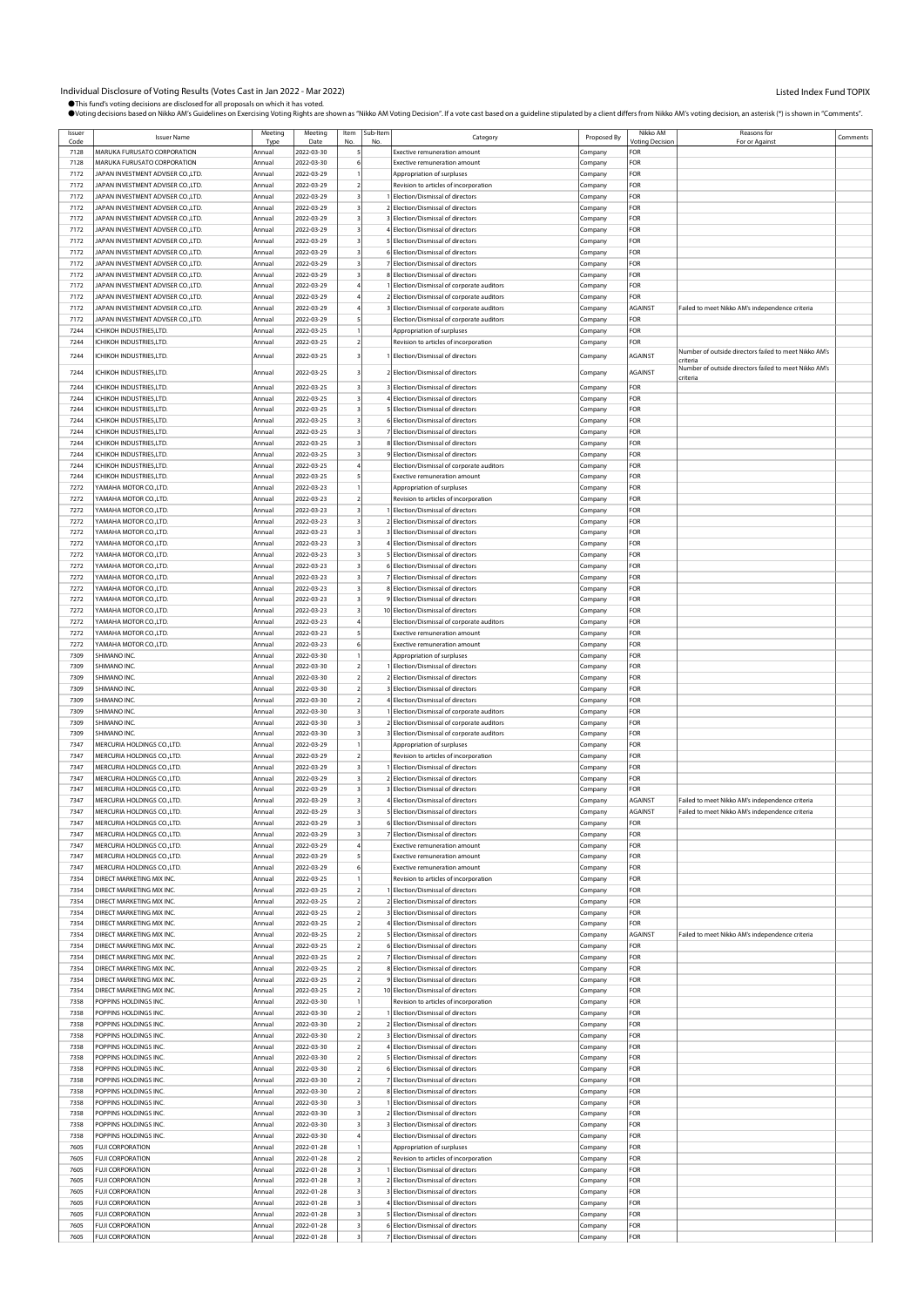| Issuer       | <b>Issuer Name</b>                                 | Meeting          | Meeting                  | Item | Sub-Item | Category                                                                   | Proposed By        | Nikko AM                      | Reasons for<br>For or Against                                                                           | Comments |
|--------------|----------------------------------------------------|------------------|--------------------------|------|----------|----------------------------------------------------------------------------|--------------------|-------------------------------|---------------------------------------------------------------------------------------------------------|----------|
| Code<br>7605 | <b>FUJI CORPORATION</b>                            | Type<br>Annual   | Date<br>2022-01-28       | No.  | No.      | 8 Election/Dismissal of directors                                          | Company            | <b>Voting Decision</b><br>FOR |                                                                                                         |          |
| 7605         | <b>FUJI CORPORATION</b>                            | Annual           | 2022-01-28               |      |          | 9 Election/Dismissal of directors                                          | Company            | FOR                           |                                                                                                         |          |
| 7605         | <b>FUJI CORPORATION</b>                            | Annual           | 2022-01-28               |      |          | Election/Dismissal of corporate auditors                                   | Company            | FOR                           |                                                                                                         |          |
| 7609         | DAITRON CO., LTD.                                  | Annual           | 2022-03-30               |      |          |                                                                            |                    | FOR                           |                                                                                                         |          |
| 7609         | DAITRON CO., LTD.                                  | Annual           | 2022-03-30               |      |          | Appropriation of surpluses<br>Revision to articles of incorporation        | Company            | FOR                           |                                                                                                         |          |
| 7609         | DAITRON CO., LTD.                                  | Annual           | 2022-03-30               |      |          | 1 Election/Dismissal of corporate auditors                                 | Company<br>Company | FOR                           |                                                                                                         |          |
| 7609         | DAITRON CO.,LTD.                                   | Annual           | 2022-03-30               |      |          | 2 Election/Dismissal of corporate auditors                                 | Company            | FOR                           |                                                                                                         |          |
| 7613         | SIIX CORPORATION                                   | Annual           | 2022-03-30               |      |          | Appropriation of surpluses                                                 | Company            | FOR                           |                                                                                                         |          |
| 7613         | <b>SIIX CORPORATION</b>                            | Annual           | 2022-03-30               |      |          |                                                                            |                    | FOR                           |                                                                                                         |          |
| 7613         | <b>SIIX CORPORATION</b>                            | Annual           | 2022-03-30               |      |          | Revision to articles of incorporation<br>1 Election/Dismissal of directors | Company            | FOR                           |                                                                                                         |          |
| 7613         | <b>SIIX CORPORATION</b>                            | Annual           | 2022-03-30               |      |          | 2 Election/Dismissal of directors                                          | Company<br>Company | FOR                           |                                                                                                         |          |
|              |                                                    |                  | 2022-03-30               |      |          |                                                                            |                    |                               |                                                                                                         |          |
| 7613         | <b>SIIX CORPORATION</b>                            | Annual           |                          |      |          | 3 Election/Dismissal of directors<br>4 Election/Dismissal of directors     | Company            | FOR                           |                                                                                                         |          |
| 7613         | <b>SIIX CORPORATION</b><br><b>SIIX CORPORATION</b> | Annual           | 2022-03-30               |      |          | 5 Election/Dismissal of directors                                          | Company            | FOR                           |                                                                                                         |          |
| 7613         |                                                    | Annual           | 2022-03-30               |      |          |                                                                            | Company            | FOR                           |                                                                                                         |          |
| 7613         | <b>SIIX CORPORATION</b>                            | Annual           | 2022-03-30               |      |          | 6 Election/Dismissal of directors                                          | Company            | FOR                           |                                                                                                         |          |
| 7613         | <b>SIIX CORPORATION</b>                            | Annual           | 2022-03-30               |      |          | 7 Election/Dismissal of directors                                          | Company            | FOR                           |                                                                                                         |          |
| 7613         | <b>SIIX CORPORATION</b>                            | Annual           | 2022-03-30               |      |          | 8 Election/Dismissal of directors                                          | Company            | FOR                           |                                                                                                         |          |
| 7613         | <b>SIIX CORPORATION</b>                            | Annual           | 2022-03-30               |      |          | Election/Dismissal of corporate auditors                                   | Company            | FOR                           |                                                                                                         |          |
| 7613         | SIIX CORPORATION                                   | Annual           | 2022-03-30               |      |          | Exective remuneration amount                                               | Company            | FOR                           |                                                                                                         |          |
| 7640         | TOP CULTURE CO.,LTD.                               | Annual           | 2022-01-14               |      |          | Other capital policy proposals                                             | Company            | FOR                           |                                                                                                         |          |
| 7640         | TOP CULTURE CO.,LTD.                               | Annual           | 2022-01-14               |      |          | 1 Election/Dismissal of directors                                          | Company            | FOR                           |                                                                                                         |          |
| 7640         | TOP CULTURE CO.,LTD.                               | Annual           | 2022-01-14               |      |          | 2 Election/Dismissal of directors                                          | Company            | FOR                           |                                                                                                         |          |
| 7640         | TOP CULTURE CO.,LTD.                               | Annual           | 2022-01-14               |      |          | 3 Election/Dismissal of directors                                          | Company            | FOR                           |                                                                                                         |          |
| 7640         | TOP CULTURE CO.,LTD.                               | Annual           | 2022-01-14               |      |          | 4 Election/Dismissal of directors                                          | Company            | FOR                           |                                                                                                         |          |
| 7640         | TOP CULTURE CO.,LTD.                               | Annual           | 2022-01-14               |      |          | 5 Election/Dismissal of directors                                          | Company            | FOR                           |                                                                                                         |          |
| 7640         | TOP CULTURE CO.,LTD.                               | Annual           | 2022-01-14               |      |          | 6 Election/Dismissal of directors                                          | Company            | FOR                           |                                                                                                         |          |
| 7640         | TOP CULTURE CO.,LTD.                               | Annual           | 2022-01-14               |      |          | 7 Election/Dismissal of directors                                          | Company            | FOR                           |                                                                                                         |          |
| 7640         | TOP CULTURE CO.,LTD.                               | Annual           | 2022-01-14               |      |          | 8 Election/Dismissal of directors                                          | Company            | AGAINST                       | Failed to meet Nikko AM's independence criteria                                                         |          |
| 7640         | top culture co.,LTD.                               | Annual           | 2022-01-14               |      |          | 9 Election/Dismissal of directors                                          | Company            | FOR                           |                                                                                                         |          |
| 7640         | TOP CULTURE CO.,LTD.                               | Annual           | 2022-01-14               |      |          | 10 Election/Dismissal of directors                                         | Company            | FOR                           |                                                                                                         |          |
| 7640         | TOP CULTURE CO.,LTD.                               | Annual           | 2022-01-14               |      |          | Election/Dismissal of corporate auditors                                   | Company            | FOR                           |                                                                                                         |          |
| 7718         | STAR MICRONICS CO., LTD.                           | Annual           | 2022-03-24               |      |          | Revision to articles of incorporation                                      | Company            | FOR                           |                                                                                                         |          |
| 7718         | STAR MICRONICS CO., LTD.                           | Annual           | 2022-03-24               |      |          | 1 Election/Dismissal of directors                                          | Company            | FOR                           |                                                                                                         |          |
| 7718         | STAR MICRONICS CO., LTD.                           | Annual           | 2022-03-24               |      |          | 2 Election/Dismissal of directors                                          | Company            | FOR                           |                                                                                                         |          |
| 7718         | STAR MICRONICS CO., LTD.                           | Annual           | 2022-03-24               |      |          | 3 Election/Dismissal of directors                                          | Company            | FOR                           |                                                                                                         |          |
| 7718         | STAR MICRONICS CO., LTD.                           | Annual           | 2022-03-24               |      |          | 4 Election/Dismissal of directors                                          | Company            | FOR                           |                                                                                                         |          |
| 7718         | STAR MICRONICS CO., LTD.                           | Annual           | 2022-03-24               |      |          | 1 Election/Dismissal of directors                                          | Company            | FOR                           |                                                                                                         |          |
| 7718         | STAR MICRONICS CO., LTD.                           | Annual           | 2022-03-24               |      |          | 2 Election/Dismissal of directors                                          | Company            | FOR                           |                                                                                                         |          |
| 7718         | STAR MICRONICS CO., LTD.                           | Annual           | 2022-03-24               |      |          | 3 Election/Dismissal of directors                                          | Company            | FOR                           |                                                                                                         |          |
| 7739         | CANON ELECTRONICS INC.                             | Annual           | 2022-03-29               |      |          | Appropriation of surpluses                                                 | Company            | FOR                           |                                                                                                         |          |
| 7739         | CANON ELECTRONICS INC.                             | Annual           | 2022-03-29               |      |          | Revision to articles of incorporation                                      | Company            | FOR                           |                                                                                                         |          |
| 7739         | CANON ELECTRONICS INC.                             | Annual           | 2022-03-29               |      |          | 1 Election/Dismissal of directors                                          | Company            | FOR                           |                                                                                                         |          |
| 7739         | CANON ELECTRONICS INC.                             | Annual           | 2022-03-29               |      |          | 2 Election/Dismissal of directors                                          | Company            | FOR                           |                                                                                                         |          |
| 7739         | CANON ELECTRONICS INC.                             | Annual           | 2022-03-29               |      |          | 3 Election/Dismissal of directors                                          | Company            | FOR                           |                                                                                                         |          |
| 7739         | CANON ELECTRONICS INC.                             | Annual           | 2022-03-29               |      |          | 4 Election/Dismissal of directors                                          | Company            | FOR                           |                                                                                                         |          |
| 7739         | CANON ELECTRONICS INC.                             | Annual           | 2022-03-29               |      |          | 5 Election/Dismissal of directors                                          | Company            | FOR                           |                                                                                                         |          |
| 7739         | <b>LANON ELECTRONICS INC.</b>                      | Annual           | 2022-03-29               |      |          | 6 Election/Dismissal of directors                                          | Company            | FOR                           |                                                                                                         |          |
| 7739         | CANON ELECTRONICS INC.                             | Annual           | 2022-03-29               |      |          | 7 Election/Dismissal of directors                                          | Company            | FOR                           |                                                                                                         |          |
| 7739         | CANON ELECTRONICS INC.                             | Annual           | 2022-03-29               |      |          | 8 Election/Dismissal of directors                                          | Company            | FOR                           |                                                                                                         |          |
| 7739         | CANON ELECTRONICS INC.                             | Annual           | 2022-03-29               |      |          | 9 Election/Dismissal of directors                                          | Company            | FOR                           |                                                                                                         |          |
| 7739         | CANON ELECTRONICS INC.                             | Annual           | 2022-03-29               |      |          | 10 Election/Dismissal of directors                                         | Company            | FOR                           |                                                                                                         |          |
| 7739         | <b>LANON ELECTRONICS INC.</b>                      | Annual           | 2022-03-29               |      |          | 11 Election/Dismissal of directors                                         | Company            | FOR                           |                                                                                                         |          |
| 7739         | CANON ELECTRONICS INC.                             | Annual           | 2022-03-29               |      |          | Election/Dismissal of corporate auditors                                   | Company            | FOR                           |                                                                                                         |          |
| 7739         | CANON ELECTRONICS INC.                             | Annual           | 2022-03-29               |      |          | Exective remuneration amount                                               | Company            | FOR                           |                                                                                                         |          |
| 7740         | TAMRON CO.,LTD.                                    | Annual           | 2022-03-29               |      |          | Appropriation of surpluses                                                 | Company            | FOR                           |                                                                                                         |          |
| 7740         | TAMRON CO.,LTD.                                    | Annual           | 2022-03-29               |      |          | Revision to articles of incorporation                                      | Company            | FOR                           |                                                                                                         |          |
| 7740         | AMRON CO.,LTD.                                     | Annual           | 2022-03-29               |      |          | Election/Dismissal of directors                                            | Company            | FOR                           |                                                                                                         |          |
| 7740         | AMRON CO.,LTD.                                     | Annual           | 2022-03-29               |      |          | 2 Election/Dismissal of directors                                          | Company            | FOR                           |                                                                                                         |          |
| 7740         | TAMRON CO.,LTD.                                    | Annual           | 2022-03-29               |      |          | 3 Election/Dismissal of directors                                          | Company            | FOR                           |                                                                                                         |          |
| 7740         | TAMRON CO.,LTD.                                    | Annual           | 2022-03-29               |      |          | 4 Election/Dismissal of directors                                          | Company            | FOR                           |                                                                                                         |          |
| 7740         | TAMRON CO.,LTD.                                    | Annual           | 2022-03-29               |      |          | 5 Election/Dismissal of directors                                          | Company            | FOR                           |                                                                                                         |          |
| 7740         | AMRON CO., LTD.                                    | Annual           | 2022-03-29               |      |          | 6 Election/Dismissal of directors                                          | Company            | FOR                           |                                                                                                         |          |
| 7740         | TAMRON CO.,LTD.                                    | Annual           | 2022-03-29               |      |          | 7 Election/Dismissal of directors                                          | Company            | FOR                           |                                                                                                         |          |
| 7740         | TAMRON CO.,LTD.                                    | Annual           | 2022-03-29               |      |          | 8 Election/Dismissal of directors                                          | Company            | FOR                           |                                                                                                         |          |
| 7740         | TAMRON CO.,LTD.                                    | Annual           | 2022-03-29               |      |          | 9 Election/Dismissal of directors                                          | Company            | FOR                           |                                                                                                         |          |
| 7740         | TAMRON CO.,LTD.                                    |                  | 2022-03-29               |      |          | 10 Election/Dismissal of directors                                         |                    | FOR                           |                                                                                                         |          |
| 7740         | AMRON CO.,LTD.                                     | Annual<br>Annual | 2022-03-29               |      |          | 11 Election/Dismissal of directors                                         | Company<br>Company | FOR                           |                                                                                                         |          |
| 7740         | TAMRON CO.,LTD.                                    | Annual           | 2022-03-29               |      |          | <b>Exective remuneration amount</b>                                        | Company            | FOR                           |                                                                                                         |          |
| 7744         | NORITSU KOKI CO., LTD.                             | Annual           | 2022-03-24               |      |          |                                                                            |                    | FOR                           |                                                                                                         |          |
| 7744         | NORITSU KOKI CO.,LTD.                              | Annual           | 2022-03-24               |      |          | Appropriation of surpluses<br>Revision to articles of incorporation        | Company            | FOR                           |                                                                                                         |          |
| 7744         | NORITSU KOKI CO., LTD.                             | Annual           | 2022-03-24               |      |          | 1 Election/Dismissal of directors                                          | Company<br>Company | FOR                           |                                                                                                         |          |
|              |                                                    |                  |                          |      |          |                                                                            |                    |                               |                                                                                                         |          |
| 7744         | NORITSU KOKI CO.,LTD.                              | Annual           | 2022-03-24<br>2022-03-24 |      |          | 2 Election/Dismissal of directors<br>3 Election/Dismissal of directors     | Company            | FOR<br>AGAINST                |                                                                                                         |          |
| 7744         | NORITSU KOKI CO., LTD.                             | Annual           |                          |      |          |                                                                            | Company            |                               | Failed to meet Nikko AM's independence criteria<br>Unable to recognize it as initiative to help enhance |          |
| 7745         | A&D COMPANY,LIMITED                                | Special          | 2022-02-28               |      |          | Restructuring                                                              | Company            | AGAINST                       | shareholder value                                                                                       |          |
| 7745         | A&D COMPANY.LIMITED                                | Special          | 2022-02-28               |      |          | Restructuring                                                              | Company            | <b>AGAINST</b>                | Unable to recognize it as initiative to help enhance                                                    |          |
|              |                                                    |                  |                          |      |          |                                                                            |                    |                               | shareholder value                                                                                       |          |
| 7745         | A&D COMPANY,LIMITED                                | Special          | 2022-02-28               |      |          | Revision to articles of incorporation                                      | Company            | <b>AGAINST</b>                | Unable to recognize it as initiative to help enhance<br>shareholder value                               |          |
| 7751         | CANON INC.                                         | Annual           | 2022-03-30               |      |          | Appropriation of surpluses                                                 | Company            | FOR                           |                                                                                                         |          |
| 7751         | CANON INC.                                         | Annual           | 2022-03-30               |      |          | Revision to articles of incorporation                                      | Company            | FOR                           |                                                                                                         |          |
| 7751         | CANON INC.                                         | Annual           | 2022-03-30               |      |          | 1 Election/Dismissal of directors                                          | Company            | FOR                           |                                                                                                         |          |
| 7751         | CANON INC.                                         | Annual           | 2022-03-30               |      |          | 2 Election/Dismissal of directors                                          | Company            | FOR                           |                                                                                                         |          |
| 7751         | CANON INC.                                         | Annual           | 2022-03-30               |      |          | 3 Election/Dismissal of directors                                          | Company            | FOR                           |                                                                                                         |          |
| 7751         | CANON INC.                                         | Annual           | 2022-03-30               |      |          | 4 Election/Dismissal of directors                                          | Company            | FOR                           |                                                                                                         |          |
| 7751         | CANON INC.                                         | Annual           | 2022-03-30               |      |          | 5 Election/Dismissal of directors                                          | Company            | FOR                           |                                                                                                         |          |
| 7751         | CANON INC.                                         | Annual           | 2022-03-30               |      |          | 1 Election/Dismissal of corporate auditors                                 | Company            | FOR                           |                                                                                                         |          |
| 7751         | CANON INC.                                         | Annual           | 2022-03-30               |      |          | 2 Election/Dismissal of corporate auditors                                 | Company            | FOR                           |                                                                                                         |          |
| 7751         | CANON INC.                                         | Annual           | 2022-03-30               |      |          | Exective remuneration amount                                               | Company            | FOR                           |                                                                                                         |          |
| 7782         | SINCERE CO., LTD.                                  | Annual           | 2022-03-30               |      |          | Appropriation of surpluses                                                 | Company            | FOR                           |                                                                                                         |          |
|              |                                                    |                  |                          |      |          |                                                                            |                    |                               | Unable to recognize it as initiative to help enhance                                                    |          |
| 7782         | SINCERE CO.,LTD.                                   | Annual           | 2022-03-30               |      |          | Revision to articles of incorporation                                      | Company            | AGAINST                       | shareholder value                                                                                       |          |
| 7782         | SINCERE CO.,LTD.                                   | Annual           | 2022-03-30               |      |          | 1 Election/Dismissal of directors                                          | Company            | FOR                           |                                                                                                         |          |
| 7782         | SINCERE CO., LTD.                                  | Annual           | 2022-03-30               |      |          | 2 Election/Dismissal of directors                                          | Company            | FOR                           |                                                                                                         |          |
| 7782         | SINCERE CO., LTD.                                  | Annual           | 2022-03-30               |      |          | 1 Election/Dismissal of directors                                          | Company            | FOR                           |                                                                                                         |          |
| 7782         | SINCERE CO., LTD.                                  | Annual           | 2022-03-30               |      |          | 2 Election/Dismissal of directors                                          | Company            | FOR                           |                                                                                                         |          |
| 7782         | SINCERE CO., LTD.                                  | Annual           | 2022-03-30               |      |          | 3 Election/Dismissal of directors                                          | Company            | FOR                           |                                                                                                         |          |
| 7782         | SINCERE CO., LTD.                                  | Annual           | 2022-03-30               |      |          | Election/Dismissal of directors                                            | Company            | FOR                           |                                                                                                         |          |
| 7782         | SINCERE CO., LTD.                                  | Annual           | 2022-03-30               |      |          | Exective remuneration amount                                               | Company            | FOR                           |                                                                                                         |          |
| 7782         | SINCERE CO., LTD.                                  | Annual           | 2022-03-30               |      |          | Exective remuneration amount                                               | Company            | FOR                           |                                                                                                         |          |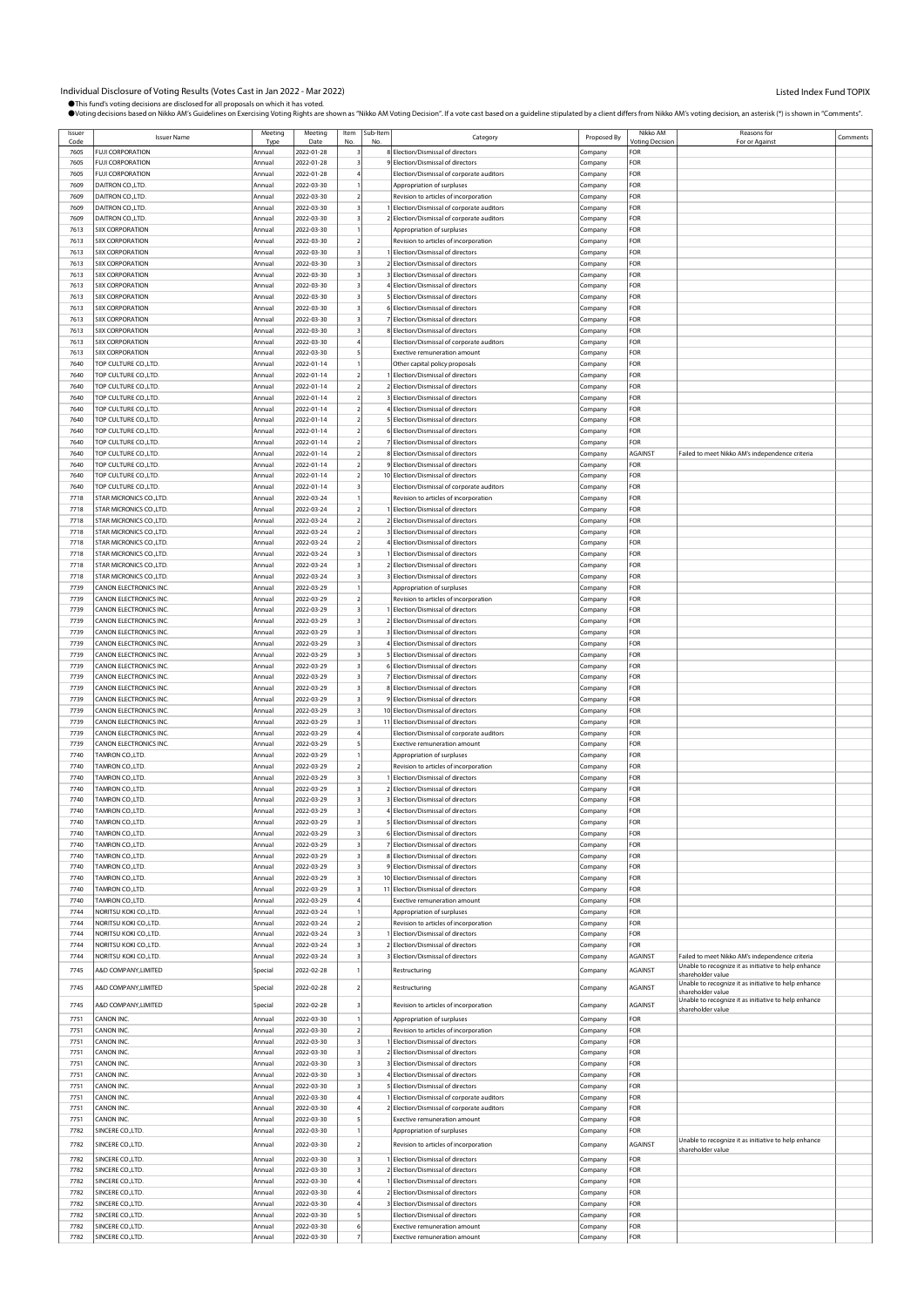| Issuer<br>Code | <b>Issuer Name</b>                            | Meeting<br>Type  | Meeting<br>Date          | Item<br>N <sub>o</sub> | Sub-Item<br>No | Category                                                               | Proposed By        | Nikko AM<br>Votina Decision | Reasons for<br>For or Against                          | Comments |
|----------------|-----------------------------------------------|------------------|--------------------------|------------------------|----------------|------------------------------------------------------------------------|--------------------|-----------------------------|--------------------------------------------------------|----------|
| 7782           | SINCERE CO., LTD.                             | Annual           | 2022-03-30               |                        |                | Exective remuneration amount                                           | Company            | FOR                         |                                                        |          |
| 7782           | SINCERE CO., LTD.                             | Annual           | 2022-03-30               |                        |                | Appointment/Dismissal of accounting auditors                           | Company            | <b>OR</b>                   |                                                        |          |
| 7816           | SNOW PEAK, INC.                               | Annual           | 2022-03-25               |                        |                | Appropriation of surpluses                                             | Company            | FOR                         |                                                        |          |
| 7816           | SNOW PEAK, INC.                               | Annual           | 2022-03-25               |                        |                | Revision to articles of incorporation                                  | Company            | OR:                         |                                                        |          |
| 7816           | SNOW PEAK, INC                                | Annual           | 2022-03-25               |                        |                | Election/Dismissal of directors                                        | Company            | FOR                         |                                                        |          |
| 7816           | SNOW PEAK, INC.                               | Annual           | 2022-03-25               |                        |                | 2 Election/Dismissal of directors                                      | Company            | FOR                         |                                                        |          |
| 7816           | <b>SNOW PEAK.INC</b>                          | Annual           | 2022-03-25               |                        |                | 3 Election/Dismissal of directors                                      | Company            | FOR                         |                                                        |          |
| 7816           | SNOW PEAK, INC.                               | Annual           | 2022-03-25               |                        |                | 4 Election/Dismissal of directors                                      | Company            | FOR                         |                                                        |          |
| 7816           | SNOW PEAK, INC.                               | Annual           | 2022-03-25               |                        |                | Election/Dismissal of directors                                        | Company            | ЮR                          |                                                        |          |
| 7816           | SNOW PEAK, INC                                | Annual           | 2022-03-25               |                        |                | 6 Election/Dismissal of directors                                      | Company            | FOR                         |                                                        |          |
| 7816           | SNOW PEAK, INC.                               | Annual           | 2022-03-25               |                        |                | 7 Election/Dismissal of directors                                      | Company            | Against                     | Failed to meet Nikko AM's independence criteria        |          |
| 7816           | <b>SNOW PEAK.INC</b>                          | Annual           | 2022-03-25               |                        |                | 8 Election/Dismissal of directors                                      | Company            | FOR                         |                                                        |          |
| 7816           | <b>SNOW PEAK.INC</b>                          | Annual           | 2022-03-25               |                        |                | 1 Election/Dismissal of directors                                      | Company            | FOR                         |                                                        |          |
| 7816           | SNOW PEAK, INC.                               | Annual           | 2022-03-25               |                        |                | Election/Dismissal of directors                                        | Company            | ЮR                          |                                                        |          |
| 7816           | SNOW PEAK, INC                                | Annual           | 2022-03-25               |                        |                | 3 Election/Dismissal of directors                                      | Company            | FOR                         |                                                        |          |
| 7816           | SNOW PEAK, INC.                               | Annual           | 2022-03-25               |                        |                | Election/Dismissal of directors                                        | Company            | FOR                         |                                                        |          |
| 7833           | IFIS JAPAN LTD.                               | Annual           | 2022-03-25               |                        |                | Appropriation of surpluses                                             | Company            | FOR                         |                                                        |          |
| 7833           | IFIS JAPAN LTD.<br>IFIS JAPAN LTD.            | Annual           | 2022-03-25<br>2022-03-25 |                        |                | Revision to articles of incorporation                                  | Company            | FOR<br>OR:                  |                                                        |          |
| 7833<br>7833   | IFIS JAPAN LTD.                               | Annual<br>Annual | 2022-03-25               |                        |                | Election/Dismissal of directors<br>2 Election/Dismissal of directors   | Company<br>Company | FOR                         |                                                        |          |
| 7833           | <b>IFIS JAPAN LTD</b>                         | Annual           | 2022-03-25               |                        |                | 3 Election/Dismissal of directors                                      | Company            | FOR                         |                                                        |          |
| 7846           | PILOT CORPORATION                             | Annual           | 2022-03-30               |                        |                | Revision to articles of incorporation                                  | Company            | FOR                         |                                                        |          |
| 7846           | PILOT CORPORATION                             | Annual           | 2022-03-30               |                        |                | 1 Election/Dismissal of directors                                      | Company            | <b>AGAINST</b>              | Shareholder returns failed to meet Nikko AM's criteria |          |
| 7846           | PILOT CORPORATION                             | Annual           | 2022-03-30               |                        |                | Election/Dismissal of directors                                        | Company            | AGAINST                     | Shareholder returns failed to meet Nikko AM's criteria |          |
| 7846           | PILOT CORPORATION                             | Annual           | 2022-03-30               |                        |                | 3 Election/Dismissal of directors                                      | Company            | FOR                         |                                                        |          |
| 7846           | PILOT CORPORATION                             | Annual           | 2022-03-30               |                        |                | 4 Election/Dismissal of directors                                      | Company            | AGAINST                     | Shareholder returns failed to meet Nikko AM's criteria |          |
| 7846           | PILOT CORPORATION                             | Annual           | 2022-03-30               |                        |                | <b>Election/Dismissal of directors</b>                                 | Company            | <b>OR</b>                   |                                                        |          |
| 7846           | PILOT CORPORATION                             | Annual           | 2022-03-30               |                        |                | 6 Election/Dismissal of directors                                      | Company            | FOR                         |                                                        |          |
| 7846           | PILOT CORPORATION                             | Annual           | 2022-03-30               |                        |                | Election/Dismissal of directors                                        | Company            | <b>OR</b>                   |                                                        |          |
| 7846           | PILOT CORPORATION                             | Annual           | 2022-03-30               |                        |                | 8 Election/Dismissal of directors                                      | Company            | Against                     | Shareholder returns failed to meet Nikko AM's criteria |          |
| 7846           | PILOT CORPORATION                             | Annual           | 2022-03-30               |                        |                | 9 Election/Dismissal of directors                                      | Company            | AGAINST                     | Shareholder returns failed to meet Nikko AM's criteria |          |
| 7846           | PILOT CORPORATION                             | Annual           | 2022-03-30               |                        |                | <b>Election/Dismissal of directors</b>                                 | Company            | FOR                         |                                                        |          |
| 7846           | PILOT CORPORATION                             | Annual           | 2022-03-30               |                        |                | 2 Election/Dismissal of directors                                      | Company            | FOR                         |                                                        |          |
| 7846           | PILOT CORPORATION                             | Annual           | 2022-03-30               |                        |                | Election/Dismissal of directors                                        | Company            | AGAINST                     | Shareholder returns failed to meet Nikko AM's criteria |          |
| 7846           | PILOT CORPORATION                             | Annual           | 2022-03-30               |                        |                | 4 Election/Dismissal of directors                                      | Company            | FOR                         |                                                        |          |
| 7846           | PILOT CORPORATION                             | Annual           | 2022-03-30               |                        |                | 5 Election/Dismissal of directors                                      | Company            | FOR                         |                                                        |          |
| 7846           | PILOT CORPORATION                             | Annual           | 2022-03-30               |                        |                | Exective remuneration amount                                           | Company            | FOR                         |                                                        |          |
| 7846           | PILOT CORPORATION                             | Annual           | 2022-03-30               |                        |                | <b>Exective remuneration amount</b>                                    | Company            | FOR                         |                                                        |          |
| 7846           | PILOT CORPORATION                             | Annual           | 2022-03-30               |                        |                | xective remuneration amount                                            | Company            | ЮR                          |                                                        |          |
| 7856           | HAGIHARA INDUSTRIES INC.                      | Annual           | 2022-01-25               |                        |                | Appropriation of surpluses                                             | Company            | FOR                         |                                                        |          |
| 7915           | NISSHA CO., LTD.                              | Annual           | 2022-03-23               |                        |                | Revision to articles of incorporation                                  | Company            | FOR                         |                                                        |          |
| 7915           | NISSHA CO.,LTD.                               | Annual           | 2022-03-23               |                        |                | Election/Dismissal of directors                                        | Company            | FOR                         |                                                        |          |
| 7915           | NISSHA CO.,LTD.                               | Annual           | 2022-03-23               |                        |                | 2 Election/Dismissal of directors                                      | Company            | FOR                         |                                                        |          |
| 7915           | NISSHA CO.,LTD.                               | Annual           | 2022-03-23               |                        |                | Election/Dismissal of directors                                        | Company            | FOR                         |                                                        |          |
| 7915           | NISSHA CO., LTD.                              | Annual           | 2022-03-23               |                        |                | 4 Election/Dismissal of directors                                      | Company            | FOR                         |                                                        |          |
| 7915           | NISSHA CO., LTD.                              | Annual           | 2022-03-23               |                        |                | 5 Election/Dismissal of directors                                      | Company            | FOR                         |                                                        |          |
| 7915           | NISSHA CO., LTD.                              | Annual           | 2022-03-23               |                        |                | 6 Election/Dismissal of directors                                      | Company            | FOR                         |                                                        |          |
| 7915           | NISSHA CO., LTD.                              | Annual           | 2022-03-23               |                        |                | 7 Election/Dismissal of directors                                      | Company            | FOR                         |                                                        |          |
| 7915           | NISSHA CO.,LTD.                               | Annual           | 2022-03-23               |                        |                | Election/Dismissal of directors                                        | Company            | ЮR                          |                                                        |          |
| 7915           | NISSHA CO., LTD.                              | Annual           | 2022-03-23<br>2022-03-23 |                        |                | 9 Election/Dismissal of directors                                      | Company            | FOR<br>FOR                  |                                                        |          |
| 7915<br>7936   | NISSHA CO., LTD.                              | Annual           |                          |                        |                | Election/Dismissal of corporate auditors                               | Company            | FOR                         |                                                        |          |
| 7936           | ASICS CORPORATION<br><b>ASICS CORPORATION</b> | Annual<br>Annual | 2022-03-25<br>2022-03-25 |                        |                | Appropriation of surpluses<br>Revision to articles of incorporation    | Company            | FOR                         |                                                        |          |
| 7936           | ASICS CORPORATION                             | Annual           | 2022-03-25               |                        |                | Election/Dismissal of directors                                        | Company<br>Company | OR:                         |                                                        |          |
| 7936           | ASICS CORPORATION                             | Annual           | 2022-03-25               |                        |                | 2 Election/Dismissal of directors                                      | Company            | FOR                         |                                                        |          |
| 7936           | ASICS CORPORATION                             | Annual           | 2022-03-25               |                        |                | 3 Election/Dismissal of directors                                      | Company            | FOR                         |                                                        |          |
| 7936           | <b>ASICS CORPORATION</b>                      | Annual           | 2022-03-25               |                        |                | 4 Election/Dismissal of directors                                      | Company            | FOR                         |                                                        |          |
| 7936           | <b>ASICS CORPORATION</b>                      | Annual           | 2022-03-25               |                        |                | 5 Election/Dismissal of directors                                      | Company            | FOR                         |                                                        |          |
| 7936           | ASICS CORPORATION                             | Annual           | 2022-03-25               |                        |                | Election/Dismissal of directors                                        | Company            | <b>OR</b>                   |                                                        |          |
| 7936           | <b>ASICS CORPORATION</b>                      | Annual           | 2022-03-25               |                        |                | Election/Dismissal of director:                                        | <b>Company</b>     | OR:                         |                                                        |          |
| 7936           | ASICS CORPORATION                             | Annual           | 2022-03-25               |                        |                | 3 Election/Dismissal of directors                                      | Company            | FOR                         |                                                        |          |
| 7936           | <b>ASICS CORPORATION</b>                      | Annual           | 2022-03-25               |                        |                | Election/Dismissal of directors                                        | Company            | FOR                         |                                                        |          |
| 7944           | ROLAND CORPORATION                            | Annual           | 2022-03-30               |                        |                | Appropriation of surpluses                                             | Company            | FOR                         |                                                        |          |
| 7944           | ROLAND CORPORATION                            | Annual           | 2022-03-30               |                        |                | Revision to articles of incorporation                                  | Company            | FOR                         |                                                        |          |
| 7944           | ROLAND CORPORATION                            | Annual           | 2022-03-30               |                        |                | 1 Election/Dismissal of directors                                      | Company            | FOR                         |                                                        |          |
| 7944           | ROLAND CORPORATION                            | Annual           | 2022-03-30               |                        |                | 2 Election/Dismissal of directors                                      | Company            | FOR                         |                                                        |          |
| 7944           | ROLAND CORPORATION                            | Annual           | 2022-03-30               |                        |                | 3 Election/Dismissal of directors                                      | Company            | FOR                         |                                                        |          |
| 7944           | ROLAND CORPORATION                            | Annual           | 2022-03-30               |                        |                | 4 Election/Dismissal of directors                                      | Company            | FOR                         |                                                        |          |
| 7944           | ROLAND CORPORATION                            | Annual           | 2022-03-30               |                        |                | Election/Dismissal of directors                                        | Company            | FOR                         |                                                        |          |
| 7944           | ROLAND CORPORATION                            | Annual           | 2022-03-30               |                        |                | 6 Election/Dismissal of directors                                      | Company            | FOR                         |                                                        |          |
| 7944           | ROLAND CORPORATION                            | Annual           | 2022-03-30               |                        |                | 7 Election/Dismissal of directors                                      | Company            | AGAINST                     | Failed to meet Nikko AM's independence criteria        |          |
| 7944           | ROLAND CORPORATION                            | Annual           | 2022-03-30               |                        |                | <b>Exective remuneration amount</b>                                    | Company            | FOR                         |                                                        |          |
| 7956           | PIGEON CORPORATION                            | Annual           | 2022-03-30               |                        |                | Appropriation of surpluses                                             | Company            | FOR                         |                                                        |          |
| 7956           | PIGEON CORPORATION                            | Annual           | 2022-03-30               |                        |                | Revision to articles of incorporation                                  | Company            | FOR                         |                                                        |          |
| 7956           | PIGEON CORPORATION                            | Annual           | 2022-03-30               |                        |                | 1 Election/Dismissal of directors                                      | Company            | FOR                         |                                                        |          |
| 7956<br>7956   | PIGEON CORPORATION<br>PIGEON CORPORATION      | Annual           | 2022-03-30<br>2022-03-30 |                        |                | 2 Election/Dismissal of directors                                      | Company            | FOR<br>FOR                  |                                                        |          |
| 7956           | PIGEON CORPORATION                            | Annual<br>Annual | 2022-03-30               |                        |                | 3 Election/Dismissal of directors<br>4 Election/Dismissal of directors | Company            | FOR                         |                                                        |          |
| 7956           | PIGEON CORPORATION                            | Annual           | 2022-03-30               |                        |                | Election/Dismissal of directors                                        | Company<br>Company | OR:                         |                                                        |          |
| 7956           | PIGEON CORPORATION                            | Annual           | 2022-03-30               |                        |                | 6 Election/Dismissal of directors                                      | Company            | FOR                         |                                                        |          |
| 7956           | PIGEON CORPORATION                            | Annual           | 2022-03-30               |                        |                | 7 Election/Dismissal of directors                                      | Company            | FOR                         |                                                        |          |
| 7956           | PIGEON CORPORATION                            | Annual           | 2022-03-30               |                        |                | 8 Election/Dismissal of directors                                      | Company            | FOR                         |                                                        |          |
| 7956           | PIGEON CORPORATION                            | Annual           | 2022-03-30               |                        |                | 9 Election/Dismissal of directors                                      | Company            | FOR                         |                                                        |          |
| 7956           | PIGEON CORPORATION                            | Annual           | 2022-03-30               |                        |                | 10 Election/Dismissal of directors                                     | Company            | FOR                         |                                                        |          |
| 7956           | PIGEON CORPORATION                            | Annual           | 2022-03-30               |                        |                | Election/Dismissal of corporate auditors                               | Company            | FOR                         |                                                        |          |
| 7965           | ZOJIRUSHI CORPORATION                         | Annual           | 2022-02-17               |                        |                | Appropriation of surpluses                                             | Company            | FOR                         |                                                        |          |
| 7965           | ZOJIRUSHI CORPORATION                         | Annual           | 2022-02-17               |                        |                | 1 Election/Dismissal of directors                                      | Company            | FOR                         |                                                        |          |
| 7965           | ZOJIRUSHI CORPORATION                         | Annual           | 2022-02-17               |                        |                | 2 Election/Dismissal of directors                                      | Company            | FOR                         |                                                        |          |
| 7965           | ZOJIRUSHI CORPORATION                         | Annual           | 2022-02-17               |                        |                | Election/Dismissal of directors                                        | Company            | FOR                         |                                                        |          |
| 7965           | ZOJIRUSHI CORPORATION                         | Annual           | 2022-02-17               |                        |                | 4 Election/Dismissal of directors                                      | Company            | FOR                         |                                                        |          |
| 7965           | ZOJIRUSHI CORPORATION                         | Annual           | 2022-02-17               |                        |                | 5 Election/Dismissal of directors                                      | Company            | FOR                         |                                                        |          |
| 7965           | ZOJIRUSHI CORPORATION                         | Annual           | 2022-02-17               |                        |                | 6 Election/Dismissal of directors                                      | Company            | FOR                         |                                                        |          |
| 7965           | ZOJIRUSHI CORPORATION                         | Annual           | 2022-02-17               |                        |                | 7 Election/Dismissal of directors                                      | Company            | FOR                         |                                                        |          |
| 7965           | ZOJIRUSHI CORPORATION                         | Annual           | 2022-02-17               |                        |                | 8 Election/Dismissal of directors                                      | Company            | FOR                         |                                                        |          |
| 7965           | ZOJIRUSHI CORPORATION                         | Annual           | 2022-02-17               |                        |                | 9 Election/Dismissal of directors                                      | Company            | FOR                         |                                                        |          |
| 7965           | ZOJIRUSHI CORPORATION                         | Annual           | 2022-02-17               |                        |                | 10 Election/Dismissal of directors                                     | Company            | FOR                         |                                                        |          |
| 7965           | ZOJIRUSHI CORPORATION                         | Annual           | 2022-02-17               |                        |                | 1 Election/Dismissal of directors                                      | Company            | FOR                         |                                                        |          |
| 7965           | ZOJIRUSHI CORPORATION                         | Annual           | 2022-02-17               |                        |                | 2 Election/Dismissal of directors                                      | Company            | FOR                         |                                                        |          |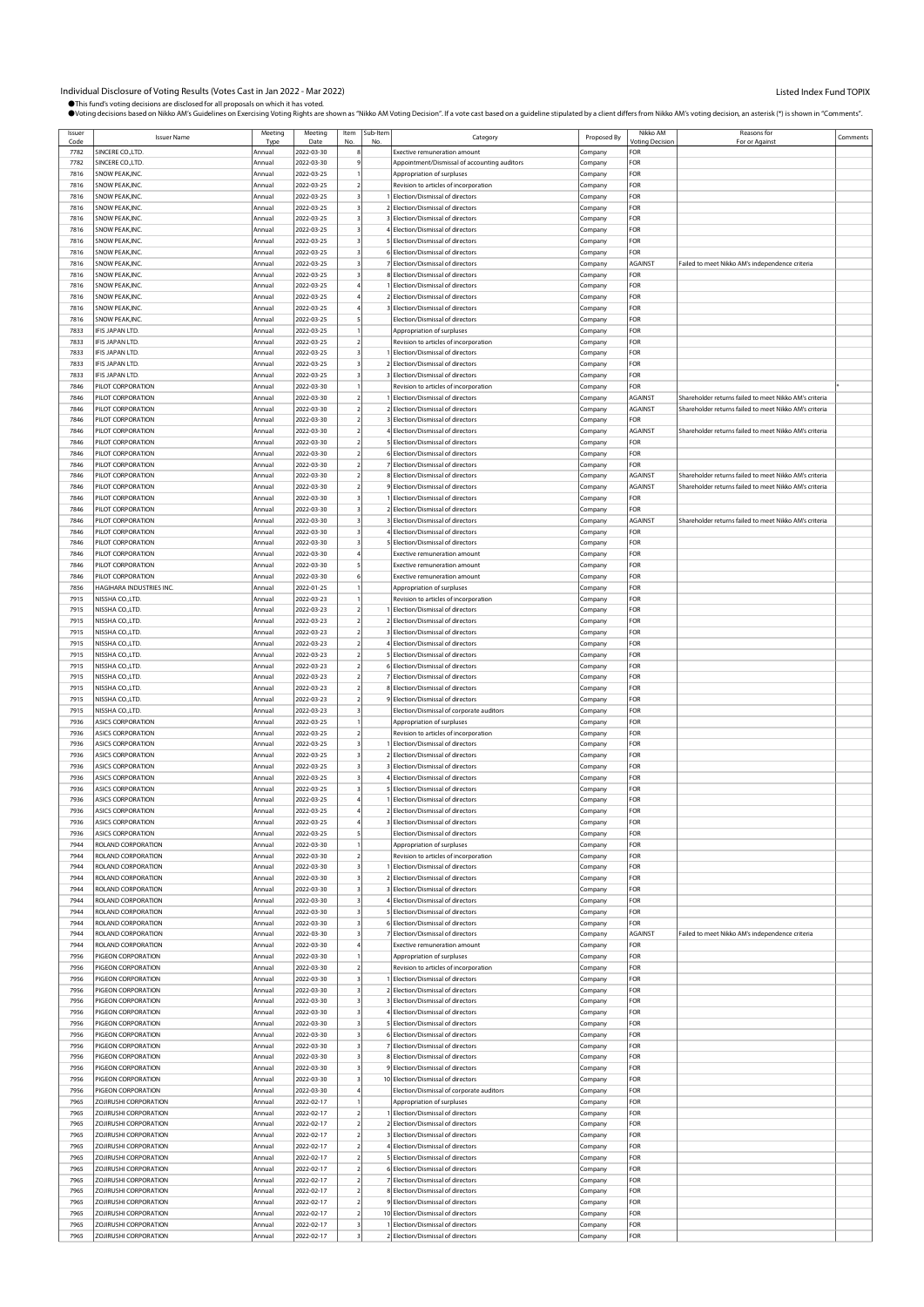| Issuer | <b>Issuer Name</b>                 | Meeting | Meeting    |     | Item Sub-Item  | Category                                                      | Proposed By | Nikko AM               | Reasons for                                                               | Comments |
|--------|------------------------------------|---------|------------|-----|----------------|---------------------------------------------------------------|-------------|------------------------|---------------------------------------------------------------------------|----------|
| Code   |                                    | Type    | Date       | No. | No             |                                                               |             | <b>Voting Decision</b> | For or Against                                                            |          |
| 7965   | ZOJIRUSHI CORPORATION              | Annual  | 2022-02-17 |     |                | 3 Election/Dismissal of directors                             | Company     | FOR                    |                                                                           |          |
| 7965   | ZOJIRUSHI CORPORATION              | Annual  | 2022-02-17 |     |                | lection/Dismissal of directors                                | Company     | FOR                    |                                                                           |          |
|        |                                    |         |            |     |                |                                                               |             |                        | Jnable to recognize it as initiative to help enhance                      |          |
| 7965   | ZOJIRUSHI CORPORATION              | Annual  | 2022-02-17 |     |                | ntroduction/Renewal/Abolishment of anti-takeover measures     | Company     | <b>AGAINST</b>         | shareholder value                                                         |          |
| 7965   | ZOJIRUSHI CORPORATION              | Annual  | 2022-02-17 |     |                | Election/Dismissal of directors                               | Investor    | AGAINST                |                                                                           |          |
| 7965   | ZOJIRUSHI CORPORATION              | Annual  | 2022-02-17 |     |                | Election/Dismissal of directors                               | Investor    | <b>AGAINST</b>         |                                                                           |          |
| 7972   | <b>ITOKI CORPORATION</b>           | Annual  | 2022-03-24 |     |                | Appropriation of surpluses                                    | Company     | FOR                    |                                                                           |          |
|        |                                    |         |            |     |                |                                                               |             |                        |                                                                           |          |
| 7972   | TOKI CORPORATION                   | Annual  | 2022-03-24 |     |                | Revision to articles of incorporation                         | Company     | FOR                    |                                                                           |          |
| 7972   | <b>ITOKI CORPORATION</b>           | Annual  | 2022-03-24 |     |                | 1 Election/Dismissal of directors                             | Company     | AGAINST                | Performance failed to meet Nikko AM's criteria                            |          |
| 7972   | <b>TOKI CORPORATION</b>            | Annual  | 2022-03-24 |     |                | <b>Election/Dismissal of directors</b>                        | Company     | FOR                    |                                                                           |          |
| 7972   | TOKI CORPORATION                   | Annual  | 2022-03-24 |     |                | Election/Dismissal of directors                               | Company     | <b>AGAINST</b>         | Performance failed to meet Nikko AM's criteria                            |          |
| 7972   | <b>ITOKI CORPORATION</b>           | Annual  | 2022-03-24 |     |                | Election/Dismissal of directors                               | Company     | FOR                    |                                                                           |          |
| 7972   | TOKI CORPORATION                   | Annual  | 2022-03-24 |     |                | Election/Dismissal of directors                               | Company     | FOR                    |                                                                           |          |
| 7972   | <b>ITOKI CORPORATION</b>           | Annual  |            |     | 6              | Election/Dismissal of directors                               |             | AGAINST                | Performance failed to meet Nikko AM's criteria                            |          |
|        |                                    |         | 2022-03-24 |     |                |                                                               | Company     |                        |                                                                           |          |
| 7972   | <b>TOKI CORPORATION</b>            | Annual  | 2022-03-24 |     |                | Election/Dismissal of directors                               | Company     | FOR                    |                                                                           |          |
| 7972   | <b>ITOKI CORPORATION</b>           | Annual  | 2022-03-24 |     |                | Election/Dismissal of corporate auditors                      | Company     | FOR                    |                                                                           |          |
| 7976   | MITSUBISHI PENCIL COMPANY,LIMITED  | Annual  | 2022-03-30 |     |                | Appropriation of surpluses                                    | Company     | <b>AGAINST</b>         | Judged that insufficient action for allocation of funds                   |          |
|        |                                    |         |            |     |                |                                                               |             |                        | had been taken                                                            |          |
| 7976   | MITSUBISHI PENCIL COMPANY,LIMITED  | Annual  | 2022-03-30 |     |                | Revision to articles of incorporation                         | Company     | FOR                    |                                                                           |          |
| 7976   | MITSUBISHI PENCIL COMPANY, LIMITED | Annual  | 2022-03-30 |     |                | 1 Election/Dismissal of directors                             | Company     | <b>AGAINST</b>         | Judged that insufficient action for allocation of funds<br>had been taken |          |
|        |                                    |         |            |     |                |                                                               |             |                        | Judged that insufficient action for allocation of funds                   |          |
| 7976   | MITSUBISHI PENCIL COMPANY,LIMITED  | Annual  | 2022-03-30 |     |                | 2 Election/Dismissal of directors                             | Company     | AGAINST                | had been taken                                                            |          |
| 7976   | MITSUBISHI PENCIL COMPANY,LIMITED  | Annual  | 2022-03-30 |     |                | 3 Election/Dismissal of directors                             | Company     | FOR                    |                                                                           |          |
| 7976   | MITSUBISHI PENCIL COMPANY, LIMITED | Annual  | 2022-03-30 |     |                | Election/Dismissal of directors                               | Company     | FOR                    |                                                                           |          |
| 7976   | MITSUBISHI PENCIL COMPANY,LIMITED  | Annual  | 2022-03-30 |     |                | Election/Dismissal of directors                               |             | FOR                    |                                                                           |          |
|        |                                    |         |            |     |                |                                                               | Company     |                        |                                                                           |          |
| 7976   | MITSUBISHI PENCIL COMPANY,LIMITED  | Annual  | 2022-03-30 |     |                | 6 Flection/Dismissal of directors                             | Company     | FOR                    |                                                                           |          |
| 7976   | MITSUBISHI PENCIL COMPANY,LIMITED  | Annual  | 2022-03-30 |     |                | 7 Election/Dismissal of directors                             | Company     | AGAINST                | Judged that insufficient action for allocation of funds<br>had been taken |          |
|        |                                    |         |            |     |                |                                                               |             |                        | Judged that insufficient action for allocation of funds                   |          |
| 7976   | MITSUBISHI PENCIL COMPANY,LIMITED  | Annual  | 2022-03-30 |     |                | 8 Election/Dismissal of directors                             | Company     | <b>AGAINST</b>         | had been taken                                                            |          |
| 7976   | MITSUBISHI PENCIL COMPANY,LIMITED  | Annual  | 2022-03-30 |     |                | 9 Election/Dismissal of directors                             | Company     | FOR                    |                                                                           |          |
| 7976   | MITSUBISHI PENCIL COMPANY, LIMITED | Annual  | 2022-03-30 |     |                | 1 Election/Dismissal of corporate auditors                    | Company     | FOR                    |                                                                           |          |
| 7976   | MITSUBISHI PENCIL COMPANY,LIMITED  | Annual  | 2022-03-30 |     |                | 2 Election/Dismissal of corporate auditors                    |             | FOR                    |                                                                           |          |
|        |                                    |         |            |     |                |                                                               | Company     |                        |                                                                           |          |
| 7976   | MITSUBISHI PENCIL COMPANY, LIMITED | Annual  | 2022-03-30 |     |                | Election/Dismissal of corporate auditors                      | Company     | FOR                    |                                                                           |          |
| 7976   | MITSUBISHI PENCIL COMPANY, LIMITED | Annual  | 2022-03-30 |     |                | Introduction/Renewal/Abolishment of anti-takeover measures    | Company     | AGAINST                | Unable to recognize it as initiative to help enhance                      |          |
| 7984   | KOKUYO CO.,LTD.                    |         | 2022-03-30 |     |                | Appropriation of surpluses                                    |             | FOR                    | shareholder value                                                         |          |
|        |                                    | Annual  |            |     |                |                                                               | Company     |                        |                                                                           |          |
| 7984   | KOKUYO CO.,LTD.                    | Annual  | 2022-03-30 |     |                | Revision to articles of incorporation                         | Company     | FOR                    |                                                                           |          |
| 7984   | KOKUYO CO.,LTD.                    | Annual  | 2022-03-30 |     |                | 1 Election/Dismissal of directors                             | Company     | FOR                    |                                                                           |          |
| 7984   | KOKUYO CO.,LTD.                    | Annual  | 2022-03-30 |     |                | 2 Election/Dismissal of directors                             | Company     | FOR                    |                                                                           |          |
| 7984   | KOKUYO CO.,LTD.                    | Annual  | 2022-03-30 |     |                | Election/Dismissal of directors                               | Company     | FOR                    |                                                                           |          |
| 7984   | KOKUYO CO.,LTD.                    | Annual  | 2022-03-30 |     |                | 4 Election/Dismissal of directors                             | Company     | FOR                    |                                                                           |          |
| 7984   | KOKUYO CO.,LTD.                    | Annual  | 2022-03-30 |     |                | Election/Dismissal of directors                               | Company     | FOR                    |                                                                           |          |
| 7984   | KOKUYO CO.,LTD.                    | Annual  | 2022-03-30 |     |                | 6 Election/Dismissal of directors                             | Company     | FOR                    |                                                                           |          |
| 7984   | KOKUYO CO.,LTD.                    | Annual  | 2022-03-30 |     |                | lection/Dismissal of corporate auditors                       | Company     | FOR                    |                                                                           |          |
| 7989   | TACHIKAWA CORPORATION              | Annual  | 2022-03-30 |     |                |                                                               |             | AGAINST                | Shareholder returns failed to meet Nikko AM's criteria                    |          |
| 7989   | TACHIKAWA CORPORATION              |         | 2022-03-30 |     |                | Appropriation of surpluses<br>Election/Dismissal of directors | Company     | FOR                    |                                                                           |          |
|        |                                    | Annual  |            |     |                |                                                               | Company     |                        |                                                                           |          |
| 7989   | <b>ACHIKAWA CORPORATION</b>        | Annual  | 2022-03-30 |     |                | Election/Dismissal of directors                               | Company     | FOR                    |                                                                           |          |
| 7989   | TACHIKAWA CORPORATION              | Annual  | 2022-03-30 |     |                | Election/Dismissal of corporate auditors                      | Company     | FOR                    |                                                                           |          |
| 7989   | TACHIKAWA CORPORATION              | Annual  | 2022-03-30 |     |                | Retirement benefit payments                                   | Company     | AGAINST                | Unable to recognize it as initiative to help enhance<br>shareholder value |          |
| 8029   | LOOK HOLDINGS INCORPORATED         | Annual  | 2022-03-30 |     |                | Appropriation of surpluses                                    | Company     | FOR                    |                                                                           |          |
| 8029   | LOOK HOLDINGS INCORPORATED         | Annual  | 2022-03-30 |     |                | Revision to articles of incorporation                         |             | FOR                    |                                                                           |          |
|        |                                    |         |            |     |                |                                                               | Company     |                        |                                                                           |          |
| 8029   | LOOK HOLDINGS INCORPORATED         | Annual  | 2022-03-30 |     |                | Election/Dismissal of directors                               | Company     | FOR                    |                                                                           |          |
| 8029   | LOOK HOLDINGS INCORPORATED         | Annual  | 2022-03-30 |     |                | Election/Dismissal of directors                               | Company     | FOR                    |                                                                           |          |
| 8029   | LOOK HOLDINGS INCORPORATED         | Annual  | 2022-03-30 |     | 3              | Election/Dismissal of directors                               | Company     | OR <sup>:</sup>        |                                                                           |          |
| 8029   | <b>LOOK HOLDINGS INCORPORATED</b>  | Annual  | 2022-03-30 |     |                | Election/Dismissal of directors                               | Company     | FOR                    |                                                                           |          |
| 8029   | LOOK HOLDINGS INCORPORATED         | Annual  | 2022-03-30 |     |                | Election/Dismissal of directors                               | Company     | FOR                    |                                                                           |          |
| 8029   | LOOK HOLDINGS INCORPORATED         | Annual  | 2022-03-30 |     |                | xective remuneration amount                                   | Company     | FOR                    |                                                                           |          |
| 8060   | CANON MARKETING JAPAN INC.         | Annual  | 2022-03-29 |     |                | Revision to articles of incorporation                         | Company     | FOR                    |                                                                           |          |
| 8060   | CANON MARKETING JAPAN INC.         | Annual  | 2022-03-29 |     |                | Appropriation of surpluses                                    | Company     | FOR                    |                                                                           |          |
| 8060   | CANON MARKETING JAPAN INC.         | Annual  | 2022-03-29 |     |                | Election/Dismissal of directors                               | Company     | FOR                    |                                                                           |          |
|        |                                    |         |            |     |                |                                                               |             |                        |                                                                           |          |
| 8060   | ANON MARKETING JAPAN INC.          | nnual   | 022-03-29  |     |                | Election/Dismissal of directors                               | ompany      | ОR                     |                                                                           |          |
| 8060   | CANON MARKETING JAPAN INC.         | Annual  | 2022-03-29 |     |                | Election/Dismissal of directors                               | Company     | FOR                    |                                                                           |          |
| 8060   | CANON MARKETING JAPAN INC.         | Annual  | 2022-03-29 |     |                | Election/Dismissal of directors                               | Company     | FOR                    |                                                                           |          |
| 8060   | CANON MARKETING JAPAN INC.         | Annual  | 2022-03-29 |     |                | Election/Dismissal of directors                               | Company     | <b>OR</b>              |                                                                           |          |
| 8060   | CANON MARKETING JAPAN INC.         | Annual  | 2022-03-29 |     |                | 6 Election/Dismissal of directors                             | Company     | FOR                    |                                                                           |          |
| 8060   | CANON MARKETING JAPAN INC.         | Annual  | 2022-03-29 |     |                | 7 Election/Dismissal of directors                             | Company     | FOR                    |                                                                           |          |
| 8060   | CANON MARKETING JAPAN INC.         | Annual  | 2022-03-29 |     |                | 1 Election/Dismissal of corporate auditors                    | Company     | FOR                    |                                                                           |          |
| 8060   | CANON MARKETING JAPAN INC.         | Annual  |            |     |                | 2 Election/Dismissal of corporate auditors                    |             | FOR                    |                                                                           |          |
|        |                                    |         | 2022-03-29 |     |                |                                                               | Company     |                        |                                                                           |          |
| 8060   | CANON MARKETING JAPAN INC.         | Annual  | 2022-03-29 |     |                | <b>Exective remuneration amount</b>                           | Company     | FOR                    |                                                                           |          |
| 8060   | CANON MARKETING JAPAN INC.         | Annual  | 2022-03-29 |     |                | Exective remuneration amount                                  | Company     | FOR                    |                                                                           |          |
| 8077   | torq inc.                          | Annual  | 2022-01-25 |     |                | Appropriation of surpluses                                    | Company     | FOR                    |                                                                           |          |
| 8077   | TORQ INC.                          | Annual  | 2022-01-25 |     |                | Election/Dismissal of directors                               | Company     | AGAINST                | Performance failed to meet Nikko AM's criteria                            |          |
| 8077   | torq inc.                          | Annual  | 2022-01-25 |     |                | Election/Dismissal of directors                               | Company     | <b>AGAINST</b>         | Performance failed to meet Nikko AM's criteria                            |          |
| 8077   | Torq Inc.                          | Annual  | 2022-01-25 |     | $\mathbf{3}$   | Election/Dismissal of directors                               | Company     | <b>AGAINST</b>         | Performance failed to meet Nikko AM's criteria                            |          |
| 8077   | TORQ INC.                          | Annual  | 2022-01-25 |     |                | 4 Election/Dismissal of directors                             | Company     | <b>AGAINST</b>         | Performance failed to meet Nikko AM's criteria                            |          |
| 8077   | torq inc.                          | Annual  | 2022-01-25 |     |                | Election/Dismissal of directors                               | Company     | FOR                    |                                                                           |          |
| 8077   | torq inc.                          | Annual  | 2022-01-25 |     |                | Election/Dismissal of corporate auditors                      | Company     | FOR                    |                                                                           |          |
|        |                                    |         |            |     |                |                                                               |             |                        | Dilution and transfer restriction period, etc. failed to                  |          |
| 8077   | TORQ INC.                          | Annual  | 2022-01-25 |     |                | Exective remuneration amount                                  | Company     | AGAINST                | neet Nikko AM's criteria                                                  |          |
| 8077   | TORQ INC.                          | Annual  | 2022-01-25 |     |                | Exective remuneration amount                                  | Company     | <b>AGAINST</b>         | Dilution and transfer restriction period, etc. failed to                  |          |
|        |                                    |         |            |     |                |                                                               |             |                        | meet Nikko AM's criteria                                                  |          |
| 8079   | SHOEI FOODS CORPORATION            | Annual  | 2022-01-28 |     |                | Appropriation of surpluses                                    | Company     | FOR                    |                                                                           |          |
| 8079   | SHOEI FOODS CORPORATION            | Annual  | 2022-01-28 |     |                | 1 Election/Dismissal of directors                             | Company     | FOR                    |                                                                           |          |
| 8079   | SHOEI FOODS CORPORATION            | Annual  | 2022-01-28 |     |                | 2 Election/Dismissal of directors                             | Company     | FOR                    |                                                                           |          |
| 8079   | SHOEI FOODS CORPORATION            | Annual  | 2022-01-28 |     |                | 3 Election/Dismissal of directors                             | Company     | FOR                    |                                                                           |          |
| 8079   | SHOEI FOODS CORPORATION            | Annual  | 2022-01-28 |     |                | Election/Dismissal of directors                               | Company     | FOR                    |                                                                           |          |
| 8079   | SHOEI FOODS CORPORATION            | Annual  | 2022-01-28 |     |                | Election/Dismissal of directors                               | Company     | FOR                    |                                                                           |          |
| 8079   | SHOEI FOODS CORPORATION            | Annual  | 2022-01-28 |     |                | 6 Election/Dismissal of directors                             | Company     | FOR                    |                                                                           |          |
| 8079   | SHOEI FOODS CORPORATION            | Annual  | 2022-01-28 |     |                | 7 Election/Dismissal of directors                             | Company     | FOR                    |                                                                           |          |
| 8079   | SHOEI FOODS CORPORATION            | Annual  | 2022-01-28 |     |                | 8 Election/Dismissal of directors                             |             | FOR                    |                                                                           |          |
|        |                                    |         |            |     |                |                                                               | Company     |                        |                                                                           |          |
| 8079   | SHOEI FOODS CORPORATION            | Annual  | 2022-01-28 |     |                | 9 Election/Dismissal of directors                             | Company     | FOR                    |                                                                           |          |
| 8079   | SHOEI FOODS CORPORATION            | Annual  | 2022-01-28 |     |                | 10 Election/Dismissal of directors                            | Company     | <b>OR</b>              |                                                                           |          |
| 8079   | SHOEI FOODS CORPORATION            | Annual  | 2022-01-28 |     |                | 11 Election/Dismissal of directors                            | Company     | FOR                    |                                                                           |          |
| 8079   | SHOEI FOODS CORPORATION            | Annual  | 2022-01-28 |     |                | 12 Election/Dismissal of directors                            | Company     | FOR                    |                                                                           |          |
| 8095   | ASTENA HOLDINGS CO., LTD.          | Annual  | 2022-02-25 |     |                | Appropriation of surpluses                                    | Company     | FOR                    |                                                                           |          |
| 8095   | ASTENA HOLDINGS CO., LTD.          | Annual  | 2022-02-25 |     |                | Revision to articles of incorporation                         | Company     | FOR                    |                                                                           |          |
| 8095   | ASTENA HOLDINGS CO.,LTD.           | Annual  | 2022-02-25 |     |                | Election/Dismissal of directors                               | Company     | OR <sup>:</sup>        |                                                                           |          |
| 8095   | ASTENA HOLDINGS CO., LTD.          | Annual  | 2022-02-25 |     | $\overline{2}$ | Election/Dismissal of directors                               | Company     | FOR                    |                                                                           |          |
| 8095   | ASTENA HOLDINGS CO., LTD.          | Annual  | 2022-02-25 |     |                | 3 Election/Dismissal of directors                             | Company     | FOR                    |                                                                           |          |
| 8095   | ASTENA HOLDINGS CO., LTD.          | Annual  | 2022-02-25 |     |                | Election/Dismissal of directors                               | Company     | FOR                    |                                                                           |          |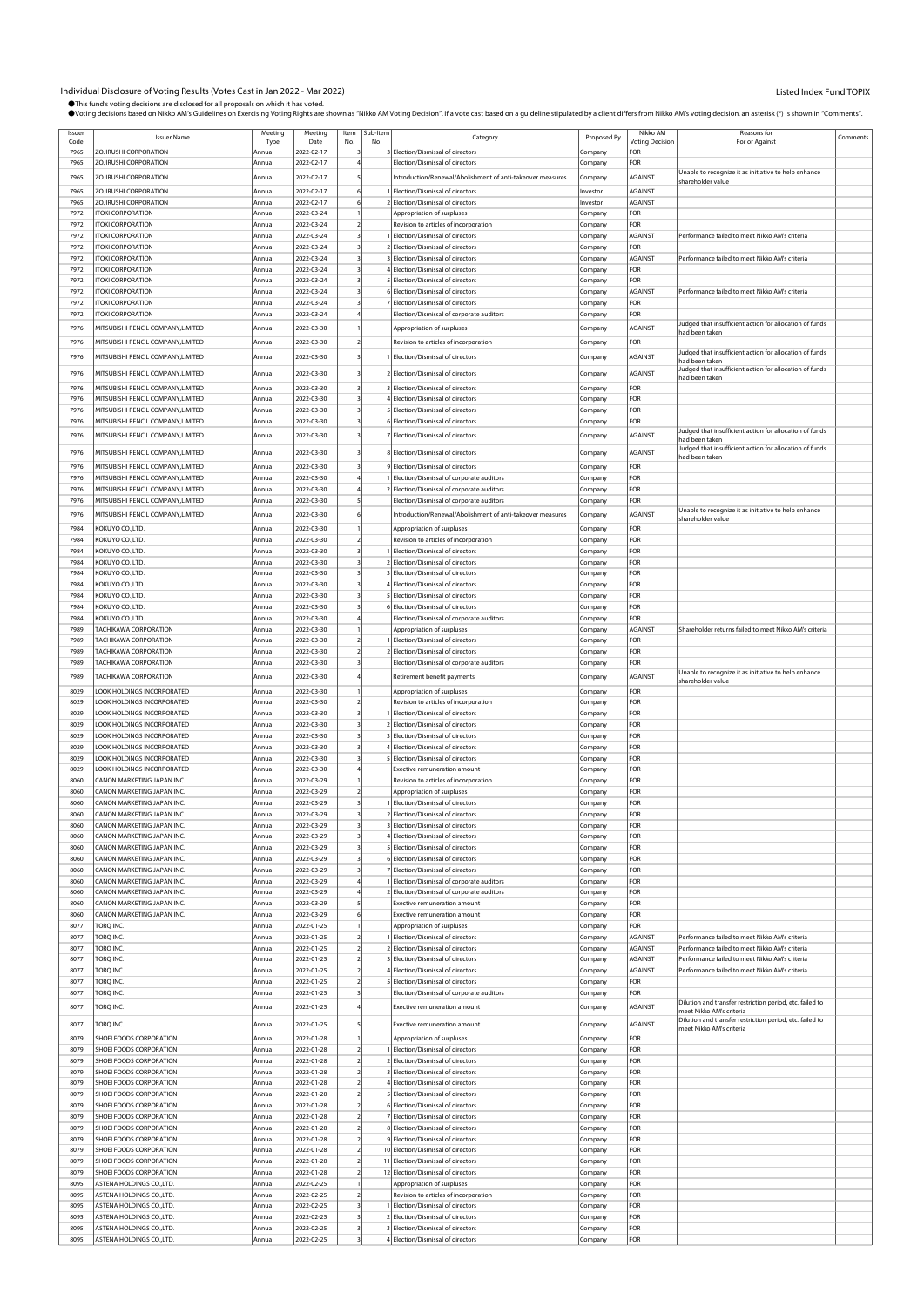●This fund's voting decisions are disclosed for all proposals on which it has voted.<br>●Voting decisions based on Nikko AM's Guidelines on Exercising Voting Rights are .<br>"m as "Nikko AM Voting Decision". If a vote cast based on a guideline stipulated by a client differs from Nikko AM's voting decision, an asterisk (\*) is shown in "Comments".

| Issuer       | <b>Issuer Name</b>                                     | Meeting<br>Type    | Meeting<br>Date          | Item<br>No | Sub-Item<br>No | Category                                                                                 | Proposed By        | Nikko AM<br><b>/oting Decisio</b> | Reasons for<br>For or Against                   | Comments |
|--------------|--------------------------------------------------------|--------------------|--------------------------|------------|----------------|------------------------------------------------------------------------------------------|--------------------|-----------------------------------|-------------------------------------------------|----------|
| 8095         | ASTENA HOLDINGS CO.,LTD.                               | Annual             | 2022-02-25               |            |                | 5 Election/Dismissal of directors                                                        | Company            | FOR                               |                                                 |          |
| 8095         | ASTENA HOLDINGS CO.,LTD.                               | Annual             | 2022-02-25               |            |                | 6 Election/Dismissal of directors                                                        | Company            | FOR                               |                                                 |          |
| 8095<br>8095 | ASTENA HOLDINGS CO., LTD.<br>ASTENA HOLDINGS CO., LTD. | Annual<br>Annual   | 2022-02-25<br>2022-02-25 |            |                | 7 Election/Dismissal of directors<br>8 Election/Dismissal of directors                   | Company            | FOR<br>FOR                        |                                                 |          |
| 8095         | ASTENA HOLDINGS CO., LTD.                              | Annual             | 2022-02-25               |            |                | Election/Dismissal of corporate auditors                                                 | Company<br>Company | FOR                               |                                                 |          |
| 8095         | ASTENA HOLDINGS CO.,LTD.                               | Annual             | 2022-02-25               |            |                | <b>Exective remuneration amount</b>                                                      | Company            | FOR                               |                                                 |          |
| 8113         | UNICHARM CORPORATION                                   | Annual             | 2022-03-25               |            |                | Revision to articles of incorporation                                                    | Company            | FOR                               |                                                 |          |
| 8113         | UNICHARM CORPORATION                                   | Annual             | 2022-03-25               |            |                | Election/Dismissal of directors                                                          | Company            | FOR                               |                                                 |          |
| 8113<br>8113 | UNICHARM CORPORATION<br>UNICHARM CORPORATION           | Annual<br>Annual   | 2022-03-25<br>2022-03-25 |            |                | 2 Election/Dismissal of directors<br>3 Election/Dismissal of directors                   | Company<br>Company | FOR<br>FOR                        |                                                 |          |
| 8165         | SENSHUKAI CO.,LTD.                                     | Annual             | 2022-03-30               |            |                | Appropriation of surpluses                                                               | Company            | FOR                               |                                                 |          |
| 8165         | SENSHUKAI CO.,LTD.                                     | Annual             | 2022-03-30               |            |                | Revision to articles of incorporation                                                    | Company            | FOR                               |                                                 |          |
| 8165         | SENSHUKAI CO.,LTD.                                     | Annual             | 2022-03-30               |            |                | Election/Dismissal of directors                                                          | Company            | FOR                               |                                                 |          |
| 8165         | SENSHUKAI CO.,LTD.                                     | Annual             | 2022-03-30               |            |                | 2 Election/Dismissal of directors                                                        | Company            | FOR                               |                                                 |          |
| 8165         | SENSHUKAI CO.,LTD.                                     | Annual             | 2022-03-30               |            |                | 3 Election/Dismissal of directors<br>Election/Dismissal of directors                     | Company            | OR-<br>OR-                        |                                                 |          |
| 8165<br>8165 | SENSHUKAI CO.,LTD.<br>SENSHUKAI CO.,LTD.               | Annual<br>Annual   | 2022-03-30<br>2022-03-30 |            |                | 5 Election/Dismissal of directors                                                        | Company<br>Company | FOR                               |                                                 |          |
| 8165         | SENSHUKAI CO.,LTD.                                     | Annual             | 2022-03-30               |            |                | 6 Election/Dismissal of directors                                                        | Company            | FOR                               |                                                 |          |
| 8165         | SENSHUKAI CO.,LTD.                                     | Annual             | 2022-03-30               |            |                | 7 Election/Dismissal of directors                                                        | Company            | OR-                               |                                                 |          |
| 8165         | SENSHUKAI CO.,LTD.                                     | Annual             | 2022-03-30               |            |                | 8 Election/Dismissal of directors                                                        | Company            | FOR                               |                                                 |          |
| 8165         | SENSHUKAI CO.,LTD.                                     | Annual             | 2022-03-30               |            |                | Election/Dismissal of corporate auditors                                                 | Company            | FOR                               |                                                 |          |
| 8165<br>8165 | SENSHUKAI CO.,LTD.<br>SENSHUKAI CO.,LTD.               | Annual<br>Annual   | 2022-03-30<br>2022-03-30 |            |                | 2 Election/Dismissal of corporate auditors<br>Election/Dismissal of corporate auditors   | Company<br>Company | AGAINST<br>FOR                    | Failed to meet Nikko AM's independence criteria |          |
| 8179         | ROYAL HOLDINGS CO., LTD.                               | Annual             | 2022-03-29               |            |                | Appropriation of surpluses                                                               | Company            | FOR                               |                                                 |          |
| 8179         | ROYAL HOLDINGS CO., LTD.                               | Annual             | 2022-03-29               |            |                | Revision to articles of incorporation                                                    | Company            | FOR                               |                                                 |          |
| 8179         | ROYAL HOLDINGS CO., LTD.                               | Annual             | 2022-03-29               |            |                | Election/Dismissal of directors                                                          | Company            | OR-                               |                                                 |          |
| 8179         | ROYAL HOLDINGS CO., LTD.                               | Annual             | 2022-03-29               |            |                | 2 Election/Dismissal of directors                                                        | Company            | FOR                               |                                                 |          |
| 8179         | ROYAL HOLDINGS CO., LTD.                               | Annual             | 2022-03-29               |            |                | Election/Dismissal of directors                                                          | Company            | OR-                               |                                                 |          |
| 8179<br>8179 | ROYAL HOLDINGS CO., LTD.<br>ROYAL HOLDINGS CO., LTD.   | Annual<br>Annual   | 2022-03-29<br>2022-03-29 |            |                | 4 Election/Dismissal of directors<br>5 Election/Dismissal of directors                   | Company<br>Company | OR-<br>FOR                        |                                                 |          |
| 8179         | ROYAL HOLDINGS CO., LTD.                               | Annual             | 2022-03-29               |            |                | Election/Dismissal of directors                                                          | Company            | OR-                               |                                                 |          |
| 8179         | ROYAL HOLDINGS CO., LTD.                               | Annual             | 2022-03-29               |            |                | 2 Election/Dismissal of directors                                                        | Company            | FOR                               |                                                 |          |
| 8179         | ROYAL HOLDINGS CO., LTD.                               | Annual             | 2022-03-29               |            |                | Election/Dismissal of directors                                                          | Company            | OR-                               |                                                 |          |
| 8179<br>8278 | ROYAL HOLDINGS CO., LTD.<br>FUJI CO.,LTD.              | Annual             | 2022-03-29               |            |                | 4 Election/Dismissal of directors                                                        | Company            | OR-<br>FOR                        |                                                 |          |
| 8278         | FUJI CO.,LTD.                                          | Special<br>Special | 2022-01-26<br>2022-01-26 |            |                | Restructuring<br>Restructuring                                                           | Company<br>Company | FOR                               |                                                 |          |
| 8278         | FUJI CO.,LTD.                                          | Special            | 2022-01-26               |            |                | Revision to articles of incorporation                                                    | Company            | FOR                               |                                                 |          |
| 8278         | FUJI CO.,LTD.                                          | Special            | 2022-01-26               |            |                | Election/Dismissal of directors                                                          | Company            | FOR                               |                                                 |          |
| 8278         | FUJI CO.,LTD.                                          | Special            | 2022-01-26               |            |                | 2 Election/Dismissal of directors                                                        | Company            | FOR                               |                                                 |          |
| 8278         | FUJI CO.,LTD.                                          | Special            | 2022-01-26               |            |                | 3 Election/Dismissal of directors                                                        | Company            | FOR                               |                                                 |          |
| 8278<br>8278 | FUJI CO.,LTD.<br>FUJI CO.,LTD.                         | Special<br>Special | 2022-01-26<br>2022-01-26 |            |                | Election/Dismissal of directors<br>5 Election/Dismissal of directors                     | Company            | FOR<br>FOR                        |                                                 |          |
| 8278         | FUJI CO.,LTD.                                          | Special            | 2022-01-26               |            |                | 6 Election/Dismissal of directors                                                        | Company<br>Company | FOR                               |                                                 |          |
| 8278         | FUJI CO.,LTD.                                          | Special            | 2022-01-26               |            |                | 7 Election/Dismissal of directors                                                        | Company            | FOR                               |                                                 |          |
| 8278         | FUJI CO.,LTD.                                          | Special            | 2022-01-26               |            |                | 8 Election/Dismissal of directors                                                        | Company            | FOR                               |                                                 |          |
| 8278         | FUJI CO.,LTD.                                          | Special            | 2022-01-26               |            |                | 9 Election/Dismissal of directors                                                        | Company            | FOR                               |                                                 |          |
| 8278         | FUJI CO.,LTD.                                          | Special            | 2022-01-26               |            |                | 1 Election/Dismissal of corporate auditors                                               | Company            | FOR                               |                                                 |          |
| 8278         | FUJI CO.,LTD.                                          | Special            | 2022-01-26               |            |                | 2 Election/Dismissal of corporate auditors                                               | Company            | FOR                               |                                                 |          |
|              |                                                        |                    |                          |            |                |                                                                                          |                    |                                   |                                                 |          |
| 8278<br>8278 | FUJI CO.,LTD.<br>FUJI CO.,LTD.                         | Special<br>Special | 2022-01-26<br>2022-01-26 |            |                | 3 Election/Dismissal of corporate auditors<br>4 Election/Dismissal of corporate auditors | Company<br>Company | AGAINST<br>FOR                    | Failed to meet Nikko AM's independence criteria |          |
| 8303         | SHINSEI BANK,LIMITED                                   | Special            | 2022-02-08               |            |                | Election/Dismissal of directors                                                          | Company            | FOR                               |                                                 |          |
| 8303         | SHINSEI BANK,LIMITED                                   | Special            | 2022-02-08               |            |                | 2 Election/Dismissal of directors                                                        | Company            | FOR                               |                                                 |          |
| 8303         | SHINSEI BANK,LIMITED                                   | Special            | 2022-02-08               |            |                | 3 Election/Dismissal of directors                                                        | Company            | FOR                               |                                                 |          |
| 8303         | SHINSEI BANK,LIMITED                                   | Special            | 2022-02-08               |            |                | 4 Election/Dismissal of directors                                                        | Company            | FOR                               |                                                 |          |
| 8303<br>8303 | SHINSEI BANK, LIMITED<br>SHINSEI BANK,LIMITED          | Special<br>Special | 2022-02-08<br>2022-02-08 |            |                | 5 Election/Dismissal of directors<br>Election/Dismissal of directors                     | Company<br>Company | FOR<br>FOR                        |                                                 |          |
| 8303         | SHINSEI BANK,LIMITED                                   | Special            | 2022-02-08               |            |                | 7 Election/Dismissal of directors                                                        | Company            | FOR                               |                                                 |          |
| 8342         | THE AOMORI BANK,LTD.                                   | Special            | 2022-01-26               |            |                | Restructuring                                                                            | Company            | FOR                               |                                                 |          |
| 8342         | THE AOMORI BANK, LTD.                                  | Special            | 2022-01-26               |            |                | Revision to articles of incorporation                                                    | Company            | FOR                               |                                                 |          |
| 8350         | HE MICHINOKU BANK IT                                   |                    | 2022-01-26               |            |                | Restructuring                                                                            |                    | OR                                |                                                 |          |
| 8350<br>8350 | THE MICHINOKU BANK,LTD.<br>THE MICHINOKU BANK,LTD.     | Special<br>Special | 2022-01-26<br>2022-01-26 |            |                | Revision to articles of incorporation<br>Restructuring                                   | Company<br>Company | FOR<br>FOR                        |                                                 |          |
| 8742         | KOBAYASHI YOKO CO.,LTD.                                | Special            | 2022-01-19               |            |                | Restructuring                                                                            | Company            | FOR                               |                                                 |          |
| 8804         | TOKYO TATEMONO CO.,LTD.                                | Annual             | 2022-03-29               |            |                | Appropriation of surpluses                                                               | Company            | FOR                               |                                                 |          |
| 8804         | TOKYO TATEMONO CO.,LTD.                                | Annual             | 2022-03-29               |            |                | Revision to articles of incorporation                                                    | Company            | FOR                               |                                                 |          |
| 8806         | DAIBIRU CORPORATION                                    | Special            | 2022-03-29               |            |                | Restructuring                                                                            | Company            | FOR                               |                                                 |          |
| 8806<br>8892 | DAIBIRU CORPORATION<br>ES-CON JAPAN LTD.               | Special<br>Annual  | 2022-03-29<br>2022-03-25 |            |                | Revision to articles of incorporation<br>Appropriation of surpluses                      | Company<br>Company | FOR<br>FOR                        |                                                 |          |
| 8892         | ES-CON JAPAN LTD.                                      | Annual             | 2022-03-25               |            |                | Revision to articles of incorporation                                                    | Company            | FOR                               |                                                 |          |
| 8892         | ES-CON JAPAN LTD.                                      | Annual             | 2022-03-25               |            |                | 1 Election/Dismissal of directors                                                        | Company            | FOR                               |                                                 |          |
| 8892         | ES-CON JAPAN LTD.                                      | Annual             | 2022-03-25               |            |                | 2 Election/Dismissal of directors                                                        | Company            | FOR                               |                                                 |          |
| 8892         | ES-CON JAPAN LTD.                                      | Annual             | 2022-03-25               |            |                | 3 Election/Dismissal of directors                                                        | Company            | FOR                               |                                                 |          |
| 8892<br>8892 | ES-CON JAPAN LTD.<br>ES-CON JAPAN LTD.                 | Annual<br>Annual   | 2022-03-25<br>2022-03-25 |            |                | 4 Election/Dismissal of directors<br>5 Election/Dismissal of directors                   | Company<br>Company | FOR<br>FOR                        |                                                 |          |
| 8892         | ES-CON JAPAN LTD.                                      | Annual             | 2022-03-25               |            |                | 1 Election/Dismissal of directors                                                        | Company            | FOR                               |                                                 |          |
| 8892         | ES-CON JAPAN LTD.                                      | Annual             | 2022-03-25               |            |                | 2 Election/Dismissal of directors                                                        | Company            | FOR                               |                                                 |          |
| 8892         | ES-CON JAPAN LTD.                                      | Annual             | 2022-03-25               |            |                | 3 Election/Dismissal of directors                                                        | Company            | FOR                               |                                                 |          |
| 8892<br>8917 | ES-CON JAPAN LTD.                                      | Annual             | 2022-03-25               |            |                | Election/Dismissal of directors                                                          | Company            | FOR                               |                                                 |          |
| 8917         | FIRST JUKEN CO., LTD.<br>FIRST JUKEN CO., LTD.         | Annual<br>Annual   | 2022-01-27<br>2022-01-27 |            |                | Revision to articles of incorporation<br>1 Election/Dismissal of directors               | Company<br>Company | FOR<br>FOR                        |                                                 |          |
| 8917         | FIRST JUKEN CO.,LTD.                                   | Annual             | 2022-01-27               |            |                | 2 Election/Dismissal of directors                                                        | Company            | FOR                               |                                                 |          |
| 8917         | FIRST JUKEN CO.,LTD.                                   | Annual             | 2022-01-27               |            |                | 3 Election/Dismissal of directors                                                        | Company            | FOR                               |                                                 |          |
| 8917         | FIRST JUKEN CO.,LTD.                                   | Annual             | 2022-01-27               |            |                | 4 Election/Dismissal of directors                                                        | Company            | FOR                               |                                                 |          |
| 8917         | FIRST JUKEN CO., LTD.                                  | Annual             | 2022-01-27               |            |                | Election/Dismissal of directors                                                          | Company            | FOR                               |                                                 |          |
| 8917<br>8917 | FIRST JUKEN CO., LTD.<br>FIRST JUKEN CO., LTD.         | Annual<br>Annual   | 2022-01-27<br>2022-01-27 |            |                | 2 Election/Dismissal of directors<br>3 Election/Dismissal of directors                   | Company            | FOR<br>FOR                        |                                                 |          |
| 8923         | <b>TOSEI CORPORATION</b>                               | Annual             | 2022-02-25               |            |                | Appropriation of surpluses                                                               | Company<br>Company | FOR                               |                                                 |          |
| 8923         | TOSEI CORPORATION                                      | Annual             | 2022-02-25               |            |                | Election/Dismissal of directors                                                          | Company            | FOR                               |                                                 |          |
| 8923         | TOSEI CORPORATION                                      | Annual             | 2022-02-25               |            |                | 2 Election/Dismissal of directors                                                        | Company            | FOR                               |                                                 |          |
| 8923         | <b>TOSEI CORPORATION</b>                               | Annual             | 2022-02-25               |            |                | 3 Election/Dismissal of directors                                                        | Company            | FOR                               |                                                 |          |
| 8923<br>8923 | <b>TOSEI CORPORATION</b>                               | Annual             | 2022-02-25               |            |                | 4 Election/Dismissal of directors                                                        | Company            | FOR                               |                                                 |          |
| 8923         | <b>TOSEI CORPORATION</b><br>TOSEI CORPORATION          | Annual<br>Annual   | 2022-02-25<br>2022-02-25 |            |                | 5 Election/Dismissal of directors<br>6 Election/Dismissal of directors                   | Company<br>Company | FOR<br>FOR                        |                                                 |          |
| 8923         | TOSEI CORPORATION                                      | Annual             | 2022-02-25               |            |                | 7 Election/Dismissal of directors                                                        | Company            | FOR                               |                                                 |          |
| 8923         | <b>TOSEI CORPORATION</b>                               | Annual             | 2022-02-25               |            |                | 8 Election/Dismissal of directors                                                        | Company            | FOR                               |                                                 |          |
| 8923         | <b>TOSEI CORPORATION</b>                               | Annual             | 2022-02-25               |            |                | 9 Election/Dismissal of directors                                                        | Company            | FOR                               |                                                 |          |
| 9260<br>9260 | NISHIMOTO CO.,LTD.<br>NISHIMOTO CO., LTD.              | Annual<br>Annual   | 2022-03-30<br>2022-03-30 |            |                | Revision to articles of incorporation<br>Election/Dismissal of directors                 | Company<br>Company | FOR<br>FOR                        |                                                 |          |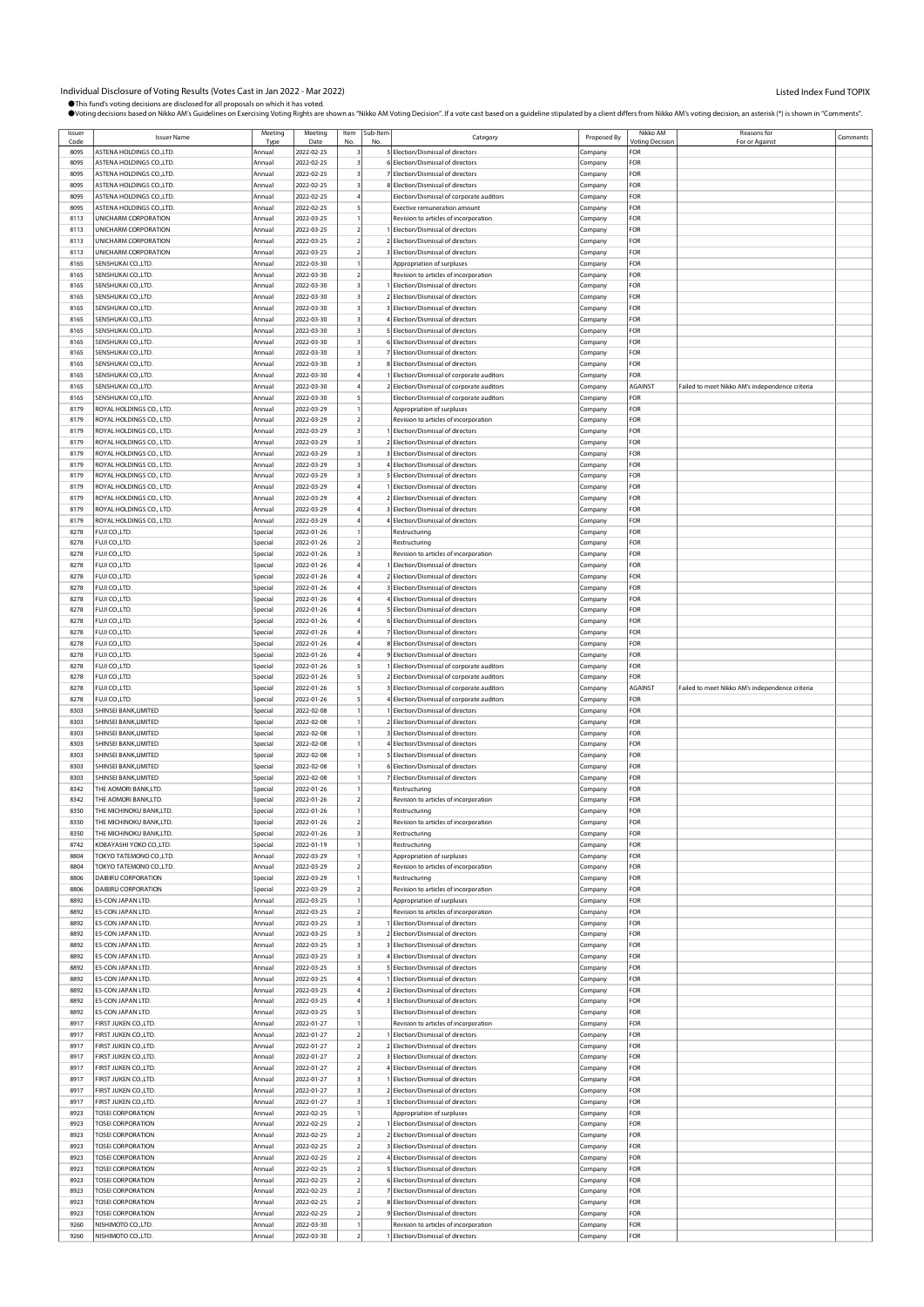●This fund's voting decisions are disclosed for all proposals on which it has voted.<br>●Voting decisions based on Nikko AM's Guidelines on Exercising Voting Rights are s n as "Nikko AM Voting Decision". If a vote cast based on a guideline stipulated by a client differs from Nikko AM's voting decision, an asterisk (\*) is shown in "Comments"

Issuer Ssuer | Meeting<br>Code | Issuer Name | Meeting<br>Type | Type ייביייי<br>Type **Meeting** Date<br>Date<br>2022-03-30 Item No. Sub-Item b-Item<br>No. No. Category Category Proposed By Nikko AM Voting De Reasons for<br>
For or Against Comments external participation of the company annual and the company and the company and the company FOR Company FOR Company 9260 NISHIMOTO CO.,LTD. **Annual 2022-03-30** 2 3 Election/Dismissal of directors Company FOR 9260 NISHIMOTO CO.,LTD. Annual 2022-03-30 2 4 Election/Dismissal of directors Company 9260 NISHIMOTO CO.,LTD. Annual 2022-03-30 3 1 Election/Dismissal of directors Company FOR<br>9260 NISHIMOTO CO.,LTD. Annual 2022-03-30 3 2 Election/Dismissal of directors Company FOR 9260 NISHIMOTO CO.,LTD. Annual 2022-03-30 3 2 Election/Dismissal of directors Company FOR 9260 NISHIMOTO CO.,LTD. Annual 2022-03-30 3 3 Election/Dismissal of directors Company FOR 9279 GIFT HOLDINGS INC. COMPANY CONTROLLER ANNUAL 2022-01-27 1 Appropriation of surpluses Company FOR<br>9279 GIFT HOLDINGS INC. COMPANY Annual 2022-01-27 2 Revision to articles of incorporation Company FOR external and 2022-01-27 Gift Holdings Incorporation Company For Company Company FOR Revision to articles of incorporation Company FOR Revision Company  $\sim$ 9279 GIFT HOLDINGS INC. COMPANY COMPANY Annual 2022-01-27 3 1 Election/Dismissal of directors Company FOR 9279 GIFT HOLDINGS INC. Annual 2022-01-27 3 2 Election/Dismissal of directors Company FOR 9279 GIFT HOLDINGS INC. **Annual 2022-01-27** 3 3 Election/Dismissal of directors Company FOR 9279 GIFT HOLDINGS INC. Company Annual 2022-01-27 3 4 Election/Dismissal of directors Company 9279 GIFT HOLDINGS INC. **Annual 2022-01-27 3** 5 Election/Dismissal of directors **Company** FOR 9279 GIFT HOLDINGS INC.<br>9279 GIFT HOLDINGS INC. Annual 2022-01-27 3 6 Election/Dismissal of directors Company FOR<br>9279 GIFT HOLDINGS INC. Annual 2022-01-27 4 Appointment/Dismissal of accounting auditors Company FOR 9279 GIFT HOLDINGS INC. Annual 2022-01-27 4 Appointment/Dismissal of accounting auditors Company FOR 9369 K. R. S. CORPORATION COMPANY COMPANY Annual 2022-02-22 1 Appropriation of surpluses Company FOR<br>9369 K. R. S. CORPORATION Company FOR Annual 2022-02-22 2 1 Election/Dismissal of directors Company FOR extion/Dismissal of directors Company FOR 9369 K. R. S. CORPORATION Annual 2022-02-22 2 2 Election/Dismissal of directors Company FOR Election/Dismissal of directors Company For the Company Formula 2023-02-22 2 3 Election/Dismissal of directors 9369 K. R. S. CORPORATION **Annual 2022-02-22** 2 4 Election/Dismissal of directors Company FOR 9369 K. R. S. CORPORATION COMPARTION COMPANY Annual 2022-02-22 3 5 Election/Dismissal of directors Company FOR 9369 K. R. S. CORPORATION **Annual** 2022-02-22 2 6 Election/Dismissal of directors Company FOR 9369 K. R. S. CORPORATION **Annual 2022-02-22** 2 7 Election/Dismissal of directors Company FOR<br>0260 K. B. S. CORPORATION Annual 2003-02-22 2 8 Election/Dismissal of directors Company Company FOR 9369 K. R. S. CORPORATION **Annual 2022-02-22 2 3 Election/Dismissal of directors** Company FOR 9369 K. R. S. CORPORATION Company CORPORATION COMPANY COMPANY COMPANY Annual 2022-02-22 2 9 Election/Dismissal of directors Company FOR<br>9369 K. R. S. CORPORATION Company FOR Annual 2022-02-22 3 Election/Dismissal of corpor extending the 12022-02-22 3 Election/Dismissal of corporate auditors Company 9384 NAIGAI TRANS LINE LTD. Annual 2022-03-25 1 Appropriation of surpluses Company FOR 9384 NAIGAI TRANS LINE LTD.<br>9384 NAIGAI TRANS LINE LTD. Annual 2022-03-25 2 Revision to articles of incorporation Company FOR<br>9384 NAIGAI TRANS LINE LTD. Annual 2002-03-25 3 1 Florition/Dismissal of directors extion/Dismissal of directors Company For Company Company For Company FOR TRANS LINE Company FOR TRANS LINE COMPANY FOR TRANS LINE COMPANY FOR TRANS LINE COMPANY FOR TRANS LINE COMPANY FOR TRANS LINE COMPANY FOR TRANS LINE 9384 NAIGAI TRANS LINE LTD.<br>9384 NAIGAI TRANS LINE LTD. Annual 2022-03-25 3 3 2 Election/Dismissal of directors Company FOR 9384 NAIGAI TRANS LINE LTD. Annual 2022-03-25 3 3 Election/Dismissal of directors Company FOR 9384 NAIGAI TRANS LINE LTD. Annual 2022-03-25 3 4 Election/Dismissal of directors Company FOR 9384 NAIGAI TRANS LINE LTD. Annual 2022-03-25 3 5 Election/Dismissal of directors Company FOR 9384 NAIGAI TRANS LINE LTD. Annual 2022-03-25 3 6 Election/Dismissal of directors Company FOR 9384 NAIGAI TRANS LINE LTD. Annual 2022-03-25 3 8 Election/Dismissal of directors Company FOR 9384 NAIGAI TRANS LINE LTD. Annual 2022-03-25 4 1 Election/Dismissal of directors Company FOR 9384 NAIGAI TRANS LINE LTD. Annual 2022-03-25 4 2 Election/Dismissal of directors Company FOR 9384 NAIGAI TRANS LINE LTD. Annual 2022-03-25 4 3 Election/Dismissal of directors Company FOR 9384 NAIGAI TRANS LINE LTD.<br>9384 NAIGAI TRANS I NEI TD. Annual 2022-03-25 5 Election/Dismissal of directors Company FOR<br>9384 NAIGAI TRANS I NEI TD. Annual 2022-03-25 6 Exective remuneration amount Company FOR Exective remuneration amount Company FOR 9384 NAIGAI TRANS LINE LTD. Annual 2022-03-25 7 Exective remuneration amount Company FOR<br>9384 NAIGAI TRANS LINE LTD. Annual 2022-03-25 8 Exective remuneration amount Company FOR 9384 NAIGAI TRANS LINE LTD. Annual 2022-03-25 8 Exective remuneration amount Company 9386 NIPPON CONCEPT CORPORATION <br>9386 NIPPON CONCEPT CORPORATION Annual 2022-03-30 2 Revision to articles of incorporation Company FOR exision to articles of incorporation annual 2022-03-30 2 Revision to articles of incorporation Company 9386 |NIPPON CONCEPT CORPORATION | Annual |2022-03-30 | 3 1 |Election/Dismissal of directors | Company |FOR 9386 NIPPON CONCEPT CORPORATION Annual 2022-03-30 3 2 Election/Dismissal of directors Company FOR 9386 NIPPON CONCEPT CORPORATION Annual 2022-03-30 3 3 Election/Dismissal of directors Company FOR 9386 NIPPON CONCEPT CORPORATION <br>9386 NIPPON CONCEPT CORPORATION Annual 2022-03-30 3 S Election/Dismissal of directors Company FOR 938686 NIPPON CONCEPT CONCEPT CONCEPT COMPANY FOR COMPANY FOR COMPANY FOR ANNUAL 2023-03-30 3 5 COMPANY FOR ANNUAL 2023-03-30 3  $\sim$  COMPANY FOR ANNUAL 2023-03-30 3  $\sim$  COMPANY FOR ANNUAL 2023-03-30 3  $\sim$  COMPANY FOR ANN 9386 NIPPON CONCEPT CORPORATION Annual 2022-03-30 3 6 Election/Dismissal of directors Company AGAINST Failed to meet Nikko AM's independence criteria 9386 NIPPON CONCEPT CORPORATION Annual 2022-03-30 4 1 Election/Dismissal of directors Company FOR 9386 NIPPON CONCEPT CORPORATION Annual 2022-03-30 4 2 Election/Dismissal of directors Company FOR 9386 NIPPON CONCEPT CORPORATION Annual 2022-03-30 4 3 Election/Dismissal of directors Company FOR<br>9386 NIPPON CONCEPT CORPORATION Annual 2022-03-30 4 4 Floriton/Dismissal of directors Company AGAINS 9386 NIPPON CONCEPT CORPORATION Annual 2022-03-30 4 4 Election/Dismissal of directors Company AGAINST Failed to meet Nikko AM's independence criteria 9386 NIPPON CONCEPT CORPORATION Annual 2022-03-30 5 Appointment/Dismissal of accounting auditors Company FOR 9416 VISION INC. **Annual 2022-03-30** 1 Revision to articles of incorporation Company 9419 WIRELESSGATE,INC. Annual 2022-03-24 1 Revision to articles of incorporation Company FOR nual 2022-03-24 2 1 Election/Dismissal of directors Company 9419 WIRELESSGATE,INC. Annual 2022-03-24 2 2 Election/Dismissal of directors Company FOR 9419 WIRELESSGATE,INC. Annual 2022-03-24 2 3 Election/Dismissal of directors Company FOR Election/Dismissal of directors **Company FOR** external annual 2022-03-24 3 2 Election/Dismissal of directors Company FOR<br>9419 WIRELESSGATE,INC. Annual 2022-03-24 4 Election/Dismissal of directors Company FOR essence and the state of the state of the state of the state of the state of the state of the state of the state of the state of the state of the state of the state of the state of the state of the state of the state of th 9449 GMO INTERNET INC. **Annual 2022-03-20** 1 Revision to articles of incorporation Company FOR 449 GMO INTERNET INC.<br>449 GMO INTERNET INC. Annual 2022-03-20 2 2 Election/Dismissal of directors Company AGAINST Takeover defense was not submitted to general<br>449 GMO INTERNET INC. Annual 2022-03-20 2 Election/Dismissal o meeting of shareholders<br>neeting of shareholders<br>akeover defense was not submitted to general 9449 GMO INTERNET INC. COMPOUND Annual 2022-03-20 2 4 Election/Dismissal of directors Company AGAINST Takeover defense was not submitted to general ment of shareholders<br>mg of shareholders<br>wer defense was not submitted to general 9449 GMO INTERNET INC. COMPRESS THE MODEL Annual 2022-03-20 2 5 Election/Dismissal of directors Company AGAINST Takeover defense was not submitted to general meeting of shareholders<br>
9449 GMO INTERNET INC. Annual 2022-03-20 3 1 Election/Dismissal of directors Company AGAINST Takeover defense was not submitted to general meeting of shareholders<br>9449 GMO INTERNET INC. Annual 2022-03-20 3 2 Election/Dismissal of directors Company AGAINST Takeover defense was not submitted to general meeting of shareholders<br>9449 GMO INTERNET INC. Annual 2022-03-20 3 3 Election/Dismissal of directors Company AGAINST Takeover defense was not submitted to general eting of shareholders<br>
9449 GMO INTERNET INC. Annual 2022-03-20 3 4 Election/Dismissal of directors Company AGAINST Takeover defense was not submitted to general<br>
Annual 2022-03-20 3 4 Election/Dismissal of directors Compa 9449 GMO INTERNET INC. COMPANY COMPANY Annual 2022-03-20 4 Exective remuneration amount Company FOR 9449 GMO INTERNET INC. **Annual 2022-03-20** 5 Appointment/Dismissal of accounting auditors Company FOR 9543 SHIZUOKA GAS CO.,LTD. Annual 2022-03-23 1 Appropriation of surpluses Company FOR exision to articles of incorporation existence co., La Company FOR Revision Company FOR Revision Company FOR Revision Company FOR Revision Company FOR Revision Company FOR Revision Company FOR Revision Company FOR Revision 9543 SHIZUOKA GAS CO.,LTD. Annual 2022-03-23 3 1 Election/Dismissal of directors Company FOR 9543 SHIZUOKA GAS CO.,LTD. **Annual 2022-03-23** 3 2 Election/Dismissal of directors Company FOR 9543 SHIZUOKA GAS CO.,LTD. Annual 2022-03-23 3 3 Election/Dismissal of directors Company FOR 9543 SHIZUOKA GAS CO.,LTD. Annual 2022-03-23 3 4 Election/Dismissal of directors Company FOR 9543 SHIZUOKA GAS CO.,LTD. Annual 2022-03-23 3 5 Election/Dismissal of directors Company AGAINST Failed to meet Nikko AM's independence criteria 9543 SHIZUOKA GAS CO.,LTD. 2002-03-23 Annual 2022-03-23 3 6 Election/Dismissal of directors Company AGAINST Failed to meet Nikko AM's independence criteria 9543 SHIZUOKA GAS CO.,LTD. **Annual** 2022-03-23 3 7 Election/Dismissal of directors Company FOR 9543 SHIZUOKA GAS CO.,LTD. Annual 2022-03-23 3 8 Election/Dismissal of directors Company FOR 9603 H.I.S.CO.,LTD. Company FOR Annual 2022-01-27 1 Other capital policy proposals Company FOR<br>9603 HLISCO LTD Annual 2002-01-27 2 Bevision to attribus of incorporation Company FOR 9603 H.I.S.CO.,LTD. Annual 2022-01-27 2 Revision to articles of incorporation Company FOR 9603 H.I.S.CO.,LTD. Annual 2022-01-27 3 1 Election/Dismissal of directors Company FOR 9603 H.I.S.CO.,LTD. Company FOR Annual 2022-01-27 3 2 Election/Dismissal of directors Company FOR 9603 H.I.S.CO.,LTD. Annual 2022-01-27 3 3 Election/Dismissal of directors Company FOR nual 2022-01-27 3 4 Election/Dismissal of directors Company FOR 9603 H.I.S.CO.,LTD. Annual 2022-01-27 3 5 Election/Dismissal of directors Company FOR extendity and the extendion of Election/Dismissal of directors company company FOR Company FOR Company FOR Company FOR Company FOR Company FOR Company FOR Company FOR Company FOR Company FOR Company FOR Company FOR Company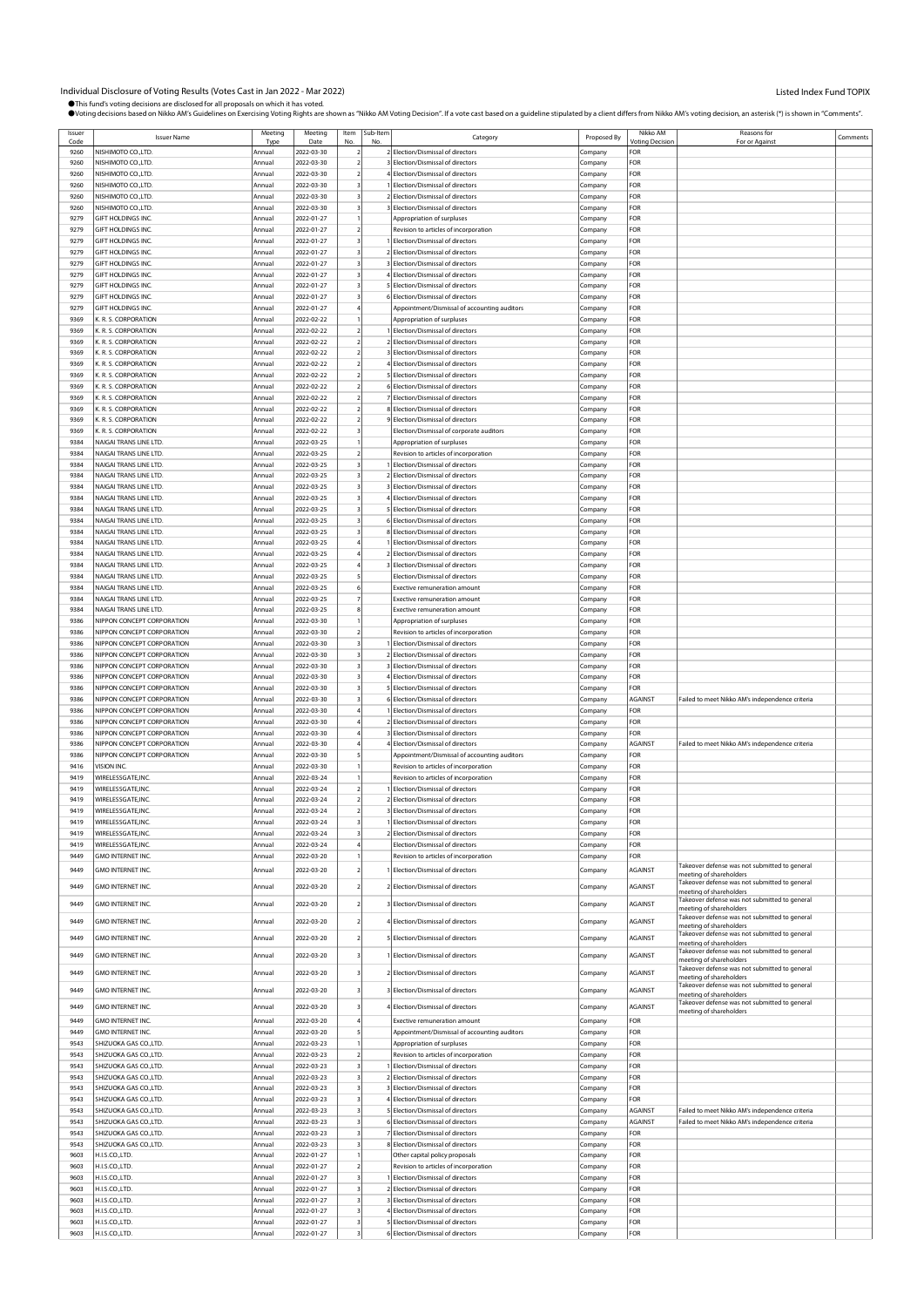|                |                                                        |                  |                          |                |                     | . QUISIONS DASED ON INIKIO AND SOLUCIONS ON SOLUCIONS ON DATING AND THE SUCKER'S TOWER AND NOTIFIES ON THE SUCK ON MOTHER ON A SUCK CAST DASED ON A QUIDENTE SUPULATED SIDE SITE ON HIRES HOW IT SHOWS IN SYSTEMS (") IS SHOWN |                    |                                           |                                                                                                                  |          |
|----------------|--------------------------------------------------------|------------------|--------------------------|----------------|---------------------|--------------------------------------------------------------------------------------------------------------------------------------------------------------------------------------------------------------------------------|--------------------|-------------------------------------------|------------------------------------------------------------------------------------------------------------------|----------|
| Issuer<br>Code | <b>Issuer Name</b>                                     | Meeting<br>Type  | Meeting<br>Date          | No.            | Item Sub-Item<br>No | Category                                                                                                                                                                                                                       | Proposed By        | Nikko AM<br><b><i>Intina Decision</i></b> | Reasons for<br>For or Against                                                                                    | Comments |
| 9603           | H.I.S.CO.,LTD.                                         | Annual           | 2022-01-27               |                |                     | 7 Election/Dismissal of directors                                                                                                                                                                                              | Company            | FOR                                       |                                                                                                                  |          |
| 9603           | H.I.S.CO.,LTD.                                         | Annual           | 2022-01-27               |                |                     | 1 Election/Dismissal of directors                                                                                                                                                                                              | Company            | FOR                                       |                                                                                                                  |          |
| 9603           | H.I.S.CO.,LTD.                                         | Annual           | 2022-01-27               |                | $\overline{2}$      | Election/Dismissal of directors                                                                                                                                                                                                | Company            | FOR                                       |                                                                                                                  |          |
| 9603           | H.I.S.CO.,LTD.                                         | Annual           | 2022-01-27               |                |                     | 3 Election/Dismissal of directors                                                                                                                                                                                              | Company            | FOR                                       |                                                                                                                  |          |
| 9612<br>9612   | LUCKLAND CO.,LTD<br>LUCKLAND CO.,LTD.                  | Annual<br>Annual | 2022-03-30<br>2022-03-30 |                |                     | Revision to articles of incorporation<br>Appropriation of surpluses                                                                                                                                                            | Company<br>Company | FOR<br>FOR                                |                                                                                                                  |          |
| 9612           | LUCKLAND CO.,LTD.                                      | Annual           | 2022-03-30               |                |                     | 1 Election/Dismissal of directors                                                                                                                                                                                              | Company            | FOR                                       |                                                                                                                  |          |
| 9612           | LUCKLAND CO.,LTD.                                      | Annual           | 2022-03-30               |                | $\overline{2}$      | Election/Dismissal of directors                                                                                                                                                                                                | Company            | FOR                                       |                                                                                                                  |          |
| 9612           | LUCKLAND CO.,LTD.                                      | Annual           | 2022-03-30               |                |                     | 3 Election/Dismissal of directors                                                                                                                                                                                              | Company            | FOR                                       |                                                                                                                  |          |
| 9612           | LUCKLAND CO.,LTD.                                      | Annual           | 2022-03-30               |                |                     | 4 Election/Dismissal of directors                                                                                                                                                                                              | Company            | FOR                                       |                                                                                                                  |          |
| 9612           | LUCKLAND CO.,LTD.                                      | Annual           | 2022-03-30               |                |                     | 5 Election/Dismissal of directors                                                                                                                                                                                              | Company            | FOR                                       |                                                                                                                  |          |
| 9612           | LUCKLAND CO.,LTD.                                      | Annual           | 2022-03-30               |                |                     | 1 Election/Dismissal of directors                                                                                                                                                                                              | Company            | FOR                                       |                                                                                                                  |          |
| 9612           | LUCKLAND CO.,LTD.                                      | Annual           | 2022-03-30               |                | $\mathcal{P}$       | Election/Dismissal of directors                                                                                                                                                                                                | Company            | FOR                                       |                                                                                                                  |          |
| 9612<br>9612   | LUCKLAND CO.,LTD.<br>LUCKLAND CO.,LTD.                 | Annual<br>Annual | 2022-03-30<br>2022-03-30 |                |                     | 3 Election/Dismissal of directors<br>4 Election/Dismissal of directors                                                                                                                                                         | Company            | FOR<br>AGAINST                            | Failed to meet Nikko AM's independence criteria                                                                  |          |
| 962            | CTI ENGINEERING CO., LTD.                              | Annual           | 2022-03-24               |                |                     | Appropriation of surpluses                                                                                                                                                                                                     | Company<br>Company | <b>AGAINST</b>                            | Shareholder returns failed to meet Nikko AM's criteria                                                           |          |
| 962            | CTI ENGINEERING CO., LTD.                              | Annual           | 2022-03-24               |                |                     | Revision to articles of incorporation                                                                                                                                                                                          | Company            | FOR                                       |                                                                                                                  |          |
| 9621           | CTI ENGINEERING CO., LTD.                              | Annual           | 2022-03-24               |                |                     | Election/Dismissal of directors                                                                                                                                                                                                | Company            | <b>AGAINST</b>                            | Shareholder returns failed to meet Nikko AM's criteria                                                           |          |
| 9621           | CTI ENGINEERING CO., LTD.                              | Annual           | 2022-03-24               |                |                     | 2 Election/Dismissal of directors                                                                                                                                                                                              | Company            | AGAINST                                   | Shareholder returns failed to meet Nikko AM's criteria                                                           |          |
| 9621           | CTI ENGINEERING CO., LTD.                              | Annual           | 2022-03-24               |                |                     | 3 Election/Dismissal of directors                                                                                                                                                                                              | Company            | AGAINST                                   | Shareholder returns failed to meet Nikko AM's criteria                                                           |          |
| 962            | CTI ENGINEERING CO., LTD.                              | Annual           | 2022-03-24               |                |                     | Election/Dismissal of directors                                                                                                                                                                                                | Company            | AGAINST                                   | Shareholder returns failed to meet Nikko AM's criteria                                                           |          |
| 962            | CTI ENGINEERING CO., LTD.                              | Annual           | 2022-03-24               |                |                     | 5 Election/Dismissal of directors                                                                                                                                                                                              | Company            | AGAINST                                   | Shareholder returns failed to meet Nikko AM's criteria                                                           |          |
| 9621<br>9621   | CTI ENGINEERING CO., LTD.<br>CTI ENGINEERING CO., LTD. | Annual<br>Annual | 2022-03-24<br>2022-03-24 | 3              |                     | 6 Election/Dismissal of directors<br>7 Election/Dismissal of directors                                                                                                                                                         | Company<br>Company | <b>AGAINST</b><br><b>AGAINST</b>          | Shareholder returns failed to meet Nikko AM's criteria<br>Shareholder returns failed to meet Nikko AM's criteria |          |
| 9621           | CTI ENGINEERING CO., LTD.                              | Annual           | 2022-03-24               |                |                     | 8 Election/Dismissal of directors                                                                                                                                                                                              | Company            | FOR                                       |                                                                                                                  |          |
| 962            | CTI ENGINEERING CO., LTD.                              | Annual           | 2022-03-24               |                |                     | Election/Dismissal of directors                                                                                                                                                                                                | Company            | FOR                                       |                                                                                                                  |          |
| 962            | CTI ENGINEERING CO., LTD.                              | Annual           | 2022-03-24               |                |                     | 10 Election/Dismissal of directors                                                                                                                                                                                             | Company            | AGAINST                                   | Shareholder returns failed to meet Nikko AM's criteria                                                           |          |
| 9621           | CTI ENGINEERING CO., LTD.                              | Annual           | 2022-03-24               |                |                     | 11 Election/Dismissal of directors                                                                                                                                                                                             | Company            | <b>AGAINST</b>                            | Shareholder returns failed to meet Nikko AM's criteria                                                           |          |
| 9621           | CTI ENGINEERING CO., LTD.                              | Annual           | 2022-03-24               |                |                     | 12 Election/Dismissal of directors                                                                                                                                                                                             | Company            | FOR                                       |                                                                                                                  |          |
| 9621           | CTI ENGINEERING CO., LTD.                              | Annual           | 2022-03-24               |                |                     | xective remuneration amount                                                                                                                                                                                                    | Company            | FOR                                       |                                                                                                                  |          |
| 9622<br>9622   | SPACE CO., LTD.<br>SPACE CO., LTD.                     | Annual<br>Annual | 2022-03-29<br>2022-03-29 |                |                     | Appropriation of surpluses<br>Revision to articles of incorporation                                                                                                                                                            | Company            | FOR<br>FOR                                |                                                                                                                  |          |
| 9622           | SPACE CO.,LTD.                                         | Annual           | 2022-03-29               |                |                     | Election/Dismissal of directors                                                                                                                                                                                                | Company<br>Company | FOR                                       |                                                                                                                  |          |
| 9622           | SPACE CO., LTD                                         | Annual           | 2022-03-29               |                |                     | 2 Election/Dismissal of directors                                                                                                                                                                                              | Company            | FOR                                       |                                                                                                                  |          |
| 9622           | SPACE CO., LTD.                                        | Annual           | 2022-03-29               |                |                     | 3 Election/Dismissal of directors                                                                                                                                                                                              | Company            | FOR                                       |                                                                                                                  |          |
| 9622           | SPACE CO.,LTD.                                         | Annual           | 2022-03-29               |                |                     | Election/Dismissal of directors                                                                                                                                                                                                | Company            | FOR                                       |                                                                                                                  |          |
| 9622           | SPACE CO.,LTD.                                         | Annual           | 2022-03-29               |                |                     | 5 Election/Dismissal of directors                                                                                                                                                                                              | Company            | FOR                                       |                                                                                                                  |          |
| 9622           | SPACE CO., LTD.                                        | Annual           | 2022-03-29               |                |                     | Election/Dismissal of directors                                                                                                                                                                                                | Company            | FOR                                       |                                                                                                                  |          |
| 9622           | SPACE CO., LTD                                         | Annual           | 2022-03-29               |                |                     | 2 Election/Dismissal of directors                                                                                                                                                                                              | Company            | FOR                                       |                                                                                                                  |          |
| 9622<br>9672   | SPACE CO.,LTD.<br>TOKYOTOKEIBA CO.,LTD.                | Annual<br>Annual | 2022-03-29<br>2022-03-29 |                |                     | 3 Election/Dismissal of directors<br>Appropriation of surpluses                                                                                                                                                                | Company<br>Company | FOR<br>FOR                                |                                                                                                                  |          |
| 9672           | TOKYOTOKEIBA CO.,LTD.                                  | Annual           | 2022-03-29               |                |                     | Revision to articles of incorporation                                                                                                                                                                                          | Company            | FOR                                       |                                                                                                                  |          |
| 9672           | TOKYOTOKEIBA CO.,LTD.                                  | Annual           | 2022-03-29               |                |                     | Election/Dismissal of directors                                                                                                                                                                                                | Company            | FOR                                       |                                                                                                                  |          |
| 9672           | TOKYOTOKEIBA CO.,LTD.                                  | Annual           | 2022-03-29               |                |                     | 2 Election/Dismissal of directors                                                                                                                                                                                              | Company            | AGAINST                                   | Failed to meet Nikko AM's independence criteria                                                                  |          |
| 9672           | TOKYOTOKEIBA CO.,LTD.                                  | Annual           | 2022-03-29               |                |                     | 3 Election/Dismissal of directors                                                                                                                                                                                              | Company            | FOR                                       |                                                                                                                  |          |
| 9672           | TOKYOTOKEIBA CO.,LTD.                                  | Annual           | 2022-03-29               |                |                     | 4 Election/Dismissal of directors                                                                                                                                                                                              | Company            | FOR                                       |                                                                                                                  |          |
| 9672           | TOKYOTOKEIBA CO.,LTD.                                  | Annual           | 2022-03-29               |                |                     | Election/Dismissal of corporate auditors                                                                                                                                                                                       | Company            | FOR                                       |                                                                                                                  |          |
| 9678<br>9678   | KANAMOTO CO.,LTD.<br>KANAMOTO CO.,LTD.                 | Annual<br>Annual | 2022-01-27<br>2022-01-27 |                |                     | Election/Dismissal of directors<br>2 Election/Dismissal of directors                                                                                                                                                           | Company<br>Company | FOR<br>FOR                                |                                                                                                                  |          |
| 9678           | (ANAMOTO CO.,LTD.                                      | Annual           | 2022-01-27               |                |                     | 3 Election/Dismissal of directors                                                                                                                                                                                              | Company            | FOR                                       |                                                                                                                  |          |
| 9678           | KANAMOTO CO.,LTD.                                      | Annual           | 2022-01-27               |                |                     | 4 Election/Dismissal of directors                                                                                                                                                                                              | Company            | FOR                                       |                                                                                                                  |          |
| 9678           | KANAMOTO CO.,LTD.                                      | Annual           | 2022-01-27               |                |                     | 5 Election/Dismissal of directors                                                                                                                                                                                              | Company            | FOR                                       |                                                                                                                  |          |
| 9678           | (ANAMOTO CO.,LTD.                                      | Annual           | 2022-01-27               |                |                     | 6 Election/Dismissal of directors                                                                                                                                                                                              | Company            | FOR                                       |                                                                                                                  |          |
| 9678           | KANAMOTO CO.,LTD.                                      | Annual           | 2022-01-27               |                |                     | 7 Election/Dismissal of directors                                                                                                                                                                                              | Company            | FOR                                       |                                                                                                                  |          |
| 9678           | (ANAMOTO CO.,LTD.                                      | Annual           | 2022-01-27               |                |                     | 8 Election/Dismissal of directors<br>Election/Dismissal of directors                                                                                                                                                           | Company            | FOR<br>FOR                                |                                                                                                                  |          |
| 9678<br>9678   | KANAMOTO CO.,LTD.<br>KANAMOTO CO.,LTD.                 | Annual<br>Annual | 2022-01-27<br>2022-01-27 |                |                     | 10 Election/Dismissal of directors                                                                                                                                                                                             | Company            | AGAINST                                   |                                                                                                                  |          |
| 9678           | KANAMOTO CO.,LTD.                                      | Annual           | 2022-01-27               |                | 11                  | Election/Dismissal of directors                                                                                                                                                                                                | Company<br>Company | <b>AGAINST</b>                            | Failed to meet Nikko AM's independence criteria<br>Failed to meet Nikko AM's independence criteria               |          |
| 9678           | KANAMOTO CO.,LTD                                       | Annual           | 2022-01-27               |                |                     | 12 Election/Dismissal of directors                                                                                                                                                                                             | Company            | FOR                                       |                                                                                                                  |          |
| 9678           | ANAMOTO CO.,LTD.                                       |                  | $022 - 01 - 2$           |                | 12                  | lection/Dismissal of directors                                                                                                                                                                                                 | ompany             |                                           |                                                                                                                  |          |
| 9678           | KANAMOTO CO.,LTD.                                      | Annual           | 2022-01-27               |                |                     | 14 Election/Dismissal of directors                                                                                                                                                                                             | Company            | AGAINST                                   | Failed to meet Nikko AM's independence criteria                                                                  |          |
| 9702           | <b>ISB CORPORATION</b>                                 | Annual           | 2022-03-25               |                |                     | Appropriation of surpluses                                                                                                                                                                                                     | Company            | FOR                                       |                                                                                                                  |          |
| 9702           | <b>ISB CORPORATION</b><br><b>ISB CORPORATION</b>       | Annual           | 2022-03-25<br>2022-03-25 |                |                     | Revision to articles of incorporation                                                                                                                                                                                          | Company            | FOR<br>FOR                                |                                                                                                                  |          |
| 9702<br>9702   | <b>ISB CORPORATION</b>                                 | Annual<br>Annual | 2022-03-25               |                |                     | 1 Election/Dismissal of directors<br>2 Election/Dismissal of directors                                                                                                                                                         | Company            | FOR                                       |                                                                                                                  |          |
| 9702           | <b>ISB CORPORATION</b>                                 | Annual           | 2022-03-25               |                |                     | 3 Election/Dismissal of directors                                                                                                                                                                                              | Company<br>Company | FOR                                       |                                                                                                                  |          |
| 9702           | <b>ISB CORPORATION</b>                                 | Annual           | 2022-03-25               |                |                     | 4 Election/Dismissal of directors                                                                                                                                                                                              | Company            | FOR                                       |                                                                                                                  |          |
| 9702           | <b>ISB CORPORATION</b>                                 | Annual           | 2022-03-25               | 3              |                     | 5 Election/Dismissal of directors                                                                                                                                                                                              | Company            | FOR                                       |                                                                                                                  |          |
| 9702           | <b>ISB CORPORATION</b>                                 | Annual           | 2022-03-25               |                |                     | 6 Election/Dismissal of directors                                                                                                                                                                                              | Company            | FOR                                       |                                                                                                                  |          |
| 9702           | <b>ISB CORPORATION</b>                                 | Annual           | 2022-03-25               |                |                     | 1 Election/Dismissal of directors                                                                                                                                                                                              | Company            | FOR                                       |                                                                                                                  |          |
| 9702<br>9702   | <b>ISB CORPORATION</b>                                 | Annual           | 2022-03-25               |                |                     | 2 Election/Dismissal of directors                                                                                                                                                                                              | Company            | FOR<br>FOR                                |                                                                                                                  |          |
| 9702           | <b>ISB CORPORATION</b><br><b>ISB CORPORATION</b>       | Annual<br>Annual | 2022-03-25<br>2022-03-25 |                |                     | 3 Election/Dismissal of directors<br>4 Election/Dismissal of directors                                                                                                                                                         | Company<br>Company | OR-                                       |                                                                                                                  |          |
| 9702           | <b>ISB CORPORATION</b>                                 | Annual           | 2022-03-25               |                |                     | 5 Election/Dismissal of directors                                                                                                                                                                                              | Company            | FOR                                       |                                                                                                                  |          |
| 9704           | AGORA HOSPITALITY GROUP CO.,LTD.                       | Annual           | 2022-03-29               |                |                     | Revision to articles of incorporation                                                                                                                                                                                          | Company            | FOR                                       |                                                                                                                  |          |
| 9704           | AGORA HOSPITALITY GROUP CO., LTD.                      | Annual           | 2022-03-29               |                |                     | 1 Election/Dismissal of directors                                                                                                                                                                                              | Company            | AGAINST                                   | Performance failed to meet Nikko AM's criteria                                                                   |          |
| 9704           | AGORA HOSPITALITY GROUP CO.,LTD.                       | Annual           | 2022-03-29               |                |                     | 2 Election/Dismissal of directors                                                                                                                                                                                              | Company            | AGAINST                                   | Performance failed to meet Nikko AM's criteria                                                                   |          |
| 9704           | AGORA HOSPITALITY GROUP CO.,LTD.                       | Annual           | 2022-03-29               | $\overline{2}$ |                     | 3 Election/Dismissal of directors                                                                                                                                                                                              | Company            | FOR                                       |                                                                                                                  |          |
| 9704           | AGORA HOSPITALITY GROUP CO., LTD.                      | Annual           | 2022-03-29               |                |                     | 4 Election/Dismissal of directors                                                                                                                                                                                              | Company            | AGAINST                                   | Performance failed to meet Nikko AM's criteria<br>Performance failed to meet Nikko AM's criteria:                |          |
| 9704           | AGORA HOSPITALITY GROUP CO.,LTD.                       | Annual           | 2022-03-29               | 2              |                     | 5 Election/Dismissal of directors                                                                                                                                                                                              | Company            | <b>AGAINST</b>                            | Attendance ratio failed to meet Nikko AM's criteria or                                                           |          |
|                |                                                        |                  |                          |                |                     |                                                                                                                                                                                                                                |                    |                                           | information disclosure was insufficient<br>Performance failed to meet Nikko AM's criteria; Failed                |          |
| 9704           | AGORA HOSPITALITY GROUP CO.,LTD.                       | Annual           | 2022-03-29               | 2              |                     | 6 Election/Dismissal of directors                                                                                                                                                                                              | Company            | AGAINST                                   | to meet Nikko AM's independence criteria                                                                         |          |
| 9704           | AGORA HOSPITALITY GROUP CO., LTD.                      | Annual           | 2022-03-29               |                |                     | 7 Election/Dismissal of directors                                                                                                                                                                                              | Company            | AGAINST                                   | Performance failed to meet Nikko AM's criteria                                                                   |          |
| 9704           | AGORA HOSPITALITY GROUP CO., LTD.                      | Annual           | 2022-03-29               |                |                     | Election/Dismissal of corporate auditors                                                                                                                                                                                       | Company            | AGAINST                                   | Failed to meet Nikko AM's independence criteria                                                                  |          |
| 9717           | JASTEC CO.,LTD.                                        | Annual           | 2022-02-25               |                |                     | Appropriation of surpluses                                                                                                                                                                                                     | Company            | FOR<br>FOR                                |                                                                                                                  |          |
| 9717<br>9717   | JASTEC CO.,LTD.<br>JASTEC CO.,LTD.                     | Annual<br>Annual | 2022-02-25<br>2022-02-25 |                |                     | Election/Dismissal of directors<br>2 Election/Dismissal of directors                                                                                                                                                           | Company<br>Company | FOR                                       |                                                                                                                  |          |
| 9717           | JASTEC CO.,LTD.                                        | Annual           | 2022-02-25               |                |                     | 3 Election/Dismissal of directors                                                                                                                                                                                              | Company            | FOR                                       |                                                                                                                  |          |
| 9717           | JASTEC CO.,LTD.                                        | Annual           | 2022-02-25               |                |                     | 4 Election/Dismissal of directors                                                                                                                                                                                              | Company            | FOR                                       |                                                                                                                  |          |
| 9717           | JASTEC CO.,LTD.                                        | Annual           | 2022-02-25               |                |                     | 5 Election/Dismissal of directors                                                                                                                                                                                              | Company            | FOR                                       |                                                                                                                  |          |
| 9717           | JASTEC CO.,LTD.                                        | Annual           | 2022-02-25               |                |                     | 6 Election/Dismissal of directors                                                                                                                                                                                              | Company            | FOR                                       |                                                                                                                  |          |
| 9717           | JASTEC CO.,LTD.                                        | Annual           | 2022-02-25               |                |                     | 7 Election/Dismissal of directors                                                                                                                                                                                              | Company            | FOR                                       |                                                                                                                  |          |
| 9717<br>9717   | JASTEC CO.,LTD.<br>JASTEC CO.,LTD.                     | Annual<br>Annual | 2022-02-25<br>2022-02-25 |                |                     | Election/Dismissal of directors<br>2 Election/Dismissal of directors                                                                                                                                                           | Company<br>Company | FOR<br>FOR                                |                                                                                                                  |          |
| 9717           | JASTEC CO.,LTD.                                        | Annual           | 2022-02-25               |                |                     | 3 Election/Dismissal of directors                                                                                                                                                                                              | Company            | FOR                                       |                                                                                                                  |          |
| 9717           | JASTEC CO.,LTD.                                        | Annual           | 2022-02-25               |                |                     | Election/Dismissal of directors                                                                                                                                                                                                | Company            | FOR                                       |                                                                                                                  |          |
| 9717           | JASTEC CO.,LTD.                                        | Annual           | 2022-02-25               |                |                     | Retirement benefit payments                                                                                                                                                                                                    | Company            | AGAINST                                   | Unable to recognize it as initiative to help enhance                                                             |          |
|                |                                                        |                  |                          |                |                     |                                                                                                                                                                                                                                |                    |                                           | shareholder value                                                                                                |          |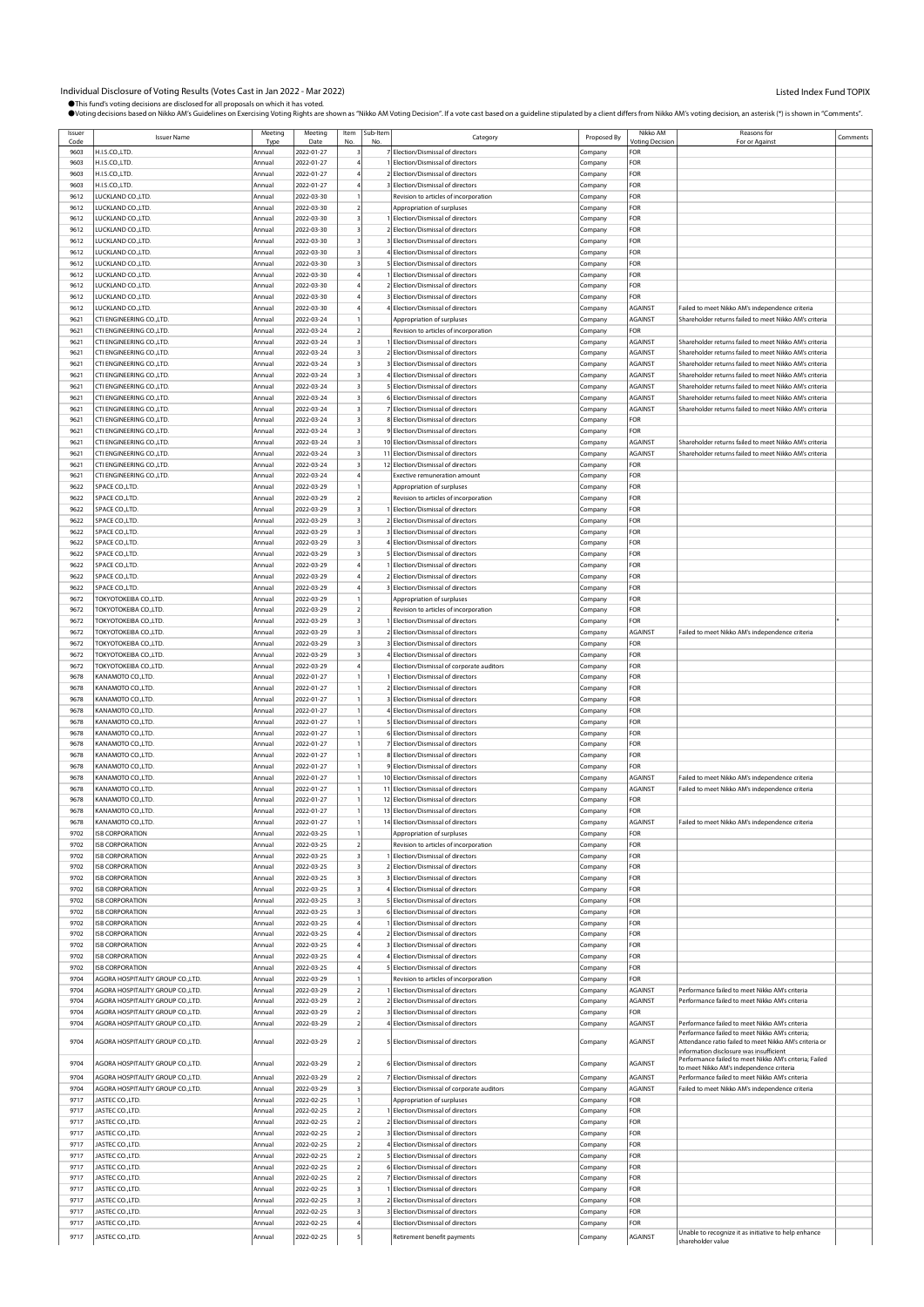| Issuer | <b>Issuer Name</b>                 | Meeting | Meeting    | Item | Sub-Item       | Category                                     | Proposed By | Nikko AM        | Reasons for                                                                                                                                                       | Comments |
|--------|------------------------------------|---------|------------|------|----------------|----------------------------------------------|-------------|-----------------|-------------------------------------------------------------------------------------------------------------------------------------------------------------------|----------|
| Code   |                                    | Type    | Date       | No.  | No.            |                                              |             | oting Decisio   | For or Against                                                                                                                                                    |          |
| 9722   | UJITA KANKO INC.                   | Annual  | 2022-03-29 |      |                | Appropriation of surpluses                   | Company     | OR <sup>:</sup> |                                                                                                                                                                   |          |
| 9722   | FUJITA KANKO INC.                  | Annual  | 2022-03-29 |      |                | Revision to articles of incorporation        | Company     | <b>OR</b>       |                                                                                                                                                                   |          |
| 9722   | <b>UJITA KANKO INC</b>             | Annual  | 2022-03-29 |      |                | Election/Dismissal of directors              | Company     | <b>OR</b>       |                                                                                                                                                                   |          |
| 9722   | <b>UJITA KANKO INC</b>             | Annual  | 2022-03-29 |      |                | Election/Dismissal of directors              | Company     | <b>OR</b>       |                                                                                                                                                                   |          |
| 9722   | UJITA KANKO INC.                   | Annual  | 2022-03-29 |      |                | Election/Dismissal of directors              | Company     | FOR             |                                                                                                                                                                   |          |
|        |                                    |         |            |      |                | Election/Dismissal of directors              |             | FOR             |                                                                                                                                                                   |          |
| 9722   | UJITA KANKO INC.                   | Annual  | 2022-03-29 |      |                |                                              | Company     |                 |                                                                                                                                                                   |          |
| 9722   | <b>FUJITA KANKO INC.</b>           | Annual  | 2022-03-29 |      |                | Election/Dismissal of directors              | Company     | FOR             |                                                                                                                                                                   |          |
| 9722   | <b>UJITA KANKO INC</b>             | Annual  | 2022-03-29 |      |                | Election/Dismissal of directors              | Company     | OR <sup>:</sup> |                                                                                                                                                                   |          |
| 9722   | <b>UJITA KANKO INC</b>             | Annual  | 2022-03-29 |      |                | Election/Dismissal of directors              | Company     | FOR             |                                                                                                                                                                   |          |
| 9722   | UJITA KANKO INC.                   | Annual  | 2022-03-29 |      |                | Election/Dismissal of directors              | Company     | AGAINST         | Failed to meet Nikko AM's independence criteria                                                                                                                   |          |
| 9722   | FUJITA KANKO INC.                  | Annual  | 2022-03-29 |      |                | Election/Dismissal of corporate auditors     | Company     | <b>OR</b>       |                                                                                                                                                                   |          |
|        |                                    |         |            |      |                |                                              |             |                 |                                                                                                                                                                   |          |
| 9722   | FUJITA KANKO INC.                  | Annual  | 2022-03-29 |      |                | Election/Dismissal of corporate auditors     | Company     | FOR             |                                                                                                                                                                   |          |
| 9722   | <b>UJITA KANKO INC</b>             | Annual  | 2022-03-29 |      |                | Election/Dismissal of corporate auditors     | Company     | <b>OR</b>       |                                                                                                                                                                   |          |
| 9731   | <b>HAKUYOSHA COMPANY,LTD.</b>      | Annual  | 2022-03-24 |      |                | Revision to articles of incorporation        | Company     | <b>OR</b>       |                                                                                                                                                                   |          |
| 9731   | HAKUYOSHA COMPANY,LTD.             | Annual  | 2022-03-24 |      |                | Election/Dismissal of directors              | Company     | <b>AGAINST</b>  | Performance failed to meet Nikko AM's criteria                                                                                                                    |          |
| 9731   | HAKUYOSHA COMPANY,LTD.             | Annual  | 2022-03-24 |      |                | Election/Dismissal of directors              | Company     | <b>AGAINST</b>  | Performance failed to meet Nikko AM's criteria                                                                                                                    |          |
| 9731   | HAKUYOSHA COMPANY,LTD.             | Annual  | 2022-03-24 |      | 3              | Election/Dismissal of directors              | Company     | <b>AGAINST</b>  | Performance failed to meet Nikko AM's criteria                                                                                                                    |          |
|        |                                    |         | 2022-03-24 |      |                |                                              |             |                 |                                                                                                                                                                   |          |
| 9731   | <b>HAKUYOSHA COMPANY,LTD.</b>      | Annual  |            |      |                | Election/Dismissal of directors              | Company     | <b>AGAINST</b>  | Performance failed to meet Nikko AM's criteria                                                                                                                    |          |
| 9731   | HAKUYOSHA COMPANY,LTD.             | Annual  | 2022-03-24 |      |                | Election/Dismissal of directors              | Company     | <b>AGAINST</b>  | Performance failed to meet Nikko AM's criteria                                                                                                                    |          |
| 9731   | HAKUYOSHA COMPANY,LTD.             | Annual  | 2022-03-24 |      |                | Election/Dismissal of directors              | Company     | AGAINST         | Performance failed to meet Nikko AM's criteria                                                                                                                    |          |
| 9731   | HAKUYOSHA COMPANY,LTD.             | Annual  | 2022-03-24 |      |                | Election/Dismissal of directors              | Iompany     | AGAINST         | Performance failed to meet Nikko AM's criteria; Failed                                                                                                            |          |
|        |                                    |         |            |      |                |                                              |             |                 | o meet Nikko AM's independence criteria                                                                                                                           |          |
| 9731   | HAKUYOSHA COMPANY,LTD.             | Annual  | 2022-03-24 |      |                | Election/Dismissal of directors              | Company     | <b>AGAINST</b>  | Failed to meet Nikko AM's independence criteria                                                                                                                   |          |
| 9731   | HAKUYOSHA COMPANY,LTD.             | Annual  | 2022-03-24 |      |                | Election/Dismissal of corporate auditors     | Company     | OR.             |                                                                                                                                                                   |          |
| 9731   | HAKUYOSHA COMPANY,LTD.             | Annual  | 2022-03-24 |      |                | 2 Election/Dismissal of corporate auditors   | Company     | FOR             |                                                                                                                                                                   |          |
| 9749   | UJI SOFT INCORPORATED              | Annual  | 2022-03-11 |      |                | Revision to articles of incorporation        | Company     | <b>OR</b>       |                                                                                                                                                                   |          |
| 9749   | UJI SOFT INCORPORATED              | Annual  | 2022-03-11 |      |                | Election/Dismissal of directors              | Company     | AGAINST         | Shareholder returns failed to meet Nikko AM's criteria                                                                                                            |          |
|        |                                    |         |            |      |                |                                              |             |                 |                                                                                                                                                                   |          |
| 9749   | UJI SOFT INCORPORATED              | Annual  | 2022-03-11 |      | $\overline{2}$ | Election/Dismissal of directors              | Company     | <b>AGAINST</b>  | Shareholder returns failed to meet Nikko AM's criteria                                                                                                            |          |
| 9749   | UJI SOFT INCORPORATED              | Annual  | 2022-03-11 |      |                | Election/Dismissal of directors              | Company     | <b>AGAINST</b>  | Shareholder returns failed to meet Nikko AM's criteria                                                                                                            |          |
| 9749   | FUJI SOFT INCORPORATED             | Annual  | 2022-03-11 |      |                | Election/Dismissal of directors              | Company     | AGAINST         | Shareholder returns failed to meet Nikko AM's criteria                                                                                                            |          |
| 9749   | UJI SOFT INCORPORATED              | Annual  | 2022-03-11 |      |                | <b>Election/Dismissal of directors</b>       | Company     | <b>AGAINST</b>  | Shareholder returns failed to meet Nikko AM's criteria                                                                                                            |          |
| 9749   | UJI SOFT INCORPORATED              | Annual  | 2022-03-11 |      |                | Election/Dismissal of directors              | Company     | FOR             |                                                                                                                                                                   |          |
|        |                                    |         |            |      |                |                                              |             |                 |                                                                                                                                                                   |          |
| 9749   | UJI SOFT INCORPORATED              | Annual  | 2022-03-11 |      |                | Election/Dismissal of directors              | Company     | FOR             |                                                                                                                                                                   |          |
| 9749   | UJI SOFT INCORPORATED              | Annual  | 2022-03-11 |      |                | Election/Dismissal of directors              | Company     | ЮR              |                                                                                                                                                                   |          |
| 9749   | FUJI SOFT INCORPORATED             | Annual  | 2022-03-11 |      |                | 9 Election/Dismissal of directors            | Company     | FOR             |                                                                                                                                                                   |          |
| 9749   | UJI SOFT INCORPORATED              | Annual  | 2022-03-11 |      |                | Retirement benefit payments                  | Company     | <b>OR</b>       |                                                                                                                                                                   |          |
| 9749   | UJI SOFT INCORPORATED              | Annual  | 2022-03-11 |      |                | Retirement benefit payments                  | Company     | FOR             |                                                                                                                                                                   |          |
| 9749   | UJI SOFT INCORPORATED              | Annual  | 2022-03-11 |      |                | <b>Exective remuneration amount</b>          | Company     | <b>OR</b>       |                                                                                                                                                                   |          |
|        |                                    |         |            |      |                |                                              |             |                 |                                                                                                                                                                   |          |
| 9749   | UJI SOFT INCORPORATED              | Annual  | 2022-03-11 |      |                | <b>Exective remuneration amount</b>          | Company     | FOR             |                                                                                                                                                                   |          |
| 9749   | UJI SOFT INCORPORATED              | Annual  | 2022-03-11 |      |                | Election/Dismissal of directors              | nvestor     | FOR             | We interviewed the candidate and agreed that the<br>addition of the candidate to the Board of Directors is<br>ikely to improve the transparency of management. We |          |
|        |                                    |         |            |      |                |                                              |             |                 | therefore vote in favor.<br>We interviewed the candidate and agreed that the                                                                                      |          |
| 9749   | UJI SOFT INCORPORATED              | Annual  | 2022-03-11 |      |                | 2 Election/Dismissal of directors            | nvestor     | FOR             | addition of the candidate to the Board of Directors is<br>likely to improve the transparency of management. We<br>therefore vote in favor                         |          |
|        |                                    |         |            |      |                |                                              |             |                 |                                                                                                                                                                   |          |
| 9755   | OYO CORPORATION                    | Annual  | 2022-03-25 |      |                | Appropriation of surpluses                   | Company     | FOR             |                                                                                                                                                                   |          |
| 9755   | OYO CORPORATION                    | Annual  | 2022-03-25 |      |                | Revision to articles of incorporation        | Company     | ЮR              |                                                                                                                                                                   |          |
| 9755   | OYO CORPORATION                    | Annual  | 2022-03-25 |      |                | Election/Dismissal of directors              | Company     | AGAINST         | Performance failed to meet Nikko AM's criteria                                                                                                                    |          |
| 9755   | OYO CORPORATION                    | Annual  | 2022-03-25 |      | 2              | Election/Dismissal of directors              | Company     | <b>AGAINST</b>  | Performance failed to meet Nikko AM's criteria                                                                                                                    |          |
| 9755   | OYO CORPORATION                    | Annual  | 2022-03-25 |      |                | Election/Dismissal of directors              | Company     | <b>AGAINST</b>  | Performance failed to meet Nikko AM's criteria                                                                                                                    |          |
| 9755   | OYO CORPORATION                    | Annual  | 2022-03-25 |      |                | Election/Dismissal of directors              | Company     | <b>AGAINST</b>  | Performance failed to meet Nikko AM's criteria                                                                                                                    |          |
| 9755   | OYO CORPORATION                    | Annual  | 2022-03-25 |      |                | Election/Dismissal of directors              |             | <b>AGAINST</b>  | Performance failed to meet Nikko AM's criteria                                                                                                                    |          |
|        |                                    |         |            |      |                |                                              | Iompany     |                 |                                                                                                                                                                   |          |
| 9755   | OYO CORPORATION                    | Annual  | 2022-03-25 |      |                | Election/Dismissal of directors              | Company     | OR:             |                                                                                                                                                                   |          |
| 9755   | OYO CORPORATION                    | Annual  | 2022-03-25 |      |                | Election/Dismissal of directors              | Company     | <b>AGAINST</b>  | Performance failed to meet Nikko AM's criteria                                                                                                                    |          |
| 9755   | OYO CORPORATION                    | Annual  | 2022-03-25 |      |                | Election/Dismissal of directors              | Company     | OR              |                                                                                                                                                                   |          |
| 9755   | OYO CORPORATION                    | Annual  | 2022-03-25 |      |                | Election/Dismissal of directors              | Company     | <b>OR</b>       |                                                                                                                                                                   |          |
| 9755   | OYO CORPORATION                    | Annual  | 2022-03-25 |      |                | Election/Dismissal of corporate auditors     | Iompany     | FOR             |                                                                                                                                                                   |          |
| 9755   | OYO CORPORATION                    | Annual  | 2022-03-25 |      |                | Election/Dismissal of corporate auditors     | Company     | OR              |                                                                                                                                                                   |          |
| 9755   | OYO CORPORATION                    | Annual  | 2022-03-25 |      |                | 2 Election/Dismissal of corporate auditors   |             | FOR             |                                                                                                                                                                   |          |
|        |                                    |         |            |      |                |                                              | Company     |                 |                                                                                                                                                                   |          |
| 9757   | FUNAI SOKEN HOLDINGS INCORPORATED  | Annual  | 2022-03-26 |      |                | Appropriation of surpluses                   | Company     | FOR             |                                                                                                                                                                   |          |
| 9757   | FUNAI SOKEN HOLDINGS INCORPORATED  | Annual  | 2022-03-26 |      |                | Revision to articles of incorporation        | Company     | FOR             |                                                                                                                                                                   |          |
| 9757   | UNAI SOKEN HOLDINGS INCORPORATED   | Annual  | 2022-03-26 |      |                | Election/Dismissal of directors              | Company     | OR <sup>:</sup> |                                                                                                                                                                   |          |
| 9757   | UNAI SOKEN HOLDINGS INCORPORATED   | Annual  | 2022-03-26 |      |                | Election/Dismissal of directors              | Company     | <b>OR</b>       |                                                                                                                                                                   |          |
| 9757   | FUNAI SOKEN HOLDINGS INCORPORATED  | Annual  | 2022-03-26 |      |                | Election/Dismissal of directors              | Company     | FOR             |                                                                                                                                                                   |          |
| 9757   | FUNAI SOKEN HOLDINGS INCORPORATED  | Annual  | 2022-03-26 |      |                | Election/Dismissal of directors              | Company     | <b>OR</b>       |                                                                                                                                                                   |          |
| 9757   | FUNAI SOKEN HOLDINGS INCORPORATED  | Annual  | 2022-03-26 |      |                | Election/Dismissal of directors              | Company     | FOR             |                                                                                                                                                                   |          |
|        |                                    |         |            |      |                |                                              |             |                 |                                                                                                                                                                   |          |
| 9757   | UNAI SOKEN HOLDINGS INCORPORATED   | Annual  | 2022-03-26 |      |                | Election/Dismissal of directors              | Company     | FOR             |                                                                                                                                                                   |          |
| 9757   | UNAI SOKEN HOLDINGS INCORPORATED   | Annual  | 2022-03-26 |      |                | Election/Dismissal of directors              | Company     | <b>OR</b>       |                                                                                                                                                                   |          |
| 9757   | FUNAI SOKEN HOLDINGS INCORPORATED  | Annual  | 2022-03-26 |      |                | Election/Dismissal of directors              | Company     | FOR             |                                                                                                                                                                   |          |
| 9757   | UNAI SOKEN HOLDINGS INCORPORATED   | Annual  | 2022-03-26 |      |                | Election/Dismissal of directors              | Company     | OR-             |                                                                                                                                                                   |          |
| 9757   | FUNAI SOKEN HOLDINGS INCORPORATED  | Annual  | 2022-03-26 |      |                | Appointment/Dismissal of accounting auditors | Company     | FOR             |                                                                                                                                                                   |          |
| 9768   | DEA CONSULTANTS, INC.              | Annual  | 2022-03-29 |      |                | Appropriation of surpluses                   | Company     | <b>AGAINST</b>  | Shareholder returns failed to meet Nikko AM's criteria                                                                                                            |          |
|        | IDEA CONSULTANTS, INC.             |         |            |      |                |                                              |             |                 |                                                                                                                                                                   |          |
| 9768   |                                    | Annual  | 2022-03-29 |      |                | Revision to articles of incorporation        | Company     | ЮR<br>FOR       |                                                                                                                                                                   |          |
| 9768   | IDEA CONSULTANTS, INC.             | Annual  | 2022-03-29 |      |                | Election/Dismissal of corporate auditors     | Company     |                 |                                                                                                                                                                   |          |
| 9768   | IDEA CONSULTANTS, INC.             | Annual  | 2022-03-29 |      |                | Retirement benefit payments                  | Company     | <b>AGAINST</b>  | Unable to recognize it as initiative to help enhance                                                                                                              |          |
|        | SENSHU ELECTRIC CO.,LTD.           |         |            |      |                | Appropriation of surpluses                   |             |                 | shareholder value                                                                                                                                                 |          |
| 9824   |                                    | Annual  | 2022-01-27 |      |                |                                              | Company     | FOR             |                                                                                                                                                                   |          |
| 9824   | SENSHU ELECTRIC CO.,LTD.           | Annual  | 2022-01-27 |      |                | Other capital policy proposals               | Company     | OR-             |                                                                                                                                                                   |          |
| 9824   | SENSHU ELECTRIC CO., LTD.          | Annual  | 2022-01-27 |      |                | Election/Dismissal of directors              | Company     | FOR             |                                                                                                                                                                   |          |
| 9824   | SENSHU ELECTRIC CO.,LTD.           | Annual  | 2022-01-27 |      |                | Election/Dismissal of directors              | Company     | FOR             |                                                                                                                                                                   |          |
| 9824   | SENSHU ELECTRIC CO.,LTD.           | Annual  | 2022-01-27 |      |                | Election/Dismissal of directors              | Company     | <b>OR</b>       |                                                                                                                                                                   |          |
| 9824   | SENSHU ELECTRIC CO., LTD.          | Annual  | 2022-01-27 |      |                | Election/Dismissal of directors              | Company     | FOR             |                                                                                                                                                                   |          |
|        |                                    |         |            |      |                | Election/Dismissal of directors              |             | OR-             |                                                                                                                                                                   |          |
| 9824   | SENSHU ELECTRIC CO.,LTD.           | Annual  | 2022-01-27 |      |                |                                              | Company     |                 |                                                                                                                                                                   |          |
| 9824   | SENSHU ELECTRIC CO., LTD.          | Annual  | 2022-01-27 |      |                | 6 Election/Dismissal of directors            | Company     | FOR             |                                                                                                                                                                   |          |
| 9824   | SENSHU ELECTRIC CO.,LTD.           | Annual  | 2022-01-27 |      |                | Election/Dismissal of directors              | Company     | FOR             |                                                                                                                                                                   |          |
| 9824   | SENSHU ELECTRIC CO.,LTD.           | Annual  | 2022-01-27 |      |                | Election/Dismissal of directors              | Company     | ЮR              |                                                                                                                                                                   |          |
| 9824   | SENSHU ELECTRIC CO.,LTD.           | Annual  | 2022-01-27 |      |                | Election/Dismissal of directors              | Company     | FOR             |                                                                                                                                                                   |          |
| 9824   | SENSHU ELECTRIC CO.,LTD.           | Annual  | 2022-01-27 |      |                | 10 Election/Dismissal of directors           | Company     | OR-             |                                                                                                                                                                   |          |
| 9824   | SENSHU ELECTRIC CO., LTD.          | Annual  | 2022-01-27 |      | 11             | Election/Dismissal of directors              | Company     | FOR             |                                                                                                                                                                   |          |
| 9824   | SENSHU ELECTRIC CO.,LTD.           | Annual  | 2022-01-27 |      | 12             | Election/Dismissal of directors              | Company     | <b>OR</b>       |                                                                                                                                                                   |          |
| 9830   |                                    |         |            |      |                |                                              |             | OR-             |                                                                                                                                                                   |          |
|        | <b>FRUSCO NAKAYAMA CORPORATION</b> | Annual  | 2022-03-18 |      |                | Election/Dismissal of directors              | Company     |                 |                                                                                                                                                                   |          |
| 9830   | TRUSCO NAKAYAMA CORPORATION        | Annual  | 2022-03-18 |      | $\overline{2}$ | Election/Dismissal of directors              | Company     | FOR             |                                                                                                                                                                   |          |
| 9830   | TRUSCO NAKAYAMA CORPORATION        | Annual  | 2022-03-18 |      |                | Election/Dismissal of directors              | Company     | OR-             |                                                                                                                                                                   |          |
| 9830   | TRUSCO NAKAYAMA CORPORATION        | Annual  | 2022-03-18 |      |                | Election/Dismissal of directors              | Company     | FOR             |                                                                                                                                                                   |          |
| 9830   | <b>FRUSCO NAKAYAMA CORPORATION</b> | Annual  | 2022-03-18 |      |                | Election/Dismissal of directors              | Company     | <b>OR</b>       |                                                                                                                                                                   |          |
| 9830   | TRUSCO NAKAYAMA CORPORATION        | Annual  | 2022-03-18 |      |                | Election/Dismissal of directors              | Company     | FOR             |                                                                                                                                                                   |          |
| 9830   | TRUSCO NAKAYAMA CORPORATION        | Annua   | 2022-03-18 |      |                | Election/Dismissal of directors              |             | OR              |                                                                                                                                                                   |          |